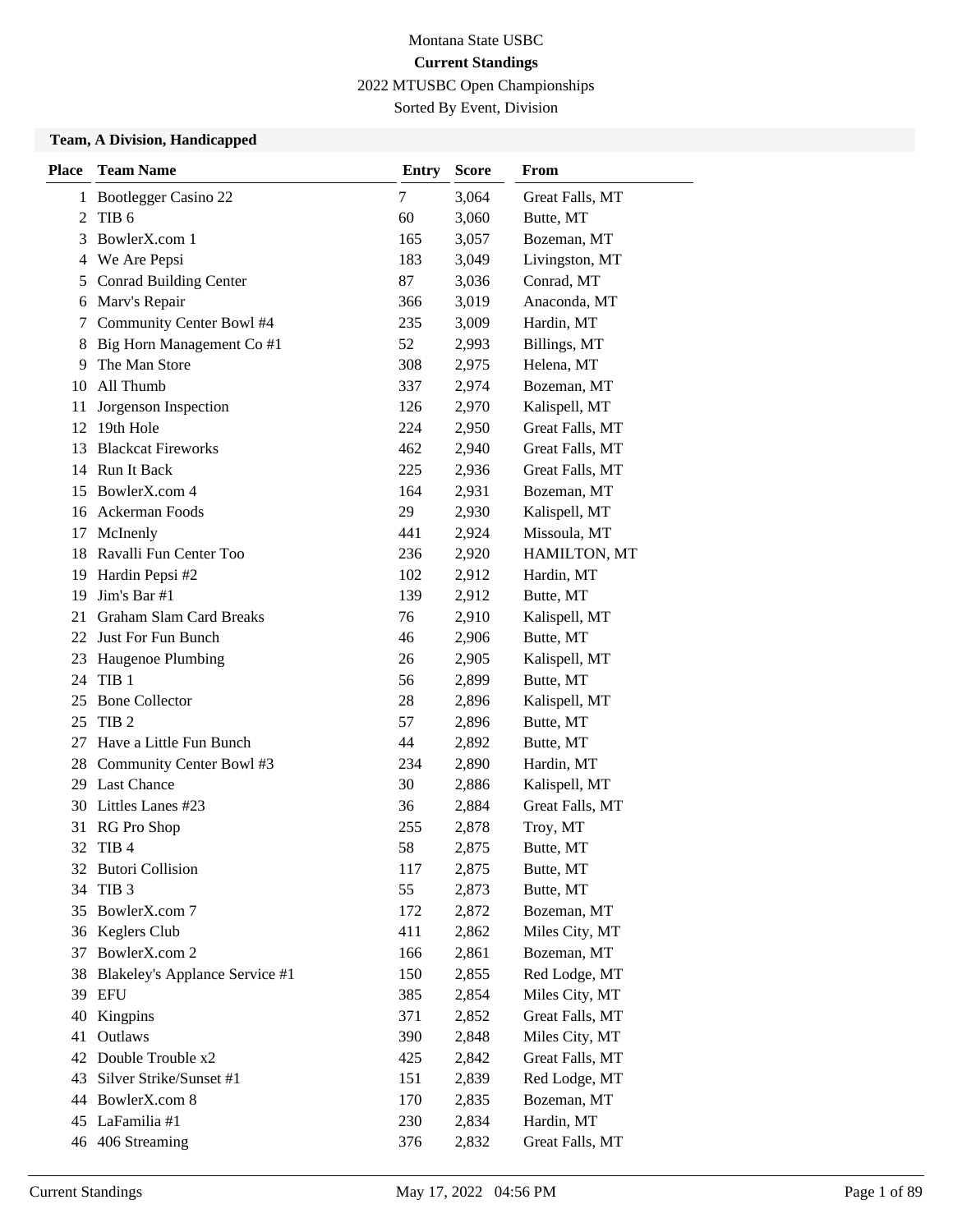Sorted By Event, Division

| <b>Place</b> | <b>Team Name</b>                      | <b>Entry</b> | <b>Score</b> | From               |
|--------------|---------------------------------------|--------------|--------------|--------------------|
|              | 47 Ravalli Fun Center                 | 205          | 2,829        | HAMILTON, MT       |
| 48           | <b>Blakeley's Appliance Service#2</b> | 156          | 2,828        | Red Lodge, MT      |
| 49           | BowlerX.com 6                         | 162          | 2,824        | Bozeman, MT        |
|              | 50 Schock & Awesome                   | 19           | 2,822        | Belgrade, MT       |
|              | 51 Coffee Factory Roasters            | 157          | 2,820        | Red Lodge, MT      |
| 52           | Les Schwab                            | 271          | 2,812        | Troy, MT           |
| 53           | Stitchin 4U                           | 418          | 2,811        | Miles City, MT     |
| 54           | <b>Smelly Balls</b>                   | 302          | 2,810        | East Helena, MT    |
| 55           | <b>Changing Lanes</b>                 | 400          | 2,807        | Belgrade, MT       |
| 56           | Jim Bar #4                            | 138          | 2,806        | Butte, MT          |
| 57           | BowlerX.com 3                         | 163          | 2,804        | Bozeman, MT        |
| 57           | Dsjj                                  | 227          | 2,804        | Helena, MT         |
| 59           | Sun Rift Beer Co.                     | 73           | 2,800        | Kalispell, MT      |
| 59           | Dutch Rudderish                       | 466          | 2,800        | Anaconda, MT       |
| 61           | Contract Flooring Carpet One #        | 37           | 2,799        | Great Falls, MT    |
| 62           | Alley Cat Lanes #23                   | 35           | 2,797        | Great Falls, MT    |
| 63           | Rudy's Auto Sound                     | 6            | 2,795        | Kalispell, MT      |
| 63           | <b>Young Ones</b>                     | 331          | 2,795        | Broadview, MT      |
| 65           | Littles Lanes #22                     | 33           | 2,792        | Great Falls, MT    |
| 65           | Montana Fly Goods                     | 107          | 2,792        | Helena, MT         |
| 67           | <b>Carrette Flooring</b>              | 377          | 2,783        | Great Falls, MT    |
| 68           | <b>Advanced Land Surveys</b>          | 447          | 2,781        | Great Falls, MT    |
| 69           | <b>TLanes</b>                         | 296          | 2,773        | Livingston, MT     |
| 70           | Littles Pro Shop                      | 338          | 2,766        | Great Falls, MT    |
| 71           | The A Team                            | 146          | 2,761        | Somers, MT         |
| 71           | Bowlers Edge #1                       | 298          | 2,761        | Billings, MT       |
| 73           | Team Extreme 2                        | 15           | 2,757        | Belgrade, MT       |
| 74           | Blakeley Appliance Service #3         | 152          | 2,756        | Red Lodge, MT      |
| 74           | Richard n Bushes                      | 189          | 2,756        | Columbia Falls, MT |
| 76           | 1 Old 1 Rookie                        | 334          | 2,755        | Broadview, MT      |
| 77           | SPI Helena #1                         | 378          | 2,754        | East Helena, MT    |
| 78           | BobcatNation.com                      | 174          | 2,752        | Belgrade, MT       |
| 79.          | Harvest Moon Lanes                    | 63           | 2,749        | Havre, MT          |
| 80           | BowlerX.com 11                        | 169          | 2,744        | Bozeman, MT        |
| 80           | All Wood                              | 212          | 2,744        | <b>BUTTE, MT</b>   |
| 82           | Bootlegger Casino 23                  | 34           | 2,741        | Great Falls, MT    |
| 83           | <b>Bush Light Hookers</b>             | 226          | 2,738        | Great Falls, MT    |
| 84           | Community Center Bowl #1              | 232          | 2,737        | Hardin, MT         |
| 85           | Don't Care                            | 439          | 2,736        | Livingston, MT     |
| 86           | <b>Star Lanes</b>                     | 39           | 2,724        | Butte, MT          |
| 87           | Crinkly Foreskin                      | 446          | 2,722        | Missoula, MT       |
| 88           | Young & Old                           | 329          | 2,721        | Broadview, MT      |
| 89           | The RoadhouseDiner                    | 370          | 2,720        | Great Falls, MT    |
| 89           | The Roadhouse Diner 2                 | 372          | 2,720        | Great Falls, MT    |
| 91           | Contract Flooring Carpet One #        | 31           | 2,717        | Great Falls, MT    |
|              | 91 Pin & Juice                        | 75           | 2,717        | Kalispell, MT      |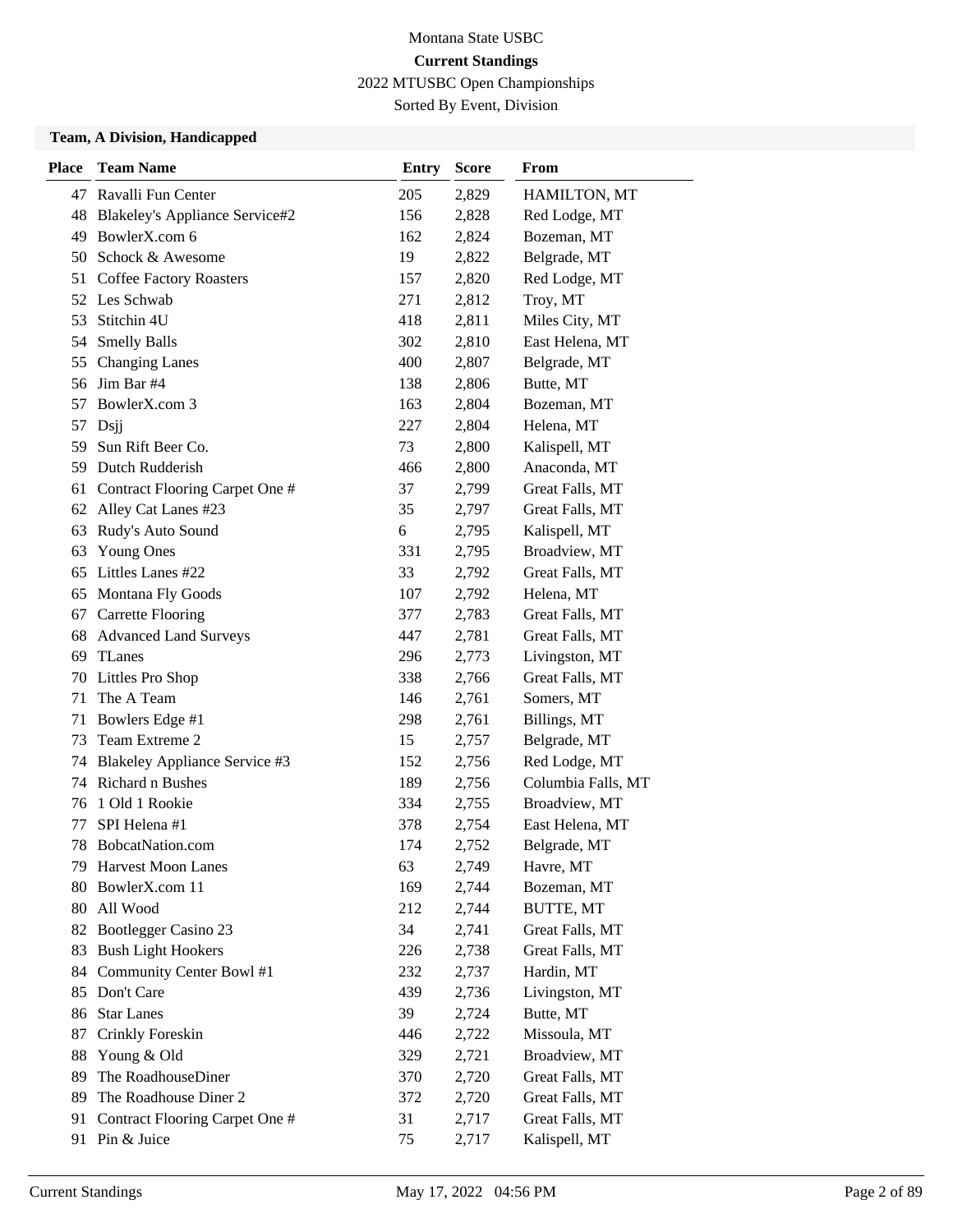Sorted By Event, Division

### **Team, A Division, Handicapped**

| <b>Place</b>                       | <b>Team Name</b>                    | <b>Entry</b> | <b>Score</b>       | From            |
|------------------------------------|-------------------------------------|--------------|--------------------|-----------------|
| 93                                 | Alley Cat Lanes #22                 | 32           | 2,712              | Great Falls, MT |
| 94                                 | TIB <sub>5</sub>                    | 59           | 2,711              | Butte, MT       |
| 95                                 | BowlerX.com 9<br>171                |              | 2,706              | Bozeman, MT     |
|                                    | 96 Link #1                          | 228          | 2,703              | Hardin, MT      |
| 97                                 | Pin Crushers                        | 129          | 2,701              | Great Falls, MT |
| 98                                 | Too Much Fun Bunch                  | 43           | 2,700              | Butte, MT       |
| 99                                 | Nothin But Fun Bunch<br>40<br>2,691 |              | Butte, MT          |                 |
| <b>Gh Services</b><br>100<br>92    |                                     | 2,690        | Columbia Falls, MT |                 |
| The Misfits<br>101<br>460<br>2,689 |                                     | Helena, MT   |                    |                 |
|                                    | 102 Fridays                         | 333          | 2,678              | Broadview, MT   |
|                                    | 103 Keglers Club 2                  | 417          | 2,675              | Miles City, MT  |
|                                    | 104 Placer Motors 1                 | 210          | 2,674              | Helena, MT      |
|                                    | 105 Havre Ford #1                   | 325          | 2,672              | Great Falls, MT |
|                                    | 106 Hanging 5                       | 38           | 2,659              | Butte, MT       |
| 107                                | Pepsi                               | 186          | 2,654              | Livingston, MT  |
| 107                                | <b>RMIG Pinslayers</b>              | 323          | 2,654              | Clancy, MT      |
| 109                                | <b>Troy Auto Parts</b>              | 260          | 2,642              | Troy, MT        |
| 110                                | <b>Full Effect</b>                  | 9            | 2,640              | Belgrade, MT    |
| 111                                | SPI Helena #2                       | 452          | 2,635              | East Helena, MT |
|                                    | 112 BowlerX.com 10                  | 168          | 2,630              | Bozeman, MT     |
| 113                                | Droppin' Deuces                     | 324          | 2,629              | Clancy, MT      |
| 114                                | Kayla's LMT                         | 432          | 2,627              | Lewistown, MT   |
|                                    | 115 We Are The Fun Bunch            | 45           | 2,626              | Butte, MT       |
|                                    | 116 Castle Rock                     | 83           | 2,619              | Kalispell, MT   |
| 117                                | MC Tire Rama                        | 412          | 2,610              | Miles City, MT  |
| 118                                | Uzdavenus                           | 77           | 2,584              | Kalispell, MT   |
| 119                                | Mixed Up                            | 328          | 2,579              | Broadview, MT   |
| 120                                | Jim Bar #3                          | 136          | 2,557              | Butte, MT       |
| 121                                | Jim's Bar #2                        | 140          | 2,518              | Butte, MT       |
|                                    |                                     |              |                    |                 |

| <b>Team Name</b>          | <b>Entry</b>  | <b>Score</b> | <b>From</b>        |
|---------------------------|---------------|--------------|--------------------|
| <b>Hamboners</b>          | 438           | 3,068        | Bozeman, MT        |
| Hambone                   | 387           | 3,064        | Miles City, MT     |
| Sleeping Giant Lanes 2    | 279           | 3,039        | Helena, MT         |
| East Side Bar             | 66            | 3,026        | Great Falls, MT    |
| Conrad Buildimg Center 2  | 89            | 3,024        | Conrad, MT         |
| Rec Lanes                 | 414           | 3,018        | Miles City, MT     |
| Bucks n Bull              | 192           | 3,016        | Columbia Falls, MT |
| <b>Band Team</b>          | 401           | 3,008        | Helena, MT         |
| <b>Tobacco Row</b>        | 386           | 3,006        | Miles City, MT     |
| Nuckin Futz 3             | 243           | 3,005        | Ennis, MT          |
| <b>Butte Bowling Team</b> | 351           | 3,001        | Butte, MT          |
| Stitchin 4 U 2            | 416           | 2,992        | Miles City, MT     |
| Crown Room                | 406           | 2,981        | Livingston, MT     |
|                           | 394           | 2,980        | Bozeman, MT        |
| Community Center Bowl #2  | 233           | 2,978        | Hardin, MT         |
|                           | We Don't Know |              |                    |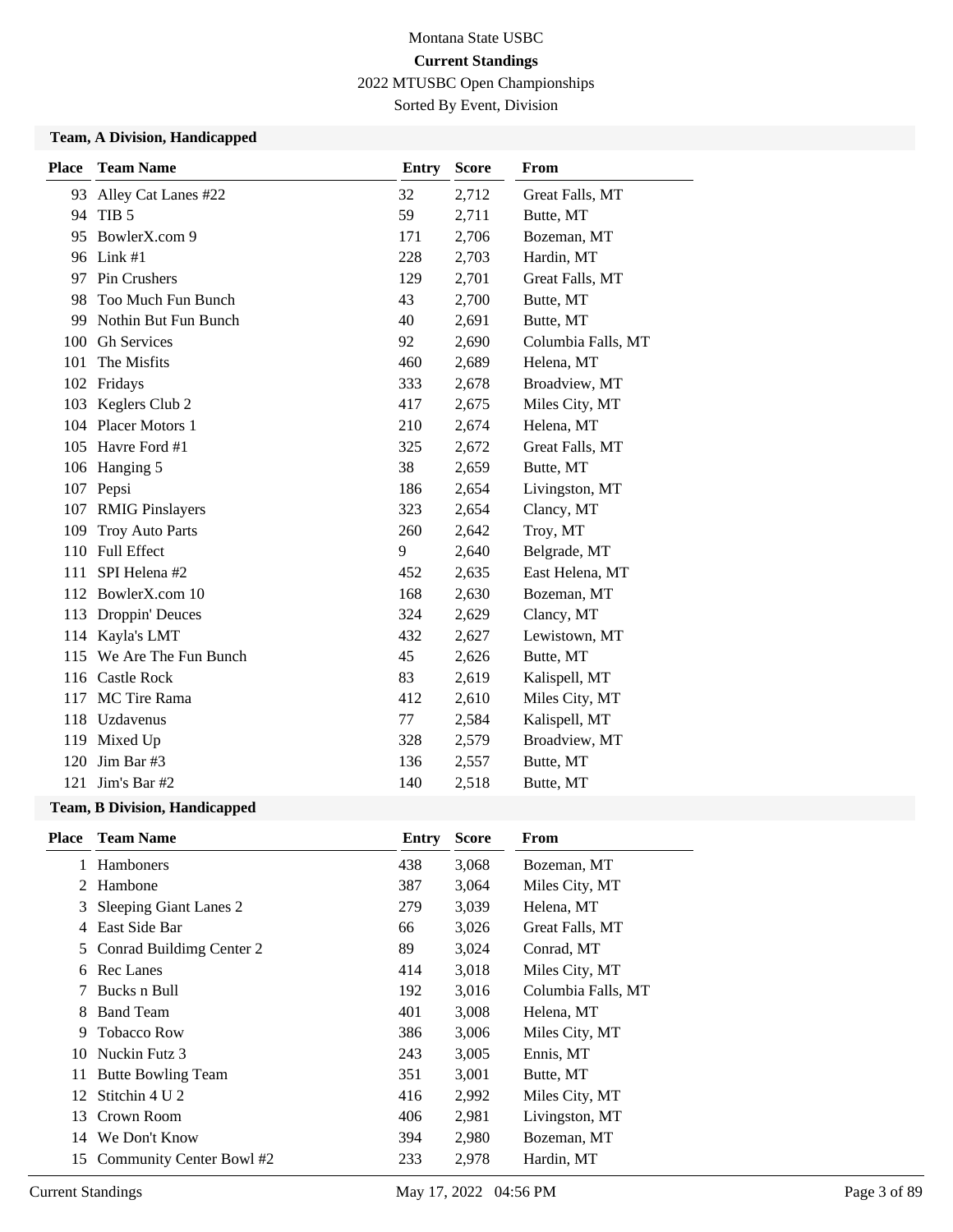Sorted By Event, Division

| <b>Place</b> | <b>Team Name</b>           | <b>Entry</b>   | <b>Score</b> | From               |
|--------------|----------------------------|----------------|--------------|--------------------|
| 16           | The JERCs                  | 306            | 2,974        | Helena, MT         |
| 17           | Tire Rama 2                | 419            | 2,964        | Miles City, MT     |
| 18           | Pepsi Too                  | 182            | 2,963        | Livingston, MT     |
| 19           | Head Pin Hookers           | 10             | 2,951        | Belgrade, MT       |
| 20           | <b>SGL</b>                 | 220            | 2,950        | Helena, MT         |
| 20           | T Lazy G                   | 238            | 2,950        | Ennis, MT          |
| 22           | <b>Triple Threat</b>       | 426            | 2,932        | Great Falls, MT    |
| 23           | BowlerX.com 12             | 167            | 2,927        | Bozeman, MT        |
| 24           | Nobody Cares               | 23             | 2,917        | Billings, MT       |
| 25           | Montana Machine 2          | 270            | 2,916        | Troy, MT           |
|              | 26 Clausen Construction #1 | 326            | 2,914        | Great Falls, MT    |
| 27           | Splits Happen              | 155            | 2,906        | Red Lodge, MT      |
| 28           | Leftovers                  | 103            | 2,899        | Helena, MT         |
| 29           | 3 Kings and a Queen        | 327            | 2,889        | Billings, MT       |
| 30           | Red Sand & Gravel          | 67             | 2,885        | Great Falls, MT    |
| 31           | The Acoma#1                | 137            | 2,884        | Butte, MT          |
|              | 32 Elks                    | 449            | 2,883        | Butte, MT          |
| 33           | SGL <sub>5</sub>           | 469            | 2,877        | Helena, MT         |
|              | 34 Crispy Back Ends        | 81             | 2,870        | Kalispell, MT      |
| 35           | Montana Fly Goods II       | 108            | 2,867        | Helena, MT         |
| 35           | Nuckin Futz 2              | 242            | 2,867        | Ennis, MT          |
| 37           | Helena Septic              | 310            | 2,864        | Helena, MT         |
| 38           | De Sick Werms              | $\overline{c}$ | 2,860        | Gallatin Gtwy, MT  |
| 38           | <b>Bowling Giants</b>      | 293            | 2,860        | Helena, MT         |
| 40           | Global Gym                 | 409            | 2,858        | Missoula, MT       |
| 41           | Dudette's and Dudes        | 128            | 2,855        | Helena, MT         |
| 42           | <b>Sphere Chuckers</b>     | 49             | 2,854        | Helena, MT         |
| 43           | <b>PureWest Hamilton</b>   | 204            | 2,853        | HAMILTON, MT       |
| 43           | Pioneer Tech               | 467            | 2,853        | Butte, MT          |
| 45           | Devoes 2                   | 90             | 2,852        | Conrad, MT         |
| 46           | Rib and Chop House         | 185            | 2,851        | Livingston, MT     |
|              | 47 Miller                  | 179            | 2,848        | Bozeman, MT        |
| 48           | Misfits                    | 322            | 2,846        | Frenchtown, MT     |
| 49           | B & B Restaurant           | 82             | 2,843        | Kalispell, MT      |
| 50           | Corn Dog Hoggers           | 246            | 2,837        | Belgrade, MT       |
| 51           | Brug's and a Barret        | 91             | 2,836        | Billings, MT       |
| 51           | Four Stooges               | 188            | 2,836        | Columbia Falls, MT |
| 51           | RG Pro Shop 2              | 265            | 2,836        | Troy, MT           |
| 51           | The Pin Ticklers           | 434            | 2,836        | Helena, MT         |
| 55           | Off The Wagon              | 21             | 2,835        | Belgrade, MT       |
| 55           | The Arrogance              | 193            | 2,835        | Columbia Falls, MT |
| 57           | LaFamilia #2               | 231            | 2,828        | Hardin, MT         |
| 58           | All In the Family          | 382            | 2,823        | Livingston, MT     |
| 59           | Harvest Moon Saloon        | 68             | 2,821        | Great Falls, MT    |
| 60           | <b>Great Falls Greats</b>  | 25             | 2,819        | Great Falls, MT    |
| 61           | <b>Arrogant Bastards</b>   | 191            | 2,815        | Columbia Falls, MT |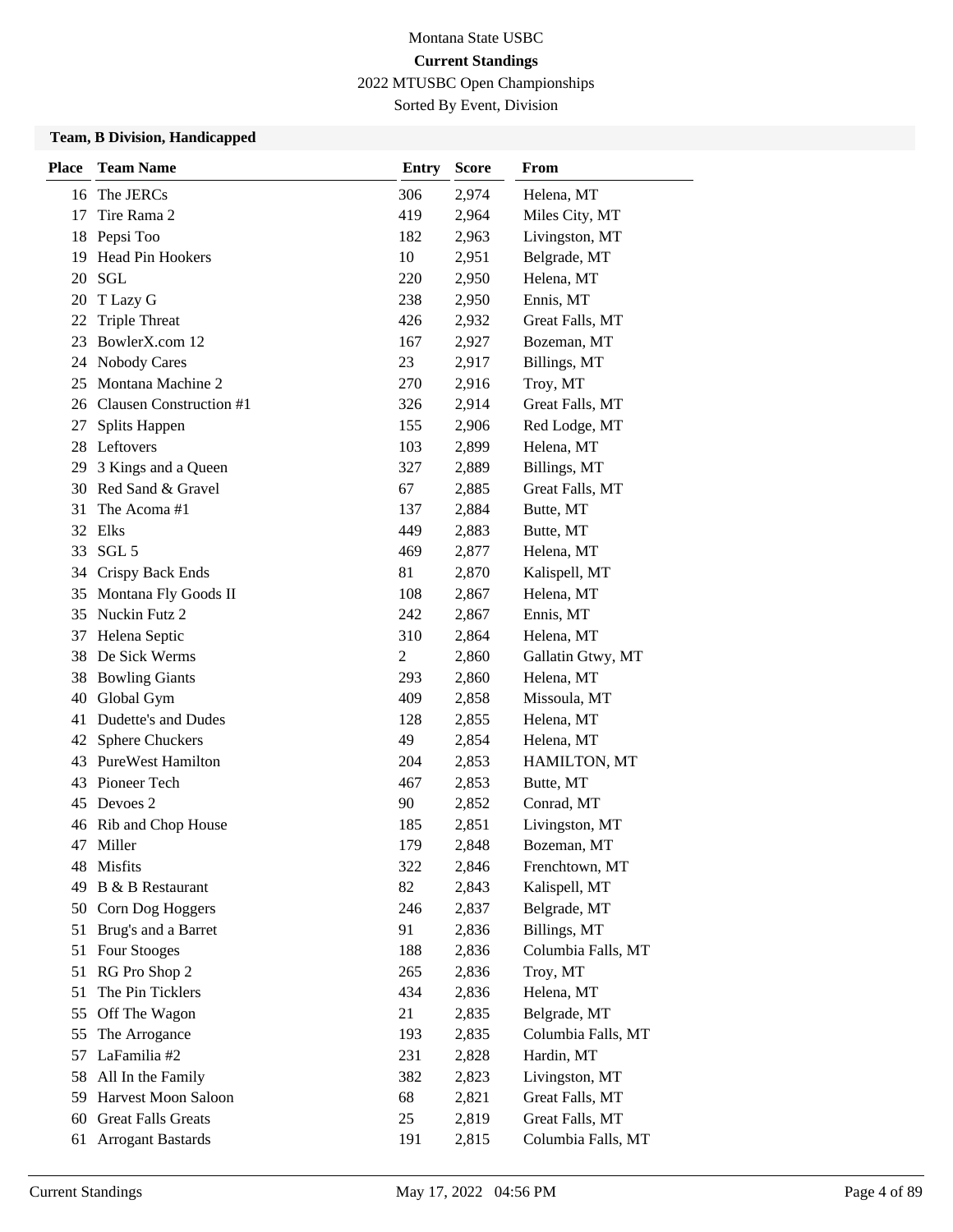Sorted By Event, Division

| <b>Place</b> | <b>Team Name</b>                       | <b>Entry</b> | <b>Score</b> | From                        |  |
|--------------|----------------------------------------|--------------|--------------|-----------------------------|--|
|              | 62 BLB Painting                        | 16           | 2,813        | Belgrade, MT                |  |
| 63           | <b>Leonardite Products</b>             | 133          | 2,810        | Culbertston, MT             |  |
|              | 64 Holden's Hot Wheels                 | 62           | 2,807        | Havre, MT                   |  |
| 65           | <b>Sour Diesel</b>                     | 404          | 2,806        | Browning, MT                |  |
| 66           | BowlerX.com 5                          | 161          | 2,802        | Bozeman, MT                 |  |
| 67           | <b>McKrakens</b>                       | 240          | 2,800        | Ennis, MT                   |  |
| 68           | Devoes                                 | 88           | 2,798        | Conrad, MT                  |  |
| 68           | <b>Cheeky Pandas</b>                   | 247          | 2,798        | Belgrade, MT                |  |
| 68           | <b>Odd Balls</b>                       | 251          | 2,798        | Belgrade, MT                |  |
| 71           | Brence's Service #1                    | 113          | 2,797        | Bozeman, MT                 |  |
| 72           | Hardin Pepsi #1                        | 99           | 2,795        | Hardin, MT                  |  |
| 73           | TCO Tire 2                             | 272          | 2,794        | Troy, MT                    |  |
| 74           | <b>Sheelers Outdoors</b>               | 222          | 2,792        | Kalispell, MT               |  |
| 74           | Art's Tires 3                          | 286          | 2,792        | Forsyth, MT                 |  |
| 76           | <b>Alpine Precision</b>                | 263          | 2,790        | Troy, MT                    |  |
| 77           | Glacier Life 2                         | 262          | 2,787        | Troy, MT                    |  |
| 78           | Alpine Precision 2                     | 269          | 2,783        | Troy, MT                    |  |
| 79           | <b>Bernie's Auto</b>                   | 70           | 2,781        | Thompson Falls, MT          |  |
| 79           | Brence's Service #2                    | 114          | 2,781        | Bozeman, MT                 |  |
| 81           | American Legion Post 4                 | 301          | 2,779        | Billings, MT                |  |
| 81           | Tap Inn 2                              | 388          | 2,779        | Miles City, MT              |  |
| 83           | <b>Falkor Defense</b>                  | 84           | 2,777        | Kalispell, MT               |  |
| 84           | Top Shelf                              | 143          | 2,772        | Somers, MT                  |  |
| 85           | CG Flooring                            | 295          | 2,770        | Plentywood, MT              |  |
| 86           | <b>Troy Welding Solutions</b>          | 268          | 2,769        | Troy, MT                    |  |
| 87           | Boucher Electric 4                     | 321          | 2,767        | Havre, MT                   |  |
| 88           | Team Extreme 1                         | 8            | 2,764        | Belgrade, MT                |  |
| 89           | <b>Young Guys</b>                      | 332          | 2,763        | Broadview, MT               |  |
| 90           | Art's Tires 2                          | 284          | 2,760        | Forsyth, MT                 |  |
| 91           | Napa Auto Parts #1                     | 154          | 2,759        | Red Lodge, MT               |  |
| 91           | <b>Bilbo Baggins</b>                   | 248          | 2,759        | Belgrade, MT                |  |
| 91           | R.V. Truck Sales                       | 451          | 2,759        | Missoula, MT                |  |
|              | 94 Pinner Patter                       | 395          | 2,758        | Helena, MT                  |  |
| 95           | WBOB <sub>1</sub>                      | 280          | 2,756        | East Helena, MT             |  |
| 95           | <b>AFAB</b>                            | 413          | 2,756        | Miles City, MT              |  |
| 97           | Napa Auto Parts #2                     | 158          | 2,754        | Red Lodge, MT               |  |
| 97           | Gutterballs #3                         | 341          | 2,754        | Billings, MT                |  |
| 99           | Tap Inn                                | 384          | 2,751        | Miles City, MT              |  |
| 100          | Mitchell Golf                          | 391          | 2,750        | Miles City, MT              |  |
| 101          | We Don't Give a Split                  | 290          | 2,749        | Helena, MT                  |  |
| 101          | Crush It                               | 427          | 2,749        | Helena, MT                  |  |
| 103          | Designer Tackle                        | 181          | 2,748        | Helena, MT                  |  |
|              | 104 Izzy's Crew<br>105 Final Fun Bunch | 468<br>47    | 2,745        | Livingston, MT<br>Butte, MT |  |
|              | 106 Outsiders                          | 374          | 2,740        | Great Falls, MT             |  |
|              |                                        |              | 2,733        |                             |  |
| 107          | Ya Baby                                | 211          | 2,732        | East Helena, MT             |  |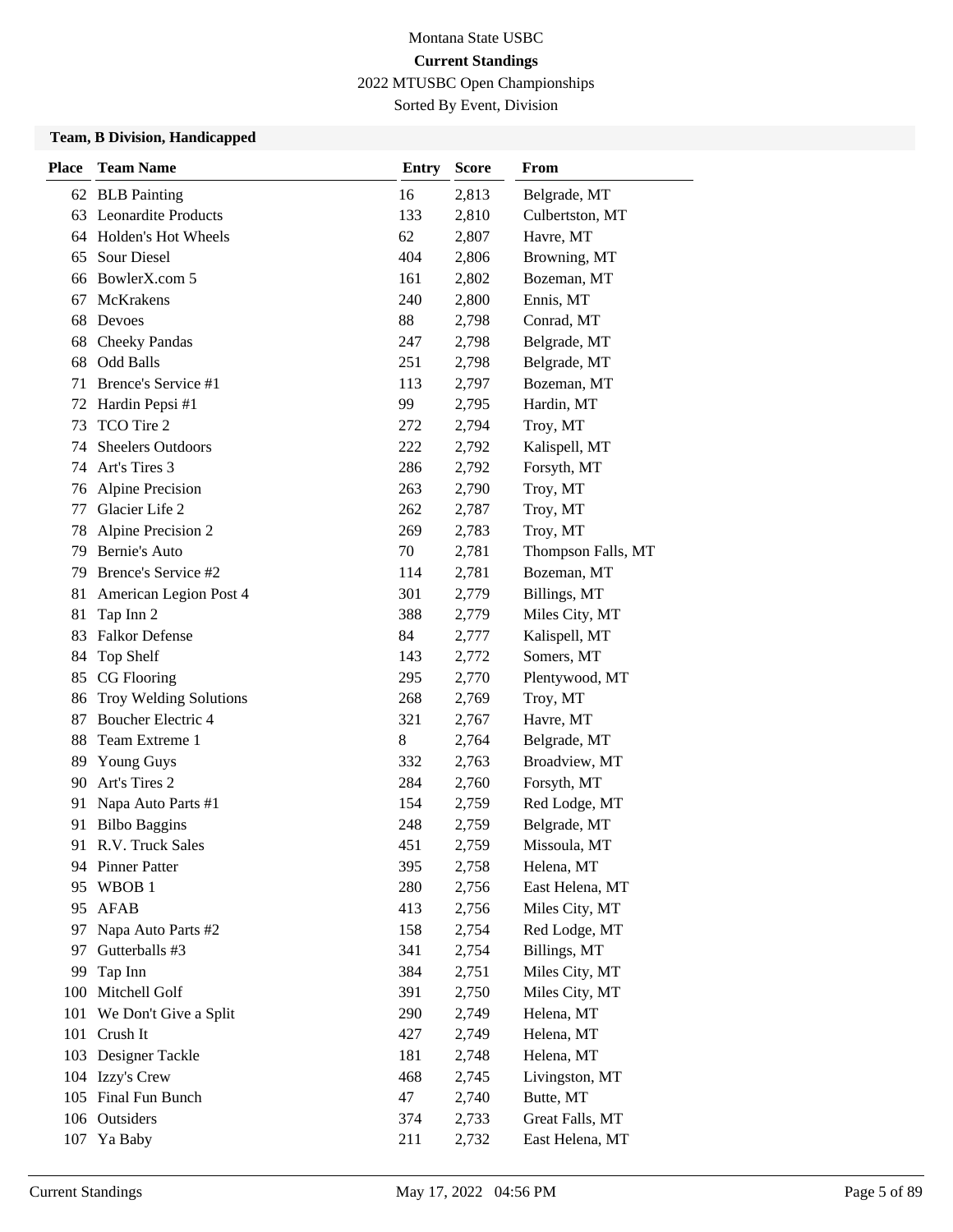# Montana State USBC **Current Standings**

2022 MTUSBC Open Championships Sorted By Event, Division

| <b>Place</b> | <b>Team Name</b>                                    | <b>Entry</b> | <b>Score</b>   | From                  |
|--------------|-----------------------------------------------------|--------------|----------------|-----------------------|
|              | 108 New Guys                                        | 335          | 2,729          | Broadview, MT         |
| 109          | Tap Room                                            | 344          | 2,727          | Shelby, MT            |
|              | 110 D-B Seniors<br>2,723<br>Dillon, MT<br>86        |              |                |                       |
|              | 111 Fluffy Bun Company                              | 433          | 2,722          | Lewistown, MT         |
|              | 112 Macon Supply                                    | 27           | 2,721          | Kalispell, MT         |
|              | 113 E-Tech                                          | 74           | 2,719          | Kalispell, MT         |
|              | 114 Spare Wars                                      | 196          | 2,718          | East Helena, MT       |
|              | 115 Big Horn Managment Co. #3                       | 54           | 2,713          | Billings, MT          |
|              | 116 Art's Tires 4                                   | 285          | 2,710          | Forsyth, MT           |
| 117          | <b>Anderson Glass</b>                               | 127          | 2,709          | Great Falls, MT       |
| 118          | Tech Electric                                       | 184          | 2,706          | Livingston, MT        |
|              | 118 Fish On                                         | 365          | 2,706          | Missoula, MT          |
|              | 120 Gutterballs #1                                  | 339          | 2,704          | Billings, MT          |
| 121          | Big Horn Management Co. #2                          | 53           | 2,702          | Billings, MT          |
| 121          | BaZnGa                                              | 219          | 2,702          | Helena, MT            |
| 121          | WBOB <sub>2</sub>                                   | 281          | 2,702          | East Helena, MT       |
|              | 121 Eugene's Pizza                                  | 288          | 2,702          | Glasgow, MT           |
|              | 125 City of Troy                                    | 274          | 2,701          | Troy, MT              |
| 125          | Spieker Sprinklers                                  | 282          | 2,701          | East Helena, MT       |
| 127          | 2 Thumbs 1 Cup                                      | 85           | 2,688          | Livingston, MT        |
|              | 128 Shenanigators                                   | 203          | 2,687          | Bozeman, MT           |
|              | 129 Morris Land Surveys                             | 317          | 2,686          | Dutton, MT            |
|              | 130 Black Eagle Country Club                        | 221          | 2,685          | Fort Benton, MT       |
|              | 131 Minnow's Marine                                 | 61           | 2,683          | Havre, MT             |
| 131          | <b>Trout Trousers</b>                               | 239          | 2,683          | Ennis, MT             |
|              | 133 Bowling Stones                                  | 215          | 2,681          | Great Falls, MT       |
|              | 134 Dale Bouma Trucking                             | 24           | 2,680          | Choteau, MT           |
|              | 134 Living the Life                                 | 111          | 2,680          | Great Falls, MT       |
|              | 136 Link #2                                         | 229          | 2,678          | Hardin, MT            |
| 137          | Throwin' Rocks                                      | 206          | 2,673          | HAMILTON, MT          |
| 138          | <b>JB</b> Automotive                                | 360          | 2,671          | Billings, MT          |
| 139          | Skyline Bowl                                        | 79           | 2,670          | Kalispell, MT         |
|              | 140 Blue Ribbon Bar #1                              | 153          | 2,667          | Red Lodge, MT         |
|              | 140 Ft. Benton Ducks Unlimited                      | 180          | 2,667          | Great Falls, MT       |
|              | 140 G-Force                                         | 292          | 2,667          | Basin, MT             |
|              | 143 SGL 3                                           | 346          | 2,663          | Helena, MT            |
|              | 144 Belt Brew Pub                                   | 69           | 2,661          | Great Falls, MT       |
| 145          | Split Happens Again                                 | 393          | 2,659          | Great Falls, MT       |
| 147          | 146 Libby Youth Center<br><b>Boucher Electric 1</b> | 257<br>318   | 2,655<br>2,653 | Troy, MT<br>Havre, MT |
|              | 148 Debo's Pawn                                     | 250          | 2,652          | Belgrade, MT          |
|              | 149 Drunk On A Lane                                 | 287          | 2,649          | Billings, MT          |
| 150          | Heidelberg Lounge #1                                | 50           | 2,648          | Great Falls, MT       |
|              | 151 Liquid Dumb                                     | 1            | 2,643          | Belgrade, MT          |
|              | 152 MT Chiropractic #1                              | 100          | 2,633          | Hardin, MT            |
| 153          | TLane 2                                             | 297          | 2,630          | Livingston, MT        |
|              |                                                     |              |                |                       |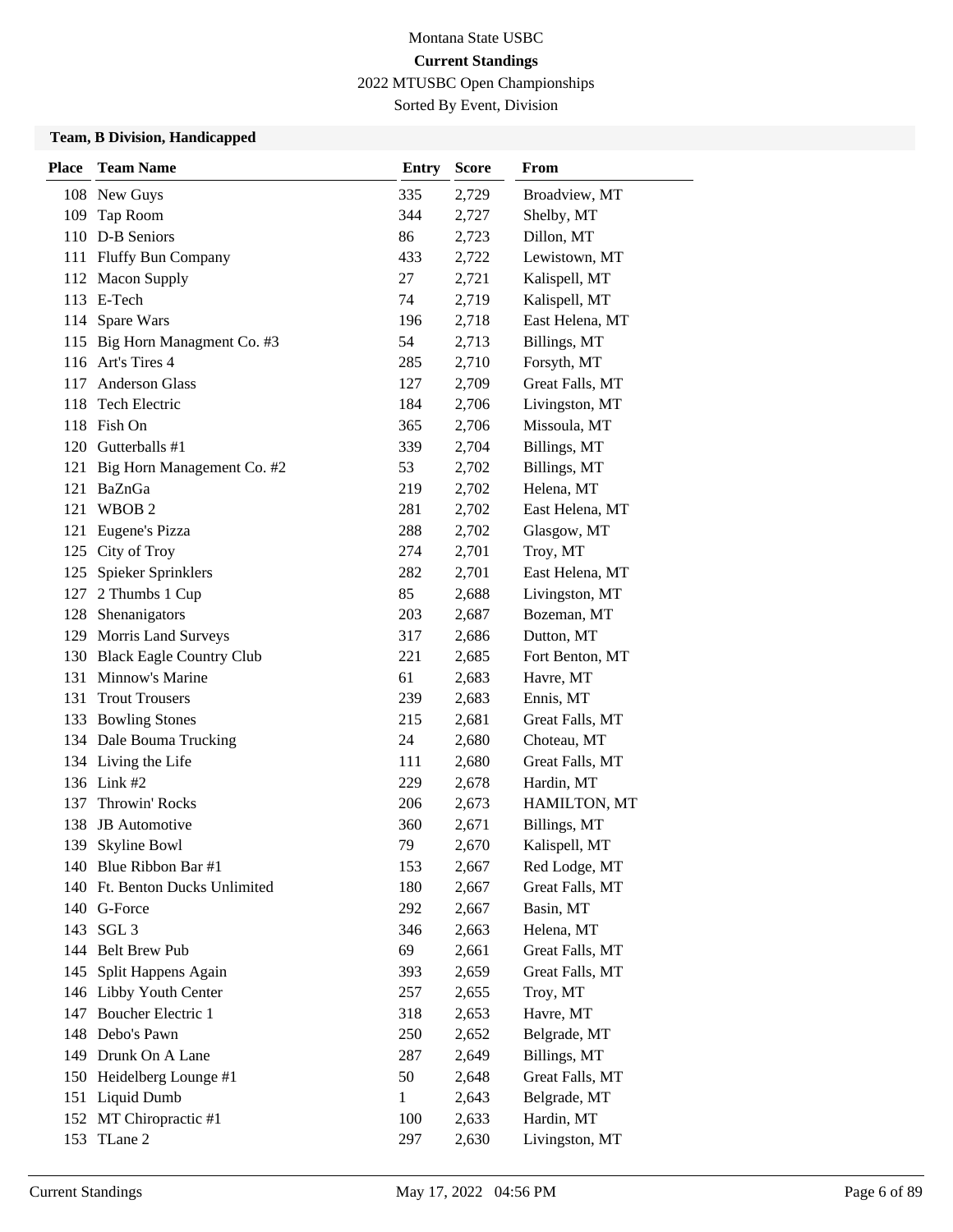Sorted By Event, Division

### **Team, B Division, Handicapped**

| <b>Place</b> | <b>Team Name</b>                                   | Entry | <b>Score</b> | From            |
|--------------|----------------------------------------------------|-------|--------------|-----------------|
|              | 154 Trojan Lanes                                   | 254   | 2,629        | Troy, MT        |
| 155          | Bowlers Edge #2                                    | 299   | 2,622        | Billings, MT    |
| 156          | Western Electric<br>389<br>2,620<br>Miles City, MT |       |              |                 |
| 157          | <b>Team Glasgow</b><br>125<br>2,616<br>Glasgow, MT |       |              |                 |
| 158          | 1 Rookie 3 Old<br>330<br>2,615<br>Broadview, MT    |       |              |                 |
| 159          | Art's Tires 1<br>2,614<br>283<br>Forsyth, MT       |       |              |                 |
| 160          | Miller Lowlifes #2                                 | 178   | 2,608        | Bozeman, MT     |
| 161          | The Acoma#2                                        | 141   | 2,600        | Butte, MT       |
| 162          | <b>Bozo Klowns</b>                                 | 5     | 2,599        | Great Falls, MT |
| 163          | Montana Fireball                                   | 408   | 2,594        | Great Falls, MT |
|              | 164 Identity                                       | 245   | 2,591        | Great Falls, MT |
| 164          | 360 Office                                         | 354   | 2,591        | Butte, MT       |
| 166          | Kegler's Lounge                                    | 80    | 2,589        | Kalispell, MT   |
| 167          | Heidelber Lounge #2                                | 51    | 2,579        | Great Falls, MT |
| 168          | Montana Machine                                    | 256   | 2,571        | Troy, MT        |
| 169          | Nalivka's #1                                       | 347   | 2,570        | Havre, MT       |
| 170          | <b>SWIFT</b>                                       | 3     | 2,568        | Billings, MT    |
| 171          | Holden's Hot Wheels II                             | 65    | 2,530        | Havre, MT       |
| 172          | Missoua Saws                                       | 209   | 2,517        | Missoula, MT    |
| 173          | Stockman Bank Cut Bank 2                           | 356   | 2,363        | Cut Bank, MT    |

| <b>Team Name</b>                  | Entry | <b>Score</b> | From            |
|-----------------------------------|-------|--------------|-----------------|
| <b>Stud Muffins</b>               | 78    | 3,131        | Kalispell, MT   |
| Leistiko                          | 424   | 3,046        | Laurel, MT      |
| Hammertime                        | 402   | 2,993        | Browning, MT    |
| No Fear                           | 13    | 2,983        | Belgrade, MT    |
| <b>River Market</b>               | 442   | 2,960        | Fort Benton, MT |
| Team Rae                          | 405   | 2,948        | Red Lodge, MT   |
| Gutterballs #2                    | 340   | 2,929        | Billings, MT    |
| <b>Spare Parts</b>                | 300   | 2,927        | Billings, MT    |
| <b>Boucher Electric 3</b>         | 320   | 2,919        | Havre, MT       |
| Smilin' 69ers 2                   | 22    | 2,908        | Belgrade, MT    |
| PFS <sub>2</sub>                  | 422   | 2,905        | Miles City, MT  |
| Spares From Thrown Chairs         | 197   | 2,901        | Helena, MT      |
| <b>Dream Catcher Construction</b> | 149   | 2,891        | Red Lodge, MT   |
| Nine Pins                         | 124   | 2,876        | Helena, MT      |
| 2nd Ball 1st                      | 214   | 2,872        | Helena, MT      |
| <b>BF</b> Bowlers                 | 144   | 2,871        | Somers, MT      |
| Team Extreme 3                    | 12    | 2,862        | Belgrade, MT    |
| The BF Boye                       | 147   | 2,857        | Somers, MT      |
| We Were Framed                    | 98    | 2,854        | Livingston, MT  |
| Nuckin Futz 1                     | 241   | 2,852        | Ennis, MT       |
| Shit Show                         | 119   | 2,851        | Butte, MT       |
| <b>KDW</b>                        | 48    | 2,849        | Havre, MT       |
| The Back Row                      | 294   | 2,849        | Belgrade, MT    |
| 24 Powers That Be                 | 14    | 2,848        | Belgrade, MT    |
|                                   |       |              |                 |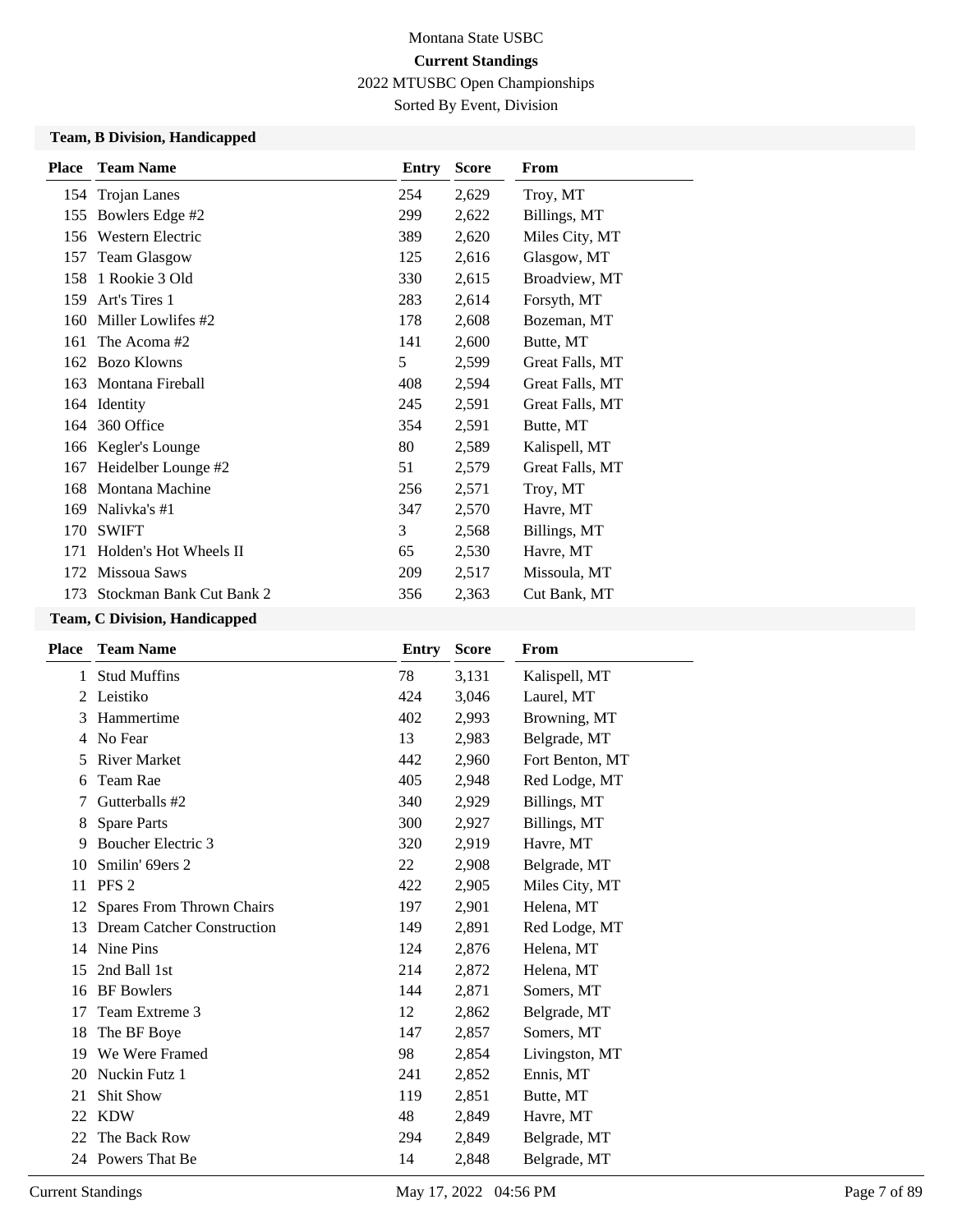Sorted By Event, Division

| <b>Place</b> | <b>Team Name</b>              | <b>Entry</b>   | <b>Score</b> | From               |
|--------------|-------------------------------|----------------|--------------|--------------------|
|              | 25 Kootenai Drug              | 275            | 2,845        | Troy, MT           |
| 26           | <b>Rocky Rollers</b>          | 367            | 2,834        | Choteau, MT        |
| 27           | <b>Stockman Bank Cut Bank</b> | 352            | 2,833        | Cut Bank, MT       |
| 28           | Mixed Up 2                    | 218            | 2,831        | Great Falls, MT    |
| 29           | Road House                    | 403            | 2,828        | Browning, MT       |
|              | 30 Becker Construction        | 93             | 2,826        | Kalispell, MT      |
| 31           | <b>Manahan Furniture</b>      | 253            | 2,825        | Troy, MT           |
|              | 32 Living On A Spare          | $\overline{4}$ | 2,824        | Choteau, MT        |
| 33           | <b>Scrappers</b>              | 195            | 2,822        | Columbia Falls, MT |
|              | 34 Daniel Financial #1        | 41             | 2,816        | Butte, MT          |
| 34           | LGBTaylor                     | 278            | 2,816        | Bozeman, MT        |
|              | 36 The In-laws                | 198            | 2,811        | Helena, MT         |
| 37           | <b>Bowl Back Better</b>       | 173            | 2,810        | Livingston, MT     |
|              | 38 Ab 2                       | 190            | 2,801        | Columbia Falls, MT |
|              | 38 3 Hole Wonder              | 410            | 2,801        | Helena, MT         |
|              | 40 Spare Time                 | 20             | 2,794        | Belgrade, MT       |
| 41           | Smilin' 69ers                 | 11             | 2,790        | Belgrade, MT       |
| 42           | Slainte                       | 375            | 2,789        | Butte, MT          |
|              | 43 Hi-liners                  | 345            | 2,785        | Shelby, MT         |
|              | 44 Gutterballs #4             | 342            | 2,783        | Billings, MT       |
| 45           | Cg1                           | 305            | 2,780        | Dillon, MT         |
|              | 46 Montana Club               | 96             | 2,778        | Missoula, MT       |
|              | 47 Katie's Ladies             | 94             | 2,775        | Missoula, MT       |
| 47           | Glacier Life                  | 259            | 2,775        | Troy, MT           |
| 47           | Rec Lanes 2                   | 421            | 2,775        | Miles City, MT     |
| 50           | Split Happends #1             | 303            | 2,773        | Huntley, MT        |
| 51           | Morning After Thought         | 237            | 2,765        | Columbia Falls, MT |
| 52           | <b>Stage Coach Casino</b>     | 132            | 2,761        | Culbertston, MT    |
|              | 53 Loch Electric              | 350            | 2,760        | Chinook, MT        |
|              | 54 Helke and The Ladies       | 148            | 2,759        | Somers, MT         |
| 55           | AFAB <sub>2</sub>             | 420            | 2,758        | Miles City, MT     |
|              | 56 Elkins 2                   | 357            | 2,757        | Missoula, MT       |
| 57           | Daniel Financial #2           | 42             | 2,752        | Butte, MT          |
| 57           | Cody Kerr Drywall             | 160            | 2,752        | Red Lodge, MT      |
| 59           | <b>Holy Splits</b>            | 104            | 2,749        | Helena, MT         |
| 59           | Too Many Empty Bottles        | 383            | 2,749        | Livingston, MT     |
| 61           | <b>Split Happens</b>          | 97             | 2,748        | Livingston, MT     |
| 61           | <b>Carls Floor Covering</b>   | 277            | 2,748        | Cut Bank, MT       |
| 63           | Splits and Giggles            | 407            | 2,747        | Bozeman, MT        |
| 64           | <b>Aiming Fluid</b>           | 309            | 2,746        | Livingston, MT     |
| 65           | 3 Rivers Bombers              | 316            | 2,731        | Dutton, MT         |
| 66           | Blue Ribbon Bar #2            | 159            | 2,728        | Red Lodge, MT      |
| 67           | <b>PFS</b>                    | 415            | 2,724        | Miles City, MT     |
| 68           | Gettin Wiggy Wid It           | 194            | 2,722        | Columbia Falls, MT |
| 69           | Miller Oil                    | 134            | 2,718        | Culbertston, MT    |
|              | 70 R New Trading Post #2      | 116            | 2,717        | Havre, MT          |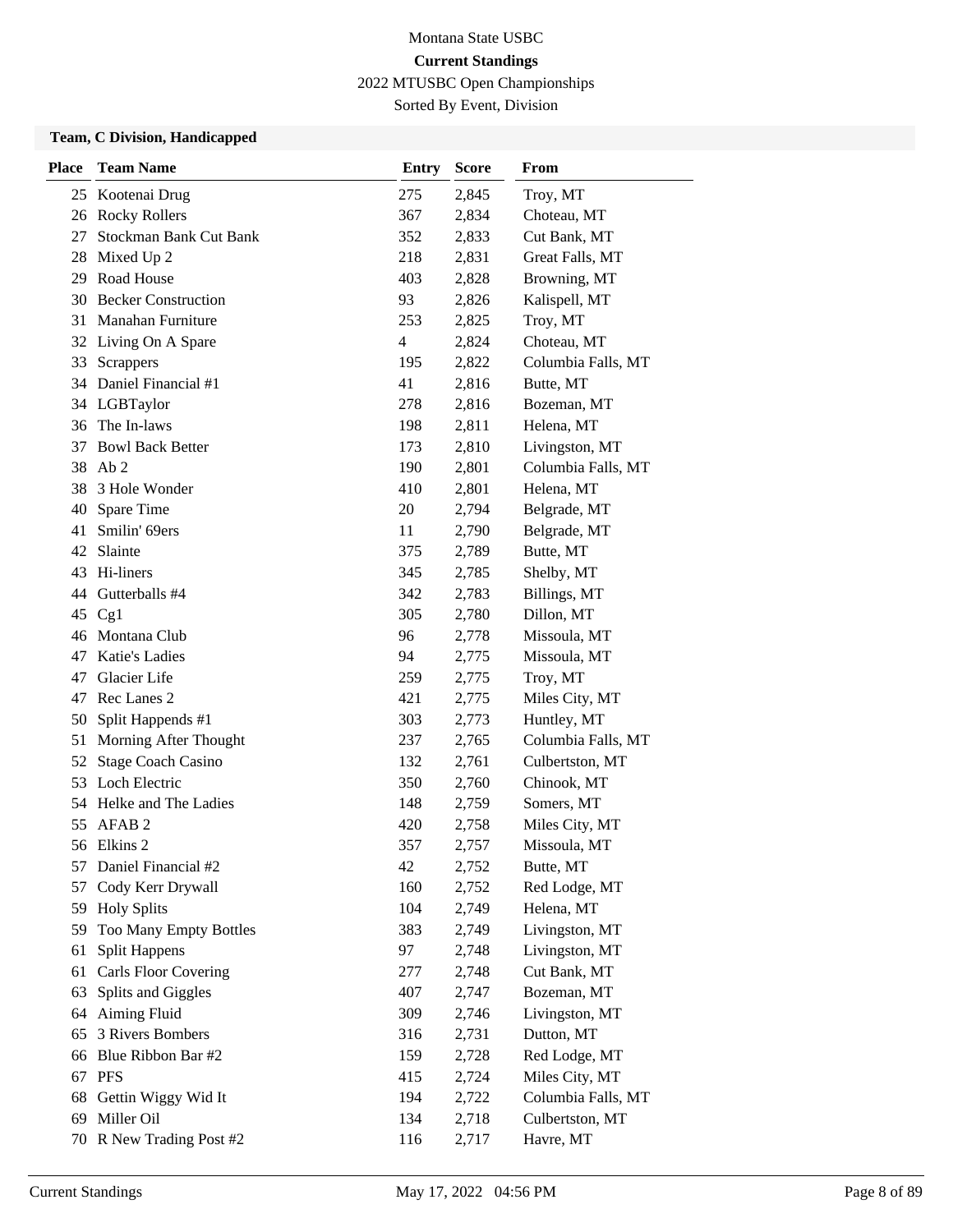Sorted By Event, Division

| <b>Place</b> | <b>Team Name</b>           | <b>Entry</b> | <b>Score</b> | From             |
|--------------|----------------------------|--------------|--------------|------------------|
| 71           | <b>Grand Plaza</b>         | 118          | 2,714        | Butte, MT        |
| 71           | <b>TCO</b> Tire            | 252          | 2,714        | Troy, MT         |
| 73           | <b>High Rollers</b>        | 249          | 2,713        | Belgrade, MT     |
| 74           | <b>Lightner Brothers</b>   | 110          | 2,707        | Choteau, MT      |
| 75           | Glaciers Lanes 1           | 207          | 2,703        | Cut Bank, MT     |
| 75           | <b>Slashy Thingy</b>       | 428          | 2,703        | Helena, MT       |
| 77           | MT Chiropractic #2         | 101          | 2,702        | Hardin, MT       |
|              | 78 Boucher Electric 2      | 319          | 2,699        | Havre, MT        |
| 79           | Jim Pin                    | 223          | 2,697        | Stevensville, MT |
| 80           | SGL <sub>4</sub>           | 435          | 2,692        | Helena, MT       |
| 81           | <b>MisFits</b>             | 264          | 2,690        | Troy, MT         |
| 81           | <b>Stars</b>               | 397          | 2,690        | Fort Benton, MT  |
| 83           | Jazzy's Other Dude         | 121          | 2,689        | Scobey, MT       |
| 84           | <b>Blasters</b>            | 399          | 2,688        | Great Falls, MT  |
| 85           | Pinheads                   | 201          | 2,683        | Belgrade, MT     |
|              | 86 Mixed Up                | 217          | 2,682        | Great Falls, MT  |
| 87           | Pin Seekers                | 202          | 2,680        | Kalispell, MT    |
| 88           | Glacier Lanes 2            | 208          | 2,678        | Cut Bank, MT     |
| 89           | T & S Blading              | 130          | 2,677        | Plentywood, MT   |
|              | 90 MT Bar                  | 131          | 2,676        | Culbertston, MT  |
| 91           | Beerpaws                   | 362          | 2,672        | Billings, MT     |
| 92           | Nalivka's #2               | 348          | 2,669        | Havre, MT        |
| 93           | Bowlers Edge #4            | 456          | 2,668        | Billings, MT     |
|              | 94 4 Jakes                 | 106          | 2,654        | Havre, MT        |
| 95           | Al's Diesel                | 105          | 2,653        | Cut Bank, MT     |
| 95           | Snowy Lanes #2             | 312          | 2,653        | Lewistown, MT    |
| 97           | <b>MPE</b>                 | 109          | 2,651        | Choteau, MT      |
|              | 98 Code Red                | 18           | 2,650        | Belgrade, MT     |
| 98           | Red People                 | 464          | 2,650        | Shepherd, MT     |
| 100          | Gate Openers               | 431          | 2,647        | Cut Bank, MT     |
| 101          | Miller Lowlifes #1         | 177          | 2,646        | Bozeman, MT      |
| 102          | Senior Social Club         | 112          | 2,643        | Great Falls, MT  |
|              | 103 Bowling Balls Gone Mad | 313          | 2,636        | Helena, MT       |
|              | 104 Where's My Ball At     | 368          | 2,634        | Laurel, MT       |
|              | 105 DZNR TKL               | 359          | 2,633        | Helena, MT       |
|              | 106 Missoula Women         | 95           | 2,625        | Missoula, MT     |
| 107          | R New Trading Post #1      | 115          | 2,622        | Havre, MT        |
| 108          | Jazzy's Dudes              | 120          | 2,618        | Scobey, MT       |
| 109          | Troy Budweiser             | 267          | 2,617        | Troy, MT         |
|              | 110 Looney Bins            | 258          | 2,614        | Troy, MT         |
| 110          | <b>Steins Market</b>       | 266          | 2,614        | Troy, MT         |
| 112          | Trojan Lanes 2             | 273          | 2,613        | Troy, MT         |
| 113          | Elkins                     | 304          | 2,602        | Missoula, MT     |
|              | 114 Snowy Lanes #1         | 311          | 2,601        | Lewistown, MT    |
|              | 114 Nalivka's #3           | 349          | 2,601        | Havre, MT        |
|              | 116 Rez Rat's              | 450          | 2,583        | Missoula, MT     |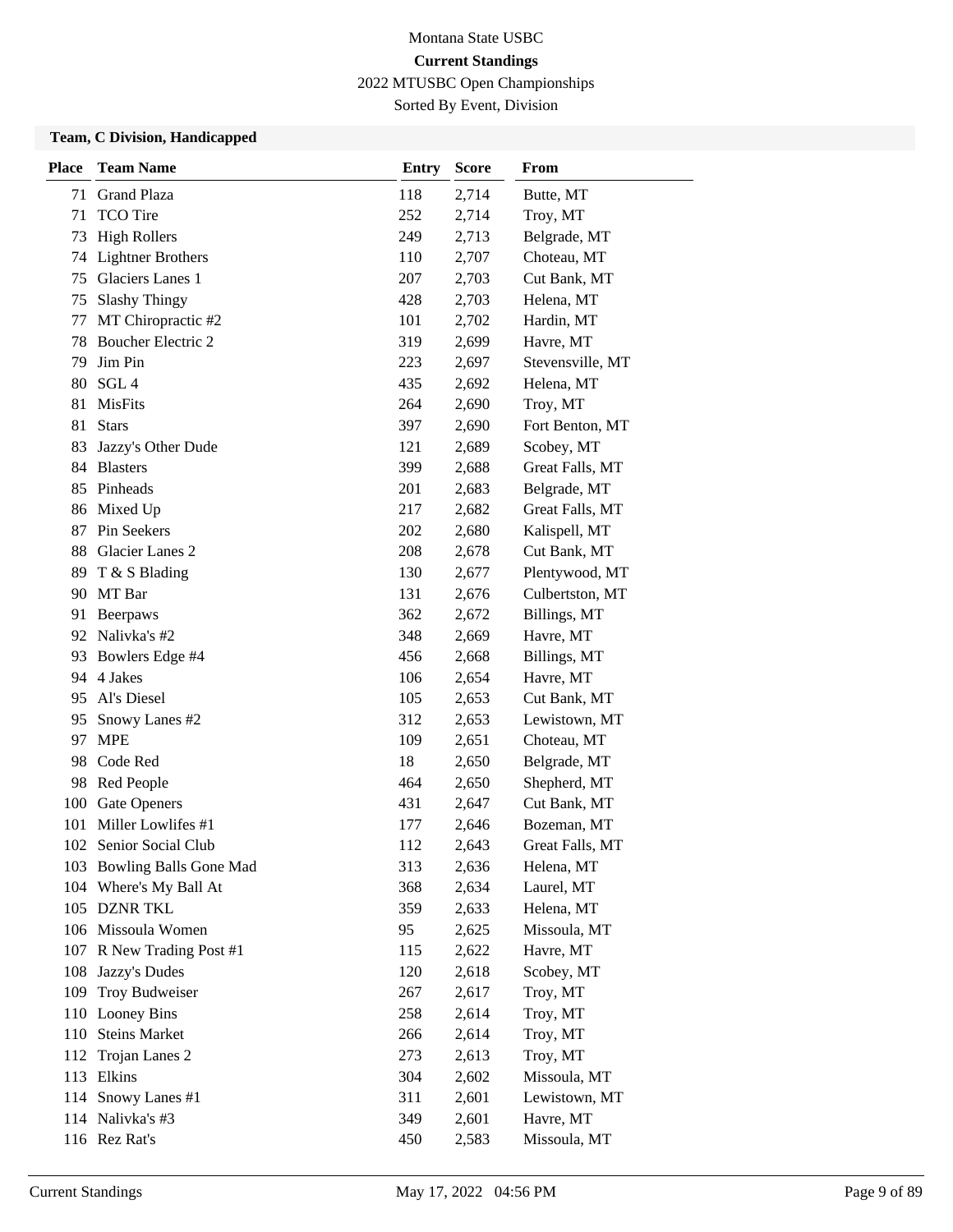Sorted By Event, Division

|              | <b>Place</b> Team Name            | <b>Entry</b> | <b>Score</b> | From            |
|--------------|-----------------------------------|--------------|--------------|-----------------|
|              | 117 Goettle/Myers                 | 261          | 2,577        | Troy, MT        |
|              | 118 Property West                 | 64           | 2,556        | Havre, MT       |
|              | 119 Renegades                     | 17           | 2,512        | Belgrade, MT    |
| 120          | Beerpaws 2                        | 361          | 2,511        | Billings, MT    |
| 121          | Welsh IIc                         | 315          | 2,480        | Butte, MT       |
|              | 122 Miss Fits                     | 289          | 2,417        | Chester, MT     |
|              | 123 Hollie and The Boys           | 145          | 2,382        | Somers, MT      |
|              | Team, Scratch Team, Scratch       |              |              |                 |
| <b>Place</b> | <b>Team Name</b>                  | <b>Entry</b> | <b>Score</b> | From            |
| $\mathbf{1}$ | BowlerX.com 1                     | 165          | 2,833        | Bozeman, MT     |
|              | 2 19th Hole                       | 224          | 2,734        | Great Falls, MT |
| 3            | Run It Back                       | 225          | 2,723        | Great Falls, MT |
| 4            | TIB <sub>6</sub>                  | 60           | 2,704        | Butte, MT       |
| 5            | McInenly                          | 441          | 2,679        | Missoula, MT    |
| 6            | We Are Pepsi                      | 183          | 2,647        | Livingston, MT  |
| 7            | TIB <sub>2</sub>                  | 57           | 2,637        | Butte, MT       |
|              | BowlerX.com 4                     | 164          | 2,637        | Bozeman, MT     |
| 9.           | BowlerX.com 7                     | 172          | 2,629        | Bozeman, MT     |
| 10           | TIB <sub>4</sub>                  | 58           | 2,614        | Butte, MT       |
| 11           | TIB <sub>1</sub>                  | 56           | 2,613        | Butte, MT       |
| 12           | BowlerX.com 2                     | 166          | 2,583        | Bozeman, MT     |
| 13           | BowlerX.com 3                     | 163          | 2,564        | Bozeman, MT     |
| 14           | Marv's Repair                     | 366          | 2,558        | Anaconda, MT    |
| 15           | Bootlegger Casino 22              | 7            | 2,554        | Great Falls, MT |
| 16           | 406 Streaming                     | 376          | 2,544        | Great Falls, MT |
| 17           | BowlerX.com 8                     | 170          | 2,541        | Bozeman, MT     |
| 18           | <b>Blackcat Fireworks</b>         | 462          | 2,538        | Great Falls, MT |
| 19           | Outlaws                           | 390          | 2,530        | Miles City, MT  |
| 20           | TIB <sub>3</sub>                  | 55           | 2,520        | Butte, MT       |
| 21           | Kingpins                          | 371          | 2,518        | Great Falls, MT |
| 22           | Hambone                           | 387          | 2,492        | Miles City, MT  |
|              | 23 Contract Flooring Carpet One # | 31           | 2,491        | Great Falls, MT |
|              | 24 Littles Lanes #23              | 36           | 2,488        | Great Falls, MT |
| 25           | <b>EFU</b>                        | 385          | 2,479        | Miles City, MT  |
|              | 26 Haugenoe Plumbing              | 26           | 2,465        | Kalispell, MT   |
| 27           | Blakeley's Applance Service #1    | 150          | 2,459        | Red Lodge, MT   |
| 28           | Bowlers Edge #1                   | 298          | 2,448        | Billings, MT    |
| 28           | Double Trouble x2                 | 425          | 2,448        | Great Falls, MT |
| 30           | Keglers Club                      | 411          | 2,439        | Miles City, MT  |
| 31           | Alley Cat Lanes #23               | 35           | 2,438        | Great Falls, MT |
| 32           | TIB <sub>5</sub>                  | 59           | 2,431        | Butte, MT       |
| 32           | <b>Tobacco Row</b>                | 386          | 2,431        | Miles City, MT  |
| 34           | Ravalli Fun Center Too            | 236          | 2,426        | HAMILTON, MT    |
| 35           | <b>Last Chance</b>                | 30           | 2,419        | Kalispell, MT   |
| 36           | <b>Sleeping Giant Lanes 2</b>     | 279          | 2,416        | Helena, MT      |
|              | 37 RMIG Pinslayers                | 323          | 2,409        | Clancy, MT      |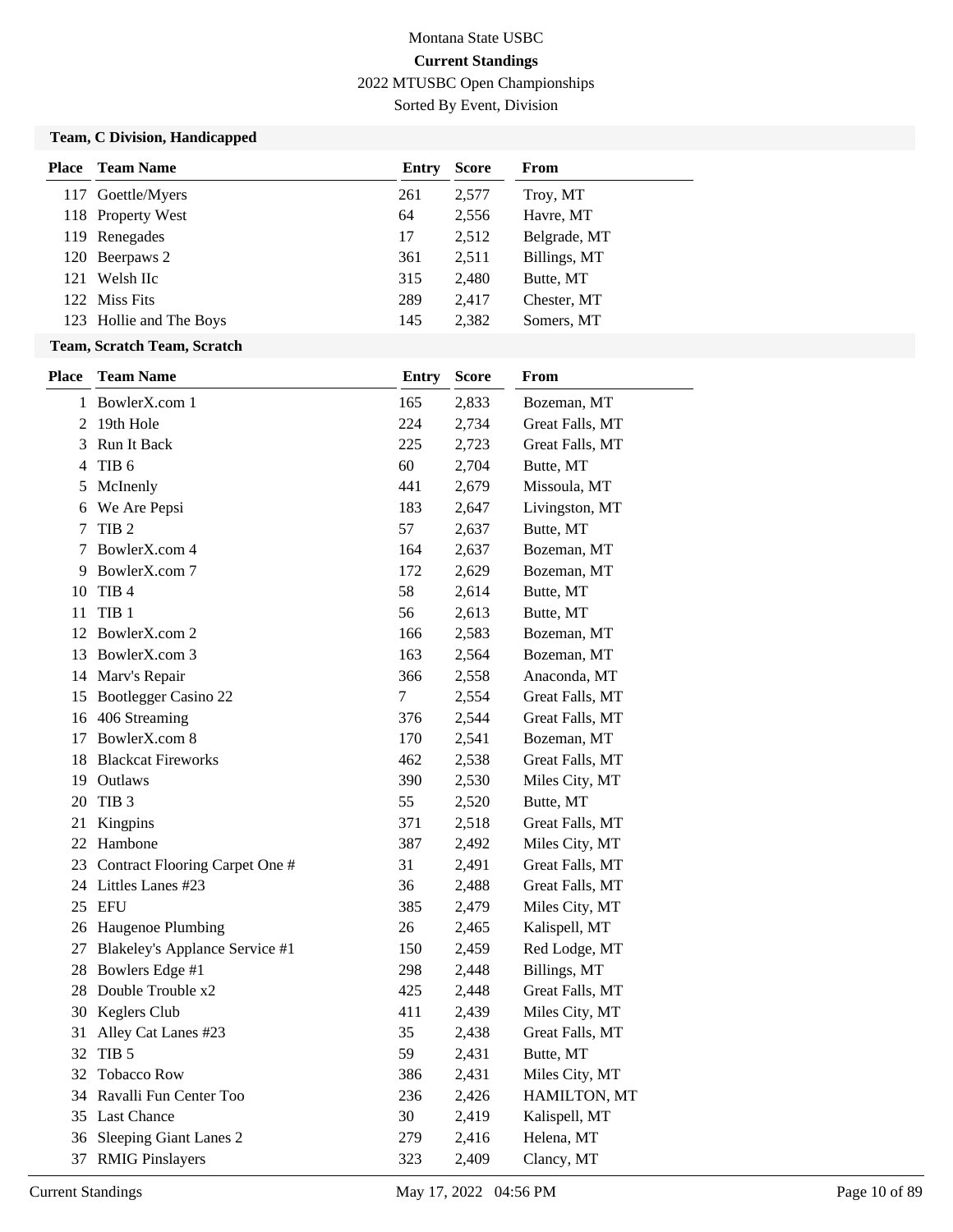Sorted By Event, Division

### **Team, Scratch Team, Scratch**

| <b>Place</b> | <b>Team Name</b>                  | <b>Entry</b> | <b>Score</b> | From             |
|--------------|-----------------------------------|--------------|--------------|------------------|
| 38           | Ackerman Foods                    | 29           | 2,407        | Kalispell, MT    |
| 39           | <b>Bone Collector</b>             | 28           | 2,405        | Kalispell, MT    |
| 40           | Droppin' Deuces                   | 324          | 2,403        | Clancy, MT       |
| 41           | <b>Smelly Balls</b>               | 302          | 2,397        | East Helena, MT  |
| 42           | Dsjj                              | 227          | 2,394        | Helena, MT       |
| 43           | Ravalli Fun Center                | 205          | 2,392        | HAMILTON, MT     |
| 44           | Castle Rock                       | 83           | 2,379        | Kalispell, MT    |
| 45           | Littles Lanes #22                 | 33           | 2,377        | Great Falls, MT  |
| 46           | <b>Carrette Flooring</b>          | 377          | 2,376        | Great Falls, MT  |
| 47           | BowlerX.com 9                     | 171          | 2,372        | Bozeman, MT      |
| 48           | Crinkly Foreskin                  | 446          | 2,369        | Missoula, MT     |
| 49           | <b>Butori Collision</b>           | 117          | 2,368        | Butte, MT        |
| 50           | The Roadhouse Diner 2             | 372          | 2,367        | Great Falls, MT  |
| 51           | <b>Advanced Land Surveys</b>      | 447          | 2,366        | Great Falls, MT  |
|              | 52 Contract Flooring Carpet One # | 37           | 2,357        | Great Falls, MT  |
| 53           | Team Extreme 2                    | 15           | 2,336        | Belgrade, MT     |
| 54           | BowlerX.com 10                    | 168          | 2,317        | Bozeman, MT      |
| 55           | All Wood                          | 212          | 2,312        | <b>BUTTE, MT</b> |
|              | 56 Montana Fly Goods              | 107          | 2,309        | Helena, MT       |
|              | 57 Littles Pro Shop               | 338          | 2,302        | Great Falls, MT  |
| 58           | Rudy's Auto Sound                 | 6            | 2,301        | Kalispell, MT    |
| 59           | <b>Harvest Moon Lanes</b>         | 63           | 2,280        | Havre, MT        |
| 60           | SGL                               | 220          | 2,275        | Helena, MT       |
| 61           | Bootlegger Casino 23              | 34           | 2,264        | Great Falls, MT  |
| 62           | The RoadhouseDiner                | 370          | 2,237        | Great Falls, MT  |
| 63           | Pepsi                             | 186          | 2,233        | Livingston, MT   |
|              | 64 PureWest Hamilton              | 204          | 2,230        | HAMILTON, MT     |
| 65           | <b>Full Effect</b>                | 9            | 2,227        | Belgrade, MT     |
| 66           | Alley Cat Lanes #22               | 32           | 2,189        | Great Falls, MT  |
| 67           | Tap Inn 2                         | 388          | 2,175        | Miles City, MT   |
| 68           | <b>Macon Supply</b>               | 27           | 2,173        | Kalispell, MT    |
| 69           | Off The Wagon                     | 21           | 2,171        | Belgrade, MT     |
| 69           | Tap Inn                           | 384          | 2,171        | Miles City, MT   |
| 71           | <b>Bowling Giants</b>             | 293          | 2,140        | Helena, MT       |
| 72           | Mitchell Golf                     | 391          | 2,132        | Miles City, MT   |
| 73           | SGL <sub>3</sub>                  | 346          | 2,110        | Helena, MT       |
| 74           | CG Flooring                       | 295          | 2,104        | Plentywood, MT   |
| 75           | MC Tire Rama                      | 412          | 2,076        | Miles City, MT   |
| 76           | WBOB <sub>2</sub>                 | 281          | 2,071        | East Helena, MT  |
| 77           | Bowlers Edge #2                   | 299          | 2,066        | Billings, MT     |
| 78           | Western Electric                  | 389          | 2,059        | Miles City, MT   |
| 79           | Shit Show                         | 119          | 2,036        | Butte, MT        |
| 80           | G-Force                           | 292          | 2,028        | Basin, MT        |
| 81           | Montana Fireball                  | 408          | 1,998        | Great Falls, MT  |
| 82           | SGL <sub>4</sub>                  | 435          | 1,888        | Helena, MT       |
| 83           | <b>Grand Plaza</b>                | 118          | 1,813        | Butte, MT        |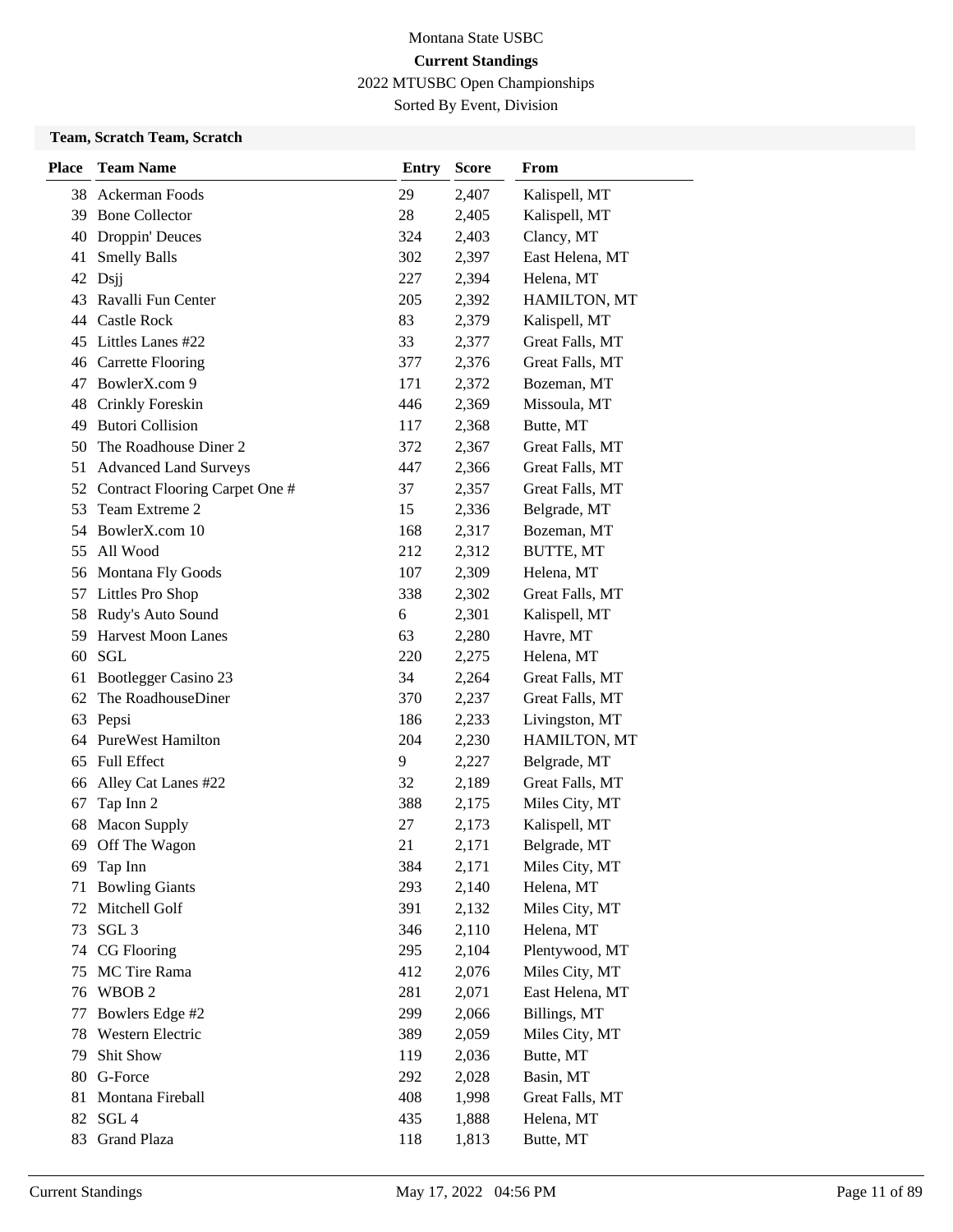Sorted By Event, Division

| <b>Place</b> | <b>Team Name</b>                                  | <b>Entry</b> | <b>Score</b> | <b>From</b>        |
|--------------|---------------------------------------------------|--------------|--------------|--------------------|
|              | 1 Liedle Michael C. \ Howke Dave C.               | 447          | 1,609        | Great Falls, MT    |
|              | Corneil Riley J. \ Domion Chester P.<br>2         | 177          | 1,608        | Bozeman, MT        |
|              | Link Jullian \ Link Joelle A.<br>3                | 229          | 1,593        | Hardin, MT         |
|              | Dobie Lewis L. $\setminus$ Wardell Dustin C.<br>4 | 165          | 1,591        | Bozeman, MT        |
|              | Murphy Daniel P. \ Hardesty Jay D.<br>5           | 337          | 1,575        | Bozeman, MT        |
|              | Pepos Charlie D. \ Carrette Michael C.<br>6       | 377          | 1,569        | Great Falls, MT    |
|              | Reed Kevin \ West Kyle W.<br>7                    | 467          | 1,544        | Butte, MT          |
|              | Willson Tom D.   Kimmerle Doris A.<br>8           | 33           | 1,541        | Great Falls, MT    |
|              | Breding William F. \ Seidler Arlyn W.<br>9        | 87           | 1,537        | Conrad, MT         |
| 10           | Madison Gary M. $\text{Levitt Mike } B$ .         | 6            | 1,536        | Kalispell, MT      |
| 11           | Link Laura M. \ Link Jeremy A.                    | 228          | 1,528        | Hardin, MT         |
| 11           | Kirkeby Brady L. $\setminus$ Gustovich Troy D.    | 324          | 1,528        | Clancy, MT         |
| 13           | Shaffer Brenda E. \ Robbins Brian                 | 56           | 1,523        | Butte, MT          |
|              | Calabrese Jarrod A. \ Ferkovich Steve E.<br>14    | 188          | 1,521        | Columbia Falls, MT |
| 15           | Murphy Erin K. \ Murphy Caitlyn K.                | 306          | 1,516        | Helena, MT         |
| 16           | Hoerner Luke W. \Leveille Mark                    | 409          | 1,514        | Missoula, MT       |
| 17           | Gelling Nathan R. \ Edelen Todd P.                | 55           | 1,506        | Butte, MT          |
| 18           | White Don S. $\setminus$ James Stephen D.         | 425          | 1,505        | Great Falls, MT    |
| 19           | Chavis Aaron A. \ Peterson Kevin J.               | 212          | 1,500        | BUTTE, MT          |
| 19           | Guidry Chris A. \ Lumpkin Amy L.                  | 298          | 1,500        | Billings, MT       |
| 21           | Eslick Katlynn M. \ SACCHERI VINCE                | 457          | 1,494        | Helena, MT         |
| 22           | Mcelderry Travis M. \ STEELE JAMES R.             | 204          | 1,492        | HAMILTON, MT       |
| 22           | COTTON GEORGE W. \ Eustice Ryan S.                | 378          | 1,492        | East Helena, MT    |
|              | 24 Fulton Bryan J. \ Stephenson Tyler D.          | 284          | 1,491        | Forsyth, MT        |
| 25           | Martin Anthony R. \ Brodersen John A.             | 55           | 1,489        | Butte, MT          |
|              | 26 Lee Rod J. \ Kemp Mark A.                      | 187          | 1,488        | Livingston, MT     |
| 27           | Lee Rod J. $\backslash$ Kitts Andrew J.           | 183          | 1,485        | Livingston, MT     |
| 28           | Muri Cameron W. \Doughty Deven H.                 | 385          | 1,483        | Miles City, MT     |
| 29           | Preston Ashleigh L. \ Butori Franky J. III        | 117          | 1,479        | Butte, MT          |
| 30           | Kruse Odin R. $\text{Beckmann Brian D.}$          | 75           | 1,478        | Kalispell, MT      |
| 30           | Doyle Christopher M. \ Bosch Ryley O.             | 136          | 1,478        | Butte, MT          |
|              | 32 Bourassa Kenneth \ Ackerman Rodney D.          | 26           | 1,477        | Kalispell, MT      |
|              | 33 Dodd Brett K. \ Schmidt Curtis A.              | 385          | 1,472        | Miles City, MT     |
| 34           | Christianson Brian R. \ Wheatley Kyle A.          | 7            | 1,469        | Great Falls, MT    |
| 35           | Williams Richard W. \Johnston Steven E.           | $\,8\,$      | 1,467        | Belgrade, MT       |
| 35           | Blakeley James S. \ Scheppele Michael A.          | 150          | 1,467        | Red Lodge, MT      |
| 35           | Brown Theodore "Mick" M. \Pepos Charlie           | 447          | 1,467        | Great Falls, MT    |
|              | D.                                                |              |              |                    |
| 38           | James Stephen D. \ Wheatley Kyle A.               | 462          | 1,466        | Great Falls, MT    |
| 39           | Robinson Timothy J. \ Hohn Craig A.               | 162          | 1,465        | Bozeman, MT        |
| 40           | Hanson Troy L. \ STEELE JAMES R.                  | 236          | 1,464        | HAMILTON, MT       |
| 41           | Weber Joseph \ VanMeel Marvin F.                  | 366          | 1,463        | Anaconda, MT       |
| 42           | James Michael W. \ Brewer Jeffrey D.              | 308          | 1,462        | Helena, MT         |
| 43           | Rowe Darren S. \ Hruska Bruce M.                  | 33           | 1,461        | Great Falls, MT    |
| 44           | Bushman Alex \ Bushman Zac P.                     | 189          | 1,459        | Columbia Falls, MT |
| 44           | Magnson Reece M. \ Lira William E.                | 409          | 1,459        | Missoula, MT       |
|              |                                                   |              |              |                    |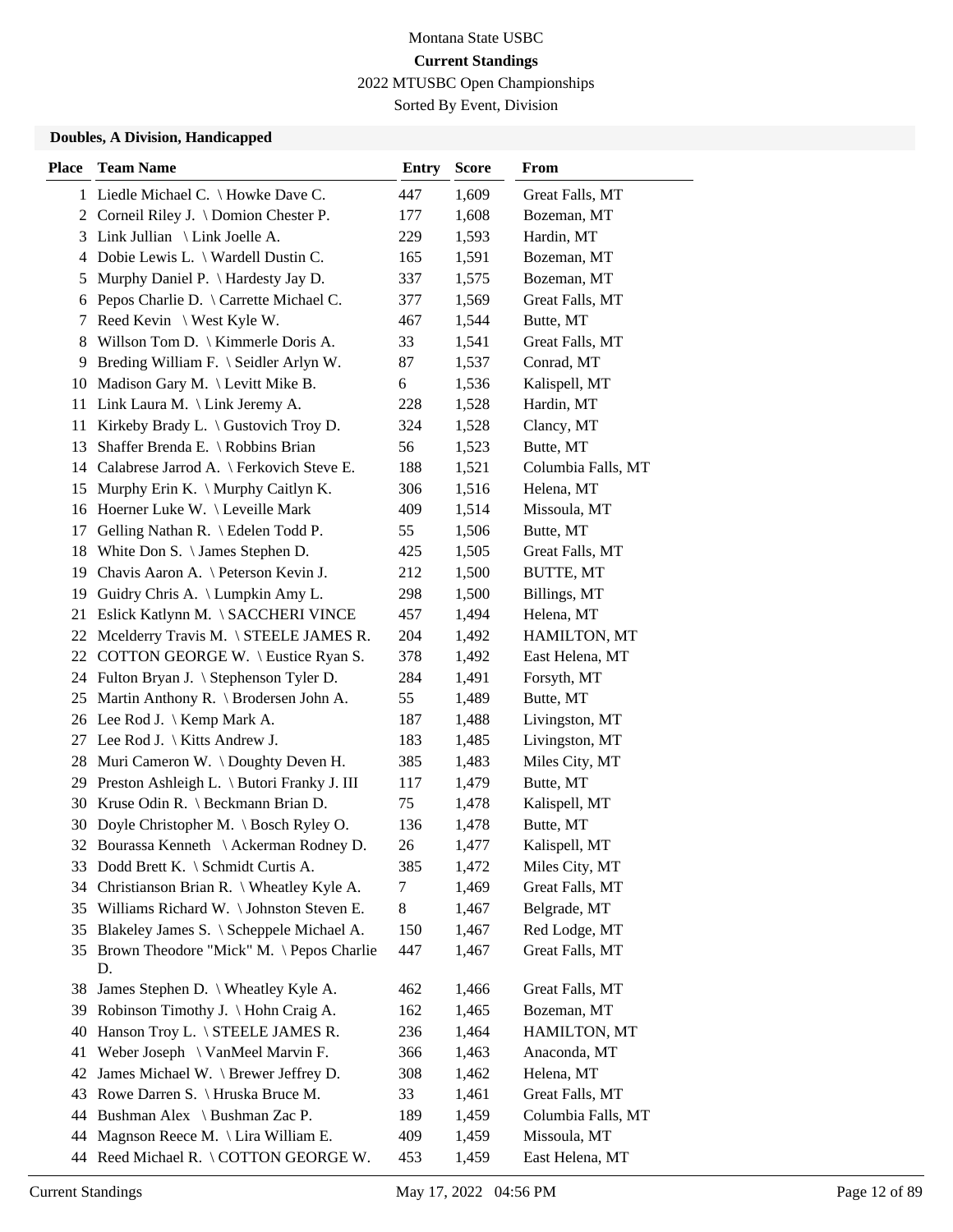Sorted By Event, Division

| <b>Place</b> | <b>Team Name</b>                                | <b>Entry</b> | <b>Score</b> | From              |
|--------------|-------------------------------------------------|--------------|--------------|-------------------|
| 47           | Croskrey Thomas W. Jr \ Croskrey Nolan J.       | 376          | 1,455        | Great Falls, MT   |
|              | 48 Hoelstad Knut H. \ Mcelderry Travis M.       | 236          | 1,453        | HAMILTON, MT      |
| 49           | Robinson Randy G. \ Warner Jesse S.             | 412          | 1,451        | Miles City, MT    |
| 50           | Engelhardt Ron A. \ McCannel Gregory J.         | 151          | 1,450        | Red Lodge, MT     |
| 51           | Dehn Kristen M. \ Carrethers Andre' N.          | 370          | 1,449        | Great Falls, MT   |
| 52           | Howes James L. $\setminus$ Groth Eric J.        | 444          | 1,445        | Fort Harrison, MT |
| 53           | Fergerson Charles R. \ Fergerson Steve A.       | 99           | 1,443        | Hardin, MT        |
|              | 54 Burch Derek A. \ Hodges Mark S.              | 55           | 1,442        | Butte, MT         |
| 55           | Stoner Scott W. \Thunstrom David R.             | 227          | 1,441        | Helena, MT        |
| 55           | Jones Chad E. \ Dickman Bernard "Bernie" K. 462 |              | 1,441        | Great Falls, MT   |
| 57           | Kinkel Jacob T. \ Loudermilk Monty L.           | 145          | 1,437        | Somers, MT        |
|              | 58 Corkin Sierra L. \ Corkin Ronald H.          | 129          | 1,436        | Great Falls, MT   |
| 59           | Johnson Dylan S. \ JOHNSON GARTH J.             | 199          | 1,435        | Helena, MT        |
|              | 60 Brewer Patrick T. \ Jensen Jonathan P.       | 302          | 1,430        | East Helena, MT   |
| 61           | Burns Cody W. \ Martinich Denton J.             | 39           | 1,428        | Butte, MT         |
|              | 61 Charlton Robert T. \CHARLTON TEVIN           | 363          | 1,428        | Helena, MT        |
| 63           | Jones Chad E. \ Liedle Michael C.               | 225          | 1,427        | Great Falls, MT   |
| 64           | Oren Jeff A. $\setminus$ Ball Joey R.           | 354          | 1,426        | Butte, MT         |
| 65           | Goll Zane K. \ Link Joshua A.                   | 233          | 1,425        | Hardin, MT        |
| 66           | Zito Joe D. \ CONGER JONATHAN J.                | 163          | 1,424        | Bozeman, MT       |
|              | 66 Hoar Gary M. \ Rosenleaf Donald P.           | 449          | 1,424        | Butte, MT         |
|              | 68 Patterson Pete L. \ Fox Ben M.               | 459          | 1,423        | Livingston, MT    |
|              | 69 Kruse Robert C. \Turner Tanya L.             | 27           | 1,422        | Kalispell, MT     |
| 69           | Kent Kristie K. $\S$ chmidt Jack R.             | 384          | 1,422        | Miles City, MT    |
| 69           | Kuhns Bernie A. \ Hodges Mark S.                | 446          | 1,422        | Missoula, MT      |
| 72           | Boretsky Bryan F. \ Abney Timothy D.            | 206          | 1,421        | HAMILTON, MT      |
| 73           | Johnston Roger L. Jr \ Rooney Tim J.            | 255          | 1,420        | Troy, MT          |
|              | 74 Corkin Ronald H. \Doble Daniel R.            | 225          | 1,417        | Great Falls, MT   |
| 75           | Thompson Dirk J. \Thomas Brian L.               | 165          | 1,416        | Bozeman, MT       |
| 76           | Tripp Kalee D. \ Potvin James A. Jr             | 56           | 1,414        | Butte, MT         |
| 76           | Veltkamp Steve M. \ Corneil Riley J.            | 400          | 1,414        | Belgrade, MT      |
| 78           | LINDGREN KEVIN T. \ Sroczyk Thomas G.           | 107          | 1,411        | Helena, MT        |
| 78           | Schuldheisz Skeez D. \ Monaco Anthony J.        | 365          | 1,411        | Missoula, MT      |
| 78           | Parks Spencer J. \ Hempstead Blake R.           | 454          | 1,411        | Anaconda, MT      |
| 81           | Stockton Kevin S. \ Pennock Larry D.            | 255          | 1,410        | Troy, MT          |
| 82           | Quinby H Wayne W. \Tweedy Robert                | 371          | 1,408        | Great Falls, MT   |
| 82           | Shulund Cary L. \ Beaudry Randy M.              | 463          | 1,408        | Missoula, MT      |
| 84           | Miller Kevin D. \ Molenda Andrew C (Andy)       | 175          | 1,406        | Belgrade, MT      |
| 85           | Kadrmas Derik C. \ Jorgenson Laramie            | 126          | 1,404        | Kalispell, MT     |
| 85           | Howes James L. \ Starkel Joshua A.              | 302          | 1,404        | East Helena, MT   |
| 85           | McInenly Michael A. \ Smith Jeff B.             | 441          | 1,404        | Missoula, MT      |
| 88           | Gunderson Orin M. \ Puckett Brian W.            | 164          | 1,399        | Bozeman, MT       |
| 89           | Graber Daniel \ Gasch Brian                     | 292          | 1,398        | Basin, MT         |
| 90           | Zacher Nilda J. \ Zacher Chris J.               | 366          | 1,396        | Anaconda, MT      |
| 91           | Ramsey David \ Allred Todd A.                   | 76           | 1,392        | Kalispell, MT     |
| 91           | STROOP MICHAEL G. \FARRY KEVIN L. 291           |              | 1,392        | Helena, MT        |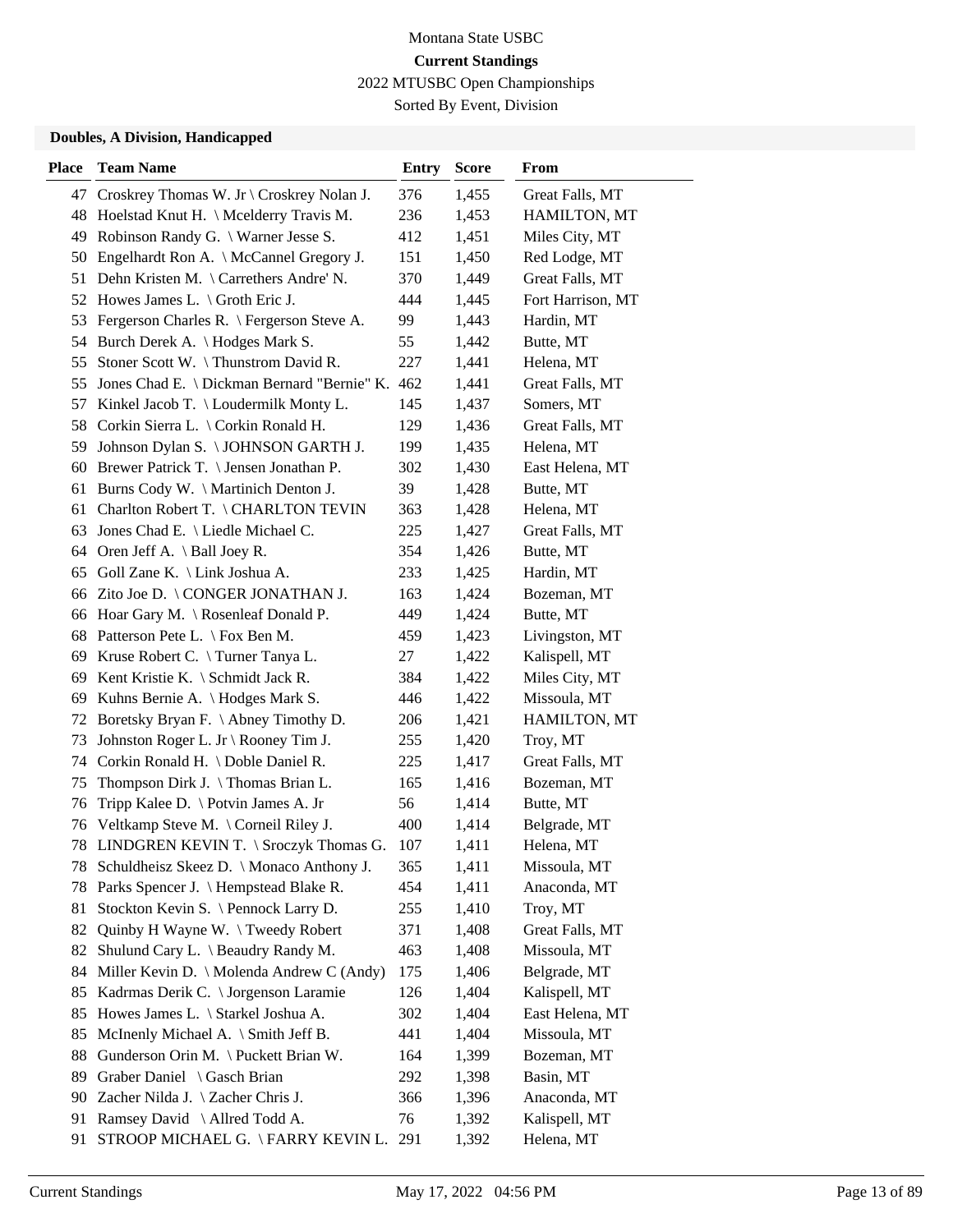Sorted By Event, Division

| <b>Place</b> | <b>Team Name</b>                                | <b>Entry</b> | <b>Score</b> | From               |
|--------------|-------------------------------------------------|--------------|--------------|--------------------|
|              | 93 Farstveet Cory N. \ Bosch Austan L.          | 137          | 1,391        | Butte, MT          |
|              | 94 Finkbeiner Tamii \Puckett Brian W.           | 9            | 1,389        | Belgrade, MT       |
| 95           | Sheridan Barbara M. \ Sheridan EJ               | 49           | 1,384        | Helena, MT         |
| 95           | Clausen Brian L. \ Jones Donald R. Jr           | 164          | 1,384        | Bozeman, MT        |
| 97           | Wright Daryl L. $\setminus$ Meyer Dean D.       | 150          | 1,383        | Red Lodge, MT      |
| 97           | Streit Guyla A. \ Aklestad Jim A.               | 370          | 1,383        | Great Falls, MT    |
| 99           | Holmquist Charles A. \Hoelstad Knut H.          | 205          | 1,381        | HAMILTON, MT       |
| 100          | Dixon Tarl J. \ Zuhoski Donnie M.               | 32           | 1,380        | Great Falls, MT    |
| 101          | Bigelow Ryan D. \ Weber Matthew                 | 247          | 1,375        | Belgrade, MT       |
| 102          | Cook Kaylie L. \Taft Kenneth H.                 | 360          | 1,374        | Billings, MT       |
|              | 103 Martinich Mike \ Robbins Edward J.          | 38           | 1,373        | Butte, MT          |
|              | 104 KATEN COLEMAN \ Sroczyk Thomas G.           | 123          | 1,372        | Helena, MT         |
|              | 105 Cleveland Terry L. \ Kearns Dave            | 205          | 1,370        | HAMILTON, MT       |
| 105          | Shulund Cary L. \ JOHNSON ALLEN L.              | 446          | 1,370        | Missoula, MT       |
|              | 107 Bender Brad A. \ Mapes Ryan G.              | 325          | 1,368        | Great Falls, MT    |
| 107          | Stiles Kevin W. \ Whitaker John D.              | 329          | 1,368        | Broadview, MT      |
| 109          | Bischoff Bailey J. \ Heywood Garrett D.         | 232          | 1,366        | Hardin, MT         |
| 109          | Hessler John P. \ Hessler Michael               | 436          | 1,366        | Anaconda, MT       |
| 111          | Schlabach Leonard R. $\Gamma$ Fox Ben M.        | 184          | 1,365        | Livingston, MT     |
| 111          | Smith Kaleb M. \ Hicks Logan M.                 | 296          | 1,365        | Livingston, MT     |
|              | 113 Reed Michael R. \Jacobs Shawn               | 324          | 1,363        | Clancy, MT         |
|              | 114 Marten Rich F. \ Marten Richard "Richy" B.  | 423          | 1,358        | Great Falls, MT    |
|              | 115 Dobie Dan G.   King Don J.                  | 412          | 1,357        | Miles City, MT     |
|              | 116 Armstrong Alexander G. \ Fox Ben M.         | 406          | 1,356        | Livingston, MT     |
|              | 116 Davis Corey D. \ Hoffman Richie W. Jr       | 441          | 1,356        | Missoula, MT       |
|              | 118 Daubel Christopher A.   Kinsey Jase A.      | 411          | 1,354        | Miles City, MT     |
| 119          | Collick Nancy \ Sroczyk Thomas G.               | 128          | 1,352        | Helena, MT         |
|              | 119 Ewan John C. \ Kemp Mark A.                 | 182          | 1,352        | Livingston, MT     |
|              | 121 Frank Sean M. \ Kallis Eric G.              | 6            | 1,351        | Kalispell, MT      |
| 121          | Christensen Mike H. \ Bastas Jody               | 31           | 1,351        | Great Falls, MT    |
|              | 121 Houser Barry W. \ Kirkeby Brady L.          | 210          | 1,351        | Helena, MT         |
|              | 121 Zuber Travis A.   Klapan Kyle A.            | 212          | 1,351        | <b>BUTTE, MT</b>   |
|              | 125 Sauer Ed J. Jr \ Shea Thomas M.             | 92           | 1,350        | Columbia Falls, MT |
|              | 126 Ramey Erick L. \Doble Daniel R.             | 224          | 1,349        | Great Falls, MT    |
|              | 126 Mittleider Zach J. \ Morgan Pat D.          | 369          | 1,349        | Helena, MT         |
|              | 128 Maul Tammy \ Maul Chuck D.                  | 322          | 1,348        | Frenchtown, MT     |
| 128          | Hirschi Scott G. \ Brewer Patrick T.            | 355          | 1,348        | East Helena, MT    |
| 130          | Wheatley Kyle A. $\setminus$ Quinby Steven P.   | 224          | 1,345        | Great Falls, MT    |
| 130          | Murphy Erin K. \ Murphy Daniel P.               | 395          | 1,345        | Helena, MT         |
| 132          | Bragg Travis T. \ Martinich Dave A.             | 40           | 1,344        | Butte, MT          |
| 133          | Lauwers Jason A. \ Borg Joel P.                 | 329          | 1,343        | Broadview, MT      |
| 133          | Boltz Jacob C. \ Boltz Karl L.                  | 331          | 1,343        | Broadview, MT      |
| 133          | Canino Joe M. \ Hohn Craig A.                   | 298          | 1,343        | Billings, MT       |
|              | 136 Pickering James J. \ Guill James "Randy" R. | 180          | 1,342        | Great Falls, MT    |
|              | 136 Muri Craig T. \ Muri William B.             | 385          | 1,342        | Miles City, MT     |
| 138          | Corkin Ronald H. \ Dehn Paul J.                 | 31           | 1,340        | Great Falls, MT    |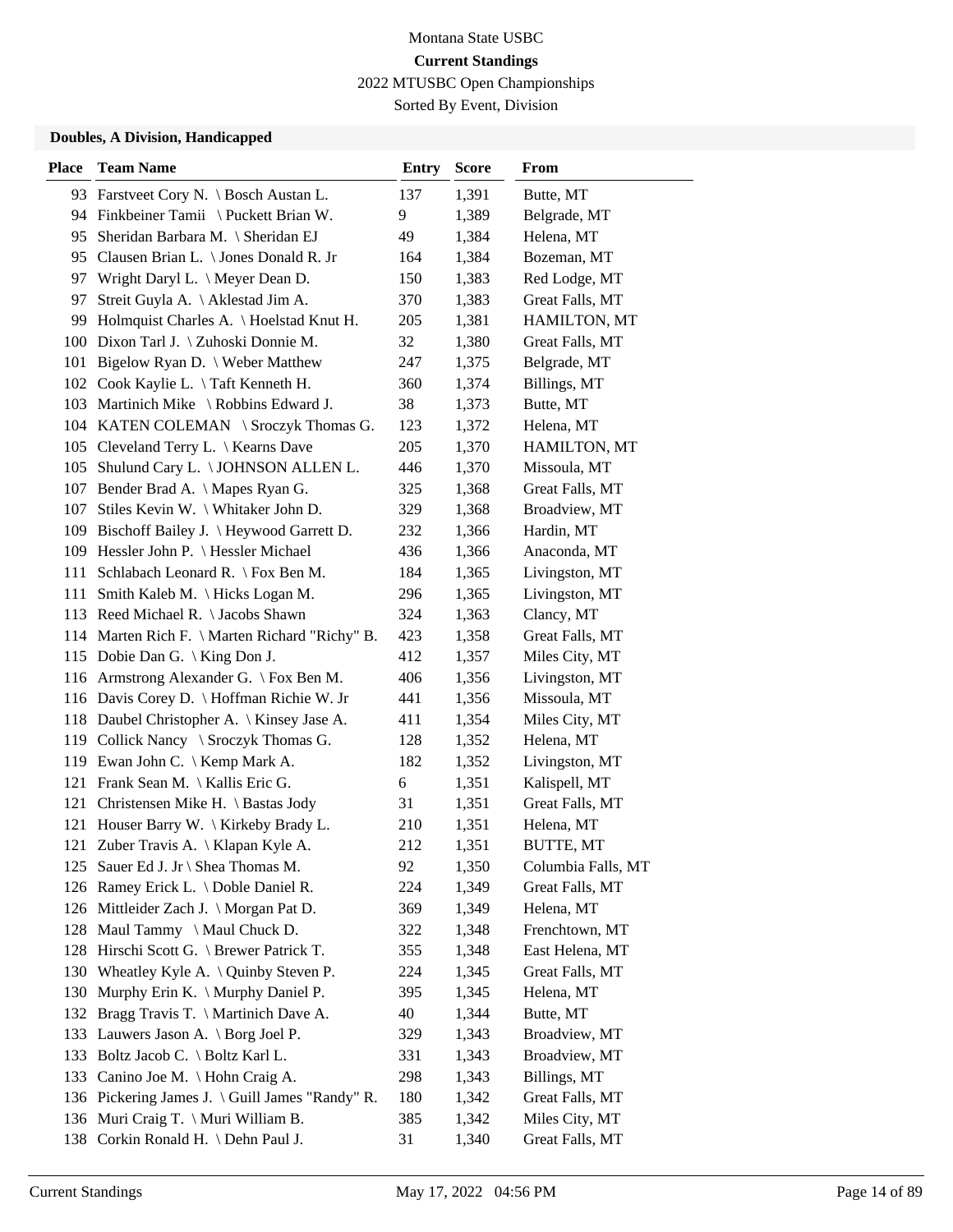Sorted By Event, Division

| <b>Place</b> | <b>Team Name</b>                               | <b>Entry</b> | <b>Score</b> | From            |
|--------------|------------------------------------------------|--------------|--------------|-----------------|
|              | 139 Jones Chad E. \ Doble Daniel R.            | 226          | 1,335        | Great Falls, MT |
|              | 140 Smith John D. \ Bird Darin L.              | 328          | 1,334        | Broadview, MT   |
| 141          | Meagor Keith W. $\setminus$ Shaffer Harry R.   | 55           | 1,331        | Butte, MT       |
| 141          | Mariani Shawn M. \ McDonald Jason D.           | 62           | 1,331        | Havre, MT       |
| 141          | Rogers Clinton E. \ Bilges Joshua L.           | 247          | 1,331        | Belgrade, MT    |
| 141          | White Steve E. \ Walker Bryan J.               | 260          | 1,331        | Troy, MT        |
| 141          | Croskrey Thomas W. Sr \ Tweedy Robert          | 376          | 1,331        | Great Falls, MT |
|              | 146 Reiten Mark L. \ Stanton Caleb J.          | 77           | 1,330        | Kalispell, MT   |
|              | 147 Gall Ronald D. \ High Robert D.            | 209          | 1,327        | Missoula, MT    |
|              | 148 James Michael W. \ Stinchfield Grady W.    | 458          | 1,326        | Dillon, MT      |
|              | 149 Cross Marlin W. \ McGee Willie             | 370          | 1,325        | Great Falls, MT |
|              | 150 Bartsch Paul J. \ Stoner Scott W.          | 210          | 1,323        | Helena, MT      |
|              | 151 Larimer Joe \ Larimer Cameron D.           | 327          | 1,322        | Billings, MT    |
|              | 152 Marlar Doug B. \ Stocker Mike D.           | 108          | 1,321        | Helena, MT      |
|              | 152 Robinson Matthew B. \ Brown Rodney L.      | 451          | 1,321        | Missoula, MT    |
|              | 154 Ness James J. \ Baker Monte E.             | 165          | 1,320        | Bozeman, MT     |
|              | 155 Fessenden Fred R.   Kussman William A.     | 282          | 1,318        | East Helena, MT |
|              | 156 Marston Bim R. \ Wagner Andrew A.          | 99           | 1,317        | Hardin, MT      |
|              | 157 Reed Howard A. \ Reed Michael R.           | 323          | 1,314        | Clancy, MT      |
|              | 158 Parrow Vern T. \ Day Howard                | 8            | 1,311        | Belgrade, MT    |
|              | 159 Wagner Corey R. \ Haugenoe Bryce D.        | 26           | 1,310        | Kalispell, MT   |
|              | 159 Martinich Joe M. \ Krankowski Mike A.      | 38           | 1,310        | Butte, MT       |
|              | 159 Olson Jeremy J. \ Molenda Andrew C (Andy)  | 174          | 1,310        | Belgrade, MT    |
|              | 162 Luer Scott L. \ Molenda Andrew C (Andy)    | 176          | 1,305        | Belgrade, MT    |
|              | 163 Miller Jake A. \ Gassaway Charles L.       | 75           | 1,302        | Kalispell, MT   |
| 163          | Winslow David B. \ Winslow Damon D.            | 163          | 1,302        | Bozeman, MT     |
| 165          | Woodward Tony M. \Jacobs Shawn                 | 323          | 1,298        | Clancy, MT      |
| 166          | Bigelow Dylan R. $\setminus$ Corneil Riley J.  | 5            | 1,295        | Great Falls, MT |
| 167          | Buls Nick D. \ Buls Ryan D.                    | 73           | 1,285        | Kalispell, MT   |
| 167          | Orham Robert C. \ Orham James R.               | 161          | 1,285        | Bozeman, MT     |
| 169          | Holmquist Charles A.   Kearns Dave             | 236          | 1,279        | HAMILTON, MT    |
| 169          | Stinchfield Grady W. \ Stinchfield Mark W.     | 445          | 1,279        | Helena, MT      |
|              | 171 Masters Cory L. \ Rebo Tony L. Jr          | 259          | 1,275        | Troy, MT        |
|              | 172 Kramarich Steve B. \ Zorn Tim P.           | 299          | 1,274        | Billings, MT    |
| 173          | COTTON GEORGE W. \Hill Sean L.                 | 452          | 1,270        | East Helena, MT |
|              | 174 Haeffner Colton W. \ Stickel Josh          | 353          | 1,267        | Missoula, MT    |
|              | 175 Rambo Ross W. \Dennen Jeffrey D.           | 374          | 1,266        | Great Falls, MT |
|              | 176 Reichel William R. \MATTHIES CHARLES<br>Е. | 254          | 1,264        | Troy, MT        |
| 177          | Rogers Christian P. \ Rogers Darrel            | 3            | 1,259        | Billings, MT    |
| 178          | MILLER JASON C. \ FUNK RYAN C.                 | 346          | 1,256        | Helena, MT      |
| 178          | Genereux Devin C. \ Howke Dave C.              | 377          | 1,256        | Great Falls, MT |
| 180          | Thatcher Kris J. \ Schmidt Paul R.             | 328          | 1,253        | Broadview, MT   |
| 181          | Penkal Russell F. \ Reynolds Kenneth P.        | 294          | 1,244        | Belgrade, MT    |
| 182          | Kimmerle Bill J. \ Engelhardt Ron A.           | 52           | 1,243        | Billings, MT    |
| 183          | Grigsby James L. \ Haldorson Jack A.           | 227          | 1,234        | Helena, MT      |
|              | 184 Naccarato Rickey G. \ Bare Britt G.        | 129          | 1,233        | Great Falls, MT |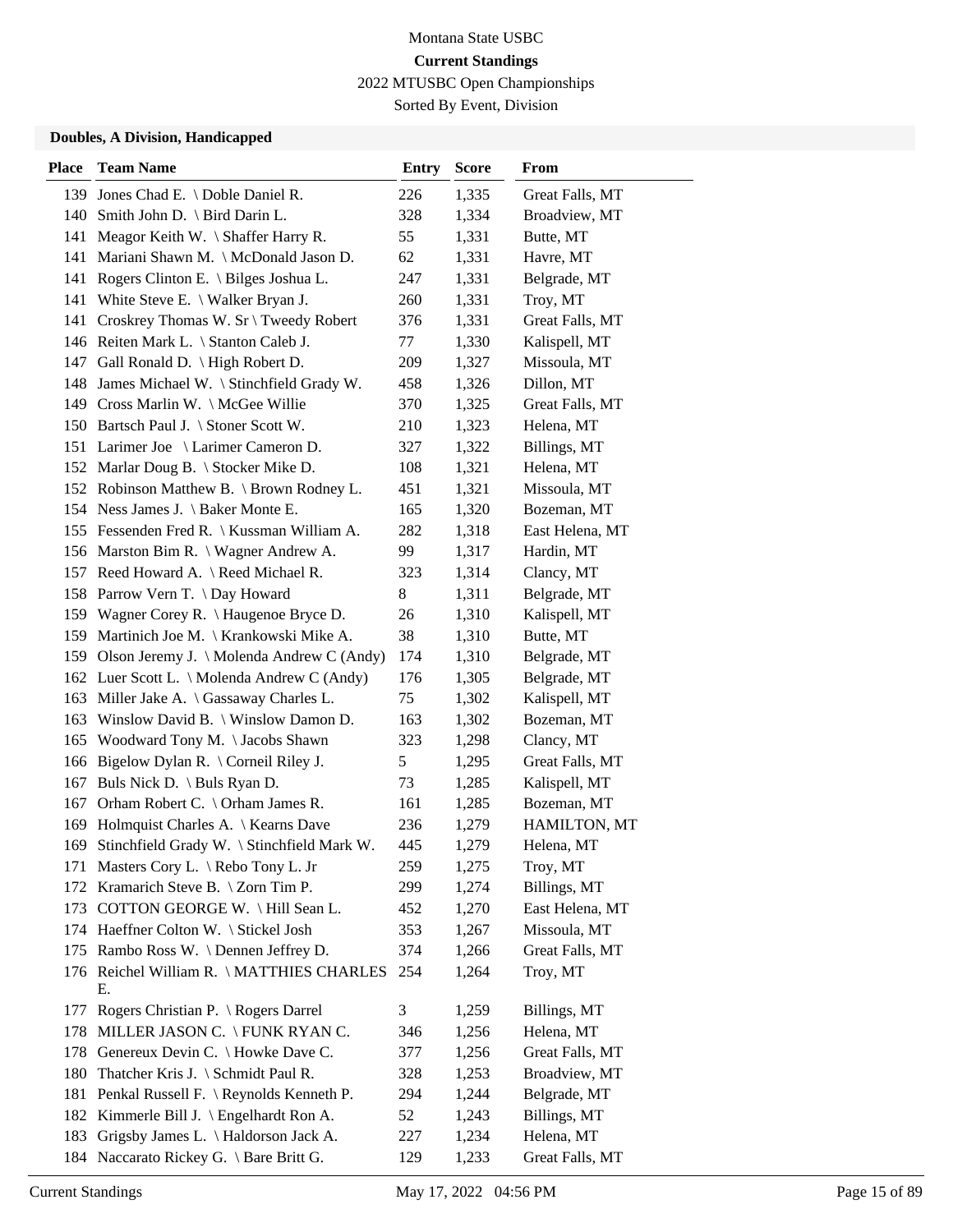Sorted By Event, Division

### **Doubles, A Division, Handicapped**

| Place | <b>Team Name</b>                         | Entry | <b>Score</b> | From            |
|-------|------------------------------------------|-------|--------------|-----------------|
|       | 185 Eggum Byron J. \ Murch Jerry A.      | 125   | 1,230        | Glasgow, MT     |
|       | 186 McKenzie Jim A. \ Martinich Dave W.  | 39    | 1,226        | Butte, MT       |
|       | 187 Wester Emmett P. \Thompson Eric M.   | 443   | 1,213        | Helena, MT      |
|       | 188 Pfeifle Andrew D. \ Reeve Kayla M.   | 432   | 1.210        | Lewistown, MT   |
|       | 189 Holm Randall W. \ Marshall Craig S.  | 328   | 1,208        | Broadview, MT   |
|       | 190 Edwards Steve R. \ Pfeifle Andrew D. | 461   | 1,202        | Great Falls, MT |
|       | 191 Welsh Jordan \ Johnson Rodney D.     | 136   | 1,167        | Butte, MT       |
|       | 192 Ovalle Tristan \ Tuss Jay J.         | 245   | 1,132        | Great Falls, MT |
|       | 193 Fretheim Brad \ Jorgensen Tanner     | 352   | 1.059        | Cut Bank, MT    |
|       | 194 Amdahl Tanner J. \ Martin Tyler      | 465   | 1,050        | Helena, MT      |
|       |                                          |       |              |                 |

| Place | <b>Team Name</b>                               | <b>Entry</b>             | <b>Score</b> | From               |
|-------|------------------------------------------------|--------------------------|--------------|--------------------|
|       | 1 Kale Marianne \ Kale Troy D.                 | 360                      | 1,587        | Billings, MT       |
| 2     | Daily Duane \ Davey Steven D.                  | 149                      | 1,573        | Red Lodge, MT      |
| 3     | Ehman Jesse \ Ehman Amanda                     | 327                      | 1,560        | Billings, MT       |
| 3     | Bennert Tim M. \ Gibson Justin L.              | 411                      | 1,560        | Miles City, MT     |
| 5     | Allen Desirae (Wermers) \ Sickler Marlon G.    | $\mathbf{2}$             | 1,539        | Gallatin Gtwy, MT  |
| 6     | Hedge Brandon W. \ Read Edward A. Jr           | 189                      | 1,538        | Columbia Falls, MT |
| 7     | Siemsen Josh \ Campbell Barry A.               | 416                      | 1,536        | Miles City, MT     |
| 8     | CRAIG DERRELL G. \Hanson Troy L.               | 204                      | 1,533        | HAMILTON, MT       |
| 9     | Hagedorn Ricky L. \ Groshong Bernie E.         | 71                       | 1,532        | Thompson Falls, MT |
|       | 10 Lien Sherri R. \ Dunbar Maryann G.          | 95                       | 1,529        | Missoula, MT       |
| 11    | Hill Aaron L. \Thayer Mitch D.                 | 77                       | 1,519        | Kalispell, MT      |
| 12    | Pribyl Bob \ Mitchell William A.               | 386                      | 1,517        | Miles City, MT     |
| 13    | Batt Stefen J. \ Darsow Deven L.               | 222                      | 1,512        | Kalispell, MT      |
| 14    | Heil Gary L. \ Frank Ronald D.                 | 92                       | 1,511        | Columbia Falls, MT |
|       | 15 Vinner Mark K. \ Ray Ian M.                 | 52                       | 1,510        | Billings, MT       |
| 16    | Boggs Albert F. \ Deshner Kert G.              | $\overline{\mathcal{L}}$ | 1,509        | Choteau, MT        |
| 17    | Kraft Samuel L. II \ Drake Jeff A.             | 257                      | 1,508        | Troy, MT           |
| 17    | Carrette Alan L. \ BOLAN MATTHEW J.            | 346                      | 1,508        | Helena, MT         |
| 19    | Graham Gage S. \ Wooten Zac J.                 | 76                       | 1,505        | Kalispell, MT      |
| 19    | <b>BOLAN MATTHEW J. \ BOLAN</b><br>KIMBERLY D. | 307                      | 1,505        | Helena, MT         |
|       | 21 McDaniel Jim L. \Thiel Rick H.              | 213                      | 1,502        | Helena, MT         |
|       | 22 Miller Jason T. \ Eide Larry M.             | 408                      | 1,499        | Great Falls, MT    |
| 23    | Antley Michael R. \Thompson Cody L.            | 48                       | 1,498        | Havre, MT          |
| 24    | McDowell Casey A. \ Reeve Trenton W.           | 432                      | 1,495        | Lewistown, MT      |
|       | 25 DeCroix Debbie L. \ Kinkel Richard P.       | 144                      | 1,492        | Somers, MT         |
| 25    | Jordan Tyler J. \ Maack Toby E.                | 287                      | 1,492        | Billings, MT       |
| 27    | Schriver Josh J. \ Schriver Larry J.           | 188                      | 1,491        | Columbia Falls, MT |
| 28    | Thaut Keith $\setminus$ Breding Everett W.     | 87                       | 1,488        | Conrad, MT         |
| 29    | Hagedorn Ricky L. \ Beaty Ron E.               | 72                       | 1,486        | Thompson Falls, MT |
|       | 30 Frank Jacki \ LINDGREN KEVIN T.             | 128                      | 1,484        | Helena, MT         |
| 31    | Kangas Terry D. $\langle$ Dixon John O.        | 51                       | 1,481        | Great Falls, MT    |
| 31    | Frydenlund Merlin \ Johnson Mitchel W.         | 345                      | 1,481        | Shelby, MT         |
|       | 33 Olson Jim R. \ Purvis David A.              | 132                      | 1,480        | Culbertston, MT    |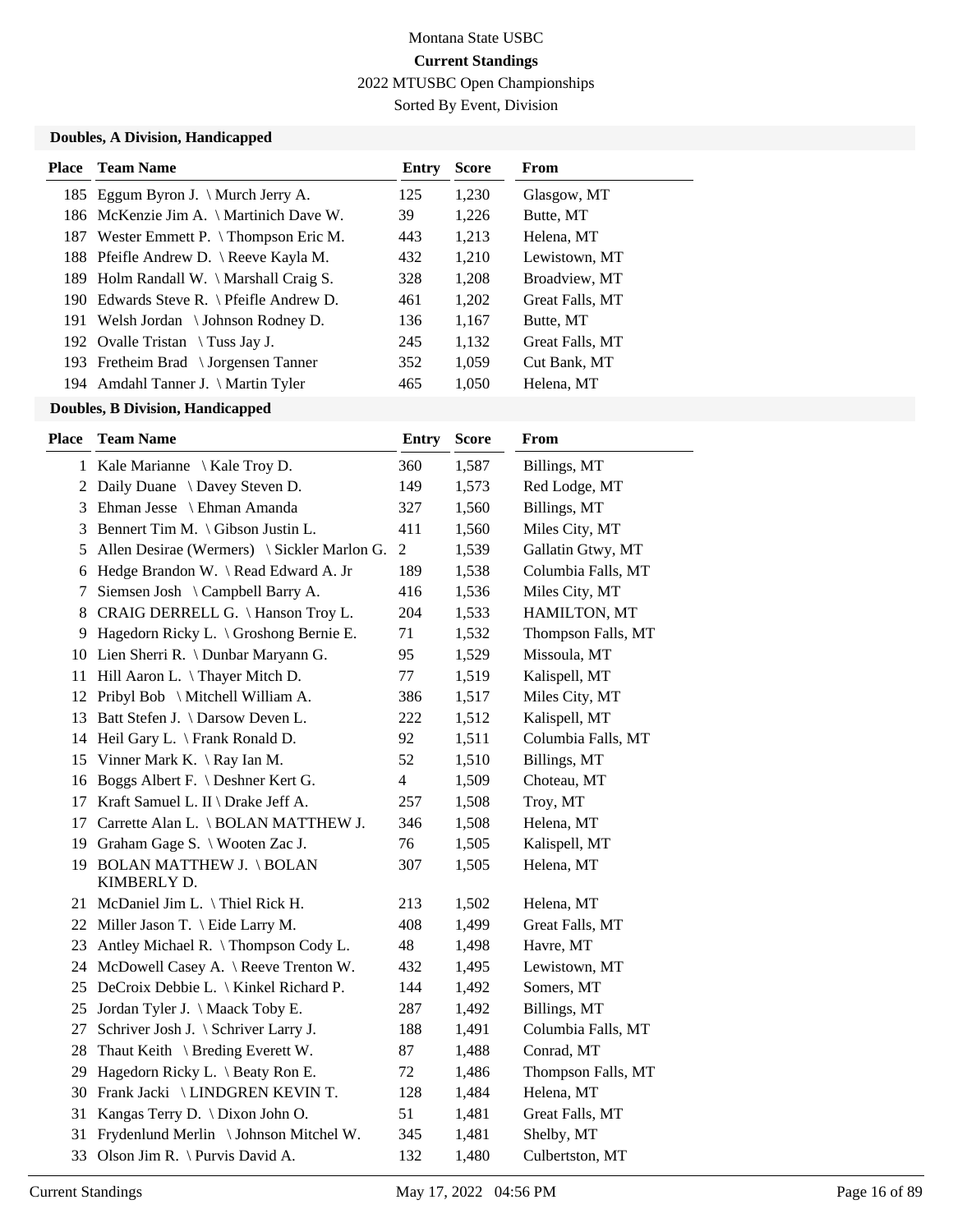Sorted By Event, Division

| 34 Thomas Laura J. \ Perlinski Arianne J.<br>1,474<br>161<br>Bozeman, MT<br>401<br>Helena, MT<br>35 Becker Conner C. \ Murphy Caitlyn K.<br>1,472<br>36 Watkins James A. \Ahern Jack B.<br>Dillon, MT<br>86<br>1,471<br>37 Lightner Nik \ Lightner Tom<br>109<br>1,470<br>Choteau, MT<br>Hagstrom Daniel J. \ Pinczes John P.<br>246<br>Belgrade, MT<br>38<br>1,469<br>MOSNESS MACKENZIE L. \ Mosness<br>Helena, MT<br>39<br>343<br>1,465<br>Ronald I. Sr<br>40 Gill Travis J. \ Perry John D.<br>297<br>Livingston, MT<br>1,463<br>40 Perry Michael J. \ Zimmerman Penny L.<br>Livingston, MT<br>382<br>1,463<br>Croy Brady D. \ Croy Holly (Chief) D.<br>Ennis, MT<br>42<br>238<br>1,462<br>Butte, MT<br>Meagor Mollie E. $\setminus$ Kindt Kira D.<br>42<br>43<br>1,461<br>Wingerter Ron M. \ Schriver Larry J.<br>Bozeman, MT<br>1,461<br>43<br>161<br>45 Hurlbert Butch E. \ Scheeler Dauglas<br>Kalispell, MT<br>1,460<br>222<br>Anderson Alysia N. \ Bowers Larry J.<br>Hardin, MT<br>45<br>232<br>1,460<br>CHAMBERS JENNY \CHAMBERS<br>Helena, MT<br>47<br>279<br>1,459<br>MATTHEW L.<br>415<br>Miles City, MT<br>47 Daubel Jamilea P. \ Watts Blayne J.<br>1,459<br>49 BOLAN RONALD R. \BOLAN DANIELLE 220<br>1,458<br>Helena, MT<br>50 Seaburg Mike W. \ Vukasin Steve J.<br>398<br>1,455<br>Great Falls, MT<br>88<br>Conrad, MT<br>51 Swanson Robert L. \ Forbes Kevin J.<br>1,454<br>51 KATEN COLEMAN \BOLAN KIMBERLY 220<br>Helena, MT<br>1,454<br>D.<br>53 Larson Joshua J. \ Larson John Y.<br>66<br>1,453<br>Great Falls, MT<br>53 RUNNION RAELYN M. \MATTHIES<br>313<br>1,453<br>Helena, MT<br>CHARLES E.<br>55 Beck Michael D. \ Divine Josh L.<br>197<br>1,451<br>Helena, MT<br>55 Wilson Alexander M. \ Bockemuehl Karen M. 400<br>1,451<br>Belgrade, MT<br>57 Snider Loren D. \ White Donald R.<br>50<br>1,449<br>Great Falls, MT<br>57 FARRY LESLEY L. \FARRY KEVIN L.<br>1,449<br>Helena, MT<br>219<br>57 Larson Steve E. \ Zimpel Christy L.<br>Butte, MT<br>467<br>1,449<br>60 Jackson Ival G. \ Blackbird Elmer<br>Shepherd, MT<br>464<br>1,448<br>61 Irlbeck Amanda L. \ Irlbeck Daniel P.<br>Belgrade, MT<br>12<br>1,444<br>62 Batt Michael L. \ Bushman Keith A.<br>1,440<br>Columbia Falls, MT<br>189<br>62 Bidwell Barry A. \ Stephenson Kordelle R.<br>284<br>Forsyth, MT<br>1,440<br>64 Link Samantha M. \ Link Jason<br>228<br>1,438<br>Hardin, MT<br>65 Ward Ginger L. \ Hagedorn Ricky L.<br>Thompson Falls, MT<br>70<br>1,436<br>Waters Jana F. \ Haugen Monte A.<br>Hardin, MT<br>229<br>1,436<br>65<br>Hilger Nelson D. \ Ridenour Lee<br>Miles City, MT<br>416<br>1,436<br>65<br>Butte, MT<br>Crossman Shawn M. \ Schultz Terry L. Jr<br>449<br>1,435<br>68<br>Blimling Justin P. \ Knuth Tanner L.<br>Helena, MT<br>49<br>1,433<br>69<br>Beaty Ron E. \ Groshong Bernie E.<br>70<br>1,427<br>Thompson Falls, MT<br>70<br>Miller Fred A. \ Moen Steve<br>Kalispell, MT<br>74<br>1,426<br>71<br>Weninger Cory F. $\setminus$ Fessenden Fred R.<br>196<br>1,426<br>East Helena, MT<br>71 | <b>Place</b> | <b>Team Name</b> | <b>Entry</b> | <b>Score</b> | From |
|--------------------------------------------------------------------------------------------------------------------------------------------------------------------------------------------------------------------------------------------------------------------------------------------------------------------------------------------------------------------------------------------------------------------------------------------------------------------------------------------------------------------------------------------------------------------------------------------------------------------------------------------------------------------------------------------------------------------------------------------------------------------------------------------------------------------------------------------------------------------------------------------------------------------------------------------------------------------------------------------------------------------------------------------------------------------------------------------------------------------------------------------------------------------------------------------------------------------------------------------------------------------------------------------------------------------------------------------------------------------------------------------------------------------------------------------------------------------------------------------------------------------------------------------------------------------------------------------------------------------------------------------------------------------------------------------------------------------------------------------------------------------------------------------------------------------------------------------------------------------------------------------------------------------------------------------------------------------------------------------------------------------------------------------------------------------------------------------------------------------------------------------------------------------------------------------------------------------------------------------------------------------------------------------------------------------------------------------------------------------------------------------------------------------------------------------------------------------------------------------------------------------------------------------------------------------------------------------------------------------------------------------------------------------------------------------------------------------------------------------------------------------------------------------------------------------------------------------------------------------------------------------------------------------------------------------------------------------------------------------------------------------------------|--------------|------------------|--------------|--------------|------|
|                                                                                                                                                                                                                                                                                                                                                                                                                                                                                                                                                                                                                                                                                                                                                                                                                                                                                                                                                                                                                                                                                                                                                                                                                                                                                                                                                                                                                                                                                                                                                                                                                                                                                                                                                                                                                                                                                                                                                                                                                                                                                                                                                                                                                                                                                                                                                                                                                                                                                                                                                                                                                                                                                                                                                                                                                                                                                                                                                                                                                                |              |                  |              |              |      |
|                                                                                                                                                                                                                                                                                                                                                                                                                                                                                                                                                                                                                                                                                                                                                                                                                                                                                                                                                                                                                                                                                                                                                                                                                                                                                                                                                                                                                                                                                                                                                                                                                                                                                                                                                                                                                                                                                                                                                                                                                                                                                                                                                                                                                                                                                                                                                                                                                                                                                                                                                                                                                                                                                                                                                                                                                                                                                                                                                                                                                                |              |                  |              |              |      |
|                                                                                                                                                                                                                                                                                                                                                                                                                                                                                                                                                                                                                                                                                                                                                                                                                                                                                                                                                                                                                                                                                                                                                                                                                                                                                                                                                                                                                                                                                                                                                                                                                                                                                                                                                                                                                                                                                                                                                                                                                                                                                                                                                                                                                                                                                                                                                                                                                                                                                                                                                                                                                                                                                                                                                                                                                                                                                                                                                                                                                                |              |                  |              |              |      |
|                                                                                                                                                                                                                                                                                                                                                                                                                                                                                                                                                                                                                                                                                                                                                                                                                                                                                                                                                                                                                                                                                                                                                                                                                                                                                                                                                                                                                                                                                                                                                                                                                                                                                                                                                                                                                                                                                                                                                                                                                                                                                                                                                                                                                                                                                                                                                                                                                                                                                                                                                                                                                                                                                                                                                                                                                                                                                                                                                                                                                                |              |                  |              |              |      |
|                                                                                                                                                                                                                                                                                                                                                                                                                                                                                                                                                                                                                                                                                                                                                                                                                                                                                                                                                                                                                                                                                                                                                                                                                                                                                                                                                                                                                                                                                                                                                                                                                                                                                                                                                                                                                                                                                                                                                                                                                                                                                                                                                                                                                                                                                                                                                                                                                                                                                                                                                                                                                                                                                                                                                                                                                                                                                                                                                                                                                                |              |                  |              |              |      |
|                                                                                                                                                                                                                                                                                                                                                                                                                                                                                                                                                                                                                                                                                                                                                                                                                                                                                                                                                                                                                                                                                                                                                                                                                                                                                                                                                                                                                                                                                                                                                                                                                                                                                                                                                                                                                                                                                                                                                                                                                                                                                                                                                                                                                                                                                                                                                                                                                                                                                                                                                                                                                                                                                                                                                                                                                                                                                                                                                                                                                                |              |                  |              |              |      |
|                                                                                                                                                                                                                                                                                                                                                                                                                                                                                                                                                                                                                                                                                                                                                                                                                                                                                                                                                                                                                                                                                                                                                                                                                                                                                                                                                                                                                                                                                                                                                                                                                                                                                                                                                                                                                                                                                                                                                                                                                                                                                                                                                                                                                                                                                                                                                                                                                                                                                                                                                                                                                                                                                                                                                                                                                                                                                                                                                                                                                                |              |                  |              |              |      |
|                                                                                                                                                                                                                                                                                                                                                                                                                                                                                                                                                                                                                                                                                                                                                                                                                                                                                                                                                                                                                                                                                                                                                                                                                                                                                                                                                                                                                                                                                                                                                                                                                                                                                                                                                                                                                                                                                                                                                                                                                                                                                                                                                                                                                                                                                                                                                                                                                                                                                                                                                                                                                                                                                                                                                                                                                                                                                                                                                                                                                                |              |                  |              |              |      |
|                                                                                                                                                                                                                                                                                                                                                                                                                                                                                                                                                                                                                                                                                                                                                                                                                                                                                                                                                                                                                                                                                                                                                                                                                                                                                                                                                                                                                                                                                                                                                                                                                                                                                                                                                                                                                                                                                                                                                                                                                                                                                                                                                                                                                                                                                                                                                                                                                                                                                                                                                                                                                                                                                                                                                                                                                                                                                                                                                                                                                                |              |                  |              |              |      |
|                                                                                                                                                                                                                                                                                                                                                                                                                                                                                                                                                                                                                                                                                                                                                                                                                                                                                                                                                                                                                                                                                                                                                                                                                                                                                                                                                                                                                                                                                                                                                                                                                                                                                                                                                                                                                                                                                                                                                                                                                                                                                                                                                                                                                                                                                                                                                                                                                                                                                                                                                                                                                                                                                                                                                                                                                                                                                                                                                                                                                                |              |                  |              |              |      |
|                                                                                                                                                                                                                                                                                                                                                                                                                                                                                                                                                                                                                                                                                                                                                                                                                                                                                                                                                                                                                                                                                                                                                                                                                                                                                                                                                                                                                                                                                                                                                                                                                                                                                                                                                                                                                                                                                                                                                                                                                                                                                                                                                                                                                                                                                                                                                                                                                                                                                                                                                                                                                                                                                                                                                                                                                                                                                                                                                                                                                                |              |                  |              |              |      |
|                                                                                                                                                                                                                                                                                                                                                                                                                                                                                                                                                                                                                                                                                                                                                                                                                                                                                                                                                                                                                                                                                                                                                                                                                                                                                                                                                                                                                                                                                                                                                                                                                                                                                                                                                                                                                                                                                                                                                                                                                                                                                                                                                                                                                                                                                                                                                                                                                                                                                                                                                                                                                                                                                                                                                                                                                                                                                                                                                                                                                                |              |                  |              |              |      |
|                                                                                                                                                                                                                                                                                                                                                                                                                                                                                                                                                                                                                                                                                                                                                                                                                                                                                                                                                                                                                                                                                                                                                                                                                                                                                                                                                                                                                                                                                                                                                                                                                                                                                                                                                                                                                                                                                                                                                                                                                                                                                                                                                                                                                                                                                                                                                                                                                                                                                                                                                                                                                                                                                                                                                                                                                                                                                                                                                                                                                                |              |                  |              |              |      |
|                                                                                                                                                                                                                                                                                                                                                                                                                                                                                                                                                                                                                                                                                                                                                                                                                                                                                                                                                                                                                                                                                                                                                                                                                                                                                                                                                                                                                                                                                                                                                                                                                                                                                                                                                                                                                                                                                                                                                                                                                                                                                                                                                                                                                                                                                                                                                                                                                                                                                                                                                                                                                                                                                                                                                                                                                                                                                                                                                                                                                                |              |                  |              |              |      |
|                                                                                                                                                                                                                                                                                                                                                                                                                                                                                                                                                                                                                                                                                                                                                                                                                                                                                                                                                                                                                                                                                                                                                                                                                                                                                                                                                                                                                                                                                                                                                                                                                                                                                                                                                                                                                                                                                                                                                                                                                                                                                                                                                                                                                                                                                                                                                                                                                                                                                                                                                                                                                                                                                                                                                                                                                                                                                                                                                                                                                                |              |                  |              |              |      |
|                                                                                                                                                                                                                                                                                                                                                                                                                                                                                                                                                                                                                                                                                                                                                                                                                                                                                                                                                                                                                                                                                                                                                                                                                                                                                                                                                                                                                                                                                                                                                                                                                                                                                                                                                                                                                                                                                                                                                                                                                                                                                                                                                                                                                                                                                                                                                                                                                                                                                                                                                                                                                                                                                                                                                                                                                                                                                                                                                                                                                                |              |                  |              |              |      |
|                                                                                                                                                                                                                                                                                                                                                                                                                                                                                                                                                                                                                                                                                                                                                                                                                                                                                                                                                                                                                                                                                                                                                                                                                                                                                                                                                                                                                                                                                                                                                                                                                                                                                                                                                                                                                                                                                                                                                                                                                                                                                                                                                                                                                                                                                                                                                                                                                                                                                                                                                                                                                                                                                                                                                                                                                                                                                                                                                                                                                                |              |                  |              |              |      |
|                                                                                                                                                                                                                                                                                                                                                                                                                                                                                                                                                                                                                                                                                                                                                                                                                                                                                                                                                                                                                                                                                                                                                                                                                                                                                                                                                                                                                                                                                                                                                                                                                                                                                                                                                                                                                                                                                                                                                                                                                                                                                                                                                                                                                                                                                                                                                                                                                                                                                                                                                                                                                                                                                                                                                                                                                                                                                                                                                                                                                                |              |                  |              |              |      |
|                                                                                                                                                                                                                                                                                                                                                                                                                                                                                                                                                                                                                                                                                                                                                                                                                                                                                                                                                                                                                                                                                                                                                                                                                                                                                                                                                                                                                                                                                                                                                                                                                                                                                                                                                                                                                                                                                                                                                                                                                                                                                                                                                                                                                                                                                                                                                                                                                                                                                                                                                                                                                                                                                                                                                                                                                                                                                                                                                                                                                                |              |                  |              |              |      |
|                                                                                                                                                                                                                                                                                                                                                                                                                                                                                                                                                                                                                                                                                                                                                                                                                                                                                                                                                                                                                                                                                                                                                                                                                                                                                                                                                                                                                                                                                                                                                                                                                                                                                                                                                                                                                                                                                                                                                                                                                                                                                                                                                                                                                                                                                                                                                                                                                                                                                                                                                                                                                                                                                                                                                                                                                                                                                                                                                                                                                                |              |                  |              |              |      |
|                                                                                                                                                                                                                                                                                                                                                                                                                                                                                                                                                                                                                                                                                                                                                                                                                                                                                                                                                                                                                                                                                                                                                                                                                                                                                                                                                                                                                                                                                                                                                                                                                                                                                                                                                                                                                                                                                                                                                                                                                                                                                                                                                                                                                                                                                                                                                                                                                                                                                                                                                                                                                                                                                                                                                                                                                                                                                                                                                                                                                                |              |                  |              |              |      |
|                                                                                                                                                                                                                                                                                                                                                                                                                                                                                                                                                                                                                                                                                                                                                                                                                                                                                                                                                                                                                                                                                                                                                                                                                                                                                                                                                                                                                                                                                                                                                                                                                                                                                                                                                                                                                                                                                                                                                                                                                                                                                                                                                                                                                                                                                                                                                                                                                                                                                                                                                                                                                                                                                                                                                                                                                                                                                                                                                                                                                                |              |                  |              |              |      |
|                                                                                                                                                                                                                                                                                                                                                                                                                                                                                                                                                                                                                                                                                                                                                                                                                                                                                                                                                                                                                                                                                                                                                                                                                                                                                                                                                                                                                                                                                                                                                                                                                                                                                                                                                                                                                                                                                                                                                                                                                                                                                                                                                                                                                                                                                                                                                                                                                                                                                                                                                                                                                                                                                                                                                                                                                                                                                                                                                                                                                                |              |                  |              |              |      |
|                                                                                                                                                                                                                                                                                                                                                                                                                                                                                                                                                                                                                                                                                                                                                                                                                                                                                                                                                                                                                                                                                                                                                                                                                                                                                                                                                                                                                                                                                                                                                                                                                                                                                                                                                                                                                                                                                                                                                                                                                                                                                                                                                                                                                                                                                                                                                                                                                                                                                                                                                                                                                                                                                                                                                                                                                                                                                                                                                                                                                                |              |                  |              |              |      |
|                                                                                                                                                                                                                                                                                                                                                                                                                                                                                                                                                                                                                                                                                                                                                                                                                                                                                                                                                                                                                                                                                                                                                                                                                                                                                                                                                                                                                                                                                                                                                                                                                                                                                                                                                                                                                                                                                                                                                                                                                                                                                                                                                                                                                                                                                                                                                                                                                                                                                                                                                                                                                                                                                                                                                                                                                                                                                                                                                                                                                                |              |                  |              |              |      |
|                                                                                                                                                                                                                                                                                                                                                                                                                                                                                                                                                                                                                                                                                                                                                                                                                                                                                                                                                                                                                                                                                                                                                                                                                                                                                                                                                                                                                                                                                                                                                                                                                                                                                                                                                                                                                                                                                                                                                                                                                                                                                                                                                                                                                                                                                                                                                                                                                                                                                                                                                                                                                                                                                                                                                                                                                                                                                                                                                                                                                                |              |                  |              |              |      |
|                                                                                                                                                                                                                                                                                                                                                                                                                                                                                                                                                                                                                                                                                                                                                                                                                                                                                                                                                                                                                                                                                                                                                                                                                                                                                                                                                                                                                                                                                                                                                                                                                                                                                                                                                                                                                                                                                                                                                                                                                                                                                                                                                                                                                                                                                                                                                                                                                                                                                                                                                                                                                                                                                                                                                                                                                                                                                                                                                                                                                                |              |                  |              |              |      |
|                                                                                                                                                                                                                                                                                                                                                                                                                                                                                                                                                                                                                                                                                                                                                                                                                                                                                                                                                                                                                                                                                                                                                                                                                                                                                                                                                                                                                                                                                                                                                                                                                                                                                                                                                                                                                                                                                                                                                                                                                                                                                                                                                                                                                                                                                                                                                                                                                                                                                                                                                                                                                                                                                                                                                                                                                                                                                                                                                                                                                                |              |                  |              |              |      |
|                                                                                                                                                                                                                                                                                                                                                                                                                                                                                                                                                                                                                                                                                                                                                                                                                                                                                                                                                                                                                                                                                                                                                                                                                                                                                                                                                                                                                                                                                                                                                                                                                                                                                                                                                                                                                                                                                                                                                                                                                                                                                                                                                                                                                                                                                                                                                                                                                                                                                                                                                                                                                                                                                                                                                                                                                                                                                                                                                                                                                                |              |                  |              |              |      |
|                                                                                                                                                                                                                                                                                                                                                                                                                                                                                                                                                                                                                                                                                                                                                                                                                                                                                                                                                                                                                                                                                                                                                                                                                                                                                                                                                                                                                                                                                                                                                                                                                                                                                                                                                                                                                                                                                                                                                                                                                                                                                                                                                                                                                                                                                                                                                                                                                                                                                                                                                                                                                                                                                                                                                                                                                                                                                                                                                                                                                                |              |                  |              |              |      |
|                                                                                                                                                                                                                                                                                                                                                                                                                                                                                                                                                                                                                                                                                                                                                                                                                                                                                                                                                                                                                                                                                                                                                                                                                                                                                                                                                                                                                                                                                                                                                                                                                                                                                                                                                                                                                                                                                                                                                                                                                                                                                                                                                                                                                                                                                                                                                                                                                                                                                                                                                                                                                                                                                                                                                                                                                                                                                                                                                                                                                                |              |                  |              |              |      |
|                                                                                                                                                                                                                                                                                                                                                                                                                                                                                                                                                                                                                                                                                                                                                                                                                                                                                                                                                                                                                                                                                                                                                                                                                                                                                                                                                                                                                                                                                                                                                                                                                                                                                                                                                                                                                                                                                                                                                                                                                                                                                                                                                                                                                                                                                                                                                                                                                                                                                                                                                                                                                                                                                                                                                                                                                                                                                                                                                                                                                                |              |                  |              |              |      |
|                                                                                                                                                                                                                                                                                                                                                                                                                                                                                                                                                                                                                                                                                                                                                                                                                                                                                                                                                                                                                                                                                                                                                                                                                                                                                                                                                                                                                                                                                                                                                                                                                                                                                                                                                                                                                                                                                                                                                                                                                                                                                                                                                                                                                                                                                                                                                                                                                                                                                                                                                                                                                                                                                                                                                                                                                                                                                                                                                                                                                                |              |                  |              |              |      |
|                                                                                                                                                                                                                                                                                                                                                                                                                                                                                                                                                                                                                                                                                                                                                                                                                                                                                                                                                                                                                                                                                                                                                                                                                                                                                                                                                                                                                                                                                                                                                                                                                                                                                                                                                                                                                                                                                                                                                                                                                                                                                                                                                                                                                                                                                                                                                                                                                                                                                                                                                                                                                                                                                                                                                                                                                                                                                                                                                                                                                                |              |                  |              |              |      |
|                                                                                                                                                                                                                                                                                                                                                                                                                                                                                                                                                                                                                                                                                                                                                                                                                                                                                                                                                                                                                                                                                                                                                                                                                                                                                                                                                                                                                                                                                                                                                                                                                                                                                                                                                                                                                                                                                                                                                                                                                                                                                                                                                                                                                                                                                                                                                                                                                                                                                                                                                                                                                                                                                                                                                                                                                                                                                                                                                                                                                                |              |                  |              |              |      |
|                                                                                                                                                                                                                                                                                                                                                                                                                                                                                                                                                                                                                                                                                                                                                                                                                                                                                                                                                                                                                                                                                                                                                                                                                                                                                                                                                                                                                                                                                                                                                                                                                                                                                                                                                                                                                                                                                                                                                                                                                                                                                                                                                                                                                                                                                                                                                                                                                                                                                                                                                                                                                                                                                                                                                                                                                                                                                                                                                                                                                                |              |                  |              |              |      |
|                                                                                                                                                                                                                                                                                                                                                                                                                                                                                                                                                                                                                                                                                                                                                                                                                                                                                                                                                                                                                                                                                                                                                                                                                                                                                                                                                                                                                                                                                                                                                                                                                                                                                                                                                                                                                                                                                                                                                                                                                                                                                                                                                                                                                                                                                                                                                                                                                                                                                                                                                                                                                                                                                                                                                                                                                                                                                                                                                                                                                                |              |                  |              |              |      |
|                                                                                                                                                                                                                                                                                                                                                                                                                                                                                                                                                                                                                                                                                                                                                                                                                                                                                                                                                                                                                                                                                                                                                                                                                                                                                                                                                                                                                                                                                                                                                                                                                                                                                                                                                                                                                                                                                                                                                                                                                                                                                                                                                                                                                                                                                                                                                                                                                                                                                                                                                                                                                                                                                                                                                                                                                                                                                                                                                                                                                                |              |                  |              |              |      |
|                                                                                                                                                                                                                                                                                                                                                                                                                                                                                                                                                                                                                                                                                                                                                                                                                                                                                                                                                                                                                                                                                                                                                                                                                                                                                                                                                                                                                                                                                                                                                                                                                                                                                                                                                                                                                                                                                                                                                                                                                                                                                                                                                                                                                                                                                                                                                                                                                                                                                                                                                                                                                                                                                                                                                                                                                                                                                                                                                                                                                                |              |                  |              |              |      |
|                                                                                                                                                                                                                                                                                                                                                                                                                                                                                                                                                                                                                                                                                                                                                                                                                                                                                                                                                                                                                                                                                                                                                                                                                                                                                                                                                                                                                                                                                                                                                                                                                                                                                                                                                                                                                                                                                                                                                                                                                                                                                                                                                                                                                                                                                                                                                                                                                                                                                                                                                                                                                                                                                                                                                                                                                                                                                                                                                                                                                                |              |                  |              |              |      |
| Gray Ron H. Jr \ Gjerde Steve K.<br>Fairfield, MT<br>392<br>1,426<br>71                                                                                                                                                                                                                                                                                                                                                                                                                                                                                                                                                                                                                                                                                                                                                                                                                                                                                                                                                                                                                                                                                                                                                                                                                                                                                                                                                                                                                                                                                                                                                                                                                                                                                                                                                                                                                                                                                                                                                                                                                                                                                                                                                                                                                                                                                                                                                                                                                                                                                                                                                                                                                                                                                                                                                                                                                                                                                                                                                        |              |                  |              |              |      |
| Bunton Justin D. \ Naccarato Rickey G.<br>226<br>1,424<br>Great Falls, MT<br>74                                                                                                                                                                                                                                                                                                                                                                                                                                                                                                                                                                                                                                                                                                                                                                                                                                                                                                                                                                                                                                                                                                                                                                                                                                                                                                                                                                                                                                                                                                                                                                                                                                                                                                                                                                                                                                                                                                                                                                                                                                                                                                                                                                                                                                                                                                                                                                                                                                                                                                                                                                                                                                                                                                                                                                                                                                                                                                                                                |              |                  |              |              |      |
| Ostermiller Mckenzie \ Davey Kurt A.<br>Red Lodge, MT<br>150<br>1,423<br>75                                                                                                                                                                                                                                                                                                                                                                                                                                                                                                                                                                                                                                                                                                                                                                                                                                                                                                                                                                                                                                                                                                                                                                                                                                                                                                                                                                                                                                                                                                                                                                                                                                                                                                                                                                                                                                                                                                                                                                                                                                                                                                                                                                                                                                                                                                                                                                                                                                                                                                                                                                                                                                                                                                                                                                                                                                                                                                                                                    |              |                  |              |              |      |
| Pinkston Pat M. \ Cowling David H.<br>203<br>1,423<br>Bozeman, MT<br>75                                                                                                                                                                                                                                                                                                                                                                                                                                                                                                                                                                                                                                                                                                                                                                                                                                                                                                                                                                                                                                                                                                                                                                                                                                                                                                                                                                                                                                                                                                                                                                                                                                                                                                                                                                                                                                                                                                                                                                                                                                                                                                                                                                                                                                                                                                                                                                                                                                                                                                                                                                                                                                                                                                                                                                                                                                                                                                                                                        |              |                  |              |              |      |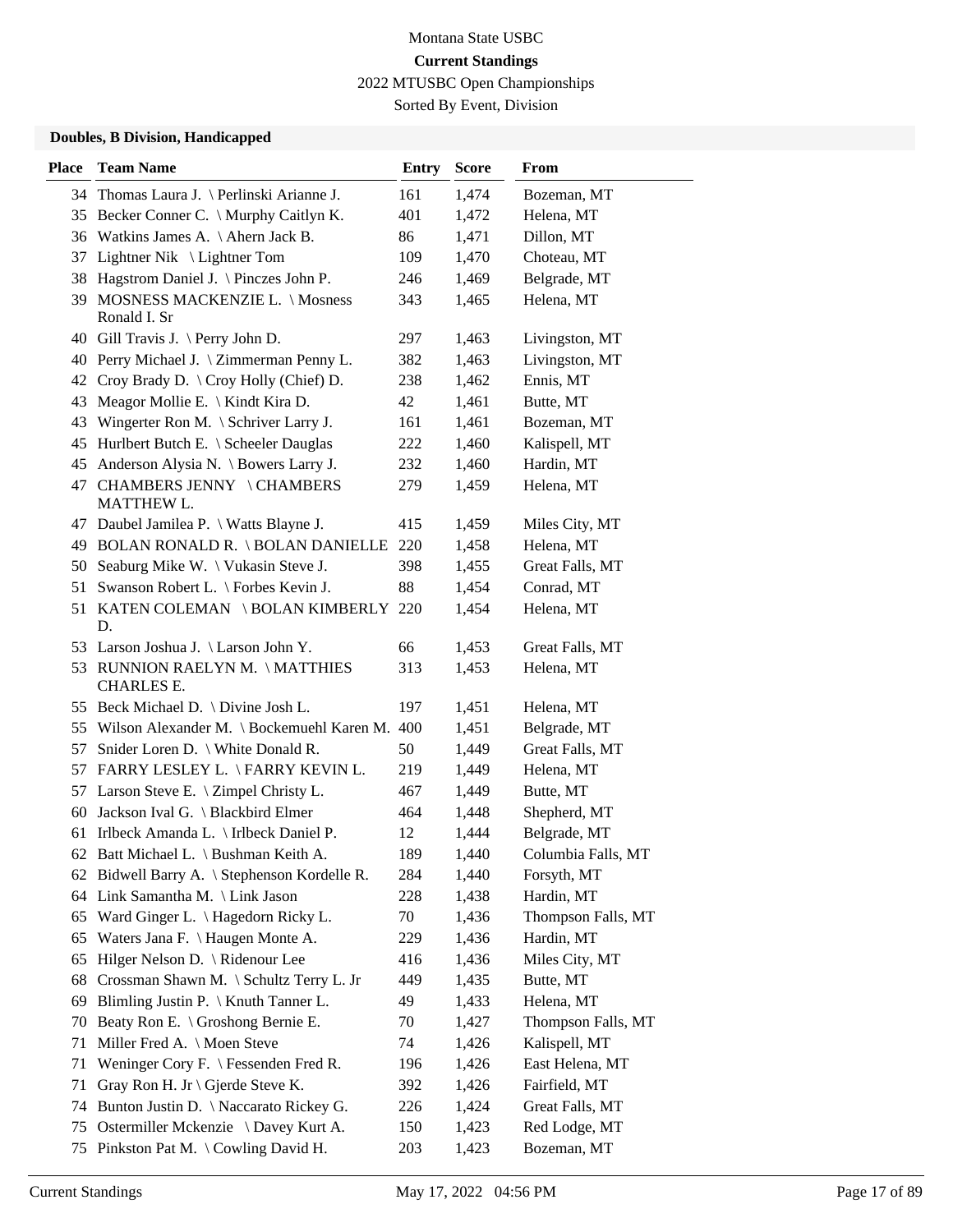Sorted By Event, Division

| <b>Place</b> | <b>Team Name</b>                                 | <b>Entry</b>   | <b>Score</b> | From               |
|--------------|--------------------------------------------------|----------------|--------------|--------------------|
|              | 77 Parsons Chance \ Swallers Travis J.           | 131            | 1,422        | Culbertston, MT    |
|              | 78 Veltkamp Steve M. \Reynolds Dan G.            | 177            | 1,418        | Bozeman, MT        |
| 78           | Lyon D. Martin \ Pellegrini Jim R.               | 310            | 1,418        | Helena, MT         |
|              | 80 Whale Laura E \ Kussman William A.            | 281            | 1,417        | East Helena, MT    |
| 81           | Carrette Michael C. \ JOHNSON ALLEN L.           | 463            | 1,415        | Missoula, MT       |
| 82           | Breding Alec D. \ Breding Dale                   | 87             | 1,414        | Conrad, MT         |
|              | 82 Walsh Jeffrey M. \ Crawford Travis J.         | 399            | 1,414        | Great Falls, MT    |
|              | 84 Patterson Pete L. \ Kitts Brandon T.          | 182            | 1,412        | Livingston, MT     |
|              | 85 Nead Claud \Nead Tyson                        | 309            | 1,409        | Livingston, MT     |
| 86           | Buckstead Gunnar \ Davey Tyler A.                | 151            | 1,408        | Red Lodge, MT      |
| 87           | Watson Latimer B. \ Nicholson William P.         | 240            | 1,407        | Ennis, MT          |
|              | 88 Coate Hans \ Frelich Chris M.                 | 85             | 1,406        | Livingston, MT     |
| 89           | Piazzola Matthew C. \ Piazzola Frank H.          | 117            | 1,405        | Butte, MT          |
| 90           | Guidry Jennifer L. \ Haney Nick R.               | 298            | 1,404        | Billings, MT       |
| 91           | Anderson Tyler A. \ Clausen Jarrid               | 215            | 1,403        | Great Falls, MT    |
|              | 91 Frank John L. \ Sorenson Dylan                | 283            | 1,403        | Forsyth, MT        |
| 93           | Baker Brenda L. \ Baker Monte E.                 | 13             | 1,402        | Belgrade, MT       |
| 93           | Siegfried Paul L. $\backslash$ Fisher Brandon R. | 301            | 1,402        | Billings, MT       |
|              | 95 Larson Mitch D. \ Petrillo Jason T.           | 239            | 1,400        | Ennis, MT          |
|              | 95 Flinders Derek O. \ Murphy Erin K.            | 401            | 1,400        | Helena, MT         |
| 97           | Rigor Tracy A. \ Rigor Tanner A.                 | 111            | 1,398        | Great Falls, MT    |
| 97           | Dalen Randy J. \ Woods Jay L.                    | 451            | 1,398        | Missoula, MT       |
|              | 99 Hardesty Mike O. \ Johnson Ryan S.            | 337            | 1,397        | Bozeman, MT        |
|              | 100 Johnson Jerry D. \ Miksovsky Evan W.         | 137            | 1,396        | Butte, MT          |
|              | 100 Freeling Curtis L. \ Dannenbring Justin      | 308            | 1,396        | Helena, MT         |
| 100          | Montoya Jacob \ Armstrong Jack H.                | 410            | 1,396        | Helena, MT         |
|              | 103 Wermers Dillon W. \ Wermers Denise R.        | $\overline{c}$ | 1,395        | Gallatin Gtwy, MT  |
| 103          | Stein John W. \ Becker Randy J.                  | 93             | 1,395        | Kalispell, MT      |
| 103          | Jacobs Josh W. \Jacobs Gary W. Jr                | 351            | 1,395        | Butte, MT          |
|              | 106 BOLAN DANIELLE \BOLAN MATTHEW 279<br>J.      |                | 1,393        | Helena, MT         |
|              | 107 Richards Phil J. \ Lay David E.              | 206            | 1,392        | HAMILTON, MT       |
|              | 107 Anderson Payden \ Grove Chris L.             | 295            | 1,392        | Plentywood, MT     |
| 109          | Schindler Kevin \ Bilbruck Dan                   | 288            | 1,391        | Glasgow, MT        |
|              | 109 Ross Spencer \ Boucher Edward L.             | 318            | 1,391        | Havre, MT          |
|              | 111 Larson Joshua J. \ Vansetten Keith L.        | 32             | 1,387        | Great Falls, MT    |
|              | 111 Rodenberger Lucas S. \ Marston Nathan R.     | 232            | 1,387        | Hardin, MT         |
|              | 113 Bruno Samuel P. \ Parr James S.              | 244            | 1,386        | Hamilton, MT       |
|              | 113 Redfern Jay C. \ Redfern Randy J.            | 384            | 1,386        | Miles City, MT     |
| 113          | <b>BOLAN DANIELLE \HUFF JACQUELIN</b><br>E.      | 435            | 1,386        | Helena, MT         |
|              | 116 Strong Staci B. \ Strong Jason M.            | 143            | 1,385        | Somers, MT         |
| 117          | Cline Larry J. $\K$ erbs Randy M.                | 221            | 1,384        | Fort Benton, MT    |
|              | 118 Condon Patrick L. \ Printz Dave D.           | 185            | 1,381        | Livingston, MT     |
|              | 118 Liebel Rick T. \ Lubick Mark A.              | 354            | 1,381        | Butte, MT          |
|              | 120 Beaty Ron E. \ Ward Ginger L.                | 71             | 1,380        | Thompson Falls, MT |
|              | 120 Langendoerfer David K. \ Wanner Shaun        | 209            | 1,380        | Missoula, MT       |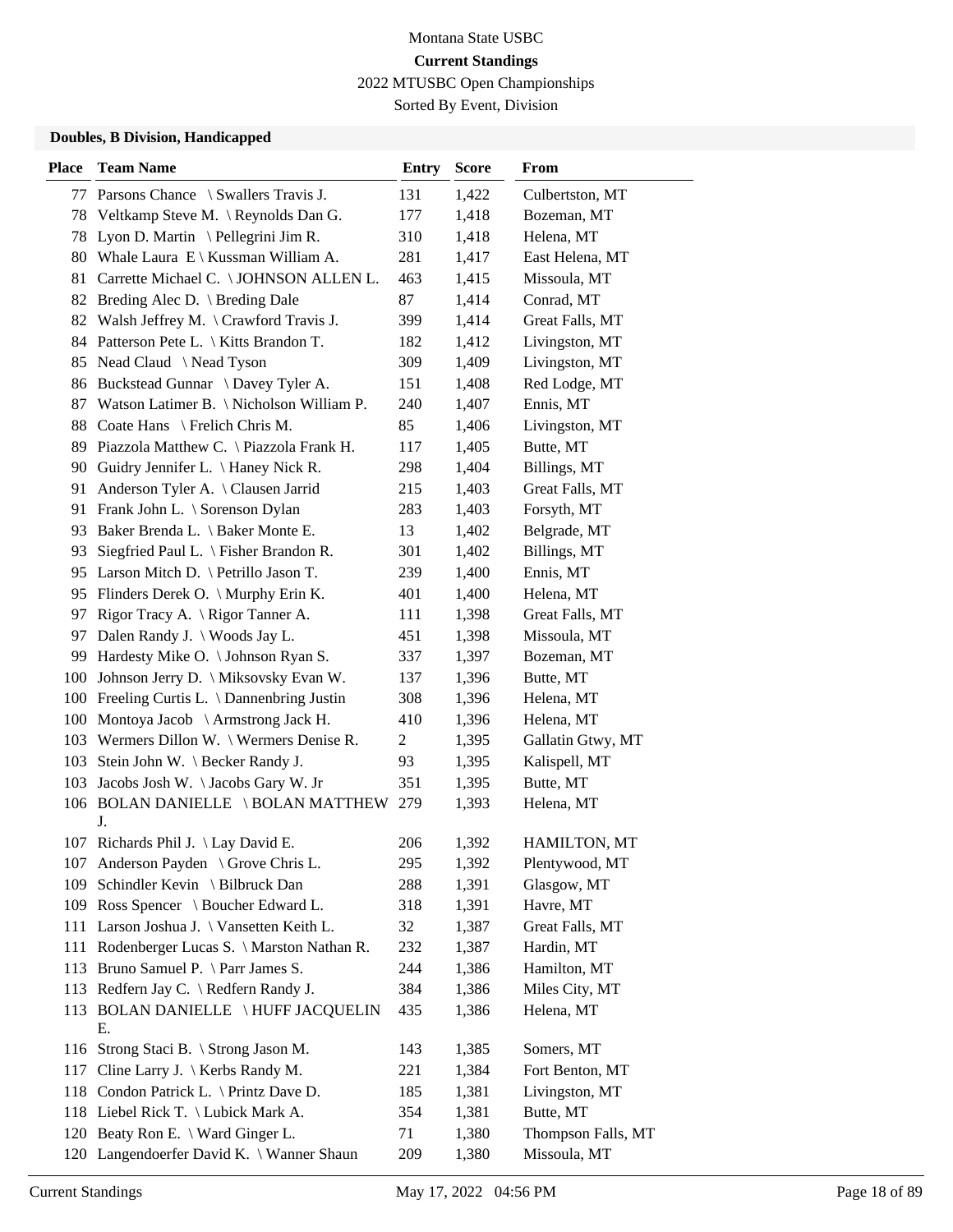Sorted By Event, Division

| <b>Place</b> | <b>Team Name</b>                                         | <b>Entry</b> | <b>Score</b> | From             |
|--------------|----------------------------------------------------------|--------------|--------------|------------------|
|              | 120 Knecht Steve K. \Rathe Zach P.                       | 214          | 1,380        | Helena, MT       |
|              | 120 Derbyshire Mike D. \ Fryett Matt A.                  | 339          | 1,380        | Billings, MT     |
|              | 120 Balcerzak Michael S. \ Balcerzak Casey J.            | 427          | 1,380        | Helena, MT       |
|              | 120 Kadrmas Kym K. \ Watson Shawn R.                     | 468          | 1,380        | Livingston, MT   |
|              | 126 McLaughlin Julie D. \ McLaughlin Douglas J.          | $\mathbf{1}$ | 1,378        | Belgrade, MT     |
|              | 126 Ward Steve K. \Thom Leroy D.                         | 256          | 1,378        | Troy, MT         |
|              | 128 Zimbric Jill R. \ Zimbric Greg J.                    | 1            | 1,375        | Belgrade, MT     |
|              | 128 Bache Kenneth L. \ Drake Douglas A.                  | 257          | 1,375        | Troy, MT         |
|              | 130 Engel Kaylene D. \ James Stephen D.                  | 215          | 1,374        | Great Falls, MT  |
| 131          | Cottom Sheila \ Cottom Brad A.                           | 305          | 1,373        | Dillon, MT       |
| 131          | Schwindt Ron \ Murnion Ray J.                            | 413          | 1,373        | Miles City, MT   |
|              | 133 Renner Jacob D. \ Shipman Curtis L.                  | 125          | 1,371        | Glasgow, MT      |
| 133          | Garrison Ed F. \ Zier Donald J.                          | 430          | 1,371        | Frenchtown, MT   |
|              | 135 Luer Scott L. \ Olson Jeremy J.                      | 175          | 1,370        | Belgrade, MT     |
|              | 135 Loessberg Don L. \ Olson Michael R.                  | 246          | 1,370        | Belgrade, MT     |
|              | 135 Liedle David M. \ Liedle Michael C.                  | 181          | 1,370        | Helena, MT       |
| 138          | Thom Mark A. $\setminus$ Thom Ben L.                     | 256          | 1,369        | Troy, MT         |
| 139          | Abbey Benjamin W. \ Snell Dale R.                        | 10           | 1,366        | Belgrade, MT     |
| 139          | Reighard Ronald J. \ Johnson Rick T.                     | 351          | 1,366        | Butte, MT        |
|              | 139 Kynett Michael R. \ Highlander Eric J.               | 438          | 1,366        | Bozeman, MT      |
|              | 142 Krumm Kyle \ Miller Kodie                            | 296          | 1,365        | Livingston, MT   |
|              | 143 Newton Pete G. \ Newton Patrick A.                   | 326          | 1,364        | Great Falls, MT  |
|              | 144 Decker Ron \ Watts Charles S.                        | 184          | 1,363        | Livingston, MT   |
|              | 145 Martens Doug \ Martens Dustin D.                     | 283          | 1,361        | Forsyth, MT      |
|              | 146 Pearsall Deryk A. \ Pearsall Terry A.                | 7            | 1,358        | Great Falls, MT  |
|              | 146 Mesenbrink Harold \ Stiles Albert O.                 | 329          | 1,358        | Broadview, MT    |
|              | 148 Bigelow Pamela "Pam" J. \ Bigelow Frederick 25<br>D. |              | 1,357        | Great Falls, MT  |
| 148          | Thoroughman Michelle A. \Thoroughman<br>Adam J.          | 127          | 1,357        | Great Falls, MT  |
|              | 150 Holden Shawn R.   Kinsella Dustin R.                 | 61           | 1,356        | Havre, MT        |
|              | 150 McDaniel Jim L. \ McDaniel Bridger J.                | 211          | 1,356        | East Helena, MT  |
|              | 152 Chaffee Shawn D. \ Grimmis Jason T.                  | 280          | 1,355        | East Helena, MT  |
|              | 153 Isakson Buckly B. \ Jorgenson Chase L.               | 126          | 1,354        | Kalispell, MT    |
| 154          | Schmidt Roy C. $\setminus$ Borg Jolene D.                | 329          | 1,353        | Broadview, MT    |
|              | 155 Martin Peter E. \ Stockdale James E.                 | 223          | 1,351        | Stevensville, MT |
|              | 155 Kerr Cody L. \ Sautter Phillip M.                    | 149          | 1,351        | Red Lodge, MT    |
|              | 157 Kruse Mary J. \ Oleson Beverly L.                    | 27           | 1,350        | Kalispell, MT    |
| 157          | Tedrick Dwayne \ Person Dean R.                          | 106          | 1,350        | Havre, MT        |
| 157          | Hovland Sigurd E. \ Klundt Kelsey K.                     | 180          | 1,350        | Great Falls, MT  |
| 160          | Brewer David H. \ Woods Kevin L.                         | 115          | 1,347        | Havre, MT        |
|              | 160 Reynolds John \ Konecny Dennis J.                    | 136          | 1,347        | Butte, MT        |
|              | 162 Lindeman Charles M. \ Larson Jake O.                 | 66           | 1,346        | Great Falls, MT  |
|              | 162 Brainard Craig A. \ Weber Matthew                    | 177          | 1,346        | Bozeman, MT      |
| 164          | Suta Mark T. \ White Dale                                | 344          | 1,345        | Shelby, MT       |
|              | 165 Hicks Leslie M. \ Hicks Amy C.                       | 296          | 1,344        | Livingston, MT   |
|              | 166 Roberts Kaitlyn M. \ Roberts Jordan I.               | 98           | 1,342        | Livingston, MT   |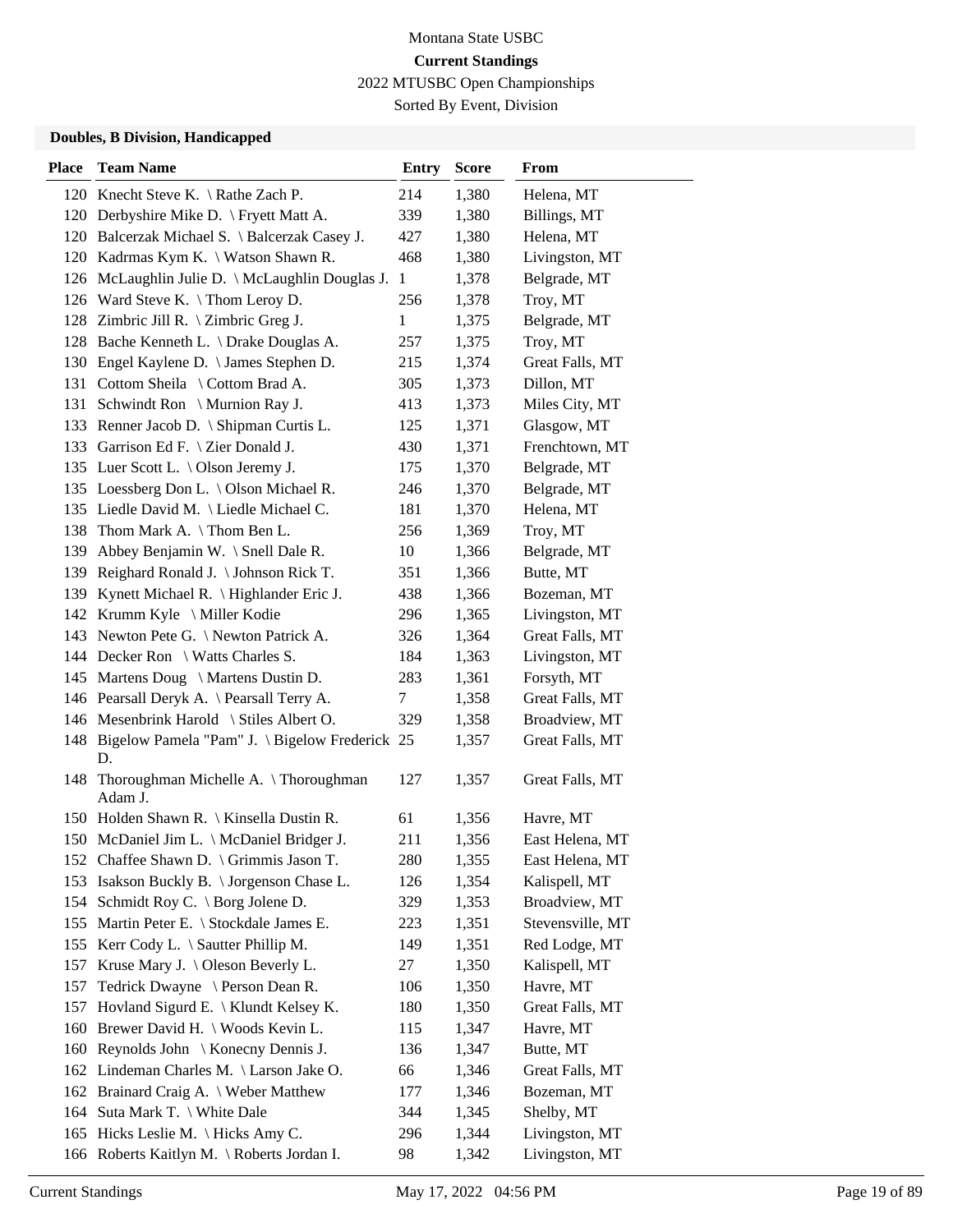Sorted By Event, Division

| <b>Place</b> | <b>Team Name</b>                                          | <b>Entry</b> | <b>Score</b> | From            |
|--------------|-----------------------------------------------------------|--------------|--------------|-----------------|
|              | 167 Jons Kassi (Ham) \ Jons Kiley J.                      | 10           | 1,340        | Belgrade, MT    |
|              | 168 Maurer Scott \ Youngquist David E.                    | 114          | 1,339        | Bozeman, MT     |
| 169          | Augare Paul \ Fowler Colton                               | 403          | 1,337        | Browning, MT    |
| 170          | Rohrer Brandann M. \ Buls Josh M.                         | 73           | 1,336        | Kalispell, MT   |
| 170          | Copple William M. \ McCann Patrick S.                     | 103          | 1,336        | Helena, MT      |
|              | 172 Sweeney Neill L. \ Anderson Dave R.                   | 67           | 1,334        | Great Falls, MT |
|              | 173 Keil Dave S. \ Rodger John "Jock" R.                  | 51           | 1,333        | Great Falls, MT |
| 173          | Ward Douglas W. \ Lang Sam K.                             | 178          | 1,333        | Bozeman, MT     |
| 173          | Wanner Ryan J. \ Wanner Drew R.                           | 437          | 1,333        | Great Falls, MT |
| 176          | Crowder Barry W. \Hasler Ross K.                          | 326          | 1,332        | Great Falls, MT |
|              | 176 Peterson Leonard J. \ Olson Marion J.                 | 379          | 1,332        | Great Falls, MT |
| 176          | Augare Paul \ Arnoux Carl M.                              | 404          | 1,332        | Browning, MT    |
| 179          | Guthmiller Mary J. $\langle$ Guthmiller John D.           | 394          | 1,330        | Bozeman, MT     |
|              | 180 Rebo Tony L. Sr \ Swimley Robin C.                    | 259          | 1,327        | Troy, MT        |
| 180          | Moyes Stephen R. \ Kirkeby Bob L.                         | 373          | 1,327        | Helena, MT      |
|              | 182 Hossack Ashley M. \ Hocking Jack                      | 364          | 1,326        | Butte, MT       |
|              | 183 Weston Richard M. \ Weston Amanda S.                  | 103          | 1,325        | Helena, MT      |
|              | 184 Elkins Clint W. \ Elkins Scott C.                     | 357          | 1,323        | Missoula, MT    |
|              | 185 Stahl Neil W. \ Fischer Jerald D.                     | 288          | 1,322        | Glasgow, MT     |
|              | 186 Anderson Wayne "Andy" F. Jr \ Charlson Rich 112<br>L. |              | 1,321        | Great Falls, MT |
| 187          | Sherwood Dan F. \ Kussman William A.                      | 196          | 1,320        | East Helena, MT |
|              | 187 Blohm Dale R. \ Hicks James A. Jr                     | 456          | 1,320        | Billings, MT    |
|              | 189 Warehime Billy J. \ Haugen Gage M.                    | 24           | 1,319        | Choteau, MT     |
|              | 189 Livermore Tara L. \ Meredith Matt T.                  | 85           | 1,319        | Livingston, MT  |
|              | 189 Heber Jennifer J. \ Heber Al C.                       | 276          | 1,319        | Belgrade, MT    |
|              | 192 Hicks Amy C. \ Perry John D.                          | 382          | 1,318        | Livingston, MT  |
|              | 193 Robertson Mark L. \ Wallewein David                   | 344          | 1,316        | Shelby, MT      |
| 194          | Toczek Ronald J. \ Masters Ron Sr                         | 257          | 1,315        | Troy, MT        |
|              | 195 Estes Zac S. \ Degele MIcheal A.                      | 374          | 1,310        | Great Falls, MT |
|              | 196 Brug Kenneth P. \ Brug Austin R.                      | 91           | 1,308        | Billings, MT    |
|              | 197 Balcerzak Valerie \ Balcerzak Casey J.                | 428          | 1,306        | Helena, MT      |
|              | 198 Eisenbarth Jacob J. \Dodge Charlie V.                 | 137          | 1,305        | Butte, MT       |
|              | 198 Fisher Joe L. \ Flammond Bryce D.                     | 404          | 1,305        | Browning, MT    |
|              | 200 Wolf Bobby M. \Johnson Joe E.                         | 325          | 1,302        | Great Falls, MT |
|              | 201 Errecart Tim B. \ Goodwin Joe F.                      | 312          | 1,301        | Lewistown, MT   |
|              | 202 MCGOWAN-SROCZYK THERESA J. \Thiel 211<br>Rick H.      |              | 1,298        | East Helena, MT |
|              | 203 Bryan Taylor S. \ Bruinsma Phillip K.                 | 78           | 1,295        | Kalispell, MT   |
|              | 204 Neill Brian J. \ Lindeman John C.                     | 67           | 1,290        | Great Falls, MT |
| 204          | Jorgensen Joey A. \ Champa David J.                       | 280          | 1,290        | East Helena, MT |
|              | 206 Wood Richard O. \ Stenberg Nick I.                    | 185          | 1,289        | Livingston, MT  |
| 207          | Healy Jeff $\setminus$ Walin Chris L.                     | 318          | 1,287        | Havre, MT       |
| 208          | Brown Adam J. \ Power Joe M.                              | 202          | 1,286        | Kalispell, MT   |
|              | 209 Buck Bob M. \ Comer Les                               | 86           | 1,285        | Dillon, MT      |
|              | 210 MacLean Dan H. \ Dinardi Aaron L.                     | 386          | 1,284        | Miles City, MT  |
| 211          | Jones Steve C. \ Warehime Levi G.                         | 24           | 1,283        | Choteau, MT     |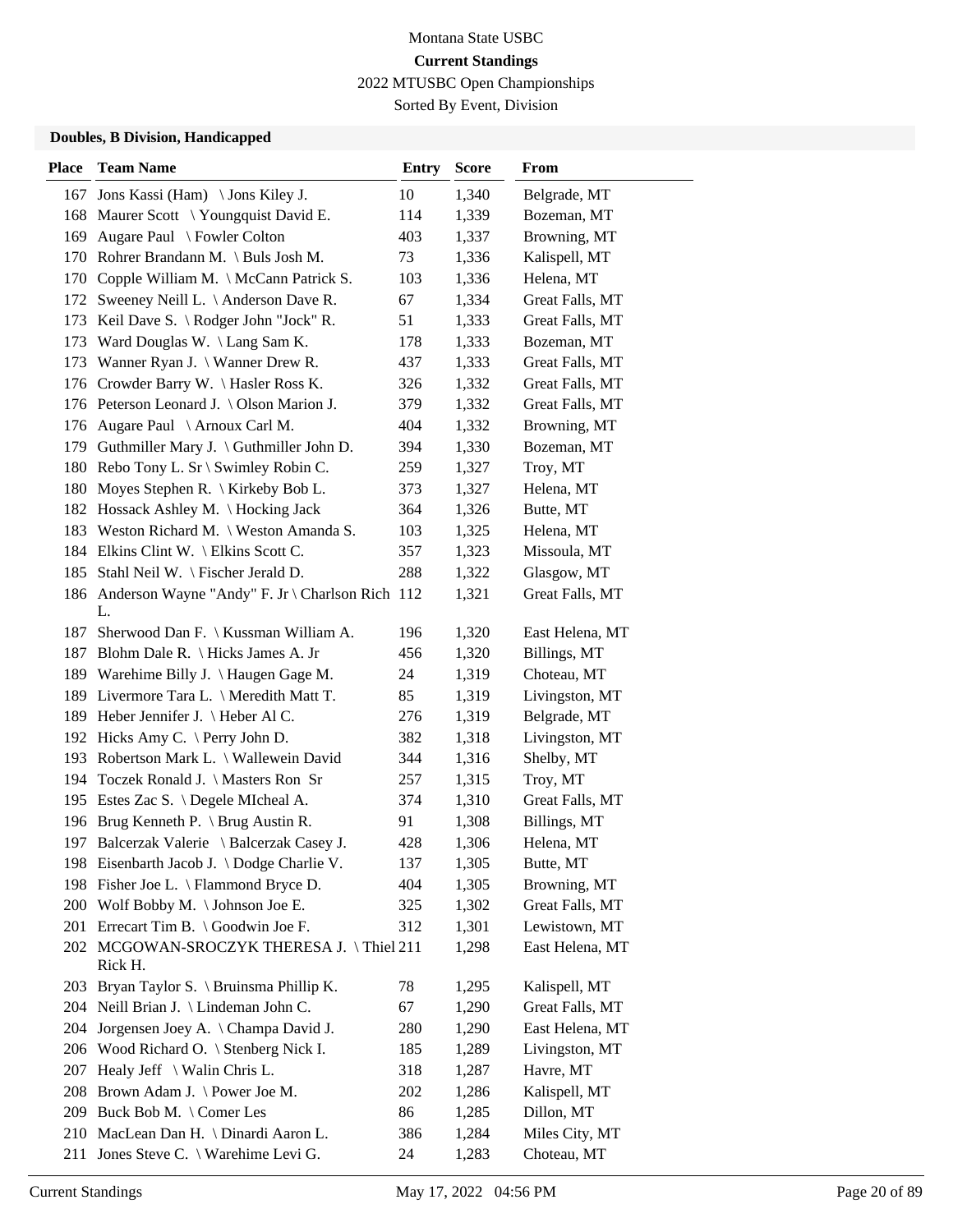Sorted By Event, Division

### **Doubles, B Division, Handicapped**

| <b>Team Name</b>                         | <b>Entry</b>                                                                                                                                                                                                                                                                                                                                                                                                                                                                                                                                | <b>Score</b>                            | From               |
|------------------------------------------|---------------------------------------------------------------------------------------------------------------------------------------------------------------------------------------------------------------------------------------------------------------------------------------------------------------------------------------------------------------------------------------------------------------------------------------------------------------------------------------------------------------------------------------------|-----------------------------------------|--------------------|
|                                          | 301                                                                                                                                                                                                                                                                                                                                                                                                                                                                                                                                         | 1,283                                   | Billings, MT       |
|                                          | 114                                                                                                                                                                                                                                                                                                                                                                                                                                                                                                                                         | 1,281                                   | Bozeman, MT        |
| M.                                       |                                                                                                                                                                                                                                                                                                                                                                                                                                                                                                                                             | 1,280                                   | Helena, MT         |
| Jenkins Mike H. \ Rodger Scott A.        | 50                                                                                                                                                                                                                                                                                                                                                                                                                                                                                                                                          | 1,277                                   | Great Falls, MT    |
|                                          | 350                                                                                                                                                                                                                                                                                                                                                                                                                                                                                                                                         | 1,277                                   | Chinook, MT        |
|                                          | 336                                                                                                                                                                                                                                                                                                                                                                                                                                                                                                                                         | 1,276                                   | Helena, MT         |
| Olson Jeremy J. \ Miller Kevin D.        | 176                                                                                                                                                                                                                                                                                                                                                                                                                                                                                                                                         | 1,274                                   | Belgrade, MT       |
|                                          | 367                                                                                                                                                                                                                                                                                                                                                                                                                                                                                                                                         | 1,274                                   | Choteau, MT        |
| Cline Jon G. \ Morris Darrell L.         | 414                                                                                                                                                                                                                                                                                                                                                                                                                                                                                                                                         | 1,274                                   | Miles City, MT     |
| Reighard Ron L. \ Eaton JW Jr            | 207                                                                                                                                                                                                                                                                                                                                                                                                                                                                                                                                         | 1,271                                   | Cut Bank, MT       |
|                                          | 450                                                                                                                                                                                                                                                                                                                                                                                                                                                                                                                                         | 1,271                                   | Missoula, MT       |
| Davis John D. \ Stevens Tracy M.         | 191                                                                                                                                                                                                                                                                                                                                                                                                                                                                                                                                         | 1,268                                   | Columbia Falls, MT |
| Seidel Dana E. \ Anderson Jacob A.       | 347                                                                                                                                                                                                                                                                                                                                                                                                                                                                                                                                         | 1,265                                   | Havre, MT          |
| Angle John E. $\setminus$ Chapman Joe D. | 183                                                                                                                                                                                                                                                                                                                                                                                                                                                                                                                                         | 1,262                                   | Livingston, MT     |
| Stiles Nick \ Mansfield Maverick M.      | 365                                                                                                                                                                                                                                                                                                                                                                                                                                                                                                                                         | 1,258                                   | Missoula, MT       |
|                                          | 174                                                                                                                                                                                                                                                                                                                                                                                                                                                                                                                                         | 1,256                                   | Belgrade, MT       |
|                                          | 295                                                                                                                                                                                                                                                                                                                                                                                                                                                                                                                                         | 1,254                                   | Plentywood, MT     |
| Ramsey Jim \ Janzer Richard "Rich" R.    | 217                                                                                                                                                                                                                                                                                                                                                                                                                                                                                                                                         | 1,253                                   | Great Falls, MT    |
| Stocker Garry W. Sr. \ Marlar Doug B.    | 107                                                                                                                                                                                                                                                                                                                                                                                                                                                                                                                                         | 1,251                                   | Helena, MT         |
| O'Connell Daniel M. \ Schulte Mike R.    | 38                                                                                                                                                                                                                                                                                                                                                                                                                                                                                                                                          | 1,247                                   | Butte, MT          |
| Shulund Jay \ Shulund Arnie J.           | 65                                                                                                                                                                                                                                                                                                                                                                                                                                                                                                                                          | 1,239                                   | Havre, MT          |
|                                          | 113                                                                                                                                                                                                                                                                                                                                                                                                                                                                                                                                         | 1,237                                   | Bozeman, MT        |
| Needham Matt \ STROOP MICHAEL G.         | 219                                                                                                                                                                                                                                                                                                                                                                                                                                                                                                                                         | 1,236                                   | Helena, MT         |
|                                          | 253                                                                                                                                                                                                                                                                                                                                                                                                                                                                                                                                         | 1,236                                   | Troy, MT           |
|                                          | 393                                                                                                                                                                                                                                                                                                                                                                                                                                                                                                                                         | 1,233                                   | Great Falls, MT    |
| Kump Mark M. $\ \$ Fellows Jamey T.      | 43                                                                                                                                                                                                                                                                                                                                                                                                                                                                                                                                          | 1,230                                   | Butte, MT          |
|                                          | 408                                                                                                                                                                                                                                                                                                                                                                                                                                                                                                                                         | 1,221                                   | Great Falls, MT    |
| Tynan David W. \ Fessenden Fred R.       | 281                                                                                                                                                                                                                                                                                                                                                                                                                                                                                                                                         | 1,220                                   | East Helena, MT    |
|                                          | 290                                                                                                                                                                                                                                                                                                                                                                                                                                                                                                                                         | 1,211                                   | Helena, MT         |
|                                          | 211 Halland Erik S. \ Spillum Loren<br>213 Zarr Cory \ Karagiosis Cliff J.<br>215 Finley Tom \ Finley Matt<br>217 BOLAN RONALD R. \FUNK RYAN C.<br>218 Buckman Nevada C. \ Bouma Dale A.<br>Weber Tim L. $\lambda$ Raridon Robert R.<br>224<br>227 Luer Scott L. \ Miller Kevin D.<br>228 Brensdal Ryan S. \ Brensdal Jeffrey<br>232<br>Routzahn Josh \ McCann Glenn A.<br>234 Marken Bobbie L. \ Marken Brady A.<br>236 Hill Sean L. \ Hill Kate M.<br>238 Richards Jeffrey D. \ Hansen Tyler A.<br>240 La Vigne Miles J. \ La Vigne Larry | 214 DARGAN LANDON \ PLOVANICH LANIE 396 |                    |

| Place | <b>Team Name</b>                               | Entry | <b>Score</b> | From               |
|-------|------------------------------------------------|-------|--------------|--------------------|
|       | 1 Gjerde Steve K. $\bigcap$ Gjerde Paul K.     | 367   | 1,558        | Choteau, MT        |
|       | 2 Suhr Becky M. \ Bidwell Shaunessy K.         | 358   | 1,556        | Forsyth, MT        |
| 3     | Johnson Jessica A. $\setminus$ Collick Ryan M. | 306   | 1,551        | Helena, MT         |
|       | 4 Rae Hank A. \ Johnson Dan                    | 149   | 1,544        | Red Lodge, MT      |
| 5     | Willyerd James E. $\setminus$ Mele Justin M.   | 406   | 1,540        | Livingston, MT     |
| 6     | Rae Hank A. $\Re$ Rae Patty E.                 | 405   | 1,521        | Red Lodge, MT      |
|       | Desjarlais Meleah \ Fisher JoVon J.            | 402   | 1,519        | Browning, MT       |
| 8     | Johnson Marc S. \ Jenkins-Rhoads Cory J.       | 191   | 1,516        | Columbia Falls, MT |
| 9     | Rouse Andrew J. $\text{Orcutt}$ Taylor D.      | 278   | 1,503        | Bozeman, MT        |
| 10    | Hatcher Loretta C. \ Hodges Teri L.            | 96    | 1,497        | Missoula, MT       |
| 11    | McLees Brian D. $\{$ Hamilton Mike D.          | 61    | 1,494        | Havre, MT          |
|       | 12 Cowling Tanya M. \ Pinkston Craig A.        | 203   | 1,493        | Bozeman, MT        |
| 13    | Richmond Jessie L. \ Waltner Drake A.          | 48    | 1,490        | Havre, MT          |
| 14    | Stocker Garry W. Sr. \ Stocker Garry W. Jr     | 108   | 1,489        | Helena, MT         |
|       |                                                |       |              |                    |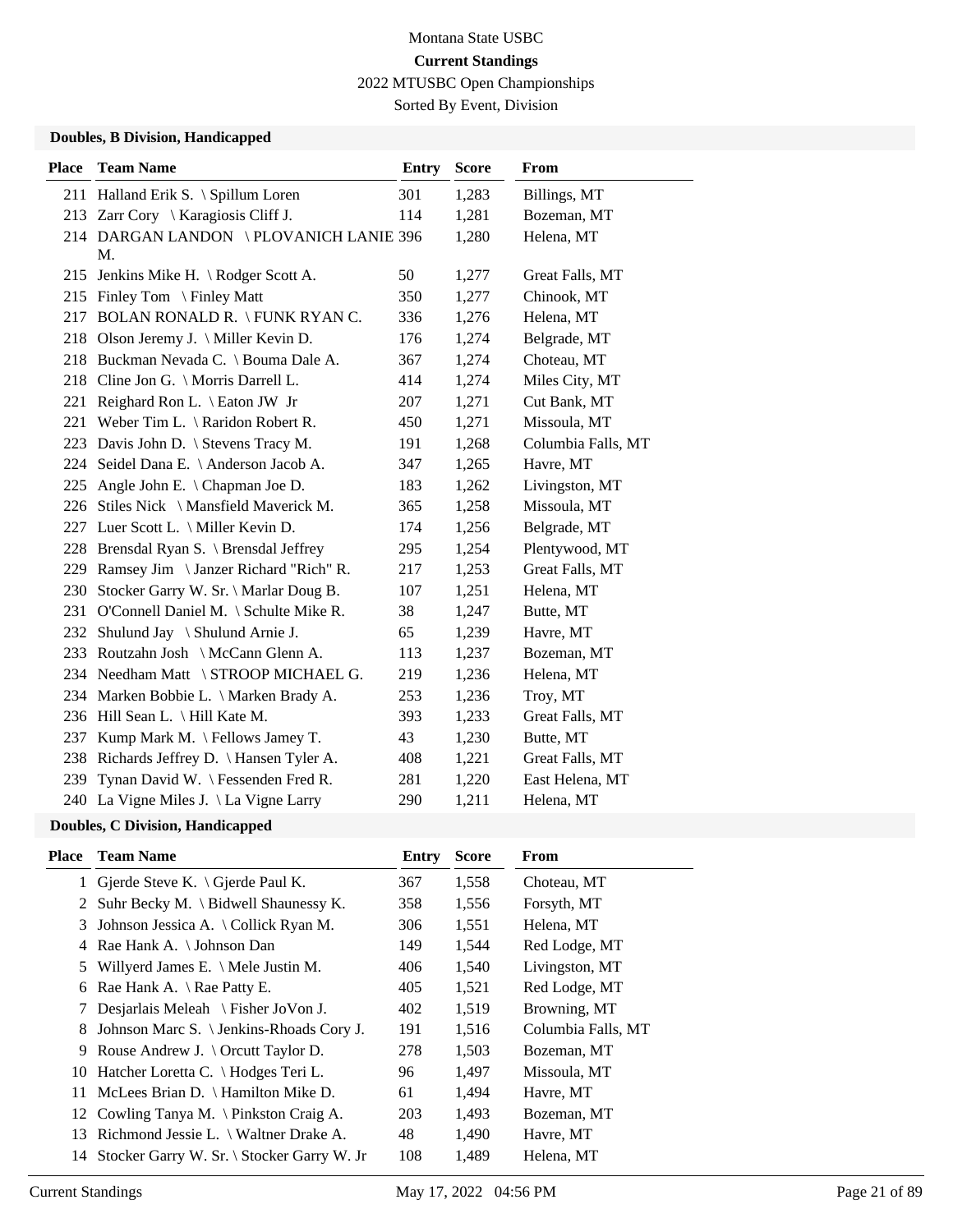Sorted By Event, Division

| <b>Place</b> | <b>Team Name</b>                              | <b>Entry</b> | <b>Score</b> | From               |
|--------------|-----------------------------------------------|--------------|--------------|--------------------|
|              | 14 Likens Trevin L. \ Morris Sandon W.        | 397          | 1,489        | Fort Benton, MT    |
|              | 16 Arnoldt Alvin A. \ Pluhar Chris J.         | 414          | 1,488        | Miles City, MT     |
| 17           | CAIL MEGAN S. \ BOLAN KIMBERLY D.             | 455          | 1,485        | Helena, MT         |
|              | 18 Baker Doug \ Slevira James J.              | 361          | 1,482        | Billings, MT       |
|              | 19 Ward Ginger L. \ Groshong Bernie E.        | 72           | 1,476        | Thompson Falls, MT |
| 20           | Maxwell Steve W. \Doane Dillon C.             | 239          | 1,475        | Ennis, MT          |
| 21           | Holguin Chris \ Roberts Rocky L.              | 153          | 1,474        | Red Lodge, MT      |
|              | 22 Morrisett Eric \ Lohr Klayton              | 352          | 1,473        | Cut Bank, MT       |
| 23           | Edwards Javon H. \ Herman Michael J.          | 456          | 1,471        | Billings, MT       |
| 24           | Spain Seth A. \ Sewell Taylor M.              | 357          | 1,470        | Missoula, MT       |
| 24           | Johnson Mark D. \ Johnson Paul F.             | 375          | 1,470        | Butte, MT          |
|              | 26 Keegan Kaycee L. \Ryan Michael S.          | 278          | 1,467        | Bozeman, MT        |
| 27           | Van Middendorp Zane M. \ Van Gelder Dylan     | 407          | 1,466        | Bozeman, MT        |
| 28           | Smith Michael W. \ Marsh Travis E.            | 106          | 1,461        | Havre, MT          |
| 29           | Hadford David M.   Kaste Ted M.               | 442          | 1,460        | Fort Benton, MT    |
|              | 30 JOHNSON TIA D. \ Johnson Dylan S.          | 198          | 1,458        | Helena, MT         |
| 31           | Newman Susan E. \Newman Don V.                | 197          | 1,457        | Helena, MT         |
| 32           | Banks Steve L. \ Lawson Matt J.               | 340          | 1,455        | Billings, MT       |
| 33           | Power Carrie L. \ Brown Jenna                 | 202          | 1,452        | Kalispell, MT      |
|              | 34 Whale Laura $E \setminus Z$ arek Philip H. | 282          | 1,450        | East Helena, MT    |
| 35           | Zimpel Debbie A. \ Beckler Marissa D.         | 41           | 1,449        | Butte, MT          |
| 36           | Jacobi Thienhoa Q. \ Brothwell Cody D.        | 78           | 1,447        | Kalispell, MT      |
|              | 36 Elkins Ginny \ Elkins Clint W.             | 304          | 1,447        | Missoula, MT       |
|              | 38 Orrantia Matthew D. \ Windmueller John C.  | 438          | 1,445        | Bozeman, MT        |
|              | 39 Carlson Brett R. \ Damon TJ J.             | 124          | 1,443        | Helena, MT         |
| 39           | Carper Michael D. \ May Michael R.            | 442          | 1,443        | Fort Benton, MT    |
| 41           | Deeds Debbie A. \ Deeds Donald F.             | 253          | 1,441        | Troy, MT           |
| 42           | Kump Anita D.   Edelen April M.               | 41           | 1,440        | Butte, MT          |
| 43           | Lachenbruch Conner \ Much Eric M.             | 181          | 1,437        | Helena, MT         |
| 43           | Gallagher Donald J. \ Arnoux Carl M.          | 402          | 1,437        | Browning, MT       |
| 45           | Gunter Edward \ Gunter Deby A.                | 142          | 1,435        | Helena, MT         |
|              | 46 Stevenson Stephanie M. \ Kuper Jacob M.    | 424          | 1,433        | Laurel, MT         |
|              | 47 Freeman Joshua L. \ Batt Stefen J.         | 190          | 1,430        | Columbia Falls, MT |
| 48           | Azure Robert J. \ Standiford Leland Jr        | 350          | 1,429        | Chinook, MT        |
| 49           | Overturf Cory \ Baldry Drew                   | 121          | 1,426        | Scobey, MT         |
| 49           | Henderson Paige C. \ Seidel Jayme             | 348          | 1,426        | Havre, MT          |
| 51           | Peterson Gary D. \ Peterson Frank             | 115          | 1,423        | Havre, MT          |
| 52           | Perlinski Arianne J. \ Parrow Eve M.          | 9            | 1,422        | Belgrade, MT       |
| 52           | Cornelius Bradley R. \ Blake William R.       | 115          | 1,422        | Havre, MT          |
| 52           | Philp Casey M. \ Malone Mark A.               | 311          | 1,422        | Lewistown, MT      |
| 55           | Carson Tory H. \ Branden Jim L.               | 319          | 1,421        | Havre, MT          |
|              | 56 Porter Clint W. \ Michel Reid W.           | 316          | 1,414        | Dutton, MT         |
| 57           | Taylor Kristin J. \ Candelaria Kim L.         | 94           | 1,411        | Missoula, MT       |
| 57           | Peterson Bob D. \ Myers Donald                | 258          | 1,411        | Troy, MT           |
| 59           | Heiser Bryon S. \ Boynton David B.            | 368          | 1,409        | Laurel, MT         |
|              | 60 Guidoni Kristen E. \ Guidoni Tyler         | 305          | 1,408        | Dillon, MT         |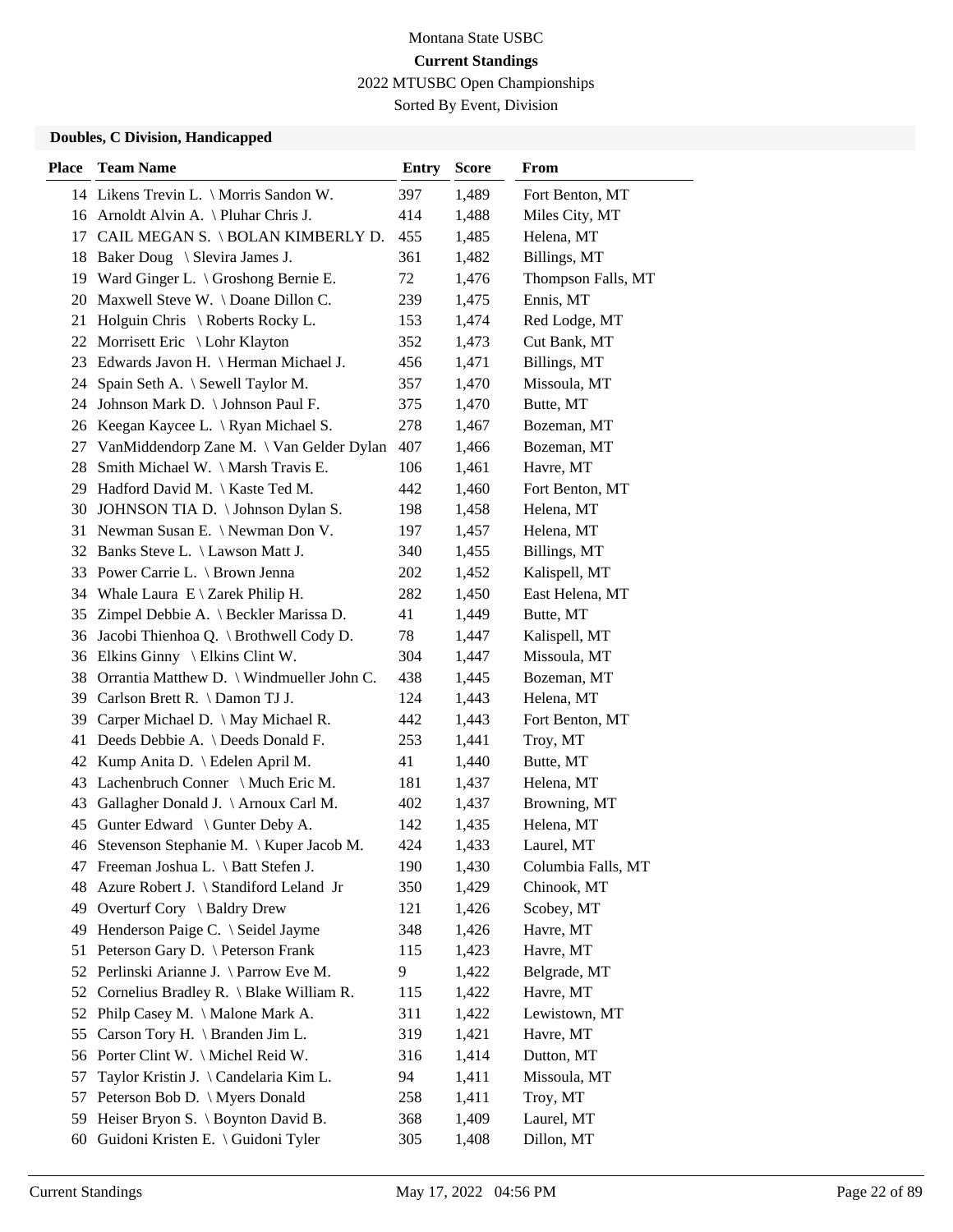Sorted By Event, Division

| <b>Place</b> | <b>Team Name</b>                            | <b>Entry</b> | <b>Score</b> | From                       |
|--------------|---------------------------------------------|--------------|--------------|----------------------------|
|              | 60 DeLaHunt Helen M. \Calhoon Ginger J.     | 309          | 1,408        | Livingston, MT             |
|              | 60 Balcerzak Nicole T. \ Morgan Cody        | 428          | 1,408        | Helena, MT                 |
|              | 63 Kruger Zachary M. \ Kirschenmann Cole E. | 100          | 1,407        | Hardin, MT                 |
| 63           | Lonski Darin \ Gardner Trent T.             | 287          | 1,407        | Billings, MT               |
| 63           | Woodring Jim \Hodgskiss Connor              | 352          | 1,407        | Cut Bank, MT               |
| 66           | Hader Johnathan L. \ VanLeuven Michael G.   | 190          | 1,406        | Columbia Falls, MT         |
| 67           | JOHNSON JOELLE M. \ JOHNSON GARTH 198       |              | 1,401        | Helena, MT                 |
|              | J.<br>68 Bowland Brandy \ Sunwall Greg      | 132          | 1,400        | Culbertston, MT            |
|              | McMullan Bill \ Spinler Quinn               | 207          | 1,400        | Cut Bank, MT               |
| 68           |                                             |              |              |                            |
| 70           | Jensen Ronald R. \ Fultz Ernie E.           | 221          | 1,398        | Fort Benton, MT            |
| 71           | Fairbanks Seth D. \ Vannett Joe             | 217          | 1,396        | Great Falls, MT            |
|              | 72 Tellesch Jessi \ Gladue Anthony          | 277          | 1,395        | Cut Bank, MT               |
| 72           | Lachenbruch Mary \ Liedle Jane              | 359          | 1,395        | Helena, MT                 |
| 74           | Guedesse Ryan M. \ Olson Marion J.          | 399          | 1,394        | Great Falls, MT            |
|              | 75 Weeks Jamie \ Shea Michael A.            | 300          | 1,392        | Billings, MT               |
| 76           | French Ray M. \ French Nicole A.            | 3            | 1,391        | Billings, MT               |
|              | 76 Elkins Ramona L. \ Elkins Bart A.        | 304          | 1,391        | Missoula, MT               |
| 78           | MATTHIES AUDREY F. \FARRY LESLEY 291<br>L.  |              | 1,390        | Helena, MT                 |
|              | 79 Nevins Judy J. \ Johnson Randi J.        | 345          | 1,389        | Shelby, MT                 |
| 79           | Pribyl Kameron \ Jensen Paul D.             | 347          | 1,389        | Havre, MT                  |
| 81           | Hafemann Jayme R. \ Kunz Steven R.          | 303          | 1,388        | Huntley, MT                |
| 82           | Lakey Stephan A. \ Ingle Brandon P.         | 294          | 1,387        | Belgrade, MT               |
|              | 82 HUFF CLIFFORD D. \BOLAN RONALD R. 435    |              | 1,387        | Helena, MT                 |
|              | 84 Freeman Joy \ Freeman Jim                | 429          | 1,386        | Billings, MT               |
| 85           | Ravan Gil \ Cole Bruce H.                   | 252          | 1,385        | Troy, MT                   |
| 86           | Ross Skip $\setminus$ Jensen Ronald R.      | 397          | 1,384        | Fort Benton, MT            |
| 87           | Snow Jayson R. \ Snow Alida M.              | 254          | 1,383        | Troy, MT                   |
| 88           | Baas Launa L. \ Myers Verna R.              | 258          | 1,381        | Troy, MT                   |
| 88           | Flinders Derek O. \ Stoeckel Sara           | 395          | 1,381        | Helena, MT                 |
| 90           | McKitrick Blake \ Matson Gordon             | 238          | 1,371        | Ennis, MT                  |
|              | 90 Leininger Erin J. \ Leininger Keith D.   | 415          | 1,371        | Miles City, MT             |
| 92           | Dull Stephanie L. \ Johnson Troy            | 104          | 1,370        | Helena, MT                 |
| 92           | Brown Andrew R. \ Dosch Chad A.             | 105          | 1,370        | Cut Bank, MT               |
| 92           | McDonald Casey A. \ Sellars Roderick D.     | 403          | 1,370        | Browning, MT               |
| 95           | Gray Julie K. \ Painter Karla E.            | 96           | 1,369        | Missoula, MT               |
| 95           | Schaff Mark \ Wigley Chad                   | 303          | 1,369        | Huntley, MT                |
| 97           | Moses Jerold D. Jr \ Daniels James I.       | 380          | 1,367        | Anaconda, MT               |
| 97           | Fleckenstein Kenny W. \ Dinardi Brent D.    | 386          | 1,367        | Miles City, MT             |
| 99           | O'Neil Carol W. \ O'Neil Taylor J.          | 200          | 1,365        | Bozeman, MT                |
| $100\,$      | Guderjahn Tony C. \ Workman Wesley R.       | 112          | 1,364        | Great Falls, MT            |
| 100          | O'Neil Jay D. \ Tonn Julie D.               | 200          | 1,364        | Bozeman, MT                |
| 100          | Lightner Adam \ Lightner Kalen L.           | 110          | 1,364        | Choteau, MT                |
|              | Harrington Shawnea M. \ Statton Taylor M.   | 12           | 1,363        | Belgrade, MT               |
| 103          |                                             |              |              |                            |
| 103          | Goff Tanner J. \ Piazzola Nick N.           | 118          | 1,363        | Butte, MT<br>Kalispell, MT |
|              | 105 Linn Ron G. \ Brotnov Scott D.          | 93           | 1,362        |                            |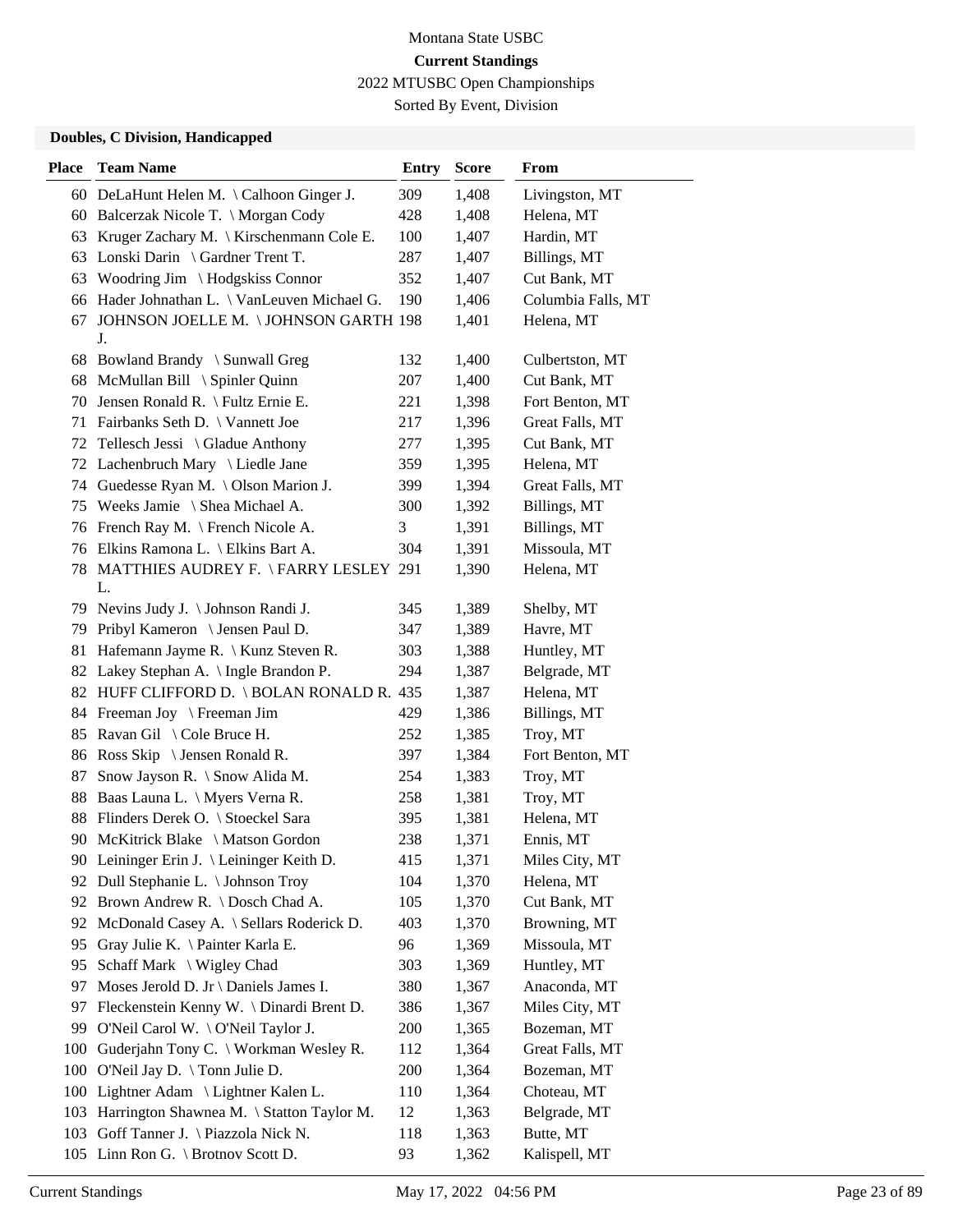Sorted By Event, Division

| <b>Place</b> | <b>Team Name</b>                                      | <b>Entry</b> | <b>Score</b> | From               |
|--------------|-------------------------------------------------------|--------------|--------------|--------------------|
| 105          | Skinner Chelsea A. \ Bair Dominic R.                  | 201          | 1,362        | Belgrade, MT       |
|              | 105 McNulty Roger A. \ Derryberry James T.            | 253          | 1,362        | Troy, MT           |
| 108          | Sipe Brent E. \ Boulter Rodney N.                     | 311          | 1,360        | Lewistown, MT      |
| 108          | Frederick Rachelle L. \ Zimmerman Alex J.             | 383          | 1,360        | Livingston, MT     |
|              | 108 McDaniel Jim L. \MCGOWAN-SROCZYK<br>THERESA J.    | 434          | 1,360        | Helena, MT         |
|              | 111 Chambers Wes J. \ Bates Christopher               | 292          | 1,359        | Basin, MT          |
|              | 112 Wesson Michael J. \ Person Harvey E.              | 259          | 1,358        | Troy, MT           |
|              | 112 Thiessen Daniel G. \ Walks Over Ice Calvin B. 464 |              | 1,358        | Shepherd, MT       |
|              | 114 Buer Kray \ Schagunn Ryan                         | 120          | 1,356        | Scobey, MT         |
|              | 114 Peterson Joanne M. \ Peterson Gary L.             | 178          | 1,356        | Bozeman, MT        |
|              | 114 Greene John P. \ Martin Kody A.                   | 223          | 1,356        | Stevensville, MT   |
| 117          | Abbey Cherre L. \ Mills Shayla J.                     | 12           | 1,355        | Belgrade, MT       |
|              | Turner Terry D. \ Boucher Matt T.                     |              | 1,355        | Havre, MT          |
| 117          | Armstrong Brittany \ Hylton Adam C.                   | 319          |              |                    |
| 119          |                                                       | 410          | 1,354        | Helena, MT         |
|              | 120 Lachenbruch Conner \ Liedle David M.              | 359          | 1,353        | Helena, MT         |
|              | 121 Graham Haley B. \ Springer Mercedes               | 349          | 1,352        | Havre, MT          |
|              | 122 Johnston Travis \ Turner Tanya L.                 | 143          | 1,350        | Somers, MT         |
| 123          | Zimpel Ed III \ Parrett Walter T.                     | 39           | 1,348        | Butte, MT          |
| 123          | Thoroughman Taylor \Thoroughman Jim L.                | 127          | 1,348        | Great Falls, MT    |
| 123          | Routzahn Cherelyn \ Brence Mike I.                    | 113          | 1,348        | Bozeman, MT        |
|              | 126 Hyatt Scott L. \ Schriver Larry J.                | 246          | 1,346        | Belgrade, MT       |
|              | 127 Flammond Jared \ Volkman Fred N.                  | 207          | 1,344        | Cut Bank, MT       |
| 128          | Buckentin Greg S. $\backslash$ Gregory Tom            | 312          | 1,343        | Lewistown, MT      |
|              | 129 Palmer Alex T. \ Smith Justin D.                  | 361          | 1,340        | Billings, MT       |
|              | 129 Old Man Chief Leslie \ Aspevig Brian D.           | 402          | 1,340        | Browning, MT       |
|              | 131 Knecht Michele V. \ Knecht Mack P.                | 4            | 1,335        | Choteau, MT        |
| 131          | Schwindt Larry \ Coen Tanner G.                       | 105          | 1,335        | Cut Bank, MT       |
| 133          | Buls Dan F. \ Ravan Gil                               | 74           | 1,333        | Kalispell, MT      |
| 133          | Thompson Rick A. $\setminus$ Borah Terry S.           | 130          | 1,333        | Plentywood, MT     |
| 133          | Jones Sandra K. \ Rettig Gary K.                      | 216          | 1,333        | Fort Benton, MT    |
|              | 136 Fracchiolla Clay J. \ Ruff Levi J.                | 246          | 1,332        | Belgrade, MT       |
|              | 136 Bundy R Kevin \ Gobert Duane R.                   | 277          | 1,332        | Cut Bank, MT       |
|              | 138 Houska Jody \ Lane Dan A.                         | 240          | 1,330        | Ennis, MT          |
|              | 139 Ketterling Colton \ Ketterling Steven G.          | 448          | 1,329        | Great Falls, MT    |
|              | 140 Barrett David L. \ Brug Ron A.                    | 91           | 1,325        | Billings, MT       |
|              | 140 Johnson Dean F. \ Johnson Mike A.                 | 375          | 1,325        | Butte, MT          |
|              | 142 McAdams Hollyce M. \ McAdams Luther R.            | 145          | 1,323        | Somers, MT         |
|              | 142 Dunnigan Scott \ Rhine William R.                 | 237          | 1,323        | Columbia Falls, MT |
| 144          | Bengochea Lance D. \ Smith Michael                    | 131          | 1,321        | Culbertston, MT    |
| 145          | Smith Patti A. \ Lockwood Margaret R.                 | 98           | 1,320        | Livingston, MT     |
| 145          | Helke John \ Baldry Drew                              | 144          | 1,320        | Somers, MT         |
| 147          | Bailey Amber L. \ Juhnke Treva A.                     | 97           | 1,319        | Livingston, MT     |
| 147          | Chase Nathan D. \ Lutz Shane J.                       | 130          | 1,319        | Plentywood, MT     |
|              | 149 Lightner Colin J. \ Lightner Christopher          | 110          | 1,318        | Choteau, MT        |
|              | 150 Anderson Jim \ Baker Eli                          | 314          | 1,317        | Choteau, MT        |
|              | 150 Rae Tyler H. \ Emineth Trent J.                   | 154          | 1,317        | Red Lodge, MT      |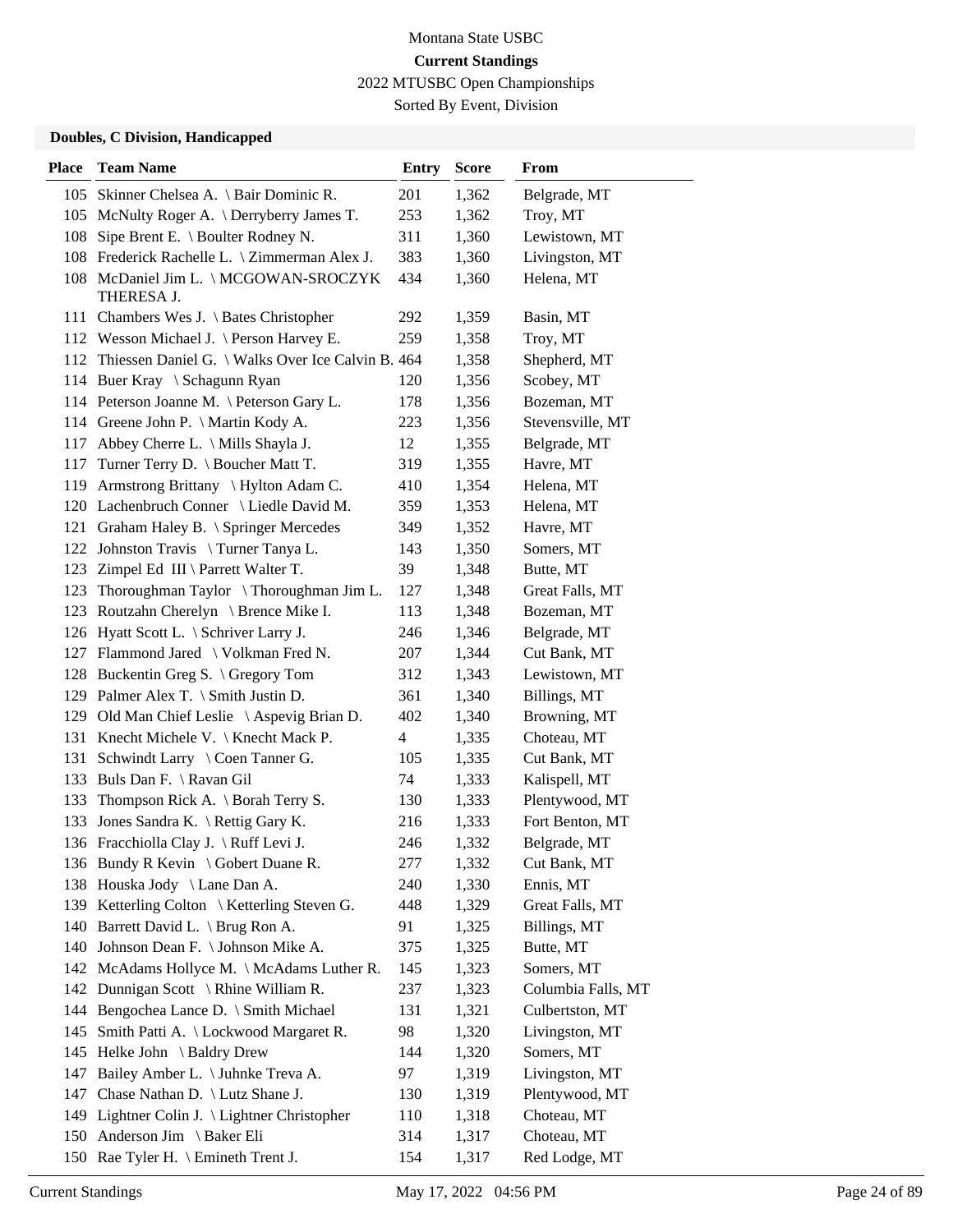Sorted By Event, Division

| <b>Place</b> | <b>Team Name</b>                                     | <b>Entry</b> | <b>Score</b> | From            |
|--------------|------------------------------------------------------|--------------|--------------|-----------------|
|              | 152 Cassie Adam N. \ Lawson Mitch                    | 339          | 1,316        | Billings, MT    |
|              | 153 Cole Rod \ Leys Mike                             | 109          | 1,315        | Choteau, MT     |
| 153          | Sugden Keith T. \ Santore Anthony T.                 | 362          | 1,315        | Billings, MT    |
|              | 155 Dull Bernie R. \ Dull Chris M.                   | 104          | 1,313        | Helena, MT      |
| 156          | Spritzer Mellissa M. \ Brown Susanne                 | 95           | 1,312        | Missoula, MT    |
| 157          | Martinich Kyanna M. \ Martinich Debbie               | 41           | 1,306        | Butte, MT       |
| 157          | Schafer Andrew J. \ Luedtke Tim A.                   | 277          | 1,306        | Cut Bank, MT    |
|              | 159 Rebsom Jami C. \ Gubler Tracy L.                 | 97           | 1,305        | Livingston, MT  |
|              | 160 Finkbeiner Bryan R (Orvy) \ Lapinski David<br>C. | 8            | 1,303        | Belgrade, MT    |
| 161          | Welsh Kylie M. \ Forrest Eric T.                     | 315          | 1,301        | Butte, MT       |
| 161          | Southworth Brett A. \ Breum Chris M.                 | 348          | 1,301        | Havre, MT       |
| 163          | Conroy William M. \ Balcerzak Joe                    | 427          | 1,300        | Helena, MT      |
| 164          | Steward Chad W. \ Steward Dylan                      | 290          | 1,298        | Helena, MT      |
| 165          | Volkman Jolene K. \ Volkman Fred N.                  | 431          | 1,297        | Cut Bank, MT    |
|              | 166 Wild Randy R. \ Wild Taylor R.                   | 11           | 1,296        | Belgrade, MT    |
|              | 167 Newey Lee \ Reihman Mike W.                      | 11           | 1,293        | Belgrade, MT    |
| 167          | Rounds Cheryl A. \ Mattson Michael                   | 289          | 1,293        | Chester, MT     |
|              | 167 Dahlman Lee A. \ Porter Paul C.                  | 316          | 1,293        | Dutton, MT      |
|              | 170 McCullar Joseph S. \ROGINA DAVE L.               | 122          | 1,292        | Helena, MT      |
| 171          | Sain Michael \ Myhre Kole A.                         | 120          | 1,288        | Scobey, MT      |
| 171          | Kramarich Stephen P "Pat" \ Rogers Ben               | 381          | 1,288        | Belgrade, MT    |
| 173          | Domion Tracy A (Stratford) \ Ward Alexis N. 177      |              | 1,286        | Bozeman, MT     |
|              | 174 Korber William W. \ Melville Leroy A.            | 99           | 1,285        | Hardin, MT      |
|              | 174 Shanahan Scott A. \ Alexander Travis L.          | 217          | 1,285        | Great Falls, MT |
|              | 174 Criner Mark A. \Taylor Clint C.                  | 263          | 1,285        | Troy, MT        |
| 177          | Moffet Preston \ Thomas Bradley J.                   | 339          | 1,284        | Billings, MT    |
| 178          | Brastrup David L. \ Patton Jack D.                   | 111          | 1,282        | Great Falls, MT |
|              | 179 Baca Alec L. \ Boyce Shaun M.                    | 300          | 1,280        | Billings, MT    |
| 180          | Rott Robert D. \ Wood Shawn                          | 361          | 1,273        | Billings, MT    |
| 181          | Goettle Mary J. \ Schmidt Linda M.                   | 258          | 1,272        | Troy, MT        |
| 181          | Corcoran William E. \ Kooyman Dan                    | 440          | 1,272        | Billings, MT    |
|              | 183 Mariani Michael G. \ Wimmer Chuck A.             | 61           | 1,269        | Havre, MT       |
| 184          | Jean-Genung Luna \ Billingsley Mike R.               | 262          | 1,268        | Troy, MT        |
|              | 185 Wood Leland D. \ Wood Shawn                      | 368          | 1,264        | Laurel, MT      |
|              | 185 Leistkio Kelly M. \Leistiko Jeffrey D.           | 424          | 1,264        | Laurel, MT      |
|              | 187 Boelke Vicky L. \ Cole Debra A.                  | 252          | 1,263        | Troy, MT        |
|              | 188 Hollo Desiree M. \ Corbett James L.              | 383          | 1,257        | Livingston, MT  |
| 188          | Conley Dylan J. \ Shawver Howard D.                  | 413          | 1,257        | Miles City, MT  |
|              | 190 Nelson Mike L. \ Maragos George S.               | 53           | 1,255        | Billings, MT    |
|              | 191 MATTHIES REBECA D. \MATTHIES<br><b>AUDREY F.</b> | 313          | 1,250        | Helena, MT      |
|              | 192 Larson Taylor S. \ Larson Gary E.                | 394          | 1,247        | Bozeman, MT     |
| 193          | Schoenwald Chad L. \ Berumen Brent A.                | 10           | 1,245        | Belgrade, MT    |
|              | 194 Erickson Aaron M. \ Holden Kendall J.            | 65           | 1,237        | Havre, MT       |
|              | 195 Cloud Nila R. \ Hostetler Jaci M.                | 94           | 1,230        | Missoula, MT    |
|              | 195 Jackson Jamie J. \ Jackson Kyle C.               | 322          | 1,230        | Frenchtown, MT  |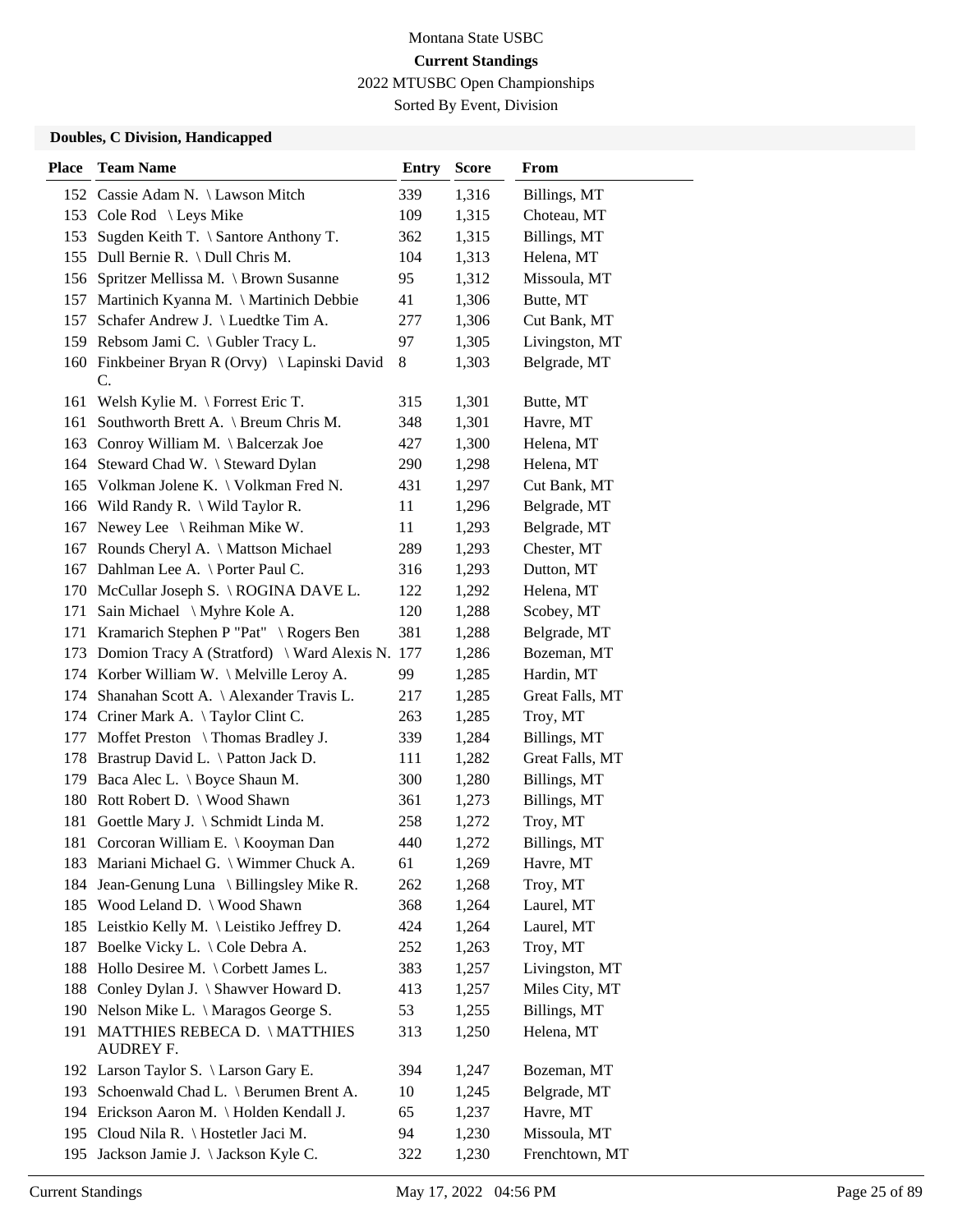Sorted By Event, Division

### **Doubles, C Division, Handicapped**

| <b>Place</b> Team Name                    | Entry | <b>Score</b> | From            |
|-------------------------------------------|-------|--------------|-----------------|
| 197 Pappas Chris F. \ Gjesdal Jerry L.    | 289   | 1,226        | Chester, MT     |
| 198 Doney KayLynn J. \ Bigelow Ryan D.    | 5     | 1.218        | Great Falls, MT |
| 199 Goettle Jack J. $\S$ chmidt Larry J.  | 258   | 1.190        | Troy, MT        |
| 199 Pribyl Kody C. \ Berreth Brandon L.   | 349   | 1.190        | Havre, MT       |
| 201 Ovalle Trenton \ Ovalle Jose V.       | 245   | 1.184        | Great Falls, MT |
| 202 Larson Mark J. \ DeBruycker Camron M. | 317   | 1.156        | Dutton, MT      |

#### **Doubles, Scratch Doubles, Scratch**

| <b>Place</b> | <b>Team Name</b>                                | <b>Entry</b> | <b>Score</b> | From            |
|--------------|-------------------------------------------------|--------------|--------------|-----------------|
|              | 1 Dobie Lewis L. \ Wardell Dustin C.            | 165          | 1,451        | Bozeman, MT     |
| 2            | Liedle Michael C. \ Howke Dave C.               | 447          | 1,415        | Great Falls, MT |
| 3            | Kirkeby Brady L. $\setminus$ Gustovich Troy D.  | 324          | 1,402        | Clancy, MT      |
| 4            | Lee Rod J. $\backslash$ Kitts Andrew J.         | 183          | 1,396        | Livingston, MT  |
| 5            | Shaffer Brenda E. \ Robbins Brian               | 56           | 1,391        | Butte, MT       |
| 6            | Croskrey Thomas W. Jr \ Croskrey Nolan J.       | 376          | 1,385        | Great Falls, MT |
| 7            | Gelling Nathan R. \ Edelen Todd P.              | 55           | 1,371        | Butte, MT       |
| 8            | Eslick Katlynn M. \ SACCHERI VINCE              | 457          | 1,370        | Helena, MT      |
| 9            | Corkin Ronald H. \ Doble Daniel R.              | 225          | 1,366        | Great Falls, MT |
| 10           | Pepos Charlie D. \ Carrette Michael C.          | 377          | 1,351        | Great Falls, MT |
| 11           | Thompson Dirk J. $\{$ Thomas Brian L.           | 165          | 1,346        | Bozeman, MT     |
| 12           | Lee Rod J. $\kappa$ Kemp Mark A.                | 187          | 1,340        | Livingston, MT  |
| 13           | Shulund Cary L. \ Beaudry Randy M.              | 463          | 1,317        | Missoula, MT    |
| 14           | Ramey Erick L. \ Doble Daniel R.                | 224          | 1,314        | Great Falls, MT |
| 15           | COTTON GEORGE W. $\text{Eustice}$ Ryan S.       | 378          | 1,312        | East Helena, MT |
| 16           | Zito Joe D. \ CONGER JONATHAN J.                | 163          | 1,306        | Bozeman, MT     |
| 16           | Guidry Chris A. \ Lumpkin Amy L.                | 298          | 1,306        | Billings, MT    |
| 18           | Martin Anthony R. \ Brodersen John A.           | 55           | 1,303        | Butte, MT       |
| 18           | Muri Cameron W. \Doughty Deven H.               | 385          | 1,303        | Miles City, MT  |
| 20           | Robinson Timothy J. \ Hohn Craig A.             | 162          | 1,295        | Bozeman, MT     |
| 20           | Houser Barry W. \ Kirkeby Brady L.              | 210          | 1,295        | Helena, MT      |
| 22           | Burch Derek A. \ Hodges Mark S.                 | 55           | 1,294        | Butte, MT       |
| 23           | Kuhns Bernie A. \ Hodges Mark S.                | 446          | 1,293        | Missoula, MT    |
|              | 24 Willson Tom D.   Kimmerle Doris A.           | 33           | 1,290        | Great Falls, MT |
| 25           | Bennert Tim M. \ Gibson Justin L.               | 411          | 1,288        | Miles City, MT  |
|              | 26 Dehn Kristen M. \ Carrethers Andre' N.       | 370          | 1,287        | Great Falls, MT |
| 27           | Madison Gary M. $\text{Levitt Mike } B$ .       | 6            | 1,285        | Kalispell, MT   |
| 28           | White Don S. \ James Stephen D.                 | 425          | 1,284        | Great Falls, MT |
| 29           | Ramsey David \ Allred Todd A.                   | 76           | 1,282        | Kalispell, MT   |
| 30           | Stockton Kevin S. \ Pennock Larry D.            | 255          | 1,281        | Troy, MT        |
|              | 31 Kruse Odin R. \ Beckmann Brian D.            | 75           | 1,279        | Kalispell, MT   |
| 32           | Jones Chad E. \ Dickman Bernard "Bernie" K. 462 |              | 1,277        | Great Falls, MT |
|              | 33 Reed Michael R. \COTTON GEORGE W.            | 453          | 1,276        | East Helena, MT |
| 34           | Rowe Darren S. \ Hruska Bruce M.                | 33           | 1,270        | Great Falls, MT |
| 34           | Fulton Bryan J. \ Stephenson Tyler D.           | 284          | 1,270        | Forsyth, MT     |
| 36           | Preston Ashleigh L. \ Butori Franky J. III      | 117          | 1,269        | Butte, MT       |
| 37           | Gunderson Orin M. \ Puckett Brian W.            | 164          | 1,267        | Bozeman, MT     |
| 38           | Burns Cody W. \ Martinich Denton J.             | 39           | 1,266        | Butte, MT       |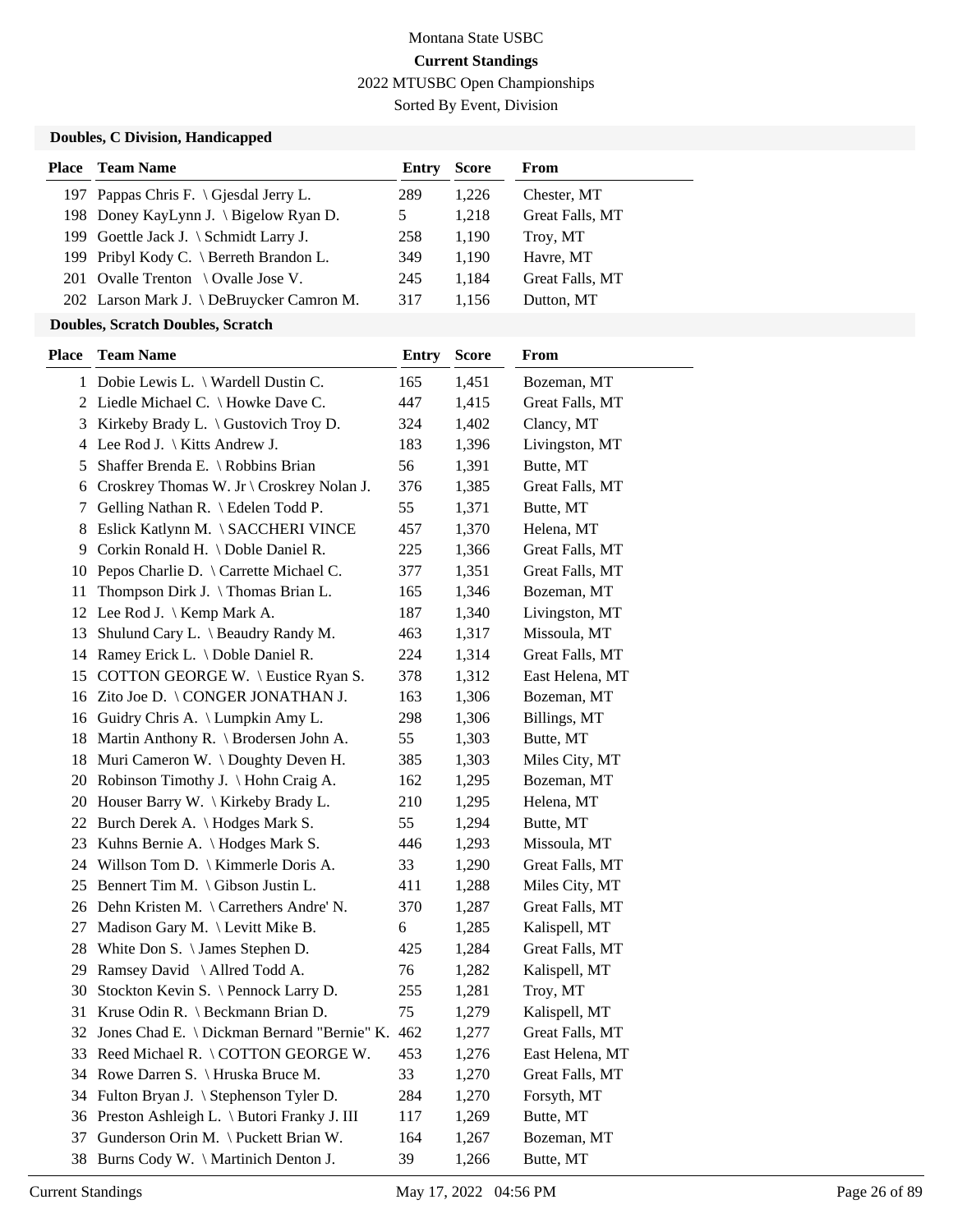Sorted By Event, Division

### **Doubles, Scratch Doubles, Scratch**

| <b>Place</b> | <b>Team Name</b>                                 | <b>Entry</b> | <b>Score</b> | From              |
|--------------|--------------------------------------------------|--------------|--------------|-------------------|
|              | 39 Jones Chad E. \ Liedle Michael C.             | 225          | 1,265        | Great Falls, MT   |
|              | 40 Reed Michael R. \ Jacobs Shawn                | 324          | 1,264        | Clancy, MT        |
| 41           | Muri Craig T. \ Muri William B.                  | 385          | 1,261        | Miles City, MT    |
| 42           | LINDGREN KEVIN T. \ Sroczyk Thomas G.            | 107          | 1,260        | Helena, MT        |
| 43           | Jones Chad E. \ Doble Daniel R.                  | 226          | 1,257        | Great Falls, MT   |
| 44           | Murphy Erin K. \ Murphy Caitlyn K.               | 306          | 1,249        | Helena, MT        |
| 45           | Corkin Ronald H. \ Dehn Paul J.                  | 31           | 1,246        | Great Falls, MT   |
|              | 45 Brown Theodore "Mick" M. \Pepos Charlie<br>D. | 447          | 1,246        | Great Falls, MT   |
| 47           | Christianson Brian R. \ Wheatley Kyle A.         | 7            | 1,245        | Great Falls, MT   |
| 48           | Tripp Kalee D. \ Potvin James A. Jr              | 56           | 1,244        | Butte, MT         |
| 48           | Mcelderry Travis M. \ STEELE JAMES R.            | 204          | 1,244        | HAMILTON, MT      |
| 50           | Brewer Patrick T. \ Jensen Jonathan P.           | 302          | 1,241        | East Helena, MT   |
| 51           | Bourassa Kenneth \ Ackerman Rodney D.            | 26           | 1,240        | Kalispell, MT     |
| 52           | Woodward Tony M. \Jacobs Shawn                   | 323          | 1,239        | Clancy, MT        |
| 52           | Weber Joseph $\setminus$ VanMeel Marvin F.       | 366          | 1,239        | Anaconda, MT      |
| 52           | Pribyl Bob \ Mitchell William A.                 | 386          | 1,239        | Miles City, MT    |
| 55           | Howes James L. $\setminus$ Groth Eric J.         | 444          | 1,238        | Fort Harrison, MT |
| 56           | Johnston Roger L. Jr \ Rooney Tim J.             | 255          | 1,237        | Troy, MT          |
| 57           | Chavis Aaron A. \ Peterson Kevin J.              | 212          | 1,233        | BUTTE, MT         |
| 58           | Dodd Brett K. \ Schmidt Curtis A.                | 385          | 1,229        | Miles City, MT    |
| 58           | James Stephen D. \ Wheatley Kyle A.              | 462          | 1,229        | Great Falls, MT   |
| 60           | Parrow Vern T. \ Day Howard                      | 8            | 1,225        | Belgrade, MT      |
| 61           | Charlton Robert T. \CHARLTON TEVIN               | 363          | 1,223        | Helena, MT        |
|              | 62 Clausen Brian L. \ Jones Donald R. Jr         | 164          | 1,222        | Bozeman, MT       |
| 63           | Christensen Mike H. \ Bastas Jody                | 31           | 1,219        | Great Falls, MT   |
|              | 63 BOLAN MATTHEW J. \BOLAN<br>KIMBERLY D.        | 307          | 1,219        | Helena, MT        |
| 65           | Stoner Scott W. \Thunstrom David R.              | 227          | 1,217        | Helena, MT        |
| 66           | Davis Corey D. \ Hoffman Richie W. Jr            | 441          | 1,216        | Missoula, MT      |
| 67           | Kadrmas Derik C. \ Jorgenson Laramie             | 126          | 1,215        | Kalispell, MT     |
|              | 68 Williams Richard W. \Johnston Steven E.       | 8            | 1,214        | Belgrade, MT      |
|              | 69 Robinson Randy G. \ Warner Jesse S.           | 412          | 1,211        | Miles City, MT    |
| 70           | Bender Brad A. \ Mapes Ryan G.                   | 325          | 1,206        | Great Falls, MT   |
| 71           | Meagor Keith W. \ Shaffer Harry R.               | 55           | 1,205        | Butte, MT         |
| 71           | Hanson Troy L. \ STEELE JAMES R.                 | 236          | 1,205        | HAMILTON, MT      |
| 73           | Quinby H Wayne W. \Tweedy Robert                 | 371          | 1,203        | Great Falls, MT   |
| 74           | Cleveland Terry L. \ Kearns Dave                 | 205          | 1,198        | HAMILTON, MT      |
| 75           | Hoelstad Knut H. \ Mcelderry Travis M.           | 236          | 1,197        | HAMILTON, MT      |
| 76           | Martinich Mike \ Robbins Edward J.               | 38           | 1,195        | Butte, MT         |
| 77           | Ness James J. \ Baker Monte E.                   | 165          | 1,191        | Bozeman, MT       |
| 78           | Winslow David B. \ Winslow Damon D.              | 163          | 1,181        | Bozeman, MT       |
| 78           | Armstrong Alexander G. \ Fox Ben M.              | 406          | 1,181        | Livingston, MT    |
| 78           | Miller Jason T. $\left\{$ Eide Larry M.          | 408          | 1,181        | Great Falls, MT   |
| 81           | Howes James L. \ Starkel Joshua A.               | 302          | 1,180        | East Helena, MT   |
| 82           | Reiten Mark L. \ Stanton Caleb J.                | 77           | 1,177        | Kalispell, MT     |
| 82           | Hessler John P. \ Hessler Michael                | 436          | 1,177        | Anaconda, MT      |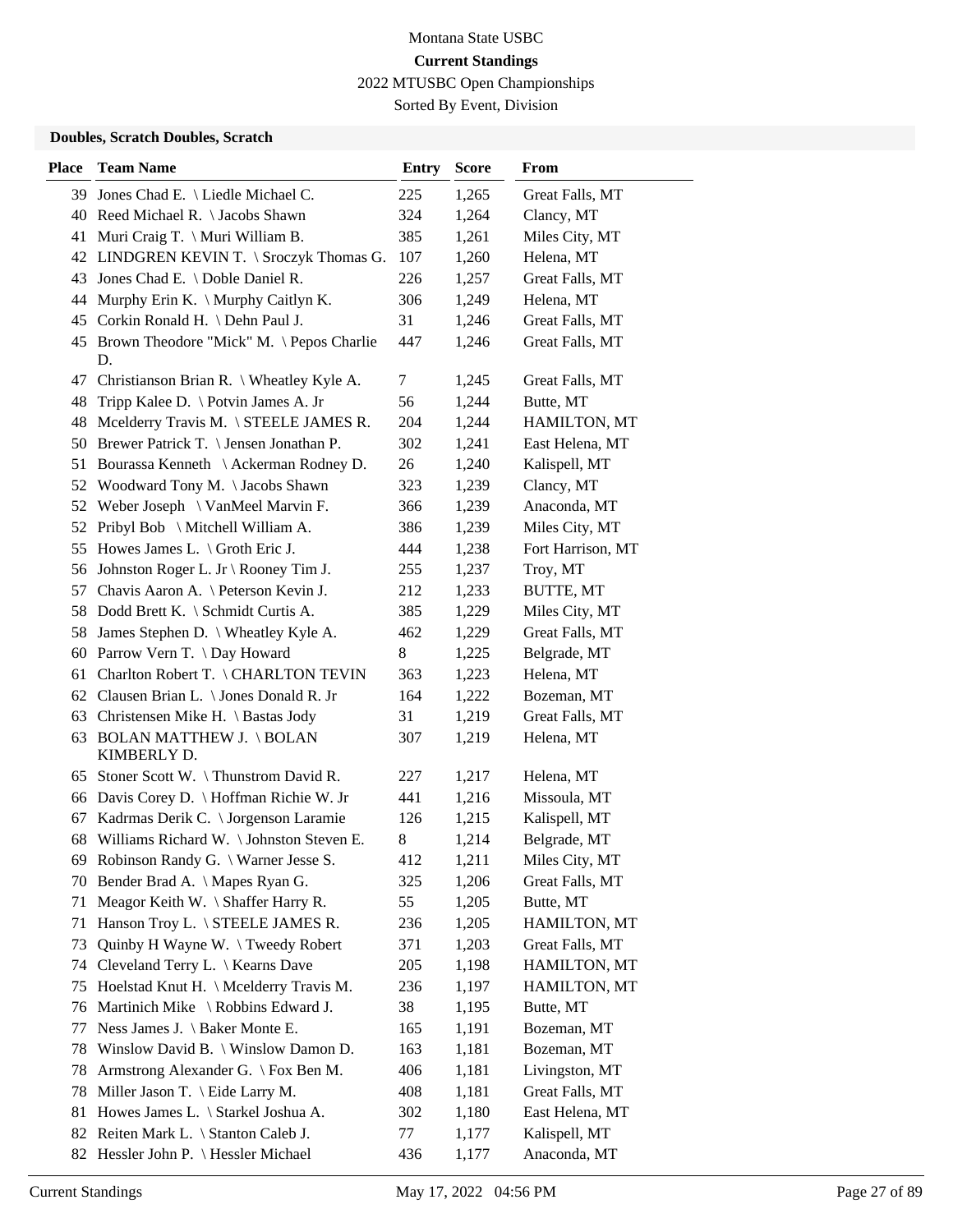Sorted By Event, Division

#### **Doubles, Scratch Doubles, Scratch**

| <b>Place</b> | <b>Team Name</b>                            | <b>Entry</b> | <b>Score</b> | From            |
|--------------|---------------------------------------------|--------------|--------------|-----------------|
|              | 84 Kruse Robert C. \Turner Tanya L.         | 27           | 1,174        | Kalispell, MT   |
| 85           | Canino Joe M. \ Hohn Craig A.               | 298          | 1,173        | Billings, MT    |
|              | 86 Wheatley Kyle A. \ Quinby Steven P.      | 224          | 1,165        | Great Falls, MT |
| 86           | Shulund Cary L. \ JOHNSON ALLEN L.          | 446          | 1,165        | Missoula, MT    |
| 88           | Kent Kristie K. $\S$ chmidt Jack R.         | 384          | 1,163        | Miles City, MT  |
| 89           | Dixon Tarl J. \ Zuhoski Donnie M.           | 32           | 1,162        | Great Falls, MT |
|              | 90 Bragg Travis T. \ Martinich Dave A.      | 40           | 1,161        | Butte, MT       |
|              | 91 Zacher Nilda J. \ Zacher Chris J.        | 366          | 1,159        | Anaconda, MT    |
|              | 92 CRAIG DERRELL G. \Hanson Troy L.         | 204          | 1,158        | HAMILTON, MT    |
|              | 93 Finkbeiner Tamii \Puckett Brian W.       | 9            | 1,157        | Belgrade, MT    |
|              | 93 Martinich Joe M. \ Krankowski Mike A.    | 38           | 1,157        | Butte, MT       |
|              | 95 KATEN COLEMAN \ Sroczyk Thomas G.        | 123          | 1,154        | Helena, MT      |
|              | 96 Parks Spencer J. \ Hempstead Blake R.    | 454          | 1,152        | Anaconda, MT    |
| 97           | Bunton Justin D. \ Naccarato Rickey G.      | 226          | 1,149        | Great Falls, MT |
|              | 98 Graber Daniel \ Gasch Brian              | 292          | 1,147        | Basin, MT       |
|              | 99 Mariani Shawn M. \ McDonald Jason D.     | 62           | 1,145        | Havre, MT       |
|              | 100 Carrette Alan L. \BOLAN MATTHEW J.      | 346          | 1,144        | Helena, MT      |
|              | 101 CHAMBERS JENNY \CHAMBERS<br>MATTHEW L.  | 279          | 1,141        | Helena, MT      |
|              | 102 KATEN COLEMAN \BOLAN KIMBERLY 220<br>D. |              | 1,139        | Helena, MT      |
|              | 103 Carrette Michael C. \ JOHNSON ALLEN L.  | 463          | 1,137        | Missoula, MT    |
|              | 104 Dobie Dan G. \ King Don J.              | 412          | 1,136        | Miles City, MT  |
|              | 105 Cross Marlin W. \ McGee Willie          | 370          | 1,131        | Great Falls, MT |
|              | 106 Daubel Christopher A.   Kinsey Jase A.  | 411          | 1,130        | Miles City, MT  |
|              | 107 Reed Howard A. \ Reed Michael R.        | 323          | 1,128        | Clancy, MT      |
| 108          | Streit Guyla A. \ Aklestad Jim A.           | 370          | 1,127        | Great Falls, MT |
| 109          | Guidry Jennifer L. \ Haney Nick R.          | 298          | 1,126        | Billings, MT    |
| 110          | Bigelow Dylan R. \ Corneil Riley J.         | 5            | 1,123        | Great Falls, MT |
| 111          | Holmquist Charles A. \ Hoelstad Knut H.     | 205          | 1,117        | HAMILTON, MT    |
|              | 112 White Steve E. \ Walker Bryan J.        | 260          | 1,113        | Troy, MT        |
|              | 112 Croskrey Thomas W. Sr \ Tweedy Robert   | 376          | 1,113        | Great Falls, MT |
|              | 114 Irlbeck Amanda L. \ Irlbeck Daniel P.   | 12           | 1,112        | Belgrade, MT    |
|              | 115 Larson Joshua J. \ Vansetten Keith L.   | 32           | 1,109        | Great Falls, MT |
|              | 116 Frank Sean M. \ Kallis Eric G.          | 6            | 1,108        | Kalispell, MT   |
|              | 116 Wagner Corey R. \ Haugenoe Bryce D.     | 26           | 1,108        | Kalispell, MT   |
|              | 116 Piazzola Matthew C. \ Piazzola Frank H. | 117          | 1,108        | Butte, MT       |
|              | 119 Hirschi Scott G. \ Brewer Patrick T.    | 355          | 1,105        | East Helena, MT |
|              | 120 BOLAN RONALD R. \ BOLAN DANIELLE 220    |              | 1,099        | Helena, MT      |
|              | 121 Bartsch Paul J. \ Stoner Scott W.       | 210          | 1,097        | Helena, MT      |
|              | 122 BOLAN DANIELLE \BOLAN MATTHEW 279<br>J. |              | 1,088        | Helena, MT      |
|              | 123 Buls Nick D. \ Buls Ryan D.             | 73           | 1,080        | Kalispell, MT   |
|              | 124 Pearsall Deryk A. \ Pearsall Terry A.   | 7            | 1,072        | Great Falls, MT |
|              | 125 Orham Robert C. \ Orham James R.        | 161          | 1,069        | Bozeman, MT     |
|              | 126 MILLER JASON C. \FUNK RYAN C.           | 346          | 1,067        | Helena, MT      |
|              | 126 Genereux Devin C. \ Howke Dave C.       | 377          | 1,067        | Great Falls, MT |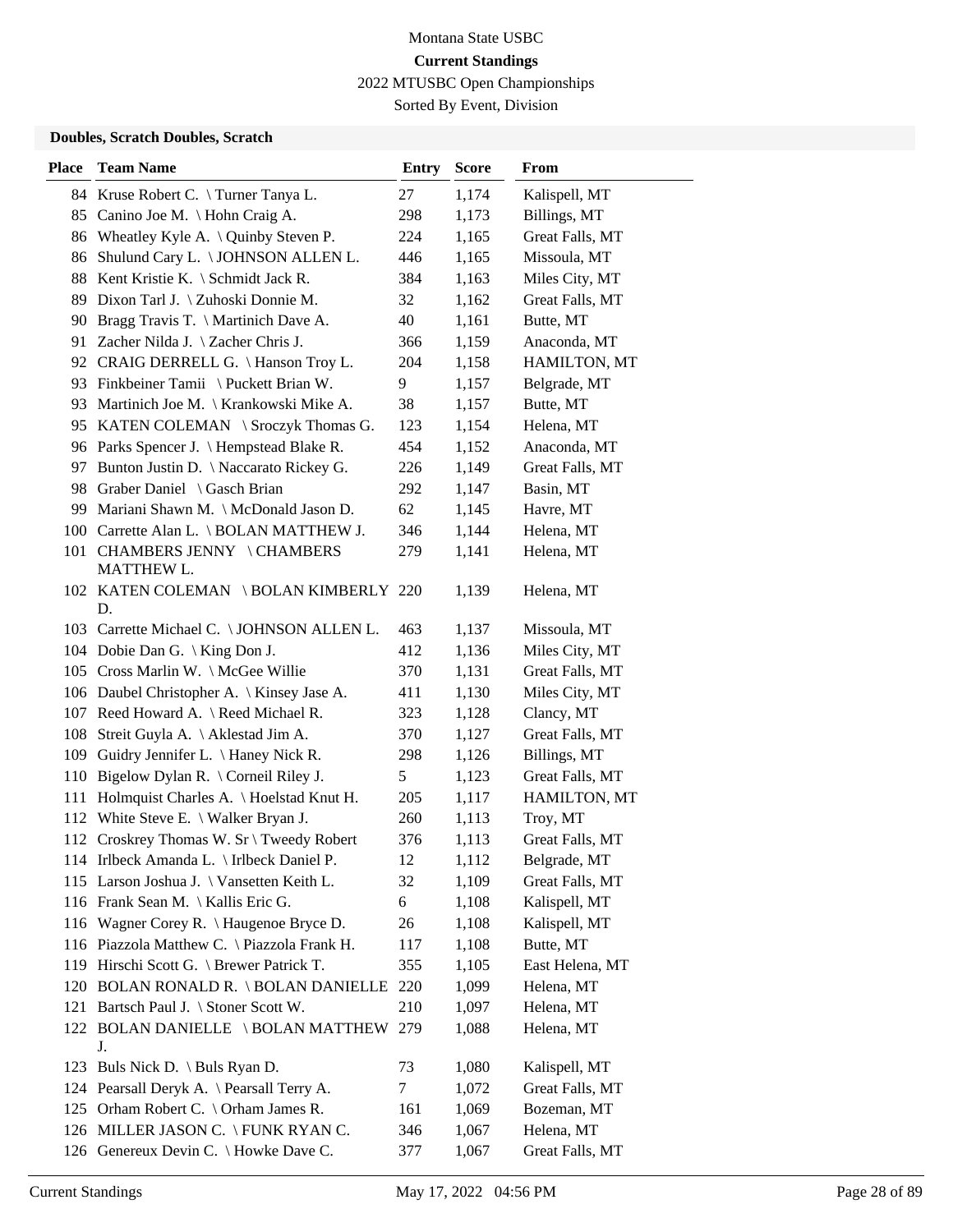Sorted By Event, Division

#### **Doubles, Scratch Doubles, Scratch**

| <b>Place</b> | <b>Team Name</b>                            | <b>Entry</b> | <b>Score</b> | <b>From</b>     |
|--------------|---------------------------------------------|--------------|--------------|-----------------|
|              | 128 Redfern Jay C. \ Redfern Randy J.       | 384          | 1,065        | Miles City, MT  |
|              | 129 Holden Shawn R. \ Kinsella Dustin R.    | 61           | 1,062        | Havre, MT       |
| 130          | Kruse Mary J. \ Oleson Beverly L.           | 27           | 1,051        | Kalispell, MT   |
| 131          | Grigsby James L. \ Haldorson Jack A.        | 227          | 1,048        | Helena, MT      |
| 131          | Kramarich Steve B. $\setminus$ Zorn Tim P.  | 299          | 1,048        | Billings, MT    |
| 133          | Holmquist Charles A.   Kearns Dave          | 236          | 1,045        | HAMILTON, MT    |
|              | 134 Rambo Ross W. \Dennen Jeffrey D.        | 374          | 1,029        | Great Falls, MT |
|              | 135 BOLAN DANIELLE \HUFF JACQUELIN<br>E.    | 435          | 1,027        | Helena, MT      |
|              | 136 Anderson Payden \ Grove Chris L.        | 295          | 1,025        | Plentywood, MT  |
| 137          | McKenzie Jim A. \ Martinich Dave W.         | 39           | 1,008        | Butte, MT       |
|              | 138 BOLAN RONALD R. \FUNK RYAN C.           | 336          | 1,004        | Helena, MT      |
|              | 139 Penkal Russell F. \ Reynolds Kenneth P. | 294          | 980          | Belgrade, MT    |
| 140          | Fleckenstein Kenny W. \ Dinardi Brent D.    | 386          | 979          | Miles City, MT  |
|              | 140 Wester Emmett P. \Thompson Eric M.      | 443          | 979          | Helena, MT      |
| 142          | Chambers Wes J. \ Bates Christopher         | 292          | 971          | Basin, MT       |
| 143          | Gunter Edward \ Gunter Deby A.              | 142          | 968          | Helena, MT      |
| 144          | Brensdal Ryan S. \ Brensdal Jeffrey         | 295          | 955          | Plentywood, MT  |
|              | 145 Richards Jeffrey D. \ Hansen Tyler A.   | 408          | 943          | Great Falls, MT |
|              | 146 HUFF CLIFFORD D. \BOLAN RONALD R. 435   |              | 942          | Helena, MT      |
| 147          | MacLean Dan H. \ Dinardi Aaron L.           | 386          | 933          | Miles City, MT  |
| 148          | Morrisett Eric \ Lohr Klayton               | 352          | 931          | Cut Bank, MT    |
| 149          | Stocker Garry W. Sr. \ Marlar Doug B.       | 107          | 919          | Helena, MT      |
| 150          | Ovalle Tristan $\setminus$ Tuss Jay J.      | 245          | 906          | Great Falls, MT |
| 151          | Woodring Jim \Hodgskiss Connor              | 352          | 878          | Cut Bank, MT    |
|              | 152 Fretheim Brad \ Jorgensen Tanner        | 352          | 865          | Cut Bank, MT    |
| 153          | Ovalle Trenton \ Ovalle Jose V.             | 245          | 782          | Great Falls, MT |
|              | 154 Goff Tanner J. \ Piazzola Nick N.       | 118          | 759          | Butte, MT       |

| <b>Place</b> | <b>Team Name</b>        | Entry | <b>Score</b> | From                |
|--------------|-------------------------|-------|--------------|---------------------|
|              | Butori Franky J. III    | 117   | 869          | Butte, MT           |
| 2            | Grigsby James L.        | 227   | 867          | Helena, MT          |
| 3            | Molenda Andrew C (Andy) | 174   | 846          | Belgrade, MT        |
| 4            | Hodges Mark S.          | 446   | 837          | Missoula, MT        |
| 5.           | Guill James "Randy" R.  | 180   | 835          | Great Falls, MT     |
| 6            | Fergerson Steve A.      | 99    | 833          | Hardin, MT          |
| 7            | STEELE JAMES R.         | 236   | 829          | <b>HAMILTON, MT</b> |
| 8            | Klundt Kelsey K.        | 180   | 828          | Great Falls, MT     |
| 9            | Ahern Jack B.           | 86    | 822          | Dillon, MT          |
| 9            | Pinczes John P.         | 246   | 822          | Belgrade, MT        |
| 11           | Warner Jesse S.         | 412   | 820          | Miles City, MT      |
|              | 12 Kruse Robert C.      | 27    | 819          | Kalispell, MT       |
| 13           | Breding William F.      | 87    | 814          | Conrad, MT          |
|              | 14 Wardell Dustin C.    | 165   | 811          | Bozeman, MT         |
| 15           | McGee Willie            | 370   | 810          | Great Falls, MT     |
| 16           | Wheatley Kyle A.        | 7     | 808          | Great Falls, MT     |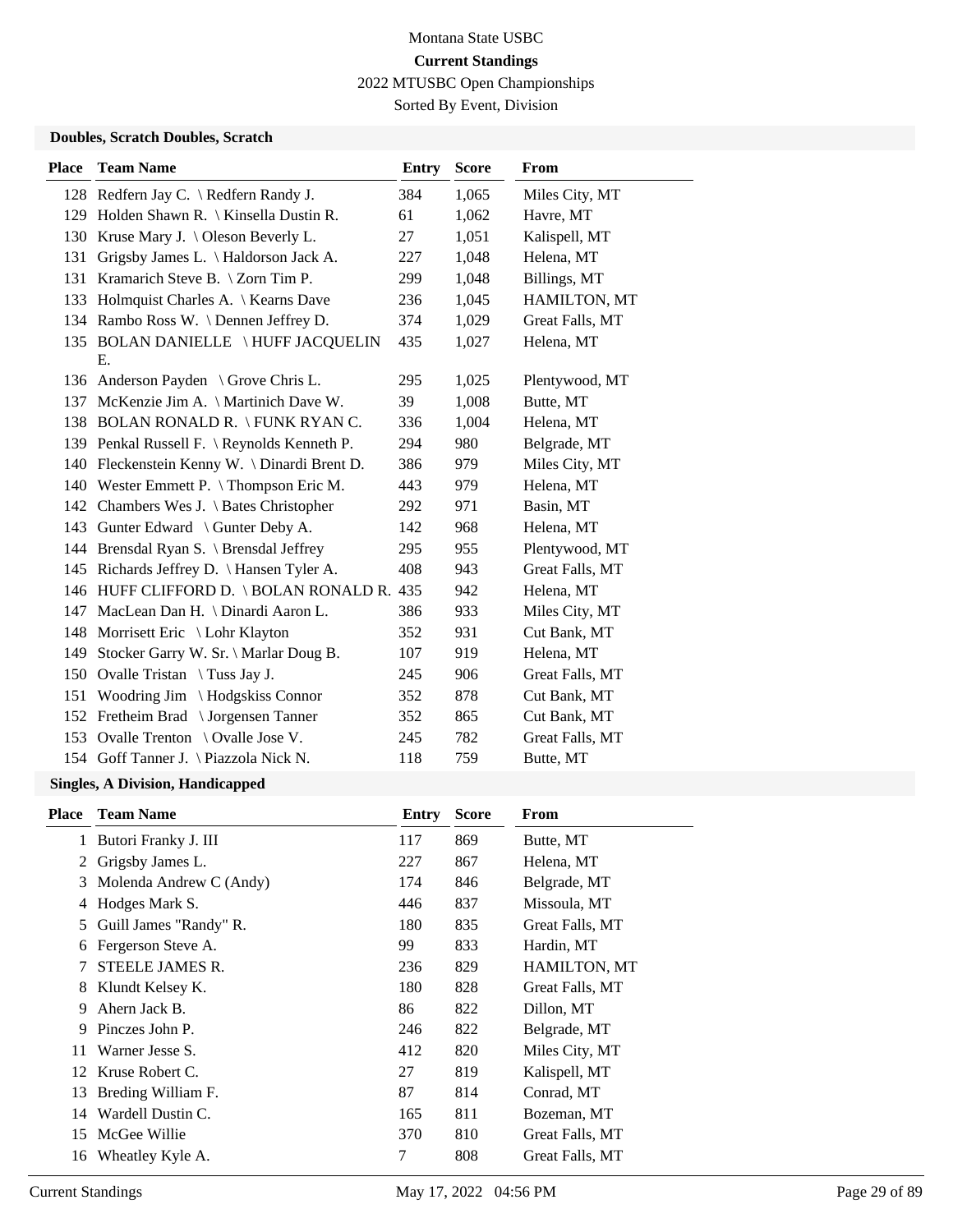Sorted By Event, Division

| <b>Place</b> | <b>Team Name</b>          | <b>Entry</b> | <b>Score</b> | From               |
|--------------|---------------------------|--------------|--------------|--------------------|
|              | 17 Reiten Mark L.         | 77           | 803          | Kalispell, MT      |
| 17           | Sroczyk Thomas G.         | 123          | 803          | Helena, MT         |
| 19           | Bidwell Barry A.          | 284          | 802          | Forsyth, MT        |
| 19           | Hessler John P.           | 436          | 802          | Anaconda, MT       |
| 21           | Stinchfield Grady W.      | 445          | 801          | Helena, MT         |
| 22           | Lang Sam K.               | 178          | 800          | Bozeman, MT        |
|              | 23 Peterson Kevin J.      | 212          | 799          | BUTTE, MT          |
|              | 24 Rebo Tony L. Jr        | 259          | 797          | Troy, MT           |
| 25           | Orham James R.            | 161          | 795          | Bozeman, MT        |
| 26           | Pepos Charlie D.          | 377          | 794          | Great Falls, MT    |
| 27           | Jones Chad E.             | 225          | 791          | Great Falls, MT    |
| 28           | Hempstead Blake R.        | 454          | 790          | Anaconda, MT       |
| 29           | Fox Ben M.                | 459          | 787          | Livingston, MT     |
| 30           | Shea Thomas M.            | 92           | 785          | Columbia Falls, MT |
| 31           | Schmidt Jack R.           | 384          | 784          | Miles City, MT     |
| 32           | Thunstrom David R.        | 227          | 778          | Helena, MT         |
| 33           | Cleveland Terry L.        | 205          | 777          | HAMILTON, MT       |
| 33           | Cross Marlin W.           | 370          | 777          | Great Falls, MT    |
| 35           | Klapan Kyle A.            | 212          | 776          | <b>BUTTE, MT</b>   |
|              | 36 Parrow Vern T.         | 8            | 774          | Belgrade, MT       |
| 36           | Larimer Joe               | 327          | 774          | Billings, MT       |
| 36           | Beaty Ron E.              | 72           | 774          | Thompson Falls, MT |
| 39           | VanMeel Marvin F.         | 366          | 773          | Anaconda, MT       |
| 40           | Doble Daniel R.           | 224          | 772          | Great Falls, MT    |
| 41           | Reeve Trenton W.          | 432          | 771          | Lewistown, MT      |
| 42           | Weber Matthew             | 247          | 769          | Belgrade, MT       |
| 42           | Hoar Gary M.              | 449          | 769          | Butte, MT          |
| 44           | Marten Richard "Richy" B. | 423          | 768          | Great Falls, MT    |
| 45           | Beckmann Brian D.         | 75           | 766          | Kalispell, MT      |
|              | 45 Liedle Michael C.      | 181          | 766          | Helena, MT         |
|              | 45 Lyon D. Martin         | 310          | 766          | Helena, MT         |
|              | 45 Larimer Cameron D.     | 327          | 766          | Billings, MT       |
| 49           | Christianson Brian R.     | $\tau$       | 765          | Great Falls, MT    |
| 49           | Murphy Caitlyn K.         | 401          | 765          | Helena, MT         |
| 49           | Hohn Craig A.             | 298          | 765          | Billings, MT       |
| 52           | Forbes Kevin J.           | 88           | 764          | Conrad, MT         |
| 52           | Dehn Paul J.              | 31           | 764          | Great Falls, MT    |
| 52           | <b>Tweedy Robert</b>      | 371          | 764          | Great Falls, MT    |
| 55           | Stoner Scott W.           | 210          | 763          | Helena, MT         |
| 55           | <b>Kearns Dave</b>        | 236          | 763          | HAMILTON, MT       |
| 55           | Fryett Matt A.            | 339          | 763          | Billings, MT       |
| 55           | Davey Kurt A.             | 150          | 763          | Red Lodge, MT      |
| 55           | Zimmerman Penny L.        | 382          | 763          | Livingston, MT     |
| 60           | Lauwers Jason A.          | 329          | 762          | Broadview, MT      |
| 60           | Drake Jeff A.             | 257          | 762          | Troy, MT           |
|              | 62 Kinsella Dustin R.     | 61           | 759          | Havre, MT          |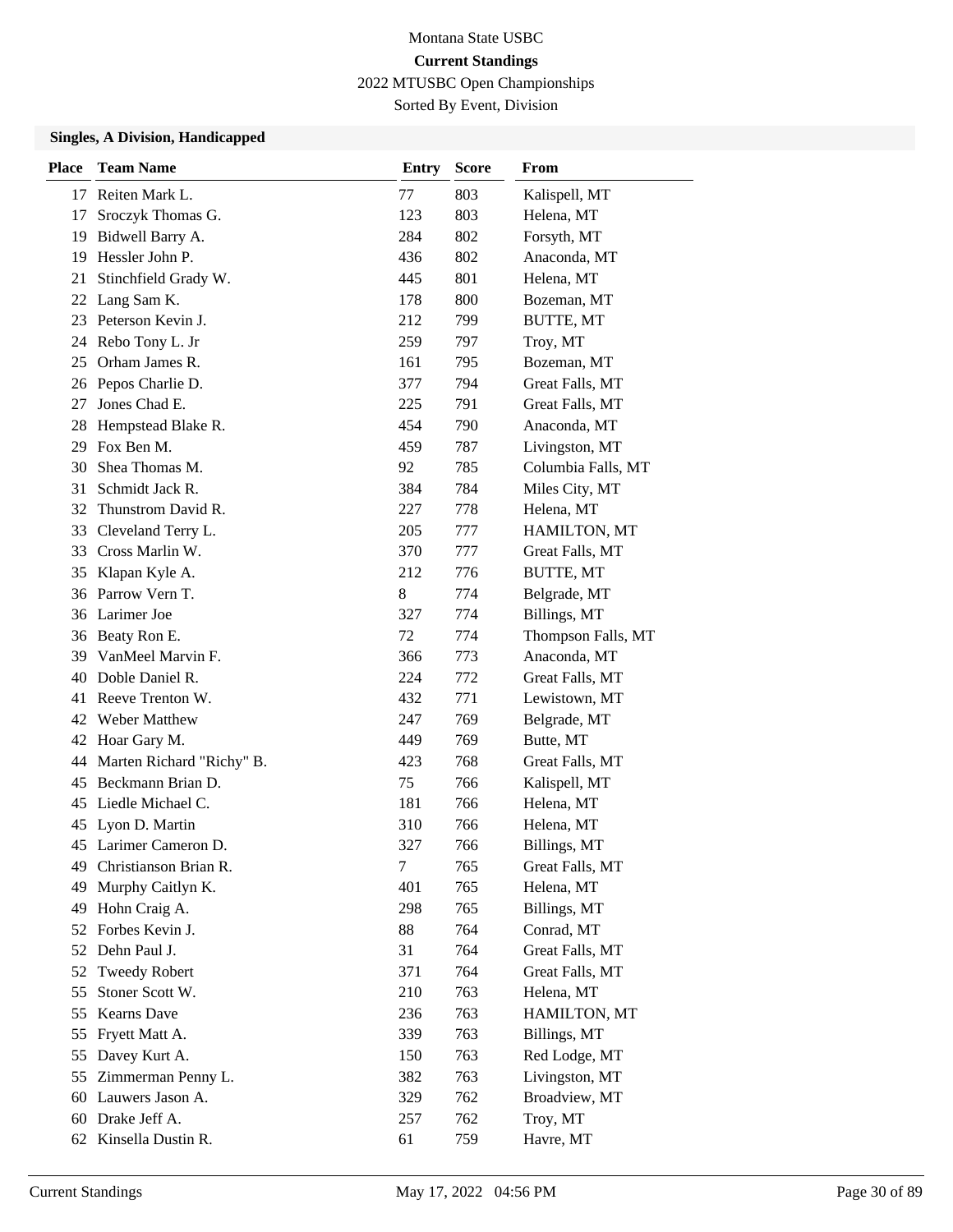Sorted By Event, Division

| <b>Place</b> | <b>Team Name</b>     | <b>Entry</b> | <b>Score</b> | From               |
|--------------|----------------------|--------------|--------------|--------------------|
| 62           | Bosch Austan L.      | 137          | 759          | Butte, MT          |
| 62           | Jensen Jonathan P.   | 302          | 759          | East Helena, MT    |
| 65           | Davis Corey D.       | 441          | 757          | Missoula, MT       |
| 66           | Bushman Keith A.     | 189          | 756          | Columbia Falls, MT |
| 67           | Campbell Barry A.    | 416          | 755          | Miles City, MT     |
| 67           | White Don S.         | 425          | 755          | Great Falls, MT    |
| 69           | COTTON GEORGE W.     | 378          | 754          | East Helena, MT    |
| 70           | Robbins Edward J.    | 38           | 753          | Butte, MT          |
| 70           | Corneil Riley J.     | 177          | 753          | Bozeman, MT        |
| 70           | Clausen Jarrid       | 215          | 753          | Great Falls, MT    |
| 73           | Puckett Brian W.     | 164          | 752          | Bozeman, MT        |
| 73           | Darsow Deven L.      | 222          | 752          | Kalispell, MT      |
| 73           | King Don J.          | 412          | 752          | Miles City, MT     |
| 76           | Krankowski Mike A.   | 38           | 750          | Butte, MT          |
| 76           | Schlabach Leonard R. | 184          | 750          | Livingston, MT     |
| 76           | Jacobs Gary W. Jr    | 351          | 750          | Butte, MT          |
| 76           | Perry John D.        | 382          | 750          | Livingston, MT     |
| 76           | Howke Dave C.        | 447          | 750          | Great Falls, MT    |
| 81           | Lee Rod J.           | 187          | 749          | Livingston, MT     |
| 81           | Haldorson Jack A.    | 227          | 749          | Helena, MT         |
| 81           | Watts Blayne J.      | 415          | 749          | Miles City, MT     |
|              | 84 Brodersen John A. | 55           | 748          | Butte, MT          |
|              | 84 Boltz Jacob C.    | 331          | 748          | Broadview, MT      |
|              | 84 Kuhns Bernie A.   | 446          | 748          | Missoula, MT       |
| 87           | Frank Sean M.        | 6            | 747          | Kalispell, MT      |
| 87           | Pickering James J.   | 180          | 747          | Great Falls, MT    |
| 87           | Patterson Pete L.    | 459          | 747          | Livingston, MT     |
| 87           | West Kyle W.         | 467          | 747          | Butte, MT          |
| 91           | Mcelderry Travis M.  | 204          | 745          | HAMILTON, MT       |
| 91           | Abney Timothy D.     | 206          | 745          | HAMILTON, MT       |
| 91           | Youngquist David E.  | 114          | 745          | Bozeman, MT        |
|              | 94 Penkal Russell F. | 294          | 744          | Belgrade, MT       |
|              | 94 Hirschi Scott G.  | 355          | 744          | East Helena, MT    |
| 94           | Mittleider Zach J.   | 369          | 744          | Helena, MT         |
| 97           | Potvin James A. Jr   | 56           | 743          | Butte, MT          |
| 97           | Guthmiller John D.   | 394          | 743          | Bozeman, MT        |
| 97           | Walsh Jeffrey M.     | 399          | 743          | Great Falls, MT    |
| 97           | McInenly Michael A.  | 441          | 743          | Missoula, MT       |
| 97           | Masters Cory L.      | 259          | 743          | Troy, MT           |
| 102          | Martin Anthony R.    | 55           | 742          | Butte, MT          |
| 102          | Wingerter Ron M.     | 161          | 742          | Bozeman, MT        |
| 104          | Corkin Ronald H.     | 225          | 741          | Great Falls, MT    |
|              | 104 Lira William E.  | 409          | 741          | Missoula, MT       |
|              | 104 Beaudry Randy M. | 463          | 741          | Missoula, MT       |
|              | 107 Wooten Zac J.    | 76           | 739          | Kalispell, MT      |
| 107          | Kinkel Richard P.    | 144          | 739          | Somers, MT         |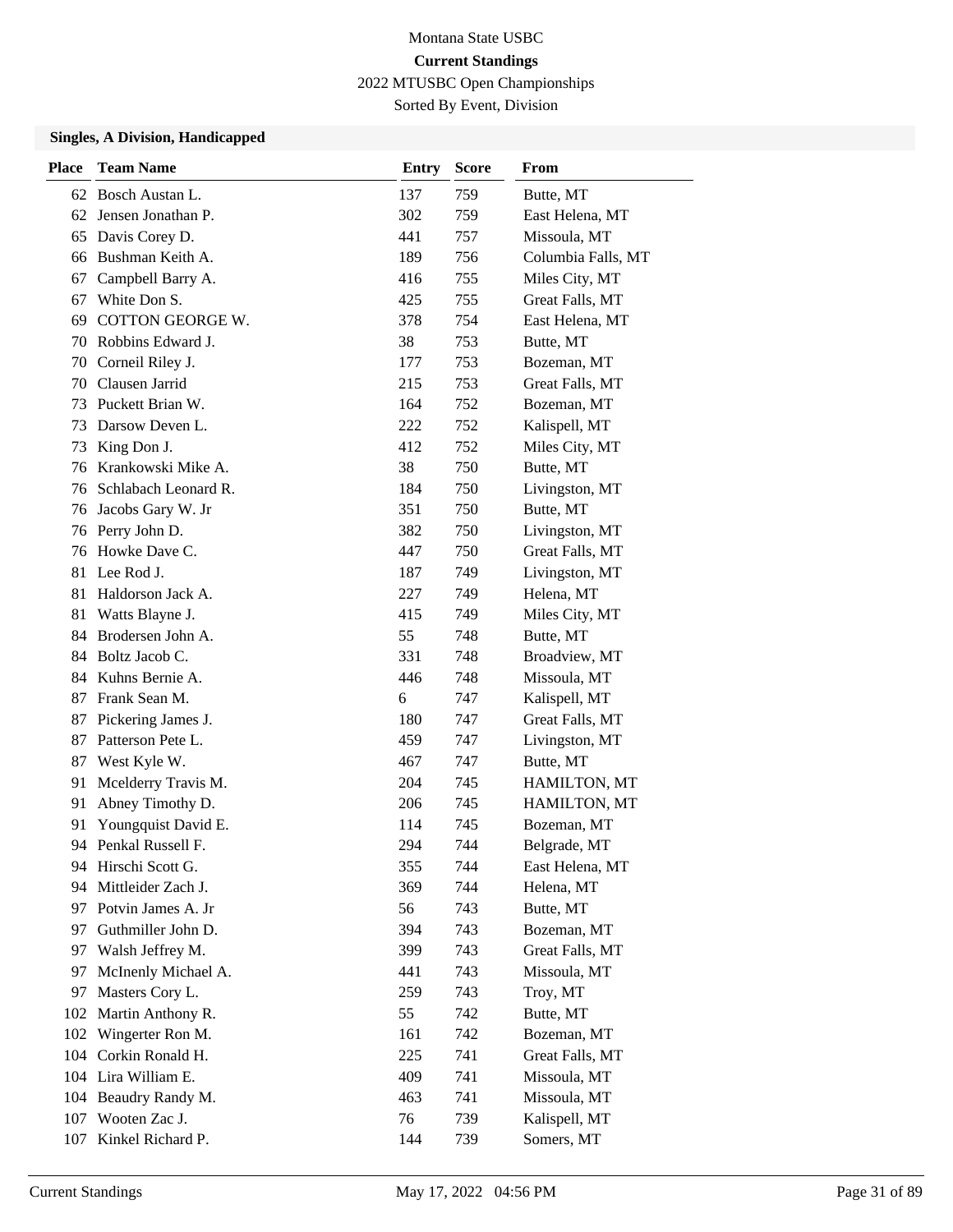Sorted By Event, Division

| <b>Place</b> | <b>Team Name</b>          | <b>Entry</b> | <b>Score</b> | <b>From</b>        |
|--------------|---------------------------|--------------|--------------|--------------------|
|              | 107 Lawson Matt J.        | 340          | 739          | Billings, MT       |
| 107          | Quinby H Wayne W.         | 371          | 739          | Great Falls, MT    |
|              | 111 LINDGREN KEVIN T.     | 107          | 737          | Helena, MT         |
|              | 111 Loudermilk Monty L.   | 145          | 737          | Somers, MT         |
|              | 111 Dobie Lewis L.        | 165          | 737          | Bozeman, MT        |
|              | 111 Dodd Brett K.         | 385          | 737          | Miles City, MT     |
|              | 115 Engelhardt Ron A.     | 52           | 736          | Billings, MT       |
|              | 115 Fischer Jerald D.     | 288          | 736          | Glasgow, MT        |
| 117          | Stocker Mike D.           | 108          | 735          | Helena, MT         |
| 117          | Kirkeby Brady L.          | 324          | 735          | Clancy, MT         |
| 117          | Reed Michael R.           | 453          | 735          | East Helena, MT    |
|              | 120 Pearsall Terry A.     | 7            | 734          | Great Falls, MT    |
| 121          | Stanton Caleb J.          | 77           | 733          | Kalispell, MT      |
| 121          | Winslow Damon D.          | 163          | 733          | Bozeman, MT        |
| 121          | Morgan Pat D.             | 369          | 733          | Helena, MT         |
| 121          | Fulton Bryan J.           | 284          | 733          | Forsyth, MT        |
|              | 121 Dinardi Aaron L.      | 386          | 733          | Miles City, MT     |
|              | 126 Farstveet Cory N.     | 137          | 732          | Butte, MT          |
| 126          | Stevens Tracy M.          | 191          | 732          | Columbia Falls, MT |
|              | 128 Rodger John "Jock" R. | 51           | 731          | Great Falls, MT    |
| 128          | Doyle Christopher M.      | 136          | 731          | Butte, MT          |
| 128          | Kemp Mark A.              | 187          | 731          | Livingston, MT     |
| 128          | Thiel Rick H.             | 213          | 731          | Helena, MT         |
|              | 128 Leistiko Jeffrey D.   | 424          | 731          | Laurel, MT         |
|              | 133 Carrette Michael C.   | 377          | 730          | Great Falls, MT    |
| 134          | Jorgenson Laramie         | 126          | 729          | Kalispell, MT      |
| 135          | Sauer Ed J. Jr            | 92           | 728          | Columbia Falls, MT |
|              | 135 Bushman Alex          | 189          | 728          | Columbia Falls, MT |
| 135          | High Robert D.            | 209          | 728          | Missoula, MT       |
|              | 135 FARRY KEVIN L.        | 219          | 728          | Helena, MT         |
| 135          | Haney Nick R.             | 298          | 728          | Billings, MT       |
|              | 140 Kimmerle Bill J.      | 52           | 727          | Billings, MT       |
|              | 140 Rowe Darren S.        | 33           | 727          | Great Falls, MT    |
| 140          | Kimmerle Doris A.         | 33           | 727          | Great Falls, MT    |
| 143          | Marshall Craig S.         | 328          | 726          | Broadview, MT      |
| 144          | Angle John E.             | 183          | 725          | Livingston, MT     |
| 145          | Gunderson Orin M.         | 164          | 724          | Bozeman, MT        |
| 145          | Ramey Erick L.            | 224          | 724          | Great Falls, MT    |
| 145          | Nicholson William P.      | 240          | 724          | Ennis, MT          |
| 145          | Peterson Leonard J.       | 379          | 724          | Great Falls, MT    |
| 145          | Schmidt Curtis A.         | 385          | 724          | Miles City, MT     |
| 150          | Shaffer Harry R.          | 55           | 723          | Butte, MT          |
| 150          | Hardesty Jay D.           | 337          | 723          | Bozeman, MT        |
| 152          | McLaughlin Douglas J.     | 1            | 722          | Belgrade, MT       |
| 153          | Zorn Tim P.               | 299          | 721          | Billings, MT       |
|              | 154 Houser Barry W.       | 210          | 720          | Helena, MT         |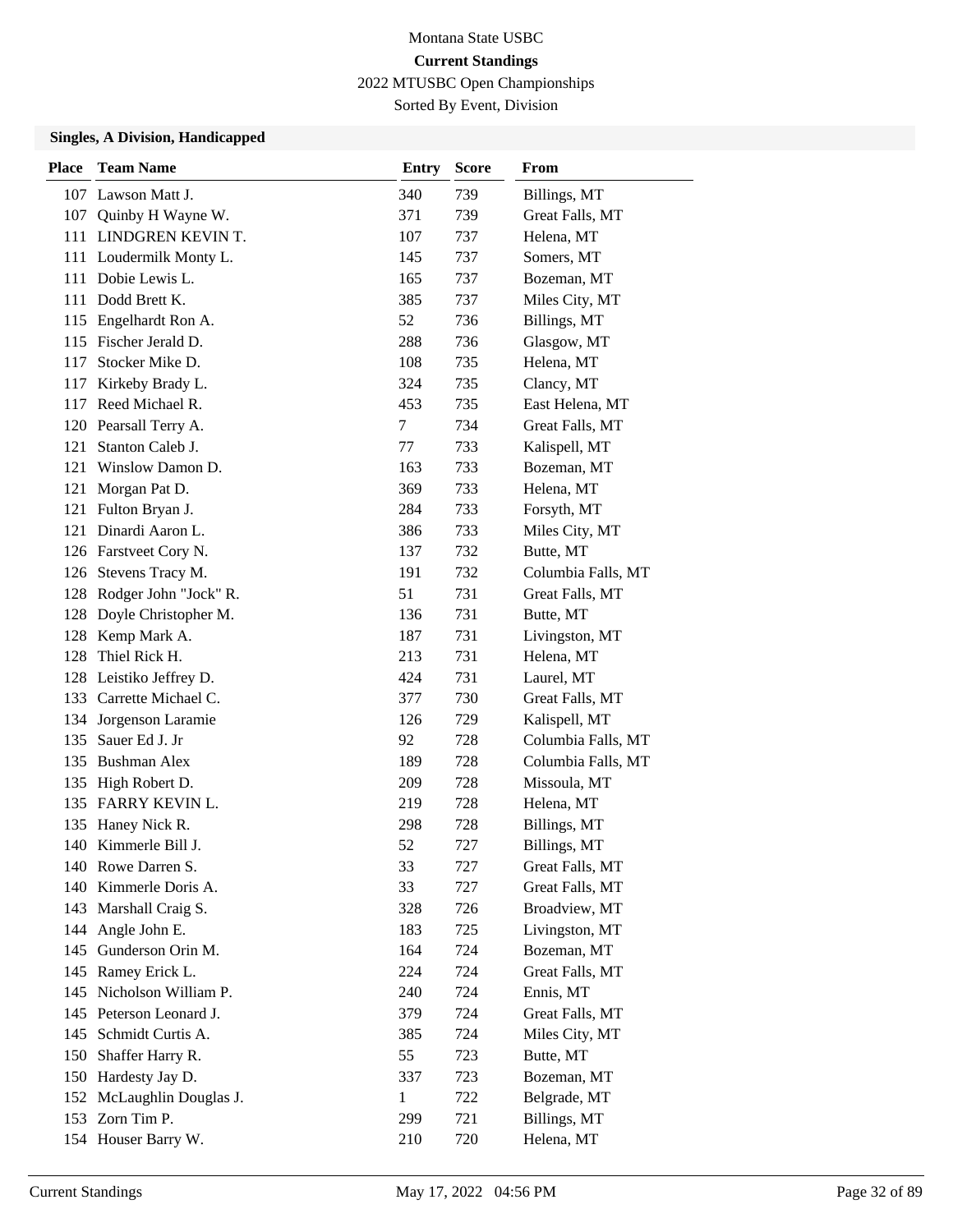Sorted By Event, Division

| <b>Place</b> | <b>Team Name</b>                | <b>Entry</b> | <b>Score</b> | From            |
|--------------|---------------------------------|--------------|--------------|-----------------|
|              | 154 Dixon Tarl J.               | 32           | 720          | Great Falls, MT |
|              | 156 Levitt Mike B.              | 6            | 718          | Kalispell, MT   |
|              | 156 Guidry Chris A.             | 298          | 718          | Billings, MT    |
|              | 156 Smith Kaleb M.              | 296          | 718          | Livingston, MT  |
|              | 159 McDonald Jason D.           | 62           | 717          | Havre, MT       |
|              | 159 Kruse Odin R.               | 75           | 717          | Kalispell, MT   |
|              | 159 Ehman Amanda                | 327          | 717          | Billings, MT    |
|              | 159 Hoffman Richie W. Jr        | 441          | 717          | Missoula, MT    |
|              | 163 Meredith Matt T.            | 85           | 716          | Livingston, MT  |
|              | 163 Gibson Justin L.            | 411          | 716          | Miles City, MT  |
|              | 165 Karagiosis Cliff J.         | 114          | 715          | Bozeman, MT     |
|              | 166 Baker Monte E.              | 13           | 714          | Belgrade, MT    |
|              | 166 Ackerman Rodney D.          | 26           | 714          | Kalispell, MT   |
|              | 166 Bosch Ryley O.              | 136          | 714          | Butte, MT       |
|              | 166 Walker Bryan J.             | 260          | 714          | Troy, MT        |
|              | 170 Hoelstad Knut H.            | 205          | 713          | HAMILTON, MT    |
|              | 170 Dickman Bernard "Bernie" K. | 462          | 713          | Great Falls, MT |
|              | 172 Edelen Todd P.              | 55           | 712          | Butte, MT       |
| 173          | Dennen Jeffrey D.               | 374          | 711          | Great Falls, MT |
| 173          | Becker Randy J.                 | 93           | 711          | Kalispell, MT   |
|              | 175 Williams Richard W.         | 8            | 710          | Belgrade, MT    |
|              | 175 Lawson Mitch                | 339          | 710          | Billings, MT    |
|              | 175 Vukasin Steve J.            | 398          | 710          | Great Falls, MT |
| 175          | Johnston Roger L. Jr            | 255          | 710          | Troy, MT        |
|              | 179 Whitaker John D.            | 329          | 709          | Broadview, MT   |
| 179          | <b>SACCHERI VINCE</b>           | 457          | 709          | Helena, MT      |
| 181          | Seidler Arlyn W.                | 87           | 708          | Conrad, MT      |
| 181          | Holmquist Charles A.            | 205          | 708          | HAMILTON, MT    |
| 181          | Grimmis Jason T.                | 280          | 708          | East Helena, MT |
|              | 184 Fellows Jamey T.            | 43           | 707          | Butte, MT       |
|              | 184 Petrillo Jason T.           | 239          | 707          | Ennis, MT       |
|              | 184 Michel Reid W.              | 316          | 707          | Dutton, MT      |
|              | 184 Hardesty Mike O.            | 337          | 707          | Bozeman, MT     |
| 188          | Miller Jake A.                  | 75           | 706          | Kalispell, MT   |
| 188          | Ball Joey R.                    | 354          | 706          | Butte, MT       |
|              | 188 Pribyl Bob                  | 386          | 706          | Miles City, MT  |
| 191          | Johnson Rodney D.               | 136          | 705          | Butte, MT       |
| 192          | Lindeman John C.                | 67           | 704          | Great Falls, MT |
| 193          | Buck Bob M.                     | 86           | 703          | Dillon, MT      |
| 193          | Wagner Andrew A.                | 99           | 703          | Hardin, MT      |
| 193          | McDaniel Bridger J.             | 211          | 703          | East Helena, MT |
| 193          | Rathe Zach P.                   | 214          | 703          | Helena, MT      |
| 193          | Jacobs Shawn                    | 323          | 703          | Clancy, MT      |
|              | 193 Muri William B.             | 385          | 703          | Miles City, MT  |
|              | 193 Fessenden Fred R.           | 282          | 703          | East Helena, MT |
| 193          | Marken Brady A.                 | 253          | 703          | Troy, MT        |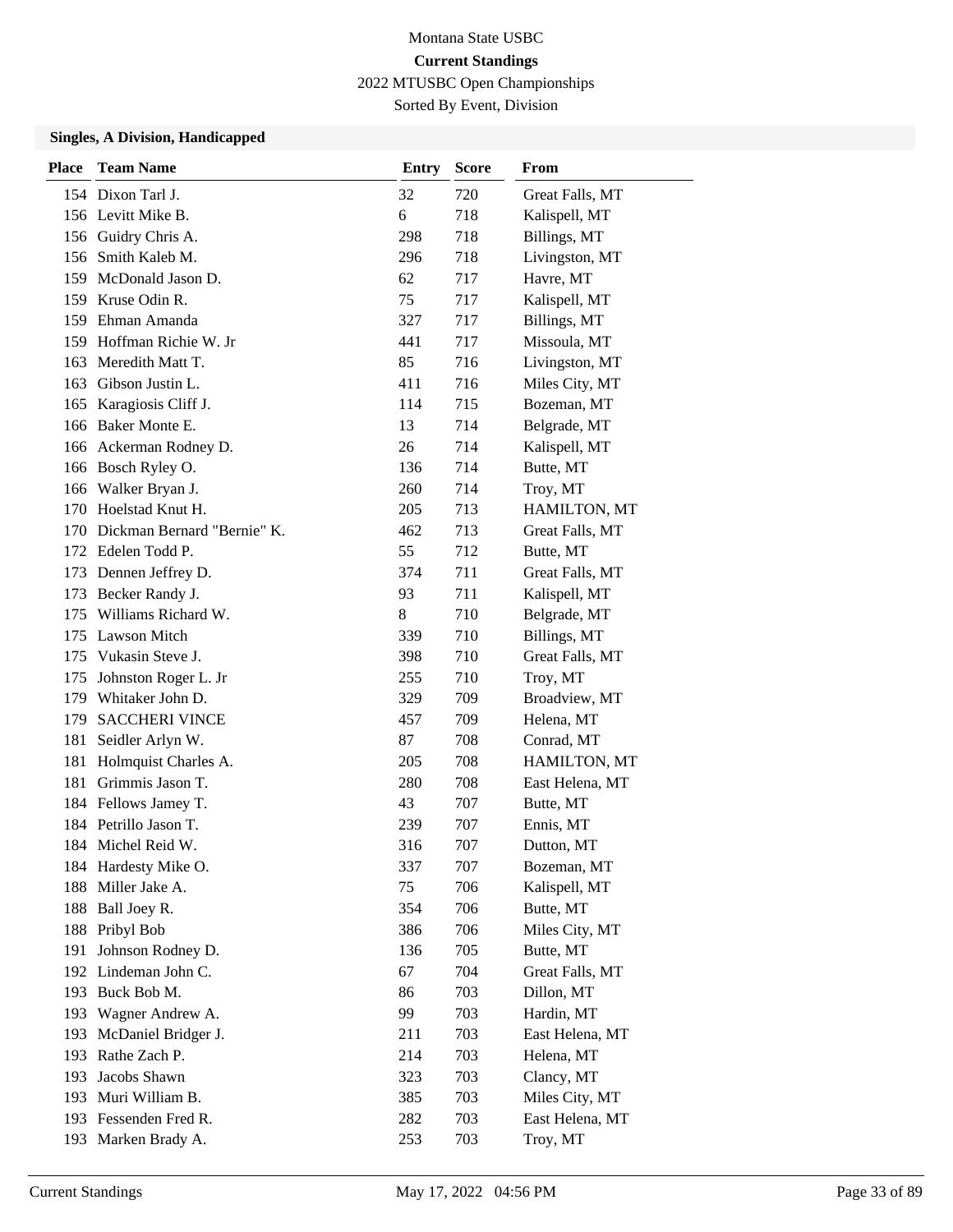Sorted By Event, Division

| Place | <b>Team Name</b>        | <b>Entry</b> | <b>Score</b> | From               |
|-------|-------------------------|--------------|--------------|--------------------|
| 201   | Fergerson Charles R.    | 99           | 702          | Hardin, MT         |
| 201   | Orham Robert C.         | 161          | 702          | Bozeman, MT        |
| 203   | Sheridan EJ             | 49           | 701          | Helena, MT         |
|       | 203 FUNK RYAN C.        | 346          | 701          | Helena, MT         |
| 205   | Kitts Andrew J.         | 183          | 700          | Livingston, MT     |
| 205   | <b>Ovalle Tristan</b>   | 245          | 700          | Great Falls, MT    |
| 205   | Maul Chuck D.           | 322          | 700          | Frenchtown, MT     |
| 205   | Monaco Anthony J.       | 365          | 700          | Missoula, MT       |
| 209   | Purvis David A.         | 132          | 699          | Culbertston, MT    |
| 209   | Ferkovich Steve E.      | 188          | 699          | Columbia Falls, MT |
| 209   | Carrethers Andre' N.    | 370          | 699          | Great Falls, MT    |
| 212   | Welsh Jordan            | 136          | 698          | Butte, MT          |
| 212   | Montoya Jacob           | 410          | 698          | Helena, MT         |
| 212   | Howes James L.          | 444          | 698          | Fort Harrison, MT  |
|       | 212 Hicks Leslie M.     | 296          | 698          | Livingston, MT     |
|       | 216 Bigelow Dylan R.    | 5            | 697          | Great Falls, MT    |
|       | 216 Preston Ashleigh L. | 117          | 697          | Butte, MT          |
| 216   | Bigelow Ryan D.         | 247          | 697          | Belgrade, MT       |
|       | 216 Brewer Patrick T.   | 355          | 697          | East Helena, MT    |
|       | 220 Eslick Katlynn M.   | 457          | 696          | Helena, MT         |
| 221   | Azure Robert J.         | 350          | 695          | Chinook, MT        |
| 221   | Augare Paul             | 404          | 695          | Browning, MT       |
| 223   | Croskrey Nolan J.       | 376          | 694          | Great Falls, MT    |
| 224   | Taft Kenneth H.         | 360          | 693          | Billings, MT       |
| 224   | Blakeley James S.       | 150          | 693          | Red Lodge, MT      |
| 226   | <b>Bourassa Kenneth</b> | 26           | 692          | Kalispell, MT      |
| 226   | Clausen Brian L.        | 164          | 692          | Bozeman, MT        |
|       | 226 Bischoff Bailey J.  | 232          | 692          | Hardin, MT         |
|       | 226 Zacher Chris J.     | 366          | 692          | Anaconda, MT       |
| 230   | <b>Breding Dale</b>     | 87           | 691          | Conrad, MT         |
| 231   | Shea Michael A.         | 300          | 690          | Billings, MT       |
| 231   | Frank John L.           | 283          | 690          | Forsyth, MT        |
|       | 233 Day Howard          | 8            | 689          | Belgrade, MT       |
| 233   | Martinich Mike          | 38           | 689          | Butte, MT          |
|       | 233 Link Joelle A.      | 229          | 689          | Hardin, MT         |
|       | 236 McCannel Gregory J. | 151          | 688          | Red Lodge, MT      |
| 237   | <b>Rogers Darrel</b>    | 3            | 687          | Billings, MT       |
| 237   | Groth Eric J.           | 444          | 687          | Fort Harrison, MT  |
| 237   | Robinson Matthew B.     | 451          | 687          | Missoula, MT       |
| 237   | MATTHIES CHARLES E.     | 254          | 687          | Troy, MT           |
| 241   | Schultz Terry L. Jr     | 449          | 686          | Butte, MT          |
| 242   | Madison Gary M.         | 6            | 685          | Kalispell, MT      |
|       | 242 Link Joshua A.      | 233          | 685          | Hardin, MT         |
|       | 242 Hanson Troy L.      | 236          | 685          | HAMILTON, MT       |
|       | 242 Haeffner Colton W.  | 353          | 685          | Missoula, MT       |
|       | 242 Charlton Robert T.  | 363          | 685          | Helena, MT         |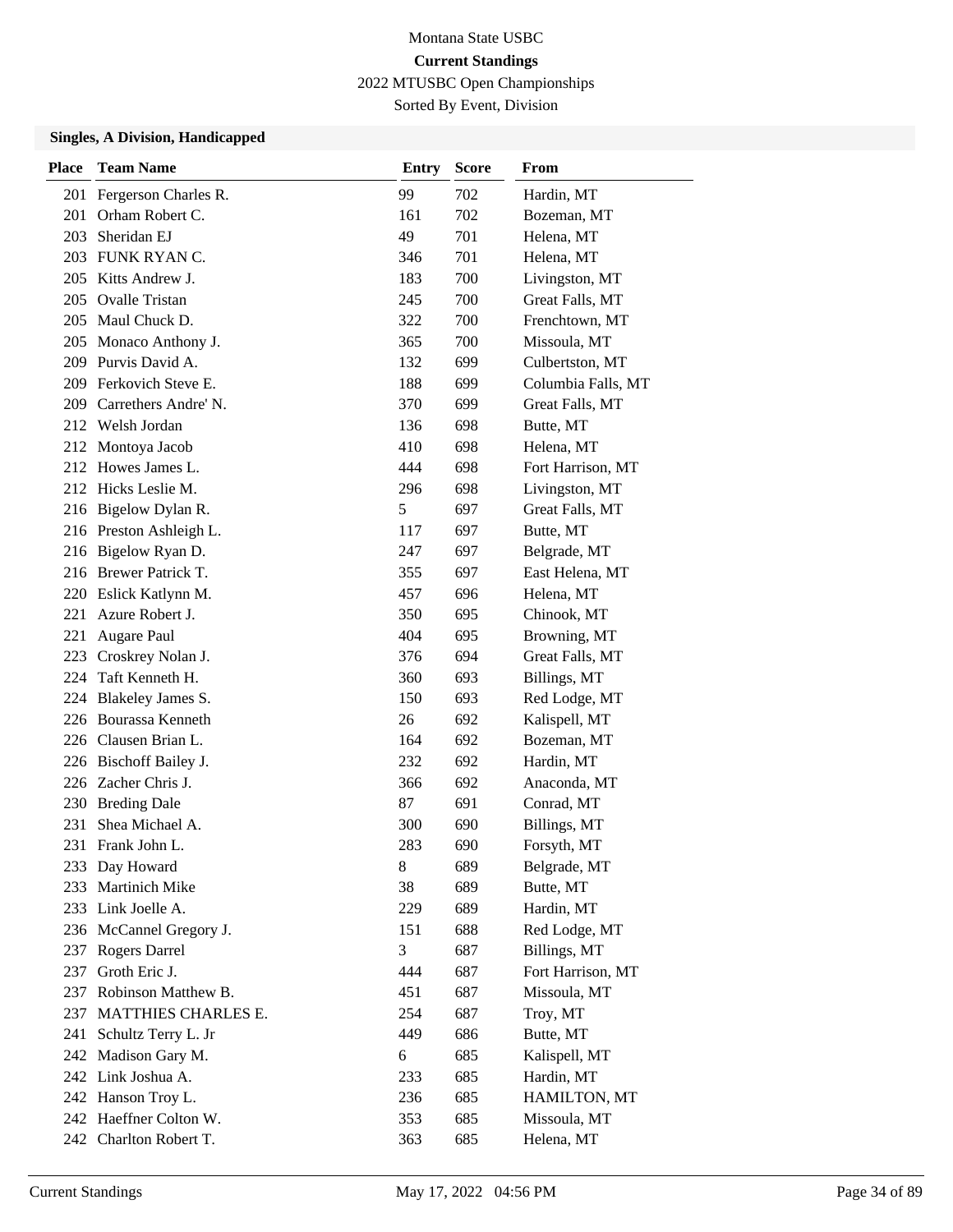Sorted By Event, Division

| <b>Place</b> | <b>Team Name</b>      | <b>Entry</b> | <b>Score</b> | From            |
|--------------|-----------------------|--------------|--------------|-----------------|
| 247          | Meagor Keith W.       | 55           | 684          | Butte, MT       |
| 247          | Tripp Kalee D.        | 56           | 684          | Butte, MT       |
| 247          | Thoroughman Adam J.   | 127          | 684          | Great Falls, MT |
| 247          | Drake Douglas A.      | 257          | 684          | Troy, MT        |
| 251          | Schmidt Paul R.       | 328          | 683          | Broadview, MT   |
|              | 252 Robbins Brian     | 56           | 681          | Butte, MT       |
| 252          | Shulund Cary L.       | 446          | 681          | Missoula, MT    |
|              | 254 Starkel Joshua A. | 302          | 680          | East Helena, MT |
| 254          | Smith Jeff B.         | 441          | 680          | Missoula, MT    |
| 254          | Thompson Eric M.      | 443          | 680          | Helena, MT      |
|              | 254 Pfeifle Andrew D. | 461          | 680          | Great Falls, MT |
|              | 254 Rooney Tim J.     | 255          | 680          | Troy, MT        |
| 259          | Kinsey Jase A.        | 411          | 678          | Miles City, MT  |
| 260          | Eaton JW Jr           | 207          | 676          | Cut Bank, MT    |
|              | 260 Gray Ron H. Jr    | 392          | 676          | Fairfield, MT   |
|              | 262 Beck Michael D.   | 197          | 675          | Helena, MT      |
| 263          | Haugenoe Bryce D.     | 26           | 674          | Kalispell, MT   |
| 263          | Robinson Timothy J.   | 162          | 674          | Bozeman, MT     |
| 263          | Meyer Dean D.         | 150          | 674          | Red Lodge, MT   |
| 263          | Weber Tim L.          | 450          | 674          | Missoula, MT    |
| 267          | Stockton Kevin S.     | 255          | 673          | Troy, MT        |
| 268          | Freeling Curtis L.    | 308          | 672          | Helena, MT      |
|              | 268 Holm Randall W.   | 328          | 672          | Broadview, MT   |
|              | 268 MILLER JASON C.   | 346          | 672          | Helena, MT      |
| 268          | Streit Guyla A.       | 370          | 672          | Great Falls, MT |
| 268          | Thom Leroy D.         | 256          | 672          | Troy, MT        |
| 273          | Bird Darin L.         | 328          | 671          | Broadview, MT   |
| 273          | Muri Craig T.         | 385          | 671          | Miles City, MT  |
| 273          | Toczek Ronald J.      | 257          | 671          | Troy, MT        |
| 273          | Roberts Jordan I.     | 98           | 671          | Livingston, MT  |
| 277          | Murphy Daniel P.      | 395          | 670          | Helena, MT      |
| 277          | Hessler Michael       | 436          | 670          | Anaconda, MT    |
| 279          | Buls Nick D.          | 73           | 669          | Kalispell, MT   |
| 279          | Thomas Laura J.       | 161          | 669          | Bozeman, MT     |
|              | 279 Ness James J.     | 165          | 669          | Bozeman, MT     |
| 279          | Anderson Jacob A.     | 347          | 669          | Havre, MT       |
| 283          | Bare Britt G.         | 129          | 668          | Great Falls, MT |
| 283          | Tuss Jay J.           | 245          | 668          | Great Falls, MT |
| 283          | Hill Sean L.          | 393          | 668          | Great Falls, MT |
| 286          | Thompson Dirk J.      | 165          | 667          | Bozeman, MT     |
| 286          | James Stephen D.      | 462          | 667          | Great Falls, MT |
| 288          | Stenberg Nick I.      | 185          | 666          | Livingston, MT  |
| 288          | JOHNSON GARTH J.      | 199          | 666          | Helena, MT      |
| 290          | Wagner Corey R.       | 26           | 665          | Kalispell, MT   |
| 290          | Corkin Sierra L.      | 129          | 665          | Great Falls, MT |
|              | 290 Domion Chester P. | 177          | 665          | Bozeman, MT     |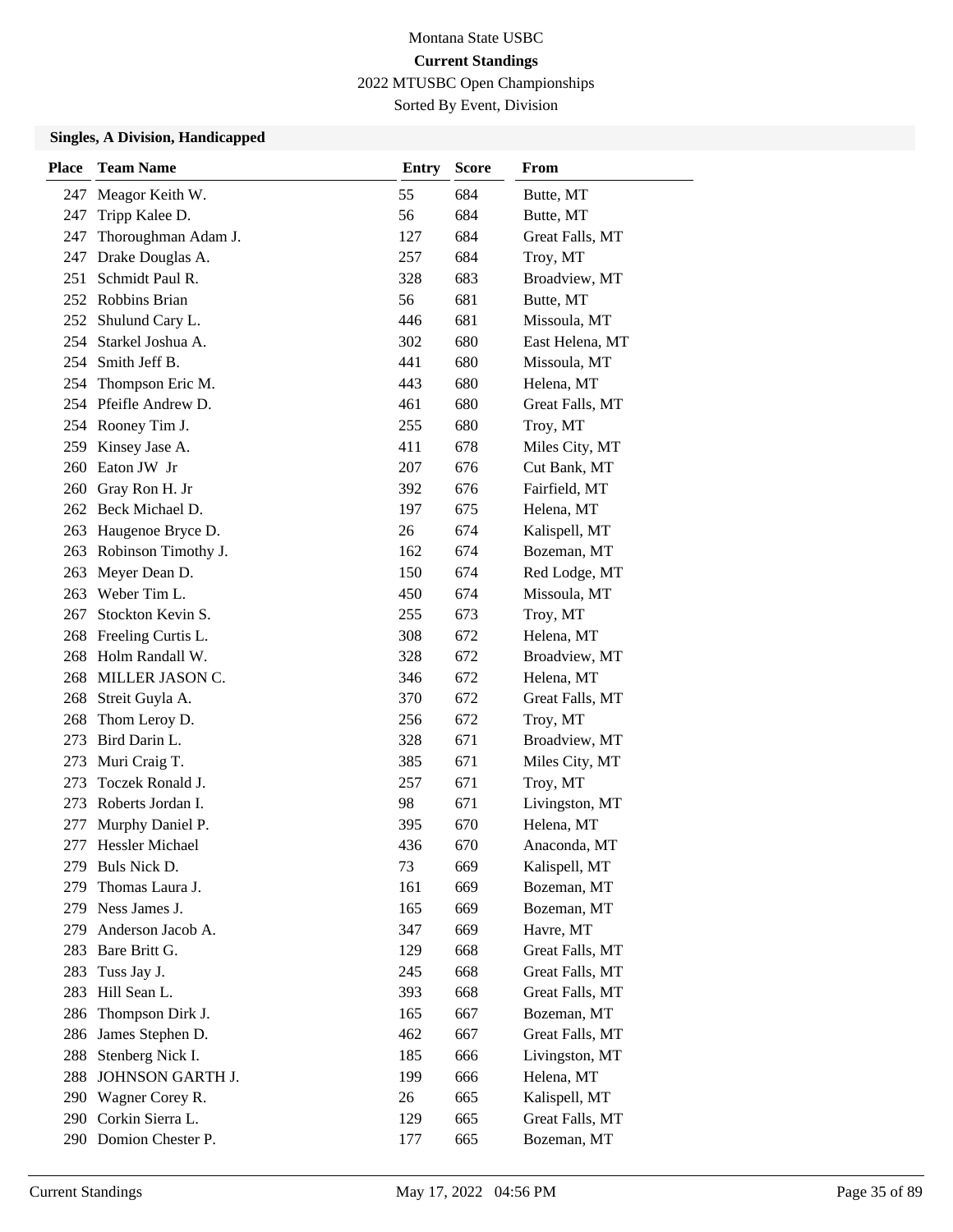Sorted By Event, Division

| <b>Place</b> | <b>Team Name</b>             | <b>Entry</b> | <b>Score</b> | From             |
|--------------|------------------------------|--------------|--------------|------------------|
| 290          | Genereux Devin C.            | 377          | 665          | Great Falls, MT  |
|              | 294 Canino Joe M.            | 298          | 664          | Billings, MT     |
| 295          | <b>Ramsey David</b>          | 76           | 663          | Kalispell, MT    |
|              | 296 Marston Bim R.           | 99           | 662          | Hardin, MT       |
|              | 297 Gelling Nathan R.        | 55           | 661          | Butte, MT        |
| 297          | Dobie Dan G.                 | 412          | 661          | Miles City, MT   |
|              | 297 Pennock Larry D.         | 255          | 661          | Troy, MT         |
|              | 300 Link Jason               | 228          | 660          | Hardin, MT       |
|              | 300 Boucher Edward L.        | 318          | 660          | Havre, MT        |
|              | 300 Zuhoski Donnie M.        | 32           | 660          | Great Falls, MT  |
| 303          | Christensen Mike H.          | 31           | 659          | Great Falls, MT  |
|              | 304 Cottom Brad A.           | 305          | 658          | Dillon, MT       |
| 304          | Mapes Ryan G.                | 325          | 658          | Great Falls, MT  |
|              | 306 Kindt Kira D.            | 42           | 656          | Butte, MT        |
| 307          | Wright Daryl L.              | 150          | 654          | Red Lodge, MT    |
| 308          | Davey Steven D.              | 149          | 653          | Red Lodge, MT    |
|              | 308 Wilson Alexander M.      | 400          | 653          | Belgrade, MT     |
|              | 310 Dehn Kristen M.          | 370          | 652          | Great Falls, MT  |
|              | 310 Brown Theodore "Mick" M. | 447          | 652          | Great Falls, MT  |
|              | 312 Shaffer Brenda E.        | 56           | 651          | Butte, MT        |
|              | 312 Winslow David B.         | 163          | 651          | Bozeman, MT      |
|              | 312 Brown Rodney L.          | 451          | 651          | Missoula, MT     |
| 315          | Jackson Kyle C.              | 322          | 650          | Frenchtown, MT   |
|              | 315 Wanner Drew R.           | 437          | 650          | Great Falls, MT  |
| 315          | Stinchfield Mark W.          | 445          | 650          | Helena, MT       |
| 318          | Johnston Steven E.           | 8            | 649          | Belgrade, MT     |
| 318          | Snell Dale R.                | 10           | 649          | Belgrade, MT     |
| 318          | Martinich Dave A.            | 40           | 649          | Butte, MT        |
|              | 318 Gasch Brian              | 292          | 649          | Basin, MT        |
|              | 318 Berreth Brandon L.       | 349          | 649          | Havre, MT        |
|              | 318 DARGAN LANDON            | 396          | 649          | Helena, MT       |
|              | 324 Burns Cody W.            | 39           | 648          | Butte, MT        |
| 324          | Shulund Jay                  | 65           | 648          | Havre, MT        |
| 326          | Martinich Denton J.          | 39           | 647          | Butte, MT        |
|              | 326 Brug Austin R.           | 91           | 647          | Billings, MT     |
|              | 326 Hruska Bruce M.          | 33           | 647          | Great Falls, MT  |
|              | 326 Croskrey Thomas W. Jr    | 376          | 647          | Great Falls, MT  |
|              | 330 Hicks Logan M.           | 296          | 646          | Livingston, MT   |
| 331          | Zuber Travis A.              | 212          | 645          | <b>BUTTE, MT</b> |
| 331          | Smith John D.                | 328          | 645          | Broadview, MT    |
| 331          | Hocking Jack                 | 364          | 645          | Butte, MT        |
| 334          | Marston Nathan R.            | 232          | 643          | Hardin, MT       |
| 334          | Woodward Tony M.             | 323          | 643          | Clancy, MT       |
|              | 336 McKenzie Jim A.          | 39           | 642          | Butte, MT        |
| 336          | Quinby Steven P.             | 224          | 642          | Great Falls, MT  |
| 338          | Martinich Joe M.             | 38           | 641          | Butte, MT        |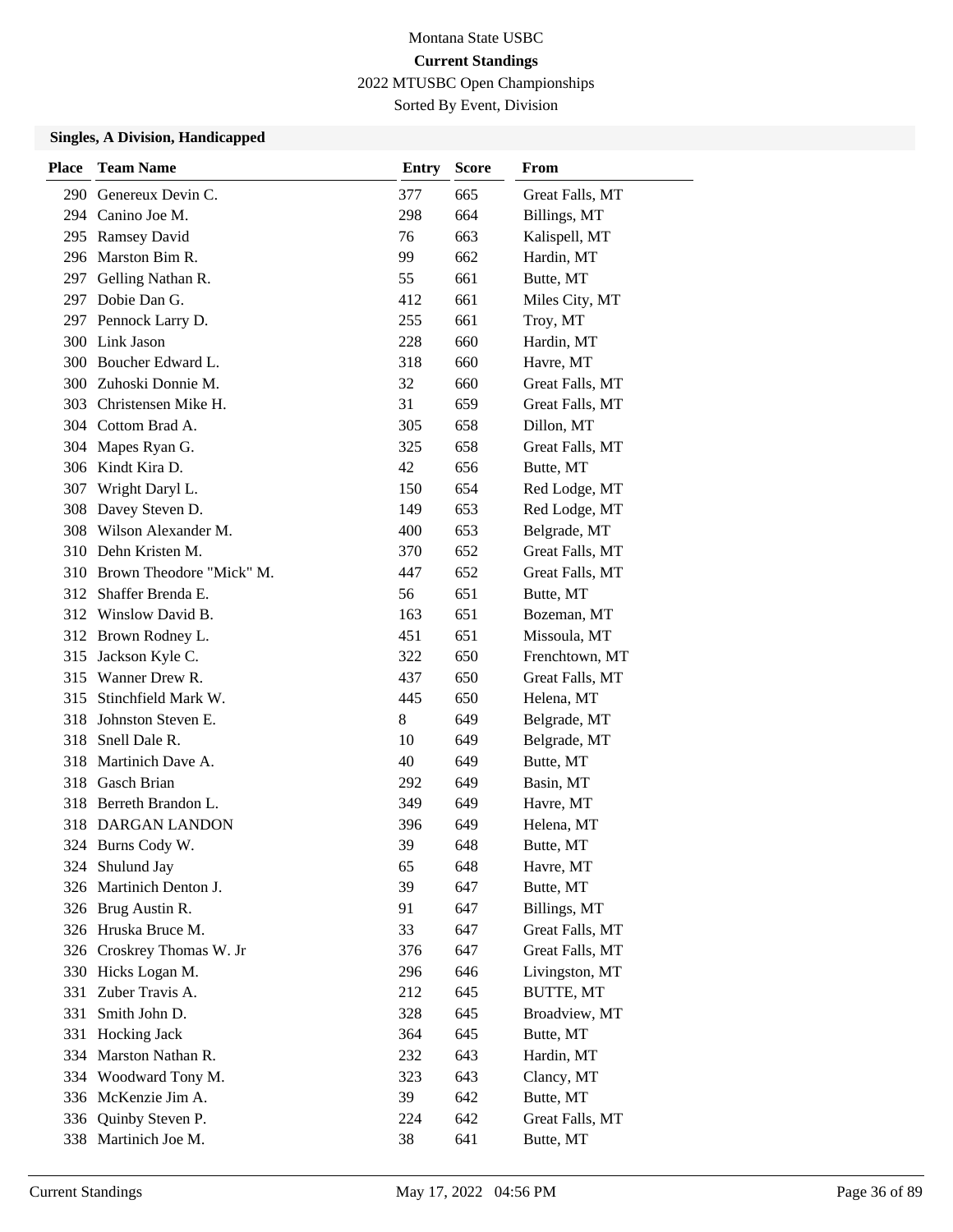Sorted By Event, Division

| <b>Place</b> | <b>Team Name</b>       | <b>Entry</b> | <b>Score</b> | From            |
|--------------|------------------------|--------------|--------------|-----------------|
| 338          | Kadrmas Derik C.       | 126          | 641          | Kalispell, MT   |
|              | 338 Breum Chris M.     | 348          | 641          | Havre, MT       |
| 341          | Thomas Brian L.        | 165          | 640          | Bozeman, MT     |
| 341          | Armstrong Alexander G. | 406          | 640          | Livingston, MT  |
|              | 343 Kallis Eric G.     | 6            | 639          | Kalispell, MT   |
| 343          | Martinich Dave W.      | 39           | 639          | Butte, MT       |
|              | 343 Reed Howard A.     | 323          | 639          | Clancy, MT      |
|              | 343 Leveille Mark      | 409          | 639          | Missoula, MT    |
|              | 347 Mariani Shawn M.   | 62           | 638          | Havre, MT       |
| 347          | Buls Ryan D.           | 73           | 638          | Kalispell, MT   |
| 349          | Watts Charles S.       | 184          | 637          | Livingston, MT  |
|              | 349 Link Jeremy A.     | 228          | 637          | Hardin, MT      |
| 351          | Collick Ryan M.        | 306          | 635          | Helena, MT      |
|              | 352 Vansetten Keith L. | 32           | 634          | Great Falls, MT |
| 352          | Scheppele Michael A.   | 150          | 634          | Red Lodge, MT   |
|              | 354 Zito Joe D.        | 163          | 632          | Bozeman, MT     |
| 355          | Olson Jeremy J.        | 175          | 631          | Belgrade, MT    |
|              | 356 CHARLTON TEVIN     | 363          | 628          | Helena, MT      |
|              | 357 Hansen Tyler A.    | 408          | 626          | Great Falls, MT |
|              | 358 Gall Ronald D.     | 209          | 624          | Missoula, MT    |
|              | 359 Burch Derek A.     | 55           | 623          | Butte, MT       |
| 359          | Brensdal Ryan S.       | 295          | 623          | Plentywood, MT  |
| 361          | Murch Jerry A.         | 125          | 618          | Glasgow, MT     |
|              | 362 Chavis Aaron A.    | 212          | 617          | BUTTE, MT       |
|              | 362 Heywood Garrett D. | 232          | 617          | Hardin, MT      |
| 364          | <b>Bastas Jody</b>     | 31           | 616          | Great Falls, MT |
| 365          | Fisher Brandon R.      | 301          | 615          | Billings, MT    |
|              | 366 Doughty Deven H.   | 385          | 614          | Miles City, MT  |
| 367          | Murnion Ray J.         | 413          | 613          | Miles City, MT  |
| 368          | Shipman Curtis L.      | 125          | 612          | Glasgow, MT     |
| 369          | Jones Donald R. Jr     | 164          | 608          | Bozeman, MT     |
|              | 370 Elkins Scott C.    | 357          | 607          | Missoula, MT    |
| 371          | Allred Todd A.         | 76           | 601          | Kalispell, MT   |
| 372          | Gustovich Troy D.      | 324          | 599          | Clancy, MT      |
| 373          | Eustice Ryan S.        | 378          | 595          | East Helena, MT |
|              | 374 Bender Brad A.     | 325          | 590          | Great Falls, MT |
| 374          | Borg Joel P.           | 329          | 590          | Broadview, MT   |
| 376          | CONGER JONATHAN J.     | 163          | 589          | Bozeman, MT     |
|              | 376 Willson Tom D.     | 33           | 589          | Great Falls, MT |
| 378          | Kramarich Steve B.     | 299          | 583          | Billings, MT    |
| 379          | Haugen Gage M.         | 24           | 580          | Choteau, MT     |
| 379          | Rogers Clinton E.      | 247          | 580          | Belgrade, MT    |
| 379          | Muri Cameron W.        | 385          | 580          | Miles City, MT  |
| 382          | Jons Kiley J.          | 10           | 572          | Belgrade, MT    |
| 383          | Brewer Jeffrey D.      | 308          | 562          | Helena, MT      |
| 384          | Rambo Ross W.          | 374          | 558          | Great Falls, MT |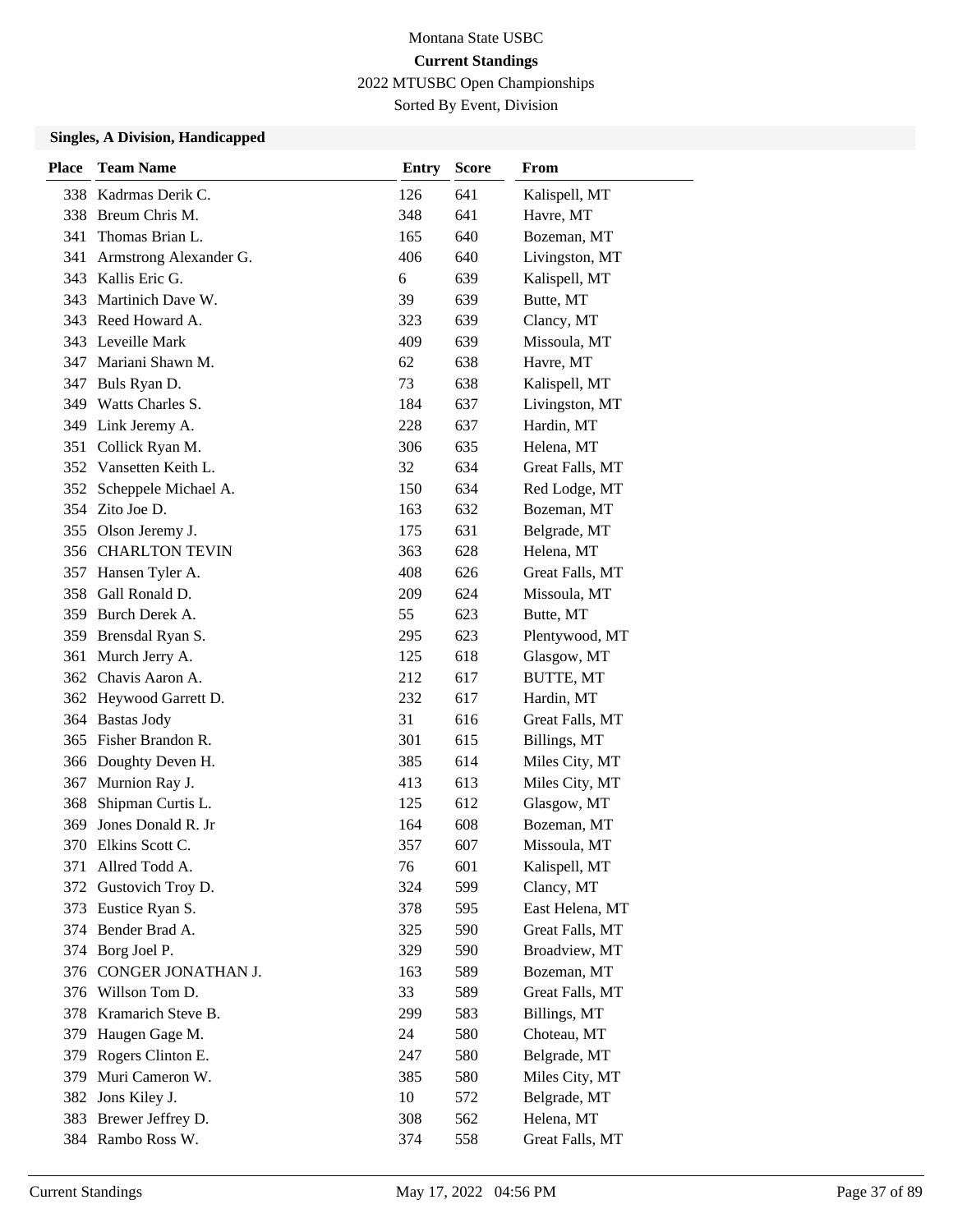Sorted By Event, Division

## **Singles, A Division, Handicapped**

| Place | <b>Team Name</b>      | Entry | <b>Score</b> | From         |
|-------|-----------------------|-------|--------------|--------------|
|       | 385 Jackson Ival G.   | 464   | 546          | Shepherd, MT |
|       | 386 La Vigne Miles J. | 290   | 497          | Helena, MT   |
|       | 387 Fretheim Brad     | 352   | 437          | Cut Bank, MT |
|       | 388 Amdahl Tanner J.  | 465   | 355          | Helena, MT   |

| <b>Place</b> | <b>Team Name</b>          | <b>Entry</b>   | <b>Score</b> | From               |
|--------------|---------------------------|----------------|--------------|--------------------|
|              | 1 Allen Desirae (Wermers) | $\overline{2}$ | 880          | Gallatin Gtwy, MT  |
|              | 2 Pellegrini Jim R.       | 310            | 868          | Helena, MT         |
|              | 3 Flinders Derek O.       | 401            | 851          | Helena, MT         |
| 4            | Schriver Larry J.         | 188            | 839          | Columbia Falls, MT |
| 5            | Arnoux Carl M.            | 404            | 832          | Browning, MT       |
|              | 6 Hoerner Luke W.         | 409            | 829          | Missoula, MT       |
| 6            | Groshong Bernie E.        | 71             | 829          | Thompson Falls, MT |
| 8            | <b>BOLAN KIMBERLY D.</b>  | 220            | 822          | Helena, MT         |
| 9            | Link Jullian              | 229            | 819          | Hardin, MT         |
|              | 10 Nead Claud             | 309            | 814          | Livingston, MT     |
| 11           | Bruno Samuel P.           | 244            | 813          | Hamilton, MT       |
| 11 -         | Krumm Kyle                | 296            | 813          | Livingston, MT     |
| 13           | Antley Michael R.         | 48             | 812          | Havre, MT          |
|              | 14 Kinkel Jacob T.        | 145            | 808          | Somers, MT         |
| 15           | Daniels James I.          | 380            | 806          | Anaconda, MT       |
|              | 16 CHAMBERS MATTHEW L.    | 279            | 805          | Helena, MT         |
|              | 16 Daubel Christopher A.  | 411            | 805          | Miles City, MT     |
|              | 18 O'Connell Daniel M.    | 38             | 804          | Butte, MT          |
| 18           | Bennert Tim M.            | 411            | 804          | Miles City, MT     |
| 18           | Wester Emmett P.          | 443            | 804          | Helena, MT         |
| 21           | <b>BOLAN DANIELLE</b>     | 279            | 803          | Helena, MT         |
|              | 22 Kale Troy D.           | 360            | 802          | Billings, MT       |
| 23           | Swanson Robert L.         | 88             | 800          | Conrad, MT         |
| 23           | Martin Kody A.            | 223            | 800          | Stevensville, MT   |
| 25           | Statton Taylor M.         | 12             | 797          | Belgrade, MT       |
|              | 25 Windmueller John C.    | 438            | 797          | Bozeman, MT        |
| 27           | Estes Zac S.              | 374            | 794          | Great Falls, MT    |
| 28           | Stiles Albert O.          | 329            | 793          | Broadview, MT      |
| 29           | Hedge Brandon W.          | 189            | 792          | Columbia Falls, MT |
|              | 30 Balcerzak Valerie      | 428            | 790          | Helena, MT         |
| 31           | Snow Jayson R.            | 254            | 787          | Troy, MT           |
|              | 31 Daubel Jamilea P.      | 415            | 787          | Miles City, MT     |
|              | 33 McDowell Casey A.      | 432            | 786          | Lewistown, MT      |
|              | 34 Hill Aaron L.          | 77             | 785          | Kalispell, MT      |
| 34           | Bushman Zac P.            | 189            | 785          | Columbia Falls, MT |
| 34           | Thom Mark A.              | 256            | 785          | Troy, MT           |
| 37           | Hicks Amy C.              | 296            | 784          | Livingston, MT     |
| 38           | Strong Jason M.           | 143            | 783          | Somers, MT         |
| 39           | Needham Matt              | 219            | 782          | Helena, MT         |
| 39           | Zacher Nilda J.           | 366            | 782          | Anaconda, MT       |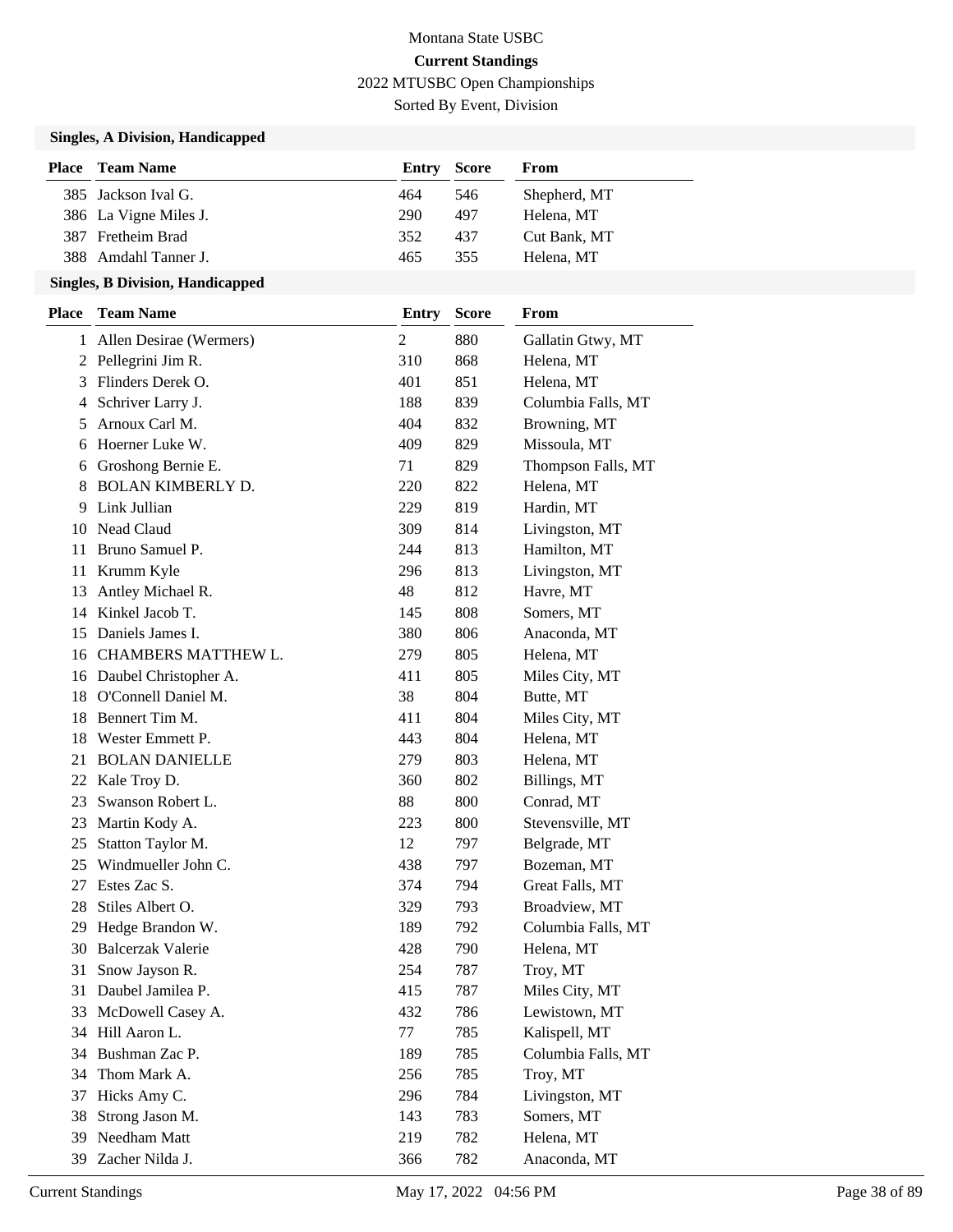Sorted By Event, Division

| <b>Place</b> | <b>Team Name</b>        | Entry        | <b>Score</b> | From               |
|--------------|-------------------------|--------------|--------------|--------------------|
| 41           | Power Joe M.            | 202          | 781          | Kalispell, MT      |
| 42           | Zimbric Jill R.         | $\mathbf{1}$ | 779          | Belgrade, MT       |
| 43           | Mosness Ronald I. Sr    | 343          | 777          | Helena, MT         |
| 44           | Schriver Josh J.        | 188          | 776          | Columbia Falls, MT |
| 45           | Johnson Dylan S.        | 199          | 775          | Helena, MT         |
| 45           | Goodwin Joe F.          | 312          | 775          | Lewistown, MT      |
| 47           | Lapinski David C.       | 8            | 774          | Belgrade, MT       |
| 47           | Luer Scott L.           | 175          | 774          | Belgrade, MT       |
| 47           | Much Eric M.            | 181          | 774          | Helena, MT         |
| 50           | Kangas Terry D.         | 51           | 773          | Great Falls, MT    |
| 51           | Rohrer Brandann M.      | 73           | 772          | Kalispell, MT      |
| 51           | Fairbanks Seth D.       | 217          | 772          | Great Falls, MT    |
| 53           | Davey Tyler A.          | 151          | 771          | Red Lodge, MT      |
| 54           | Kruger Zachary M.       | 100          | 769          | Hardin, MT         |
| 54           | Cowling Tanya M.        | 203          | 769          | Bozeman, MT        |
| 54           | Degele MIcheal A.       | 374          | 769          | Great Falls, MT    |
| 57           | Haugen Monte A.         | 229          | 765          | Hardin, MT         |
| 58           | Reed Kevin              | 467          | 764          | Butte, MT          |
| 59           | Rosenleaf Donald P.     | 449          | 762          | Butte, MT          |
| 60           | Thayer Mitch D.         | 77           | 761          | Kalispell, MT      |
| 61           | Larson Joshua J.        | 32           | 760          | Great Falls, MT    |
| 61           | Hagstrom Daniel J.      | 246          | 760          | Belgrade, MT       |
| 63           | Warehime Levi G.        | 24           | 759          | Choteau, MT        |
| 64           | Loessberg Don L.        | 246          | 758          | Belgrade, MT       |
| 65           | Reynolds Kenneth P.     | 294          | 757          | Belgrade, MT       |
| 66           | Konecny Dennis J.       | 136          | 756          | Butte, MT          |
| 67           | Thom Ben L.             | 256          | 755          | Troy, MT           |
| 68           | Kent Kristie K.         | 384          | 753          | Miles City, MT     |
| 69           | <b>Matson Gordon</b>    | 238          | 752          | Ennis, MT          |
| 70           | Breding Everett W.      | 87           | 751          | Conrad, MT         |
| 70           | <b>BOLAN MATTHEW J.</b> | 307          | 751          | Helena, MT         |
|              | 70 Lutz Shane J.        | 130          | 751          | Plentywood, MT     |
| 70           | Hagedorn Ricky L.       | 71           | 751          | Thompson Falls, MT |
| 74           | <b>KATEN COLEMAN</b>    | 220          | 750          | Helena, MT         |
| 75           | Pinkston Pat M.         | 203          | 749          | Bozeman, MT        |
| 76           | Wood Richard O.         | 185          | 748          | Livingston, MT     |
| 77           | Marlar Doug B.          | 107          | 746          | Helena, MT         |
| 77           | Derbyshire Mike D.      | 339          | 746          | Billings, MT       |
| 79           | Newton Pete G.          | 326          | 745          | Great Falls, MT    |
| 80           | Piazzola Matthew C.     | 117          | 744          | Butte, MT          |
| 80           | Rigor Tanner A.         | 111          | 744          | Great Falls, MT    |
| 80           | Chaffee Shawn D.        | 280          | 744          | East Helena, MT    |
| 80           | Weber Joseph            | 366          | 744          | Anaconda, MT       |
| 80           | Balcerzak Casey J.      | 428          | 744          | Helena, MT         |
| 80           | Larson Steve E.         | 467          | 744          | Butte, MT          |
| 86           | Oleson Beverly L.       | 27           | 743          | Kalispell, MT      |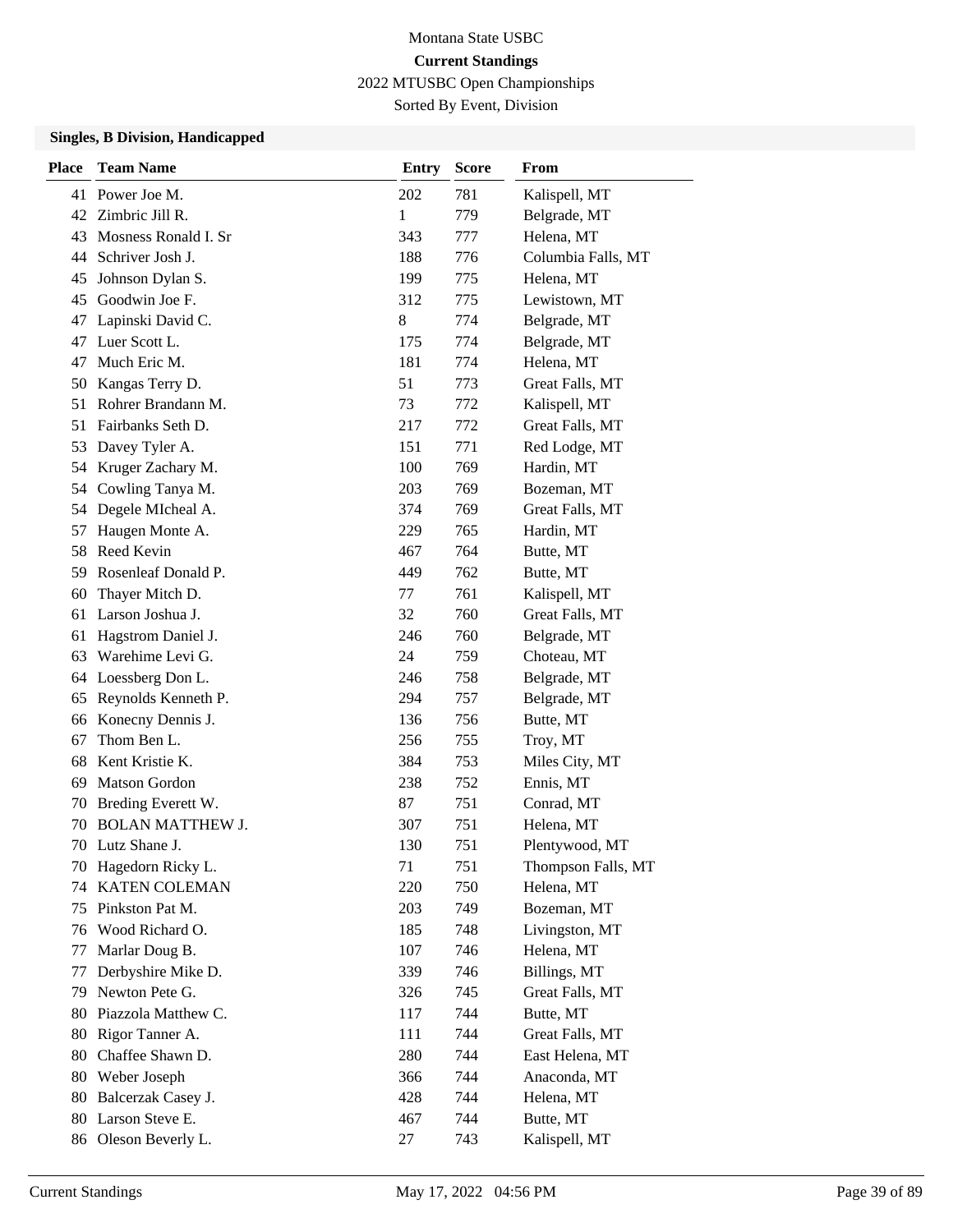Sorted By Event, Division

| <b>Place</b> | <b>Team Name</b>              | <b>Entry</b> | <b>Score</b> | From               |
|--------------|-------------------------------|--------------|--------------|--------------------|
|              | 86 Lien Sherri R.             | 95           | 743          | Missoula, MT       |
|              | 86 Dannenbring Justin         | 308          | 743          | Helena, MT         |
| 89           | Thompson Cody L.              | 48           | 740          | Havre, MT          |
| 89           | Anderson Jim                  | 314          | 740          | Choteau, MT        |
| 89           | Buckman Nevada C.             | 367          | 740          | Choteau, MT        |
| 92           | Holden Shawn R.               | 61           | 738          | Havre, MT          |
|              | 92 Bryan Taylor S.            | 78           | 738          | Kalispell, MT      |
| 92           | Isakson Buckly B.             | 126          | 738          | Kalispell, MT      |
| 95           | Turner Tanya L.               | 143          | 737          | Somers, MT         |
| 95           | JOHNSON ALLEN L.              | 446          | 737          | Missoula, MT       |
| 97           | Heil Gary L.                  | 92           | 736          | Columbia Falls, MT |
| 97           | Maack Toby E.                 | 287          | 736          | Billings, MT       |
| 97           | Swimley Robin C.              | 259          | 736          | Troy, MT           |
|              | 100 Buls Dan F.               | 74           | 735          | Kalispell, MT      |
|              | 100 Martin Peter E.           | 223          | 735          | Stevensville, MT   |
|              | 100 Elkins Clint W.           | 304          | 735          | Missoula, MT       |
| 100          | Thomas Bradley J.             | 339          | 735          | Billings, MT       |
|              | 104 Nead Tyson                | 309          | 734          | Livingston, MT     |
|              | 104 Ketterling Steven G.      | 448          | 734          | Great Falls, MT    |
|              | 106 Davis John D.             | 191          | 733          | Columbia Falls, MT |
|              | 107 Eisenbarth Jacob J.       | 137          | 732          | Butte, MT          |
| 107          | Armstrong Jack H.             | 410          | 732          | Helena, MT         |
|              | 109 Ovalle Jose V.            | 245          | 731          | Great Falls, MT    |
|              | 110 Naccarato Rickey G.       | 226          | 729          | Great Falls, MT    |
|              | 110 Pluhar Chris J.           | 414          | 729          | Miles City, MT     |
| 112          | Stocker Garry W. Sr.          | 107          | 728          | Helena, MT         |
|              | 112 Woods Kevin L.            | 115          | 728          | Havre, MT          |
|              | 112 Scheeler Dauglas          | 222          | 728          | Kalispell, MT      |
|              | 112 Walin Chris L.            | 318          | 728          | Havre, MT          |
|              | 116 Keil Dave S.              | 51           | 727          | Great Falls, MT    |
|              | 116 Stickel Josh              | 353          | 727          | Missoula, MT       |
|              | 116 Kramarich Stephen P "Pat" | 381          | 727          | Belgrade, MT       |
|              | 119 Miller Kevin D.           | 174          | 726          | Belgrade, MT       |
| 120          | Johnson Mitchel W.            | 345          | 725          | Shelby, MT         |
|              | 120 Dinardi Brent D.          | 386          | 725          | Miles City, MT     |
|              | 122 Buls Josh M.              | 73           | 724          | Kalispell, MT      |
|              | 122 Frank Ronald D.           | 92           | 724          | Columbia Falls, MT |
|              | 124 Brug Ron A.               | 91           | 723          | Billings, MT       |
|              | 124 Robertson Mark L.         | 344          | 723          | Shelby, MT         |
|              | 126 Irlbeck Daniel P.         | 12           | 722          | Belgrade, MT       |
| 126          | <b>Steward Dylan</b>          | 290          | 722          | Helena, MT         |
| 128          | Zimpel Ed III                 | 39           | 721          | Butte, MT          |
| 129          | Calabrese Jarrod A.           | 188          | 720          | Columbia Falls, MT |
|              | 129 Kerbs Randy M.            | 221          | 720          | Fort Benton, MT    |
| 131          | Maragos George S.             | 53           | 718          | Billings, MT       |
|              | 131 Magnson Reece M.          | 409          | 718          | Missoula, MT       |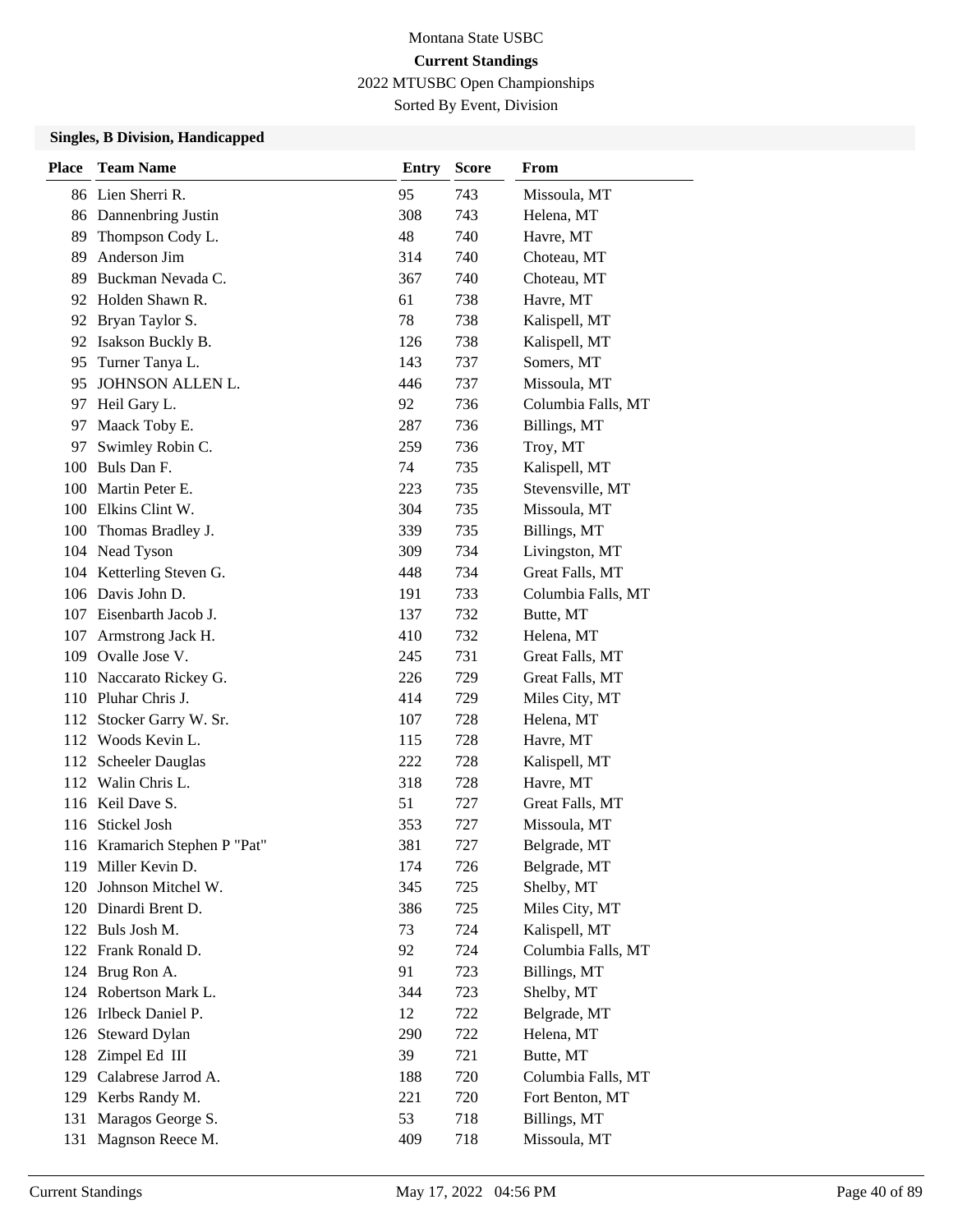Sorted By Event, Division

| <b>Place</b> | <b>Team Name</b>      | <b>Entry</b>   | <b>Score</b> | From               |
|--------------|-----------------------|----------------|--------------|--------------------|
| 131          | Blohm Dale R.         | 456            | 718          | Billings, MT       |
| 131          | Hasler Ross K.        | 326            | 718          | Great Falls, MT    |
| 135          | <b>Moen Steve</b>     | 74             | 717          | Kalispell, MT      |
|              | 135 Doane Dillon C.   | 239            | 717          | Ennis, MT          |
|              | 135 Lightner Tom      | 109            | 717          | Choteau, MT        |
| 135          | Ryan Michael S.       | 278            | 717          | Bozeman, MT        |
|              | 139 Coate Hans        | 85             | 716          | Livingston, MT     |
|              | 139 Condon Patrick L. | 185            | 716          | Livingston, MT     |
| 139          | Eide Larry M.         | 408            | 716          | Great Falls, MT    |
|              | 142 Batt Michael L.   | 189            | 715          | Columbia Falls, MT |
|              | 142 Aklestad Jim A.   | 370            | 715          | Great Falls, MT    |
|              | 144 Olson Jim R.      | 132            | 714          | Culbertston, MT    |
|              | 144 Graber Daniel     | 292            | 714          | Basin, MT          |
|              | 144 Brensdal Jeffrey  | 295            | 714          | Plentywood, MT     |
| 147          | <b>Healy Jeff</b>     | 318            | 713          | Havre, MT          |
| 147          | Murphy Erin K.        | 395            | 713          | Helena, MT         |
| 149          | Bragg Travis T.       | 40             | 712          | Butte, MT          |
| 149          | Reeve Kayla M.        | 432            | 712          | Lewistown, MT      |
| 151          | Kussman William A.    | 196            | 711          | East Helena, MT    |
| 151          | Highlander Eric J.    | 438            | 711          | Bozeman, MT        |
| 153          | Ray Ian M.            | 52             | 710          | Billings, MT       |
| 154          | Stockdale James E.    | 223            | 709          | Stevensville, MT   |
|              | 154 Redfern Randy J.  | 384            | 709          | Miles City, MT     |
|              | 154 Weston Richard M. | 103            | 709          | Helena, MT         |
| 157          | French Ray M.         | 3              | 708          | Billings, MT       |
| 157          | Perlinski Arianne J.  | 9              | 708          | Belgrade, MT       |
| 157          | Hamilton Mike D.      | 61             | 708          | Havre, MT          |
| 160          | Sickler Marlon G.     | $\overline{2}$ | 707          | Gallatin Gtwy, MT  |
| 160          | Bigelow Frederick D.  | 25             | 707          | Great Falls, MT    |
|              | 162 Irlbeck Amanda L. | 12             | 706          | Belgrade, MT       |
|              | 162 Lightner Nik      | 109            | 706          | Choteau, MT        |
|              | 164 Bowers Larry J.   | 232            | 705          | Hardin, MT         |
|              | 165 White Dale        | 344            | 703          | Shelby, MT         |
| 165          | Johnson Paul F.       | 375            | 703          | Butte, MT          |
| 165          | Woods Jay L.          | 451            | 703          | Missoula, MT       |
| 168          | Blimling Justin P.    | 49             | 702          | Helena, MT         |
| 168          | Gassaway Charles L.   | 75             | 702          | Kalispell, MT      |
| 168          | Thaut Keith           | 87             | 702          | Conrad, MT         |
| 168          | Dodge Charlie V.      | 137            | 702          | Butte, MT          |
| 168          | Weninger Cory F.      | 196            | 702          | East Helena, MT    |
| 168          | Anderson Payden       | 295            | 702          | Plentywood, MT     |
| 168          | Ridenour Lee          | 416            | 702          | Miles City, MT     |
| 175          | Knuth Tanner L.       | 49             | 701          | Helena, MT         |
| 175          | Cowling David H.      | 203            | 701          | Bozeman, MT        |
| 177          | White Donald R.       | 50             | 700          | Great Falls, MT    |
| 177          | Cline Larry J.        | 221            | 700          | Fort Benton, MT    |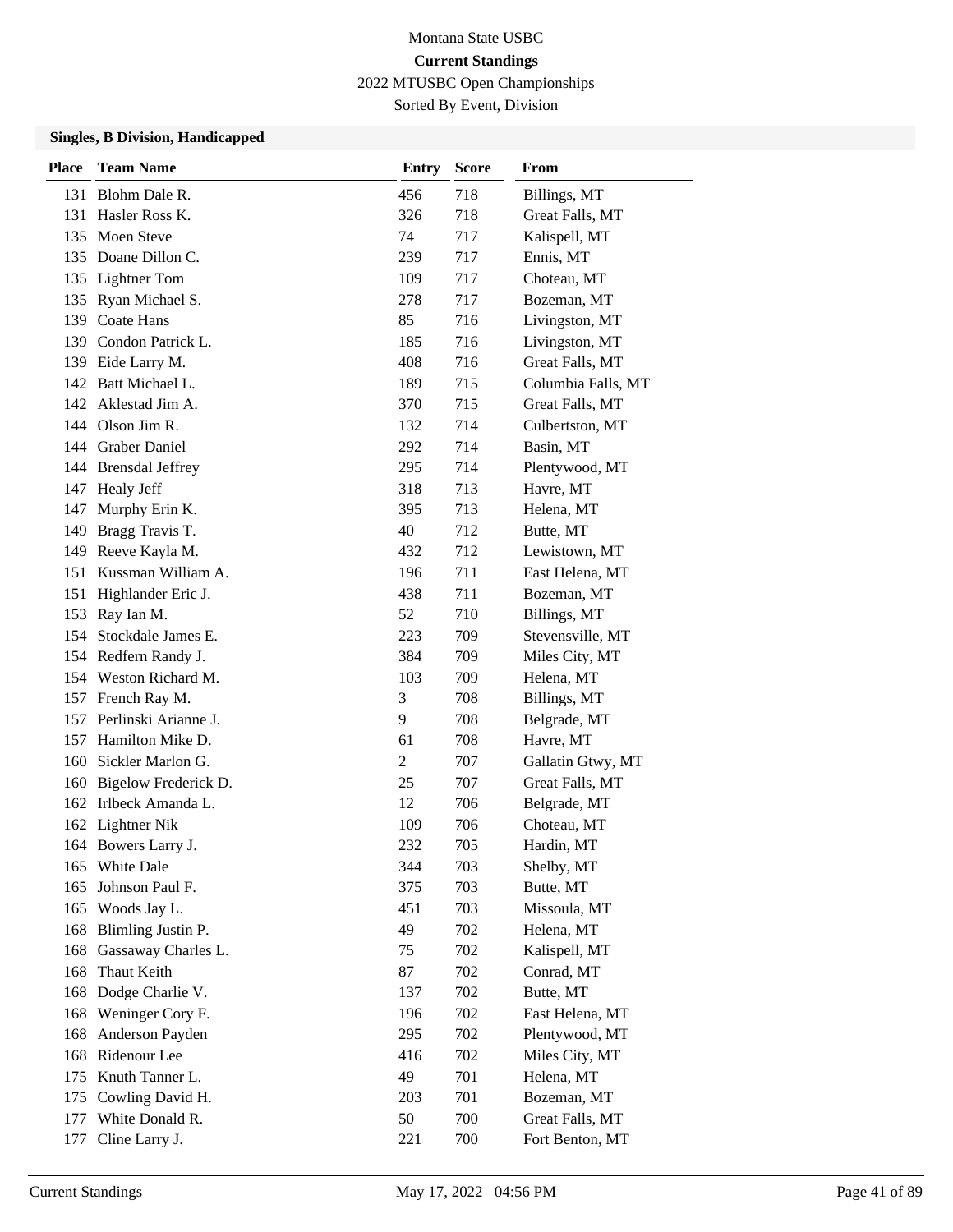Sorted By Event, Division

| <b>Place</b> | <b>Team Name</b>      | <b>Entry</b>   | <b>Score</b> | From              |
|--------------|-----------------------|----------------|--------------|-------------------|
|              | 179 Larson Jake O.    | 66             | 699          | Great Falls, MT   |
|              | 179 Wallewein David   | 344            | 699          | Shelby, MT        |
| 179          | Schwindt Ron          | 413            | 699          | Miles City, MT    |
| 182          | Zimpel Debbie A.      | 41             | 698          | Butte, MT         |
|              | 182 Lumpkin Amy L.    | 298            | 698          | Billings, MT      |
| 182          | Edwards Steve R.      | 461            | 698          | Great Falls, MT   |
|              | 185 Zier Donald J.    | 430            | 697          | Frenchtown, MT    |
|              | 185 Person Harvey E.  | 259            | 697          | Troy, MT          |
| 187          | Warehime Billy J.     | 24             | 696          | Choteau, MT       |
| 187          | Croy Holly (Chief) D. | 238            | 696          | Ennis, MT         |
| 189          | Perry Michael J.      | 382            | 695          | Livingston, MT    |
| 189          | Derryberry James T.   | 253            | 695          | Troy, MT          |
| 191          | Reynolds John         | 136            | 694          | Butte, MT         |
| 192          | Philp Casey M.        | 311            | 693          | Lewistown, MT     |
| 192          | Stephenson Tyler D.   | 284            | 693          | Forsyth, MT       |
|              | 194 Rigor Tracy A.    | 111            | 692          | Great Falls, MT   |
| 195          | Jensen Ronald R.      | 221            | 691          | Fort Benton, MT   |
| 195          | Bouma Dale A.         | 367            | 691          | Choteau, MT       |
|              | 197 Piazzola Frank H. | 117            | 690          | Butte, MT         |
|              | 197 Boltz Karl L.     | 331            | 690          | Broadview, MT     |
| 197          | Jensen Paul D.        | 347            | 690          | Havre, MT         |
| 197          | Schindler Kevin       | 288            | 690          | Glasgow, MT       |
| 201          | Eggum Byron J.        | 125            | 689          | Glasgow, MT       |
|              | 201 Link Laura M.     | 228            | 689          | Hardin, MT        |
| 201          | Gill Travis J.        | 297            | 689          | Livingston, MT    |
| 204          | Abbey Benjamin W.     | 10             | 688          | Belgrade, MT      |
|              | 204 Person Dean R.    | 106            | 688          | Havre, MT         |
| 204          | Jorgenson Chase L.    | 126            | 688          | Kalispell, MT     |
| 204          | Thoroughman Jim L.    | 127            | 688          | Great Falls, MT   |
| 208          | Veltkamp Steve M.     | 400            | 687          | Belgrade, MT      |
| 208          | Gardner Trent T.      | 287            | 687          | Billings, MT      |
| 210          | Wermers Denise R.     | $\overline{c}$ | 686          | Gallatin Gtwy, MT |
|              | 210 Lubick Mark A.    | 354            | 686          | Butte, MT         |
|              | 210 Roberts Rocky L.  | 153            | 686          | Red Lodge, MT     |
|              | 213 Parr James S.     | 244            | 685          | Hamilton, MT      |
|              | 213 Olson Michael R.  | 246            | 685          | Belgrade, MT      |
|              | 215 Boucher Matt T.   | 319            | 682          | Havre, MT         |
|              | 215 Oren Jeff A.      | 354            | 682          | Butte, MT         |
| 217          | Graham Gage S.        | 76             | 681          | Kalispell, MT     |
| 217          | Patton Jack D.        | 111            | 681          | Great Falls, MT   |
| 217          | <b>Collick Nancy</b>  | 128            | 681          | Helena, MT        |
| 217          | Champa David J.       | 280            | 681          | East Helena, MT   |
| 217          | Flammond Bryce D.     | 404            | 681          | Browning, MT      |
| 222          | DeBruycker Camron M.  | 317            | 680          | Dutton, MT        |
| 222          | Taylor Clint C.       | 263            | 680          | Troy, MT          |
|              | 224 Kruse Mary J.     | 27             | 679          | Kalispell, MT     |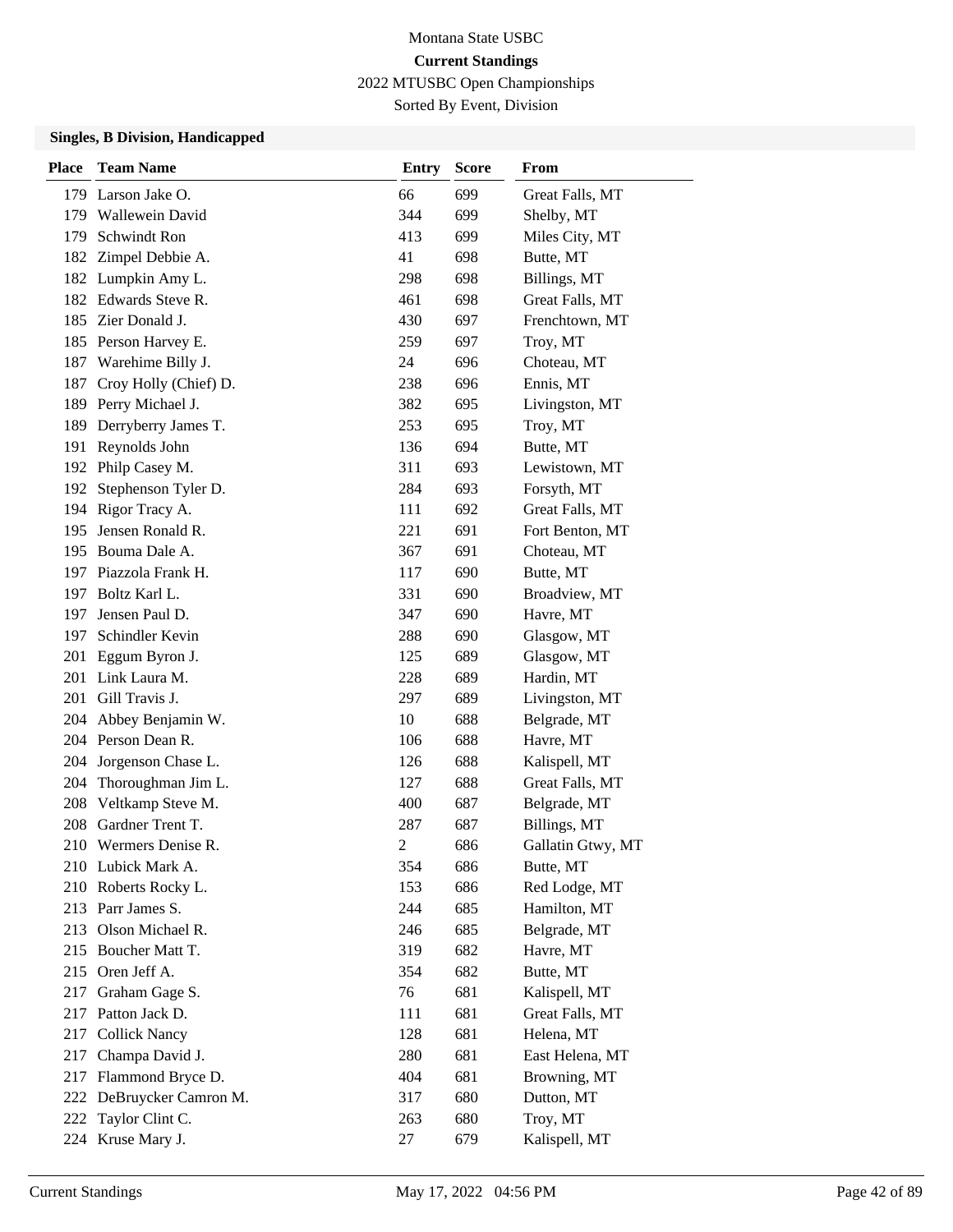Sorted By Event, Division

| Place | <b>Team Name</b>         | <b>Entry</b> | <b>Score</b> | From            |
|-------|--------------------------|--------------|--------------|-----------------|
|       | 224 CHAMBERS JENNY       | 279          | 679          | Helena, MT      |
|       | 226 Bilges Joshua L.     | 247          | 678          | Belgrade, MT    |
| 226   | Spillum Loren            | 301          | 678          | Billings, MT    |
| 228   | <b>Maurer Scott</b>      | 114          | 676          | Bozeman, MT     |
| 228   | <b>Bates Christopher</b> | 292          | 676          | Basin, MT       |
| 230   | Ostermiller Mckenzie     | 150          | 675          | Red Lodge, MT   |
|       | 231 Routzahn Josh        | 113          | 674          | Bozeman, MT     |
|       | 231 Lane Dan A.          | 240          | 674          | Ennis, MT       |
| 231   | James Michael W.         | 458          | 674          | Dillon, MT      |
| 234   | STROOP MICHAEL G.        | 291          | 673          | Helena, MT      |
|       | 235 Renner Jacob D.      | 125          | 672          | Glasgow, MT     |
|       | 235 Kerr Cody L.         | 149          | 672          | Red Lodge, MT   |
| 237   | Miller Fred A.           | 74           | 671          | Kalispell, MT   |
| 237   | Schmidt Roy C.           | 329          | 671          | Broadview, MT   |
| 237   | Stein John W.            | 93           | 671          | Kalispell, MT   |
| 240   | Borah Terry S.           | 130          | 670          | Plentywood, MT  |
| 240   | Emineth Trent J.         | 154          | 670          | Red Lodge, MT   |
| 242   | Anderson Dave R.         | 67           | 669          | Great Falls, MT |
|       | 243 Brence Mike I.       | 113          | 668          | Bozeman, MT     |
| 243   | <b>Stiles Nick</b>       | 365          | 668          | Missoula, MT    |
| 243   | Miller Jason T.          | 408          | 668          | Great Falls, MT |
|       | 246 Vinner Mark K.       | 52           | 667          | Billings, MT    |
|       | 246 Larson John Y.       | 66           | 667          | Great Falls, MT |
|       | 246 Miksovsky Evan W.    | 137          | 667          | Butte, MT       |
| 246   | Printz Dave D.           | 185          | 667          | Livingston, MT  |
|       | 246 McCann Patrick S.    | 103          | 667          | Helena, MT      |
| 251   | Rodger Scott A.          | 50           | 666          | Great Falls, MT |
| 251   | Boretsky Bryan F.        | 206          | 666          | HAMILTON, MT    |
| 251   | Watson Shawn R.          | 468          | 666          | Livingston, MT  |
| 254   | Schulte Mike R.          | 38           | 665          | Butte, MT       |
| 254   | Sheridan Barbara M.      | 49           | 665          | Helena, MT      |
|       | 254 Martens Doug         | 283          | 665          | Forsyth, MT     |
| 257   | Shulund Arnie J.         | 65           | 664          | Havre, MT       |
| 257   | <b>Finley Matt</b>       | 350          | 664          | Chinook, MT     |
| 259   | Schuldheisz Skeez D.     | 365          | 663          | Missoula, MT    |
|       | 259 Kirkeby Bob L.       | 373          | 663          | Helena, MT      |
| 261   | Sherwood Dan F.          | 196          | 662          | East Helena, MT |
| 261   | Balcerzak Michael S.     | 427          | 662          | Helena, MT      |
| 261   | Herman Michael J.        | 456          | 662          | Billings, MT    |
|       | 264 Dixon John O.        | 51           | 661          | Great Falls, MT |
|       | 264 Bartsch Paul J.      | 210          | 661          | Helena, MT      |
| 264   | Anderson Alysia N.       | 232          | 661          | Hardin, MT      |
| 267   | Copple William M.        | 103          | 660          | Helena, MT      |
| 267   | Kynett Michael R.        | 438          | 660          | Bozeman, MT     |
| 269   | Hurlbert Butch E.        | 222          | 659          | Kalispell, MT   |
|       | 270 Lay David E.         | 206          | 658          | HAMILTON, MT    |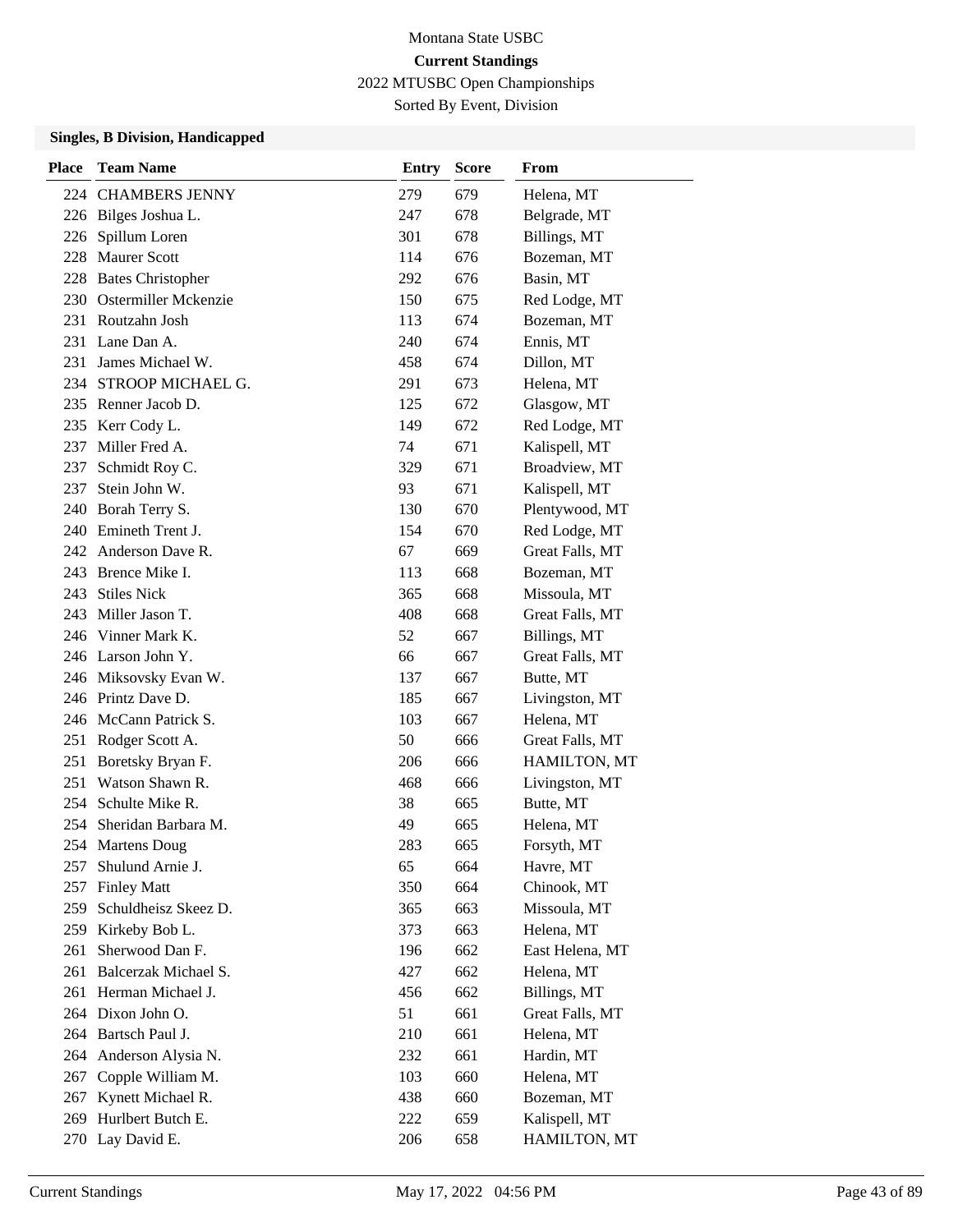Sorted By Event, Division

| <b>Place</b> | <b>Team Name</b>                | <b>Entry</b>   | <b>Score</b> | From               |
|--------------|---------------------------------|----------------|--------------|--------------------|
|              | 270 Robinson Randy G.           | 412            | 658          | Miles City, MT     |
| 272          | Myhre Kole A.                   | 120            | 657          | Scobey, MT         |
| 272          | Mesenbrink Harold               | 329            | 657          | Broadview, MT      |
|              | 274 Newton Patrick A.           | 326            | 656          | Great Falls, MT    |
| 275          | Billingsley Mike R.             | 262            | 655          | Troy, MT           |
|              | 276 Livermore Tara L.           | 85             | 654          | Livingston, MT     |
|              | 276 Anderson Wayne "Andy" F. Jr | 112            | 654          | Great Falls, MT    |
|              | 276 Richards Jeffrey D.         | 408            | 654          | Great Falls, MT    |
| 279          | Bunton Justin D.                | 226            | 653          | Great Falls, MT    |
| 279          | Croy Brady D.                   | 238            | 653          | Ennis, MT          |
| 279          | Johnson Rick T.                 | 351            | 653          | Butte, MT          |
| 279          | Parks Spencer J.                | 454            | 653          | Anaconda, MT       |
| 279          | Hicks James A. Jr               | 456            | 653          | Billings, MT       |
| 284          | Jones Steve C.                  | 24             | 652          | Choteau, MT        |
|              | 284 Kale Marianne               | 360            | 652          | Billings, MT       |
|              | 284 Cole Bruce H.               | 252            | 652          | Troy, MT           |
|              | 287 Frelich Chris M.            | 85             | 651          | Livingston, MT     |
| 287          | Smith Michael                   | 131            | 651          | Culbertston, MT    |
| 287          | Zarr Cory                       | 114            | 651          | Bozeman, MT        |
| 287          | Thatcher Kris J.                | 328            | 651          | Broadview, MT      |
| 291          | Swallers Travis J.              | 131            | 650          | Culbertston, MT    |
| 292          | McCann Glenn A.                 | 113            | 648          | Bozeman, MT        |
| 293          | Chapman Joe D.                  | 183            | 646          | Livingston, MT     |
|              | 293 Conroy William M.           | 427            | 646          | Helena, MT         |
| 295          | Shawver Howard D.               | 413            | 645          | Miles City, MT     |
|              | 296 Fisher Joe L.               | 404            | 644          | Browning, MT       |
| 297          | Strong Staci B.                 | 143            | 642          | Somers, MT         |
| 298          | Mitchell William A.             | 386            | 640          | Miles City, MT     |
| 299          | Kitts Brandon T.                | 182            | 639          | Livingston, MT     |
| 300          | Wood Shawn                      | 368            | 638          | Laurel, MT         |
| 301          | Wimmer Chuck A.                 | 61             | 637          | Havre, MT          |
| 301          | Jorgensen Joey A.               | 280            | 637          | East Helena, MT    |
|              | 303 Rhine William R.            | 237            | 634          | Columbia Falls, MT |
|              | 304 Deshner Kert G.             | $\overline{4}$ | 633          | Choteau, MT        |
|              | 304 Bair Dominic R.             | 201            | 633          | Belgrade, MT       |
|              | 304 Morris Darrell L.           | 414            | 633          | Miles City, MT     |
|              | 304 Cline Jon G.                | 414            | 633          | Miles City, MT     |
| 308          | <b>Wanner Shaun</b>             | 209            | 632          | Missoula, MT       |
| 308          | Ward Steve K.                   | 256            | 632          | Troy, MT           |
| 310          | Croskrey Thomas W. Sr           | 376            | 631          | Great Falls, MT    |
| 311          | Knecht Mack P.                  | 4              | 630          | Choteau, MT        |
| 312          | Redfern Jay C.                  | 384            | 628          | Miles City, MT     |
| 313          | Cornelius Bradley R.            | 115            | 627          | Havre, MT          |
|              | 314 Zimbric Greg J.             | $\mathbf{1}$   | 625          | Belgrade, MT       |
|              | 314 Jenkins Mike H.             | 50             | 625          | Great Falls, MT    |
| 314          | Moyes Stephen R.                | 373            | 625          | Helena, MT         |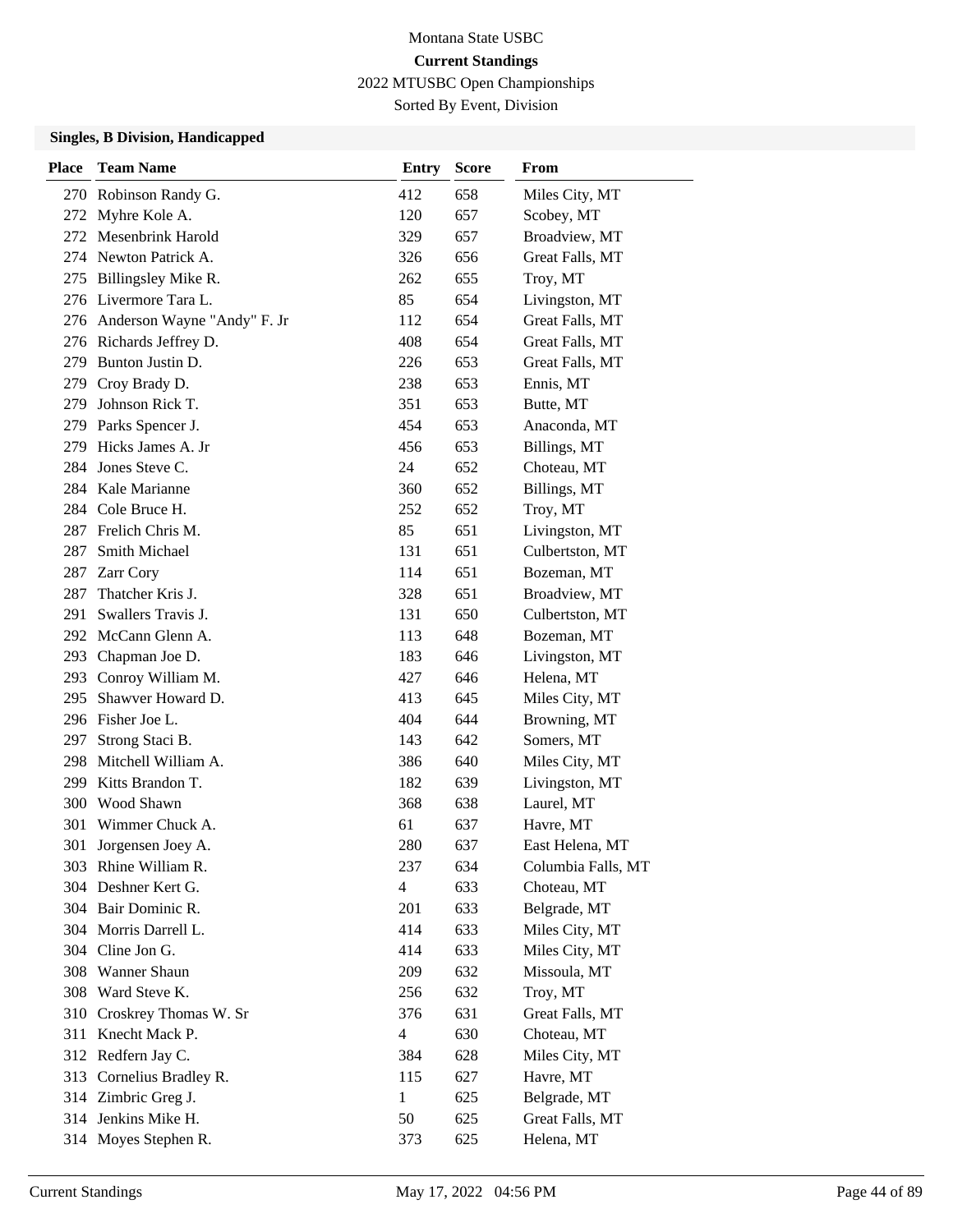Sorted By Event, Division

## **Singles, B Division, Handicapped**

| <b>Place</b> | <b>Team Name</b>         | <b>Entry</b> | <b>Score</b> | From            |
|--------------|--------------------------|--------------|--------------|-----------------|
| 317          | Seidel Dana E.           | 347          | 624          | Havre, MT       |
| 318          | Janzer Richard "Rich" R. | 217          | 623          | Great Falls, MT |
| 319          | Johnson Jerry D.         | 137          | 622          | Butte, MT       |
| 320          | Stiles Kevin W.          | 329          | 621          | Broadview, MT   |
| 321          | Peterson Bob D.          | 258          | 619          | Troy, MT        |
| 322          | Boyce Shaun M.           | 300          | 616          | Billings, MT    |
| 323          | Ewan John C.             | 182          | 615          | Livingston, MT  |
|              | 324 Gunter Edward        | 142          | 614          | Helena, MT      |
| 325          | Sautter Phillip M.       | 149          | 613          | Red Lodge, MT   |
| 326          | Martens Dustin D.        | 283          | 609          | Forsyth, MT     |
|              | 327 Liedle David M.      | 359          | 608          | Helena, MT      |
| 328          | Watkins James A.         | 86           | 602          | Dillon, MT      |
|              | 328 Errecart Tim B.      | 312          | 602          | Lewistown, MT   |
| 330          | Hultgren Millard E.      | 329          | 601          | Broadview, MT   |
|              | 331 Fowler Colton        | 403          | 599          | Browning, MT    |
| 332          | Reynolds Dan G.          | 177          | 598          | Bozeman, MT     |
|              | 333 Heber Jennifer J.    | 276          | 596          | Belgrade, MT    |
| 333          | Larson Gary E.           | 394          | 596          | Bozeman, MT     |
|              | 333 Reichel William R.   | 254          | 596          | Troy, MT        |
|              | 336 Dull Chris M.        | 104          | 595          | Helena, MT      |
|              | 336 Brown Adam J.        | 202          | 595          | Kalispell, MT   |
| 338          | Tynan David W.           | 281          | 593          | East Helena, MT |
| 339          | Johnson Joe E.           | 325          | 591          | Great Falls, MT |
| 340          | Bockemuehl Karen M.      | 400          | 590          | Belgrade, MT    |
| 341          | Neill Brian J.           | 67           | 588          | Great Falls, MT |
|              | 342 Parsons Chance       | 131          | 585          | Culbertston, MT |
| 343          | Kump Mark M.             | 43           | 583          | Butte, MT       |
|              | 344 Crowder Barry W.     | 326          | 571          | Great Falls, MT |
|              | 345 Rogers Christian P.  | 3            | 567          | Billings, MT    |
|              | 346 Jordan Tyler J.      | 287          | 560          | Billings, MT    |
|              |                          |              |              |                 |

| <b>Place</b> | <b>Team Name</b>        | Entry | <b>Score</b> | From                |
|--------------|-------------------------|-------|--------------|---------------------|
|              | 1 Kuper Jacob M.        | 424   | 867          | Laurel, MT          |
|              | 2 Knecht Steve K.       | 214   | 858          | Helena, MT          |
| 3            | CAIL MEGAN S.           | 455   | 854          | Helena, MT          |
| 4            | Standiford Leland Jr    | 350   | 852          | Chinook, MT         |
|              | 5 Reighard Ron L.       | 207   | 843          | Cut Bank, MT        |
| 6            | Rae Hank A.             | 149   | 841          | Red Lodge, MT       |
|              | 7 Hadford David M.      | 442   | 835          | Fort Benton, MT     |
| 8            | Bruinsma Phillip K.     | 78    | 834          | Kalispell, MT       |
| 9            | Stocker Garry W. Jr     | 108   | 833          | Helena, MT          |
| 10           | Mele Justin M.          | 406   | 831          | Livingston, MT      |
| 11           | Becker Conner C.        | 401   | 829          | Helena, MT          |
| 12           | Sorenson Dylan          | 283   | 822          | Forsyth, MT         |
| 13           | <b>CRAIG DERRELL G.</b> | 204   | 821          | <b>HAMILTON, MT</b> |
| 14           | Cottom Sheila           | 305   | 819          | Dillon, MT          |
|              |                         |       |              |                     |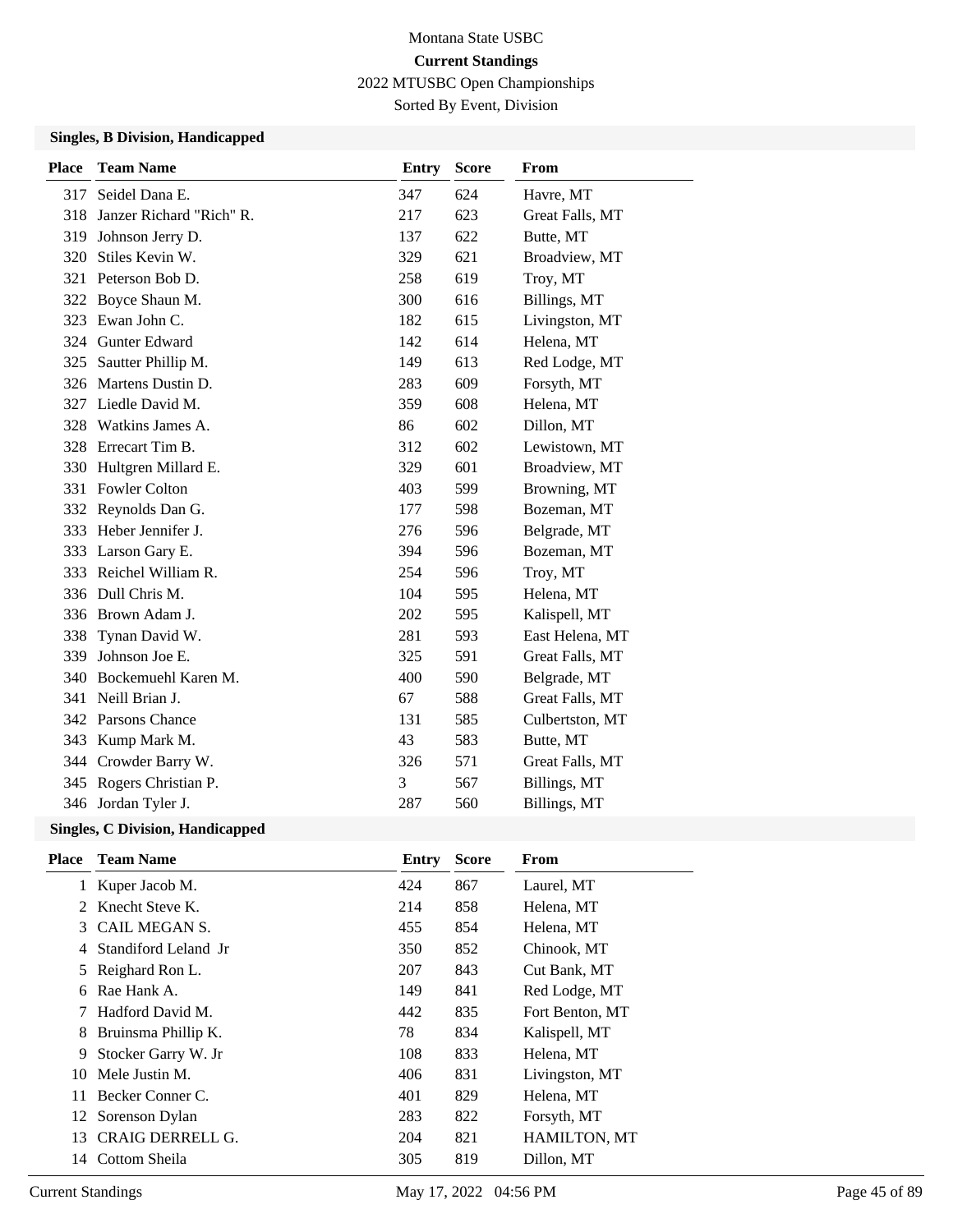Sorted By Event, Division

| <b>Place</b> | <b>Team Name</b>          | <b>Entry</b> | <b>Score</b> | From               |
|--------------|---------------------------|--------------|--------------|--------------------|
| 15           | Guidoni Tyler             | 305          | 815          | Dillon, MT         |
| 16           | Harrington Shawnea M.     | 12           | 814          | Belgrade, MT       |
| 17           | <b>Lachenbruch Conner</b> | 359          | 811          | Helena, MT         |
| 18           | Spritzer Mellissa M.      | 95           | 803          | Missoula, MT       |
| 19           | <b>BOLAN RONALD R.</b>    | 336          | 802          | Helena, MT         |
| 20           | Gjerde Steve K.           | 367          | 796          | Choteau, MT        |
| 21           | Ehman Jesse               | 327          | 795          | Billings, MT       |
| 21           | Daily Duane               | 149          | 795          | Red Lodge, MT      |
| 21           | Fisher JoVon J.           | 402          | 795          | Browning, MT       |
| 24           | <b>Buckstead Gunnar</b>   | 151          | 793          | Red Lodge, MT      |
| 25           | Likens Trevin L.          | 397          | 792          | Fort Benton, MT    |
|              | 26 Peterson Gary L.       | 178          | 788          | Bozeman, MT        |
| 27           | Leistkio Kelly M.         | 424          | 787          | Laurel, MT         |
| 27           | La Vigne Larry            | 290          | 787          | Helena, MT         |
| 29           | Breding Alec D.           | 87           | 785          | Conrad, MT         |
| 29           | Halland Erik S.           | 301          | 785          | Billings, MT       |
| 31           | Johnson Dan               | 149          | 784          | Red Lodge, MT      |
| 31           | Siemsen Josh              | 416          | 784          | Miles City, MT     |
| 31           | Ruff Levi J.              | 246          | 784          | Belgrade, MT       |
| 34           | Houska Jody               | 240          | 783          | Ennis, MT          |
| 35           | Slevira James J.          | 361          | 780          | Billings, MT       |
| 35           | Johnson Dean F.           | 375          | 780          | Butte, MT          |
| 37           | Spinler Quinn             | 207          | 778          | Cut Bank, MT       |
| 37           | Sipe Brent E.             | 311          | 778          | Lewistown, MT      |
| 37           | Batt Stefen J.            | 190          | 778          | Columbia Falls, MT |
| 40           | Johnson Mark D.           | 375          | 777          | Butte, MT          |
| 41           | Mills Shayla J.           | 12           | 776          | Belgrade, MT       |
| 41           | Dahlman Lee A.            | 316          | 776          | Dutton, MT         |
| 43           | Mariani Michael G.        | 61           | 775          | Havre, MT          |
| 43           | Brothwell Cody D.         | 78           | 775          | Kalispell, MT      |
| 45           | <b>Baldry Drew</b>        | 144          | 773          | Somers, MT         |
| 46           | Waltner Drake A.          | 48           | 770          | Havre, MT          |
|              | 46 Flammond Jared         | 207          | 770          | Cut Bank, MT       |
|              | 46 Engel Kaylene D.       | 215          | 770          | Great Falls, MT    |
|              | 46 Rouse Andrew J.        | 278          | 770          | Bozeman, MT        |
| 50           | JOHNSON JOELLE M.         | 198          | 768          | Helena, MT         |
| 50           | Richards Phil J.          | 206          | 768          | HAMILTON, MT       |
| 52           | FARRY LESLEY L.           | 219          | 767          | Helena, MT         |
| 53           | McLees Brian D.           | 61           | 766          | Havre, MT          |
| 53           | Dunbar Maryann G.         | 95           | 766          | Missoula, MT       |
| 55           | Reighard Ronald J.        | 351          | 764          | Butte, MT          |
| 56           | Chase Nathan D.           | 130          | 763          | Plentywood, MT     |
| 57           | Suta Mark T.              | 344          | 761          | Shelby, MT         |
| 57           | Myers Verna R.            | 258          | 761          | Troy, MT           |
| 59           | Fultz Ernie E.            | 221          | 760          | Fort Benton, MT    |
| 60           | Hodges Teri L.            | 96           | 756          | Missoula, MT       |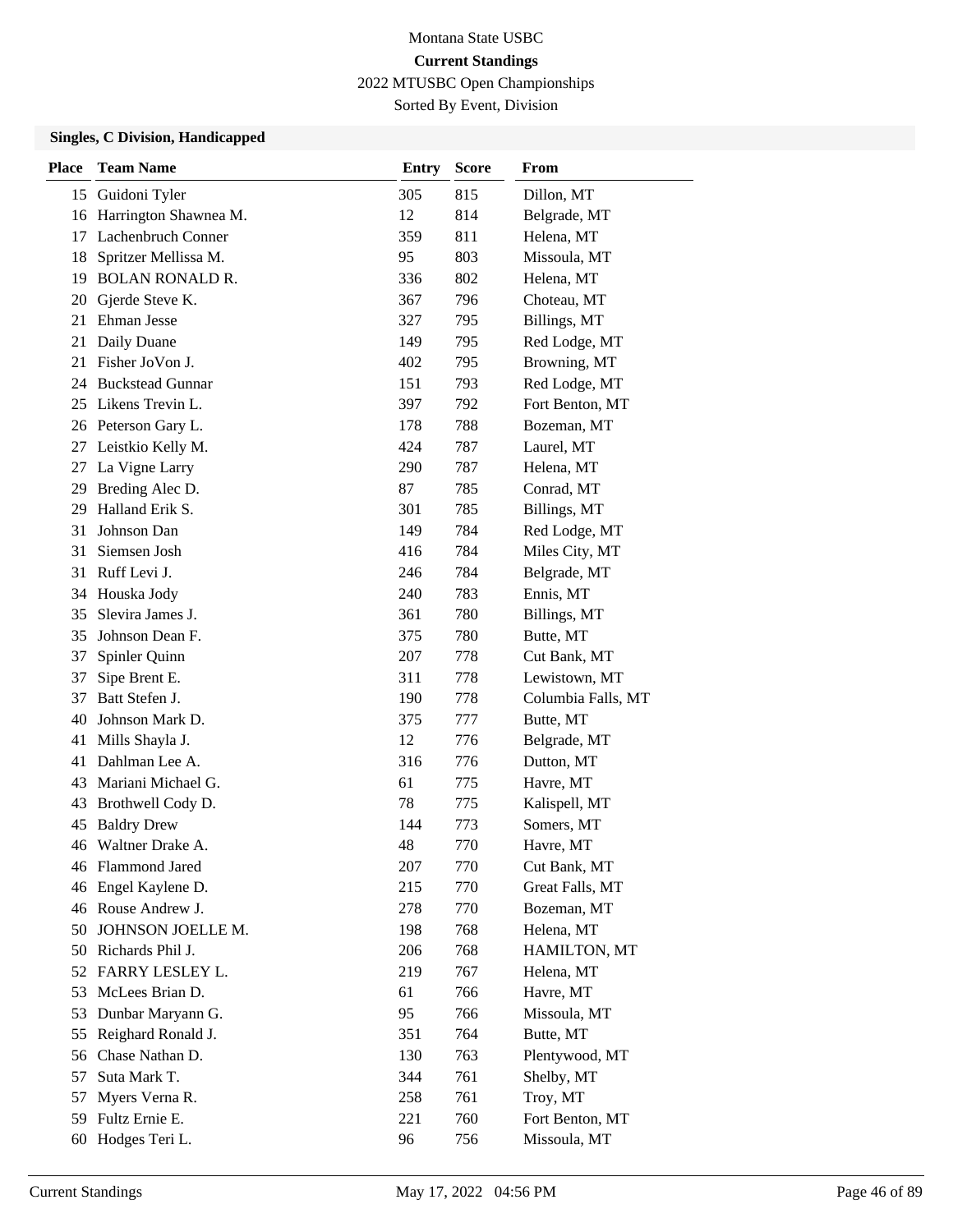Sorted By Event, Division

| <b>Place</b> | <b>Team Name</b>        | <b>Entry</b> | <b>Score</b> | <b>From</b>     |
|--------------|-------------------------|--------------|--------------|-----------------|
| 60           | Newman Susan E.         | 197          | 756          | Helena, MT      |
| 62           | Workman Wesley R.       | 112          | 753          | Great Falls, MT |
| 62           | Willyerd James E.       | 406          | 753          | Livingston, MT  |
| 62           | Freeman Jim             | 429          | 753          | Billings, MT    |
| 65           | Bengochea Lance D.      | 131          | 752          | Culbertston, MT |
| 65           | Weeks Jamie             | 300          | 752          | Billings, MT    |
| 67           | Newman Don V.           | 197          | 751          | Helena, MT      |
| 68           | Ross Spencer            | 318          | 750          | Havre, MT       |
| 69           | Bigelow Pamela "Pam" J. | 25           | 749          | Great Falls, MT |
| 70           | <b>Johnston Travis</b>  | 143          | 745          | Somers, MT      |
| 70           | Cassie Adam N.          | 339          | 745          | Billings, MT    |
| 70           | Morris Sandon W.        | 397          | 745          | Fort Benton, MT |
| 70           | Edwards Javon H.        | 456          | 745          | Billings, MT    |
| 74           | Leys Mike               | 109          | 744          | Choteau, MT     |
| 74           | Gallagher Donald J.     | 402          | 744          | Browning, MT    |
| 74           | May Michael R.          | 442          | 744          | Fort Benton, MT |
| 74           | Ketterling Colton       | 448          | 744          | Great Falls, MT |
| 74           | Goettle Mary J.         | 258          | 744          | Troy, MT        |
| 79           | O'Neil Taylor J.        | 200          | 743          | Bozeman, MT     |
| 80           | Baca Alec L.            | 300          | 742          | Billings, MT    |
| 81           | Brown Andrew R.         | 105          | 741          | Cut Bank, MT    |
| 81           | Buckentin Greg S.       | 312          | 741          | Lewistown, MT   |
| 81           | Skinner Chelsea A.      | 201          | 741          | Belgrade, MT    |
|              | 84 Peterson Joanne M.   | 178          | 740          | Bozeman, MT     |
|              | 84 Palmer Alex T.       | 361          | 740          | Billings, MT    |
| 86           | Wanner Ryan J.          | 437          | 739          | Great Falls, MT |
| 86           | <b>Blackbird Elmer</b>  | 464          | 739          | Shepherd, MT    |
| 88           | Rebo Tony L. Sr         | 259          | 738          | Troy, MT        |
| 89           | Steward Chad W.         | 290          | 737          | Helena, MT      |
| 90           | Gladue Anthony          | 277          | 736          | Cut Bank, MT    |
| 91           | Heber Al C.             | 276          | 735          | Belgrade, MT    |
| 91           | Leininger Keith D.      | 415          | 735          | Miles City, MT  |
| 93           | Baas Launa L.           | 258          | 734          | Troy, MT        |
| 93           | Criner Mark A.          | 263          | 734          | Troy, MT        |
| 95           | McDaniel Jim L.         | 211          | 732          | East Helena, MT |
|              | 95 MOSNESS MACKENZIE L. | 343          | 732          | Helena, MT      |
| 97           | Fracchiolla Clay J.     | 246          | 731          | Belgrade, MT    |
| 98           | Finkbeiner Tamii        | 9            | 730          | Belgrade, MT    |
| 98           | Peterson Gary D.        | 115          | 730          | Havre, MT       |
| 100          | Holguin Chris           | 153          | 729          | Red Lodge, MT   |
| 100          | Marten Rich F.          | 423          | 729          | Great Falls, MT |
| 102          | Rogers Ben              | 381          | 728          | Belgrade, MT    |
| 102          | VanMiddendorp Zane M.   | 407          | 728          | Bozeman, MT     |
|              | 104 Frank Jacki         | 128          | 727          | Helena, MT      |
|              | 104 Boelke Vicky L.     | 252          | 727          | Troy, MT        |
|              | 106 Johnson Ryan S.     | 337          | 726          | Bozeman, MT     |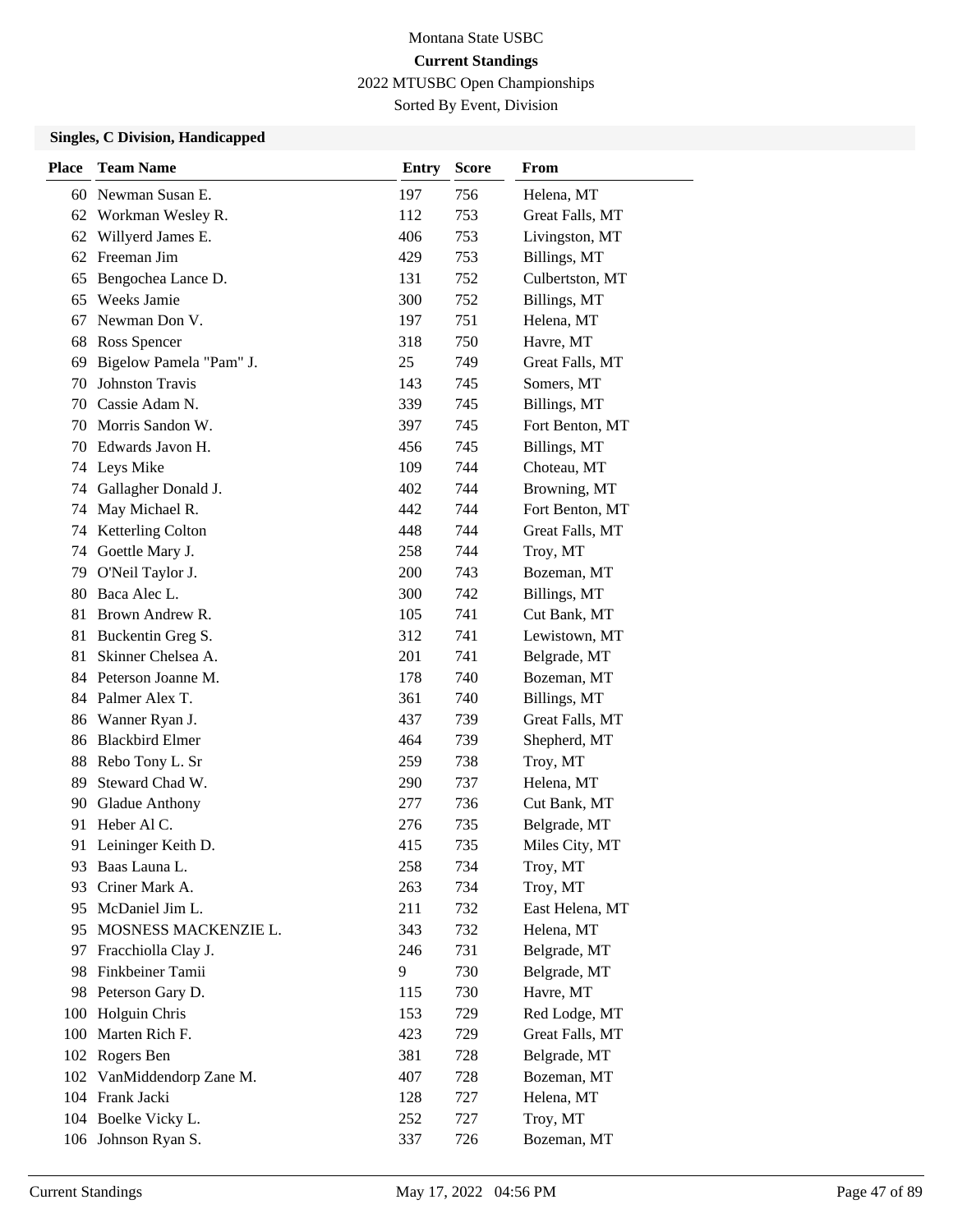Sorted By Event, Division

| Place | <b>Team Name</b>          | <b>Entry</b>   | <b>Score</b> | From               |
|-------|---------------------------|----------------|--------------|--------------------|
|       | 106 Hollo Desiree M.      | 383            | 726          | Livingston, MT     |
|       | 106 Lonski Darin          | 287            | 726          | Billings, MT       |
|       | 106 Whale Laura E         | 282            | 726          | East Helena, MT    |
|       | 110 Kirschenmann Cole E.  | 100            | 725          | Hardin, MT         |
|       | 110 Piazzola Nick N.      | 118            | 725          | Butte, MT          |
|       | 110 Bilbruck Dan          | 288            | 725          | Glasgow, MT        |
|       | 113 Richmond Jessie L.    | 48             | 723          | Havre, MT          |
| 113   | Brastrup David L.         | 111            | 723          | Great Falls, MT    |
| 113   | Jackson Jamie J.          | 322            | 723          | Frenchtown, MT     |
|       | 116 Waters Jana F.        | 229            | 722          | Hardin, MT         |
|       | 116 Jacobs Josh W.        | 351            | 722          | Butte, MT          |
|       | 116 Spain Seth A.         | 357            | 722          | Missoula, MT       |
| 116   | Tellesch Jessi            | 277            | 722          | Cut Bank, MT       |
|       | 116 Ravan Gil             | 252            | 722          | Troy, MT           |
|       | 121 Boggs Albert F.       | $\overline{4}$ | 721          | Choteau, MT        |
|       | 121 Frydenlund Merlin     | 345            | 721          | Shelby, MT         |
|       | 121 Carrette Alan L.      | 346            | 721          | Helena, MT         |
|       | 121 Mansfield Maverick M. | 365            | 721          | Missoula, MT       |
| 121   | Stevenson Stephanie M.    | 424            | 721          | Laurel, MT         |
|       | 126 Kump Anita D.         | 41             | 719          | Butte, MT          |
| 126   | Juhnke Treva A.           | 97             | 719          | Livingston, MT     |
|       | 126 Guidoni Kristen E.    | 305            | 719          | Dillon, MT         |
|       | 126 Johnson Jessica A.    | 306            | 719          | Helena, MT         |
|       | 126 Keegan Kaycee L.      | 278            | 719          | Bozeman, MT        |
|       | 126 Bache Kenneth L.      | 257            | 719          | Troy, MT           |
|       | 126 Wesson Michael J.     | 259            | 719          | Troy, MT           |
| 133   | Shanahan Scott A.         | 217            | 718          | Great Falls, MT    |
| 133   | HUFF JACQUELIN E.         | 435            | 718          | Helena, MT         |
| 133   | Thiessen Daniel G.        | 464            | 718          | Shepherd, MT       |
|       | 136 Carlson Brett R.      | 124            | 717          | Helena, MT         |
|       | 137 Barrett David L.      | 91             | 716          | Billings, MT       |
| 137   | Blake William R.          | 115            | 716          | Havre, MT          |
|       | 137 Watson Latimer B.     | 240            | 716          | Ennis, MT          |
| 140   | Read Edward A. Jr         | 189            | 715          | Columbia Falls, MT |
| 140   | Cook Kaylie L.            | 360            | 715          | Billings, MT       |
|       | 140 Carper Michael D.     | 442            | 715          | Fort Benton, MT    |
| 143   | Desjarlais Meleah         | 402            | 714          | Browning, MT       |
| 144   | Greene John P.            | 223            | 713          | Stevensville, MT   |
| 144   | Banks Steve L.            | 340            | 713          | Billings, MT       |
| 144   | Santore Anthony T.        | 362            | 713          | Billings, MT       |
|       | 144 VanLeuven Michael G.  | 190            | 713          | Columbia Falls, MT |
|       | 144 Deeds Debbie A.       | 253            | 713          | Troy, MT           |
| 149   | Newey Lee                 | 11             | 712          | Belgrade, MT       |
|       | 149 Lindeman Charles M.   | 66             | 712          | Great Falls, MT    |
|       | 149 Gunter Deby A.        | 142            | 712          | Helena, MT         |
| 149   | Fleckenstein Kenny W.     | 386            | 712          | Miles City, MT     |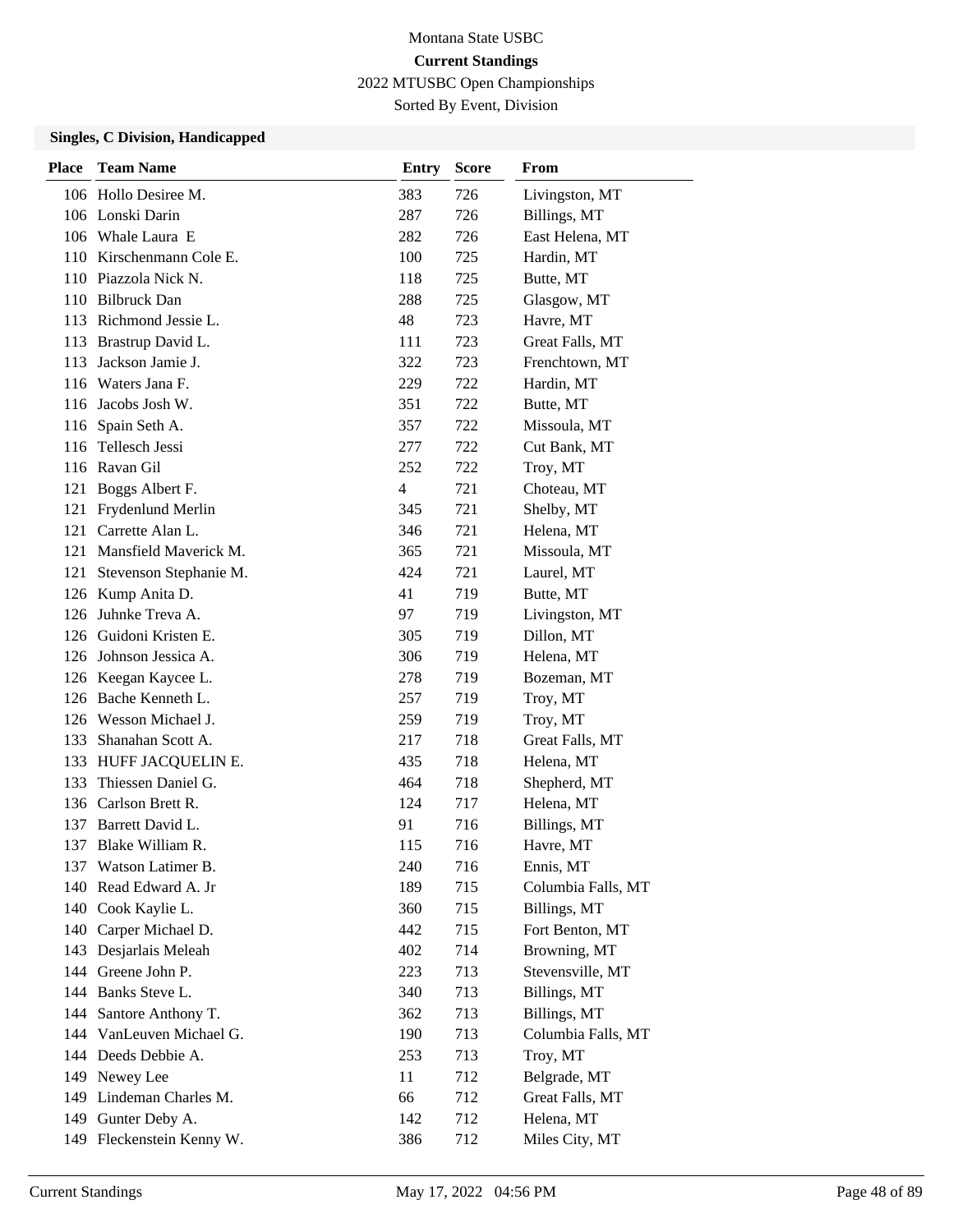Sorted By Event, Division

| <b>Place</b> | <b>Team Name</b>               | <b>Entry</b> | <b>Score</b> | From               |
|--------------|--------------------------------|--------------|--------------|--------------------|
|              | 153 Gubler Tracy L.            | 97           | 711          | Livingston, MT     |
|              | 153 Brainard Craig A.          | 177          | 711          | Bozeman, MT        |
|              | 153 Larson Taylor S.           | 394          | 711          | Bozeman, MT        |
|              | 156 Moses Jerold D. Jr         | 380          | 710          | Anaconda, MT       |
|              | 156 Volkman Jolene K.          | 431          | 710          | Cut Bank, MT       |
|              | 156 Snow Alida M.              | 254          | 710          | Troy, MT           |
| 159          | Smith Michael W.               | 106          | 708          | Havre, MT          |
|              | 159 Ward Douglas W.            | 178          | 708          | Bozeman, MT        |
|              | 159 Lakey Stephan A.           | 294          | 708          | Belgrade, MT       |
|              | 159 Rae Patty E.               | 405          | 708          | Red Lodge, MT      |
| 163          | Wild Randy R.                  | 11           | 707          | Belgrade, MT       |
| 163          | Sewell Taylor M.               | 357          | 707          | Missoula, MT       |
|              | 163 Zimmerman Alex J.          | 383          | 707          | Livingston, MT     |
|              | 163 Hilger Nelson D.           | 416          | 707          | Miles City, MT     |
|              | 167 Elkins Ginny               | 304          | 706          | Missoula, MT       |
|              | 167 DeLaHunt Helen M.          | 309          | 706          | Livingston, MT     |
| 169          | Jones Sandra K.                | 216          | 705          | Fort Benton, MT    |
|              | 170 Rodenberger Lucas S.       | 232          | 704          | Hardin, MT         |
| 170          | <b>McKitrick Blake</b>         | 238          | 704          | Ennis, MT          |
| 170          | Schafer Andrew J.              | 277          | 704          | Cut Bank, MT       |
| 170          | <b>Myers Donald</b>            | 258          | 704          | Troy, MT           |
| 174          | Ingle Brandon P.               | 294          | 703          | Belgrade, MT       |
|              | 174 Moffet Preston             | 339          | 703          | Billings, MT       |
|              | 176 Schoenwald Chad L.         | 10           | 702          | Belgrade, MT       |
|              | 176 Martinich Kyanna M.        | 41           | 702          | Butte, MT          |
|              | 176 Erickson Aaron M.          | 65           | 702          | Havre, MT          |
| 176          | Jenkins-Rhoads Cory J.         | 191          | 702          | Columbia Falls, MT |
|              | 176 Schaff Mark                | 303          | 702          | Huntley, MT        |
| 181          | Brotnov Scott D.               | 93           | 701          | Kalispell, MT      |
|              | 182 Balcerzak Joe              | 427          | 700          | Helena, MT         |
|              | 182 Freeman Joy                | 429          | 700          | Billings, MT       |
|              | 182 MCGOWAN-SROCZYK THERESA J. | 434          | 700          | Helena, MT         |
|              | 185 Brug Kenneth P.            | 91           | 699          | Billings, MT       |
|              | 185 Freeman Joshua L.          | 190          | 699          | Columbia Falls, MT |
|              | 185 Miller Kodie               | 296          | 699          | Livingston, MT     |
|              | 188 DeCroix Debbie L.          | 144          | 698          | Somers, MT         |
|              | 188 Link Samantha M.           | 228          | 698          | Hardin, MT         |
|              | 188 Henderson Paige C.         | 348          | 698          | Havre, MT          |
| 191          | Taylor Kristin J.              | 94           | 697          | Missoula, MT       |
| 191          | <b>Overturf Cory</b>           | 121          | 697          | Scobey, MT         |
| 191          | Morgan Cody                    | 428          | 697          | Helena, MT         |
| 194          | Beckler Marissa D.             | 41           | 696          | Butte, MT          |
|              | 194 ROGINA DAVE L.             | 122          | 696          | Helena, MT         |
|              | 194 Decker Ron                 | 184          | 696          | Livingston, MT     |
|              | 197 Ward Ginger L.             | 70           | 695          | Thompson Falls, MT |
| 197          | Jean-Genung Luna               | 262          | 695          | Troy, MT           |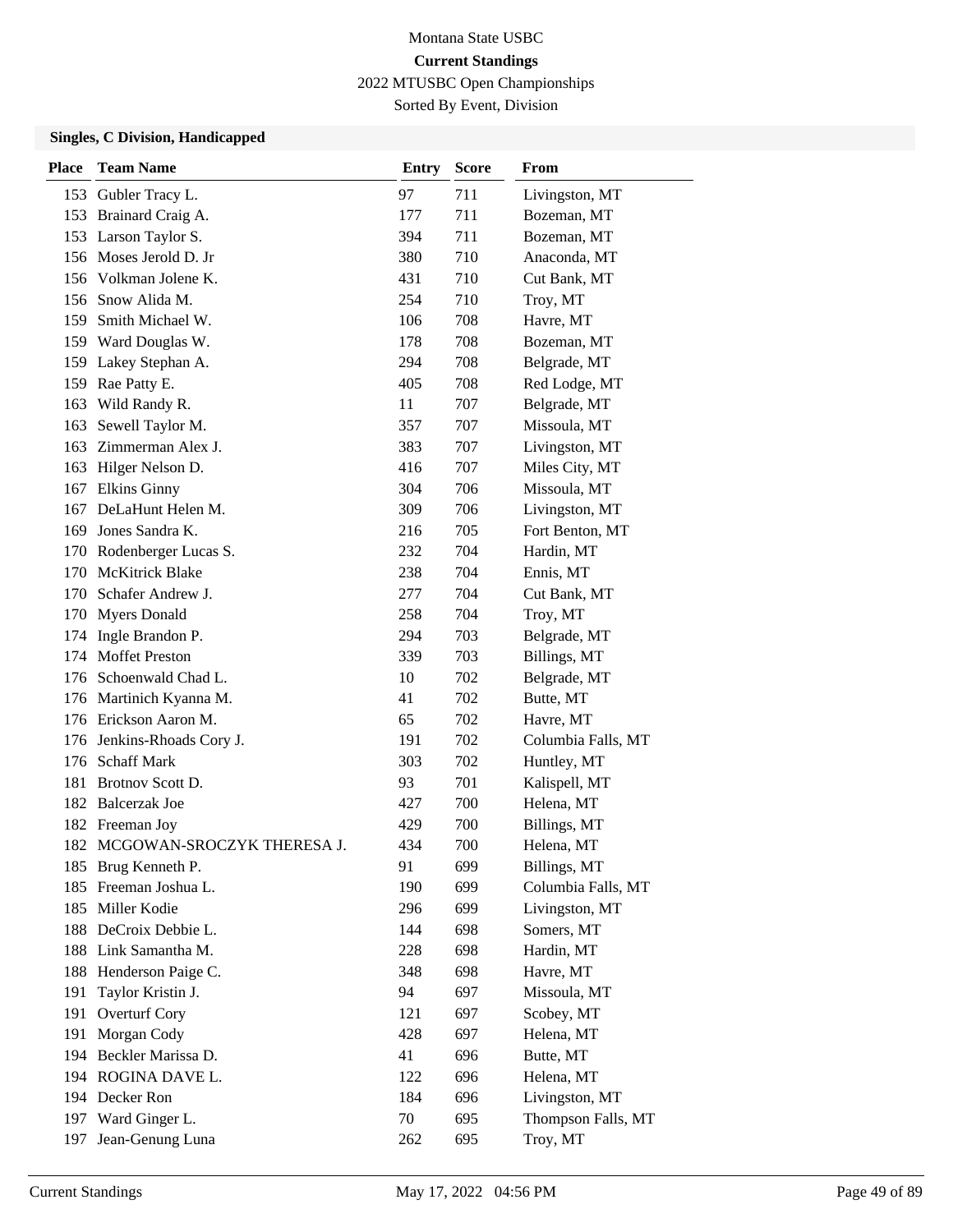Sorted By Event, Division

| <b>Place</b> | <b>Team Name</b>          | <b>Entry</b> | <b>Score</b> | From               |
|--------------|---------------------------|--------------|--------------|--------------------|
| 197          | Kadrmas Kym K.            | 468          | 695          | Livingston, MT     |
| 200          | <b>Stoeckel Sara</b>      | 395          | 694          | Helena, MT         |
| 200          | Ross Skip                 | 397          | 694          | Fort Benton, MT    |
| <b>200</b>   | Dunnigan Scott            | 237          | 694          | Columbia Falls, MT |
| 200          | Cole Debra A.             | 252          | 694          | Troy, MT           |
| 204          | Gray Julie K.             | 96           | 693          | Missoula, MT       |
|              | 204 Morrisett Eric        | 352          | 693          | Cut Bank, MT       |
|              | 204 Bidwell Shaunessy K.  | 358          | 693          | Forsyth, MT        |
|              | 207 Hatcher Loretta C.    | 96           | 692          | Missoula, MT       |
| 207          | Schwindt Larry            | 105          | 692          | Cut Bank, MT       |
| 207          | O'Neil Carol W.           | 200          | 692          | Bozeman, MT        |
|              | 210 Sunwall Greg          | 132          | 691          | Culbertston, MT    |
|              | 210 Wolf Bobby M.         | 325          | 691          | Great Falls, MT    |
|              | 210 Woodring Jim          | 352          | 691          | Cut Bank, MT       |
|              | 210 Corbett James L.      | 383          | 691          | Livingston, MT     |
|              | 210 Volkman Fred N.       | 431          | 691          | Cut Bank, MT       |
|              | 215 Cole Rod              | 109          | 690          | Choteau, MT        |
|              | 215 Baker Doug            | 361          | 690          | Billings, MT       |
|              | 215 Zarek Philip H.       | 282          | 690          | East Helena, MT    |
|              | 218 Rounds Cheryl A.      | 289          | 689          | Chester, MT        |
| 218          | Johnson Randi J.          | 345          | 689          | Shelby, MT         |
|              | 218 Johnson Mike A.       | 375          | 689          | Butte, MT          |
| 221          | Finkbeiner Bryan R (Orvy) | 8            | 688          | Belgrade, MT       |
| 221          | Dull Stephanie L.         | 104          | 688          | Helena, MT         |
| 221          | Anderson Tyler A.         | 215          | 688          | Great Falls, MT    |
| 221          | Vannett Joe               | 217          | 688          | Great Falls, MT    |
| 221          | Carson Tory H.            | 319          | 688          | Havre, MT          |
| 221          | Suhr Becky M.             | 358          | 688          | Forsyth, MT        |
| 227          | Berumen Brent A.          | 10           | 687          | Belgrade, MT       |
| 227          | Bailey Amber L.           | 97           | 687          | Livingston, MT     |
| 227          | <b>Bowland Brandy</b>     | 132          | 687          | Culbertston, MT    |
| 227          | MATTHIES REBECA D.        | 313          | 687          | Helena, MT         |
| 227          | Stephenson Kordelle R.    | 284          | 687          | Forsyth, MT        |
| 227          | Hader Johnathan L.        | 190          | 687          | Columbia Falls, MT |
|              | 233 Elkins Ramona L.      | 304          | 686          | Missoula, MT       |
|              | 234 Jacobi Thienhoa Q.    | 78           | 685          | Kalispell, MT      |
|              | 234 Calhoon Ginger J.     | 309          | 685          | Livingston, MT     |
|              | 234 Porter Clint W.       | 316          | 685          | Dutton, MT         |
|              | 234 McDonald Casey A.     | 403          | 685          | Browning, MT       |
|              | 234 Crossman Shawn M.     | 449          | 685          | Butte, MT          |
|              | 234 Deeds Donald F.       | 253          | 685          | Troy, MT           |
|              | 240 Mattson Michael       | 289          | 684          | Chester, MT        |
|              | 240 Kaste Ted M.          | 442          | 684          | Fort Benton, MT    |
|              | 242 JOHNSON TIA D.        | 198          | 683          | Helena, MT         |
|              | 243 O'Neil Jay D.         | 200          | 682          | Bozeman, MT        |
|              | 243 MATTHIES AUDREY F.    | 291          | 682          | Helena, MT         |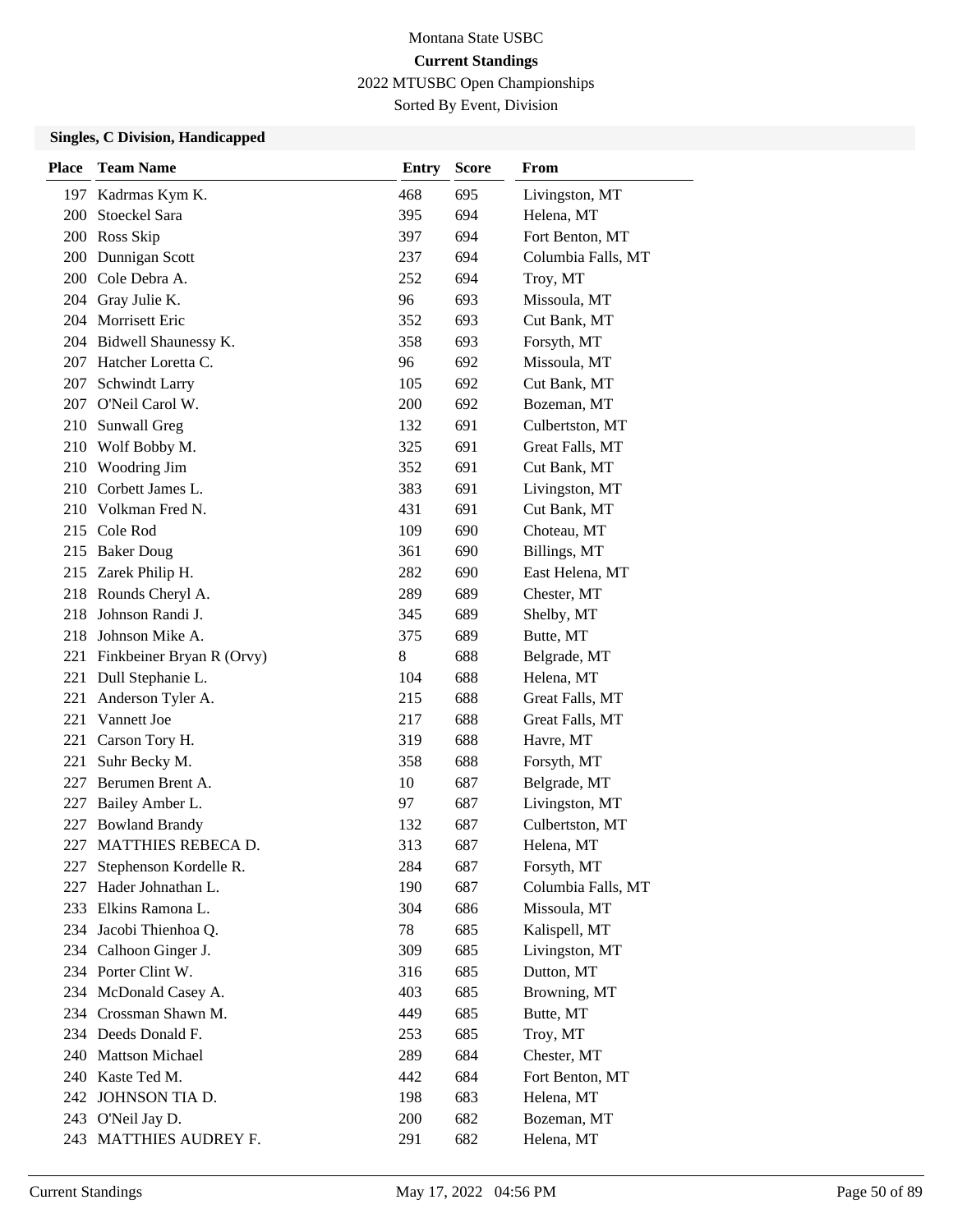Sorted By Event, Division

| <b>Place</b> | <b>Team Name</b>          | <b>Entry</b>  | <b>Score</b> | From            |
|--------------|---------------------------|---------------|--------------|-----------------|
| 243          | Arnoldt Alvin A.          | 414           | 682          | Miles City, MT  |
|              | 246 Doney KayLynn J.      | $\mathfrak s$ | 681          | Great Falls, MT |
|              | 246 Damon TJ J.           | 124           | 681          | Helena, MT      |
|              | 246 HUFF CLIFFORD D.      | 435           | 681          | Helena, MT      |
|              | 249 Edelen April M.       | 41            | 680          | Butte, MT       |
| 249          | <b>Brown Susanne</b>      | 95            | 680          | Missoula, MT    |
| 249          | Heiser Bryon S.           | 368           | 680          | Laurel, MT      |
|              | 249 Garrison Ed F.        | 430           | 680          | Frenchtown, MT  |
|              | 249 Orcutt Taylor D.      | 278           | 680          | Bozeman, MT     |
|              | 254 Buer Kray             | 120           | 679          | Scobey, MT      |
|              | 254 Southworth Brett A.   | 348           | 679          | Havre, MT       |
|              | 254 Hill Kate M.          | 393           | 679          | Great Falls, MT |
|              | 254 Olson Marion J.       | 399           | 679          | Great Falls, MT |
|              | 258 Gregory Tom           | 312           | 678          | Lewistown, MT   |
|              | 258 Lockwood Margaret R.  | 98            | 678          | Livingston, MT  |
|              | 260 MacLean Dan H.        | 386           | 677          | Miles City, MT  |
| 261          | Knecht Michele V.         | 4             | 676          | Choteau, MT     |
| 261          | McLaughlin Julie D.       | 1             | 676          | Belgrade, MT    |
| 261          | Baker Brenda L.           | 13            | 676          | Belgrade, MT    |
|              | 261 McAdams Luther R.     | 145           | 676          | Somers, MT      |
| 261          | Divine Josh L.            | 197           | 676          | Helena, MT      |
|              | 261 Gjesdal Jerry L.      | 289           | 676          | Chester, MT     |
|              | 261 Leininger Erin J.     | 415           | 676          | Miles City, MT  |
| 268          | Johnson Troy              | 104           | 675          | Helena, MT      |
|              | 268 Coen Tanner G.        | 105           | 675          | Cut Bank, MT    |
|              | 268 Branden Jim L.        | 319           | 675          | Havre, MT       |
| 268          | Weston Amanda S.          | 103           | 675          | Helena, MT      |
| 272          | French Nicole A.          | 3             | 674          | Billings, MT    |
| 272          | Sain Michael              | 120           | 674          | Scobey, MT      |
|              | 272 Frederick Rachelle L. | 383           | 674          | Livingston, MT  |
|              | 275 Nelson Mike L.        | 53            | 673          | Billings, MT    |
| 275          | McCullar Joseph S.        | 122           | 673          | Helena, MT      |
| 275          | Rott Robert D.            | 361           | 673          | Billings, MT    |
| 275          | Walks Over Ice Calvin B.  | 464           | 673          | Shepherd, MT    |
| 279          | Sellars Roderick D.       | 403           | 672          | Browning, MT    |
| 280          | Sugden Keith T.           | 362           | 671          | Billings, MT    |
| 280          | <b>Armstrong Brittany</b> | 410           | 671          | Helena, MT      |
| 282          | Zimpel Christy L.         | 467           | 670          | Butte, MT       |
| 283          | Cloud Nila R.             | 94            | 669          | Missoula, MT    |
| 283          | Schagunn Ryan             | 120           | 669          | Scobey, MT      |
| 283          | Siegfried Paul L.         | 301           | 669          | Billings, MT    |
| 286          | Malone Mark A.            | 311           | 668          | Lewistown, MT   |
|              | 286 Guthmiller Mary J.    | 394           | 668          | Bozeman, MT     |
|              | 286 Aspevig Brian D.      | 402           | 668          | Browning, MT    |
|              | 286 Guidry Jennifer L.    | 298           | 668          | Billings, MT    |
|              | 290 McAdams Hollyce M.    | 145           | 667          | Somers, MT      |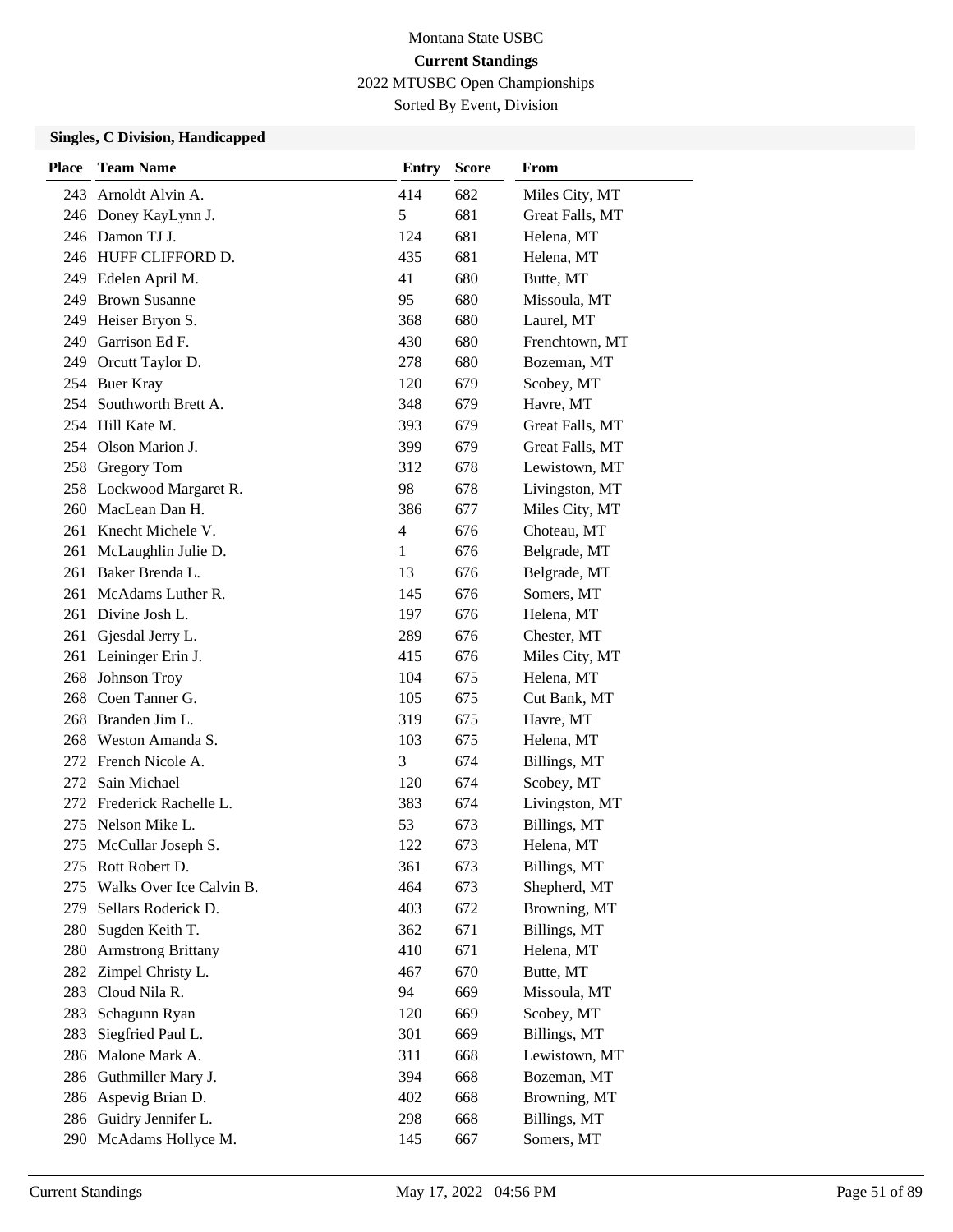Sorted By Event, Division

| <b>Place</b> | <b>Team Name</b>               | <b>Entry</b>   | <b>Score</b> | From              |
|--------------|--------------------------------|----------------|--------------|-------------------|
| 290          | Smith Justin D.                | 361            | 667          | Billings, MT      |
|              | 292 Reihman Mike W.            | 11             | 666          | Belgrade, MT      |
|              | 292 Martinich Debbie           | 41             | 666          | Butte, MT         |
|              | 292 Domion Tracy A (Stratford) | 177            | 666          | Bozeman, MT       |
|              | 295 Rebsom Jami C.             | 97             | 665          | Livingston, MT    |
|              | 295 Larson Mitch D.            | 239            | 665          | Ennis, MT         |
|              | 295 PLOVANICH LANIE M.         | 396            | 665          | Helena, MT        |
|              | 295 Guedesse Ryan M.           | 399            | 665          | Great Falls, MT   |
| 299          | Abbey Cherre L.                | 12             | 664          | Belgrade, MT      |
| 300          | Seaburg Mike W.                | 398            | 663          | Great Falls, MT   |
| 300          | Marken Bobbie L.               | 253            | 663          | Troy, MT          |
|              | 302 Parrow Eve M.              | 9              | 662          | Belgrade, MT      |
|              | 302 Gjerde Paul K.             | 367            | 662          | Choteau, MT       |
|              | 302 Gobert Duane R.            | 277            | 662          | Cut Bank, MT      |
| 305          | Wild Taylor R.                 | 11             | 661          | Belgrade, MT      |
|              | 305 Painter Karla E.           | 96             | 661          | Missoula, MT      |
| 305          | Thoroughman Taylor             | 127            | 661          | Great Falls, MT   |
| 308          | Meagor Mollie E.               | 42             | 660          | Butte, MT         |
|              | 308 Goff Tanner J.             | 118            | 660          | Butte, MT         |
|              | 308 Welsh Kylie M.             | 315            | 660          | Butte, MT         |
|              | 308 Wood Leland D.             | 368            | 660          | Laurel, MT        |
|              | 312 Wermers Dillon W.          | $\overline{c}$ | 659          | Gallatin Gtwy, MT |
|              | 312 Chambers Wes J.            | 292            | 659          | Basin, MT         |
|              | 312 Orrantia Matthew D.        | 438            | 659          | Bozeman, MT       |
|              | 312 Smith Patti A.             | 98             | 659          | Livingston, MT    |
| 312          | Hyatt Scott L.                 | 246            | 659          | Belgrade, MT      |
| 317          | Snider Loren D.                | 50             | 658          | Great Falls, MT   |
| 317          | Rettig Gary K.                 | 216            | 658          | Fort Benton, MT   |
| 317          | Hafemann Jayme R.              | 303            | 658          | Huntley, MT       |
| 317          | Hodgskiss Connor               | 352            | 658          | Cut Bank, MT      |
| 317          | Schmidt Larry J.               | 258            | 658          | Troy, MT          |
| 317          | Roberts Kaitlyn M.             | 98             | 658          | Livingston, MT    |
|              | 323 Pearsall Deryk A.          | $\tau$         | 657          | Great Falls, MT   |
|              | 324 Kunz Steven R.             | 303            | 656          | Huntley, MT       |
|              | 325 Porter Paul C.             | 316            | 655          | Dutton, MT        |
|              | 326 Melville Leroy A.          | 99             | 654          | Hardin, MT        |
|              | 326 Seidel Jayme               | 348            | 654          | Havre, MT         |
| 326          | Boynton David B.               | 368            | 654          | Laurel, MT        |
|              | 329 Power Carrie L.            | 202            | 653          | Kalispell, MT     |
| 329          | Lightner Colin J.              | 110            | 653          | Choteau, MT       |
|              | 329 Van Gelder Dylan           | 407            | 653          | Bozeman, MT       |
| 332          | Old Man Chief Leslie           | 402            | 652          | Browning, MT      |
|              | 332 Masters Ron Sr             | 257            | 652          | Troy, MT          |
|              | 334 RUNNION RAELYN M.          | 313            | 651          | Helena, MT        |
| 334          | <b>Springer Mercedes</b>       | 349            | 651          | Havre, MT         |
| 336          | Tonn Julie D.                  | 200            | 649          | Bozeman, MT       |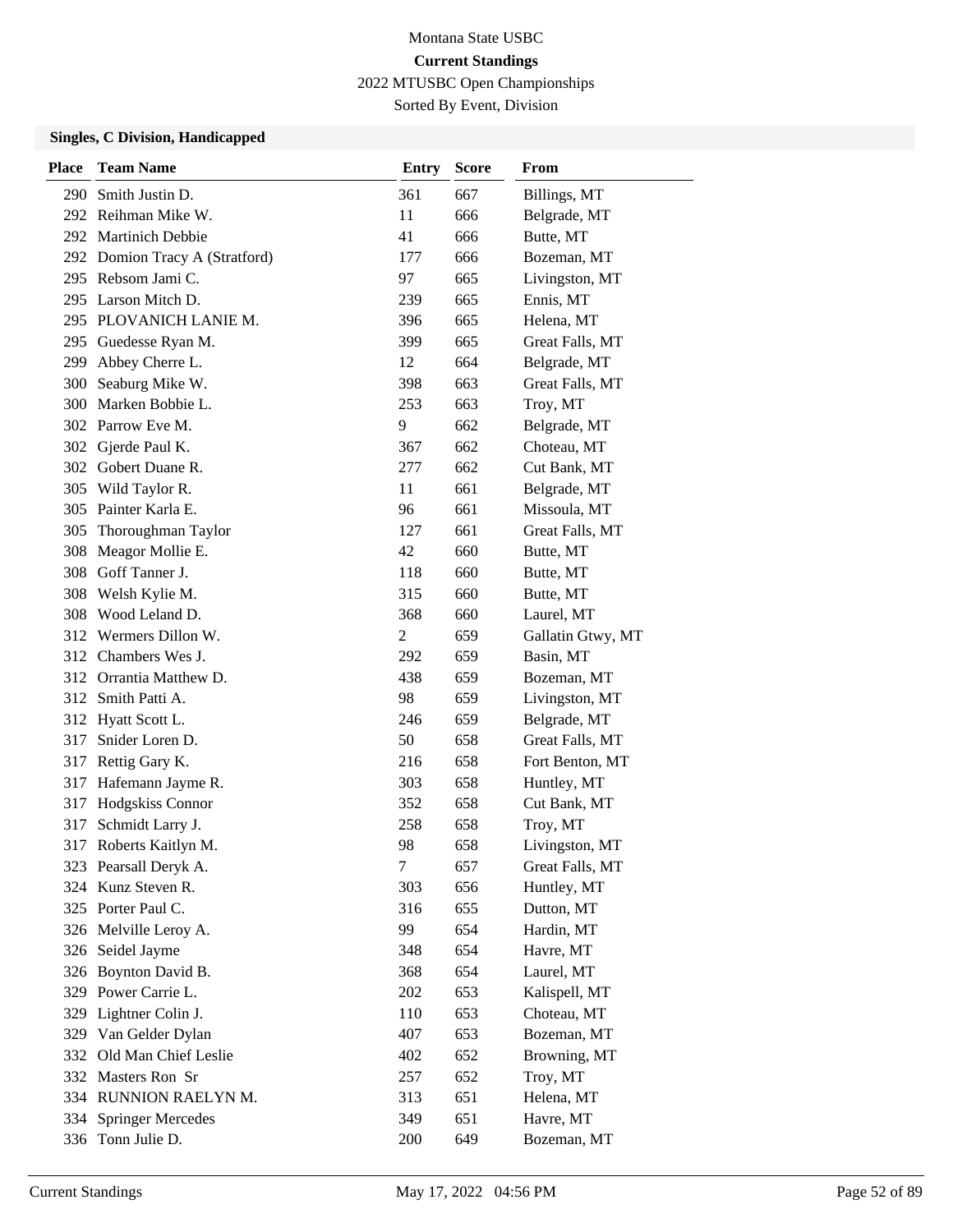# Montana State USBC **Current Standings**

2022 MTUSBC Open Championships

Sorted By Event, Division

| <b>Place</b> | <b>Team Name</b>           | <b>Entry</b> | <b>Score</b> | From               |
|--------------|----------------------------|--------------|--------------|--------------------|
|              | 336 Johnson Marc S.        | 191          | 649          | Columbia Falls, MT |
|              | 338 Helke John             | 144          | 648          | Somers, MT         |
| 338          | Nevins Judy J.             | 345          | 648          | Shelby, MT         |
|              | 340 Charlson Rich L.       | 112          | 647          | Great Falls, MT    |
|              | 341 Graham Haley B.        | 349          | 646          | Havre, MT          |
|              | 342 Boulter Rodney N.      | 311          | 644          | Lewistown, MT      |
|              | 343 Dull Bernie R.         | 104          | 643          | Helena, MT         |
|              | 343 Pribyl Kody C.         | 349          | 643          | Havre, MT          |
| 343          | Thompson Rick A.           | 130          | 643          | Plentywood, MT     |
|              | 346 Routzahn Cherelyn      | 113          | 642          | Bozeman, MT        |
|              | 346 McNulty Roger A.       | 253          | 642          | Troy, MT           |
| 348          | Thoroughman Michelle A.    | 127          | 640          | Great Falls, MT    |
|              | 348 Pinkston Craig A.      | 203          | 640          | Bozeman, MT        |
|              | 348 Lohr Klayton           | 352          | 640          | Cut Bank, MT       |
| 351          | Lightner Adam              | 110          | 639          | Choteau, MT        |
|              | 352 Candelaria Kim L.      | 94           | 638          | Missoula, MT       |
|              | 353 Comer Les              | 86           | 637          | Dillon, MT         |
| 353          | Korber William W.          | 99           | 637          | Hardin, MT         |
|              | 353 Alexander Travis L.    | 217          | 637          | Great Falls, MT    |
|              | 356 Langendoerfer David K. | 209          | 636          | Missoula, MT       |
|              | 356 Stahl Neil W.          | 288          | 636          | Glasgow, MT        |
|              | 358 Hostetler Jaci M.      | 94           | 635          | Missoula, MT       |
|              | 359 Peterson Frank         | 115          | 634          | Havre, MT          |
|              | 359 Maxwell Steve W.       | 239          | 634          | Ennis, MT          |
|              | 359 Wigley Chad            | 303          | 634          | Huntley, MT        |
|              | 362 Balcerzak Nicole T.    | 428          | 632          | Helena, MT         |
| 363          | Lightner Christopher       | 110          | 630          | Choteau, MT        |
|              | 364 Holden Kendall J.      | 65           | 629          | Havre, MT          |
|              | 364 Hossack Ashley M.      | 364          | 629          | Butte, MT          |
|              | 366 Dosch Chad A.          | 105          | 628          | Cut Bank, MT       |
|              | 366 Grove Chris L.         | 295          | 628          | Plentywood, MT     |
|              | 366 Jorgensen Tanner       | 352          | 628          | Cut Bank, MT       |
|              | 369 Linn Ron G.            | 93           | 627          | Kalispell, MT      |
| 370          | Elkins Bart A.             | 304          | 626          | Missoula, MT       |
| 371          | Guderjahn Tony C.          | 112          | 625          | Great Falls, MT    |
| 371          | Turner Terry D.            | 319          | 625          | Havre, MT          |
| 373          | Parrett Walter T.          | 39           | 624          | Butte, MT          |
| 374          | Schmidt Linda M.           | 258          | 623          | Troy, MT           |
| 375          | Sweeney Neill L.           | 67           | 622          | Great Falls, MT    |
| 375          | Marsh Travis E.            | 106          | 622          | Havre, MT          |
| 375          | Ward Alexis N.             | 177          | 622          | Bozeman, MT        |
| 375          | <b>Bundy R Kevin</b>       | 277          | 622          | Cut Bank, MT       |
| 379          | Hovland Sigurd E.          | 180          | 619          | Great Falls, MT    |
|              | 379 Lachenbruch Mary       | 359          | 619          | Helena, MT         |
| 379          | Kooyman Dan                | 440          | 619          | Billings, MT       |
| 382          | Conley Dylan J.            | 413          | 618          | Miles City, MT     |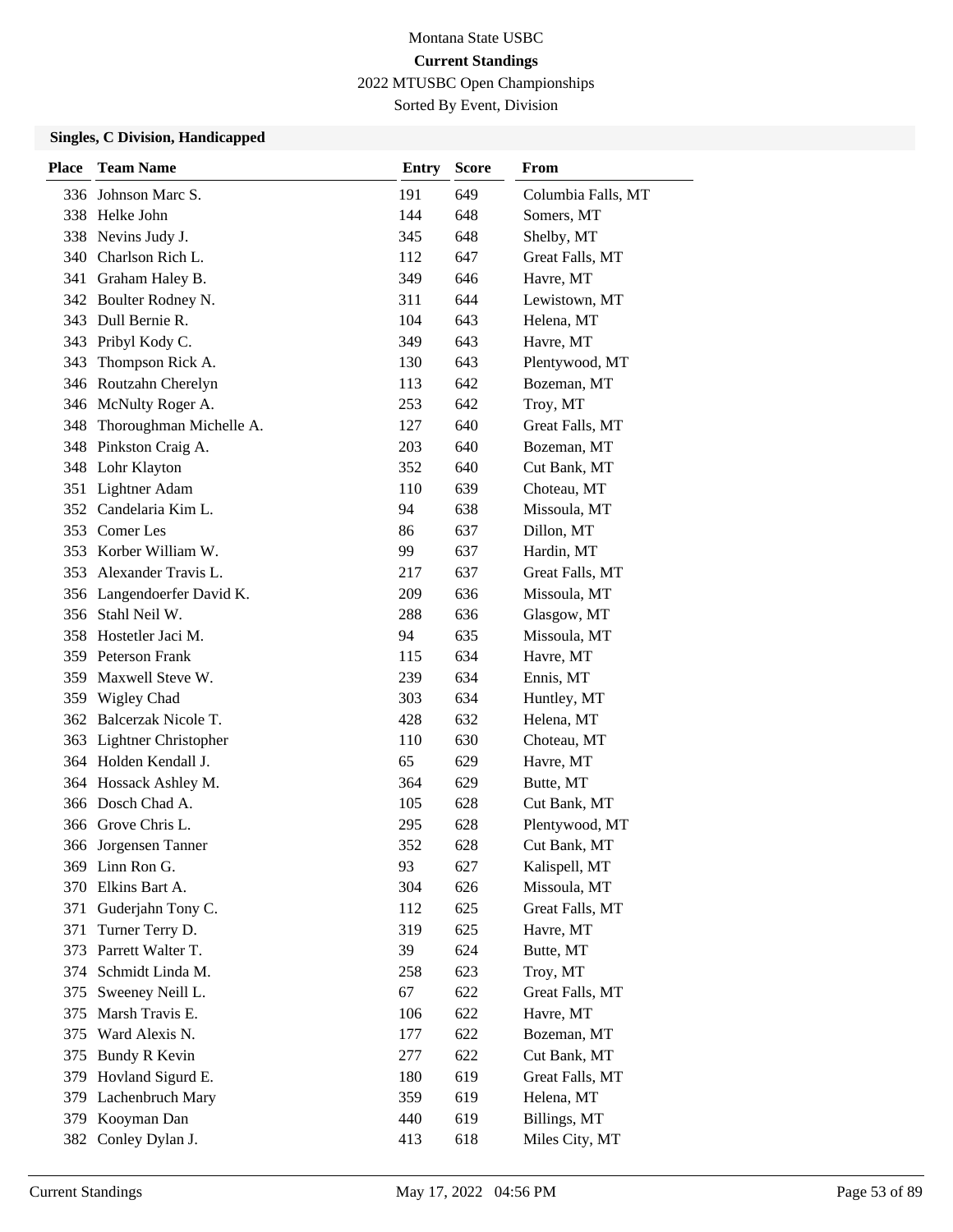Sorted By Event, Division

## **Singles, C Division, Handicapped**

| <b>Place</b> | <b>Team Name</b>       | <b>Entry</b> | <b>Score</b> | From            |
|--------------|------------------------|--------------|--------------|-----------------|
|              | 383 Maul Tammy         | 322          | 617          | Frenchtown, MT  |
|              | 384 Pribyl Kameron     | 347          | 614          | Havre, MT       |
|              | 385 Liebel Rick T.     | 354          | 613          | Butte, MT       |
|              | 386 Raridon Robert R.  | 450          | 608          | Missoula, MT    |
|              | 387 Brown Jenna        | 202          | 606          | Kalispell, MT   |
| 387          | Crawford Travis J.     | 399          | 606          | Great Falls, MT |
|              | 389 Kraft Samuel L. II | 257          | 605          | Troy, MT        |
| 390          | Goettle Jack J.        | 258          | 604          | Troy, MT        |
| 391          | Corcoran William E.    | 440          | 602          | Billings, MT    |
|              | 392 McMullan Bill      | 207          | 601          | Cut Bank, MT    |
| 392          | Forrest Eric T.        | 315          | 601          | Butte, MT       |
| 394          | <b>Tedrick Dwayne</b>  | 106          | 598          | Havre, MT       |
|              | 394 Lightner Kalen L.  | 110          | 598          | Choteau, MT     |
|              | 394 Martin Tyler       | 465          | 598          | Helena, MT      |
| 397          | Finley Tom             | 350          | 597          | Chinook, MT     |
| 398          | <b>Ovalle Trenton</b>  | 245          | 595          | Great Falls, MT |
|              | 399 Baker Eli          | 314          | 594          | Choteau, MT     |
|              | 400 Larson Mark J.     | 317          | 592          | Dutton, MT      |
|              | 400 Pappas Chris F.    | 289          | 592          | Chester, MT     |
| 402          | Ramsey Jim             | 217          | 588          | Great Falls, MT |
| 403          | Dalen Randy J.         | 451          | 585          | Missoula, MT    |
|              | 404 Rae Tyler H.       | 154          | 584          | Red Lodge, MT   |
| 405          | Jons Kassi (Ham)       | 10           | 579          | Belgrade, MT    |
|              | 406 Luedtke Tim A.     | 277          | 573          | Cut Bank, MT    |
| 407          | Hylton Adam C.         | 410          | 560          | Helena, MT      |
|              | 408 Goll Zane K.       | 233          | 559          | Hardin, MT      |
| 409          | Brewer David H.        | 115          | 558          | Havre, MT       |
|              |                        |              |              |                 |

| Place | <b>Team Name</b>          | Entry | <b>Score</b> | From            |
|-------|---------------------------|-------|--------------|-----------------|
| 1     | Grigsby James L.          | 227   | 795          | Helena, MT      |
| 2     | Molenda Andrew C (Andy)   | 174   | 792          | Belgrade, MT    |
| 3     | Hodges Mark S.            | 446   | 783          | Missoula, MT    |
| 4     | Butori Franky J. III      | 117   | 775          | Butte, MT       |
| 5     | Fergerson Steve A.        | 99.   | 774          | Hardin, MT      |
| 6     | Doble Daniel R.           | 224   | 759          | Great Falls, MT |
| 7     | Sroczyk Thomas G.         | 123   | 758          | Helena, MT      |
| 8     | Reiten Mark L.            | 77    | 747          | Kalispell, MT   |
| 9     | McGee Willie              | 370   | 735          | Great Falls, MT |
| 10    | Wardell Dustin C.         | 165   | 733          | Bozeman, MT     |
| 11    | Warner Jesse S.           | 412   | 731          | Miles City, MT  |
| 12    | Jones Chad E.             | 225   | 727          | Great Falls, MT |
| 13    | Marten Richard "Richy" B. | 423   | 723          | Great Falls, MT |
| 14    | Houser Barry W.           | 210   | 720          | Helena, MT      |
| 15    | Puckett Brian W.          | 164   | 715          | Bozeman, MT     |
| 16    | Flinders Derek O.         | 401   | 714          | Helena, MT      |
| 17    | Orham James R.            | 161   | 712          | Bozeman, MT     |
|       |                           |       |              |                 |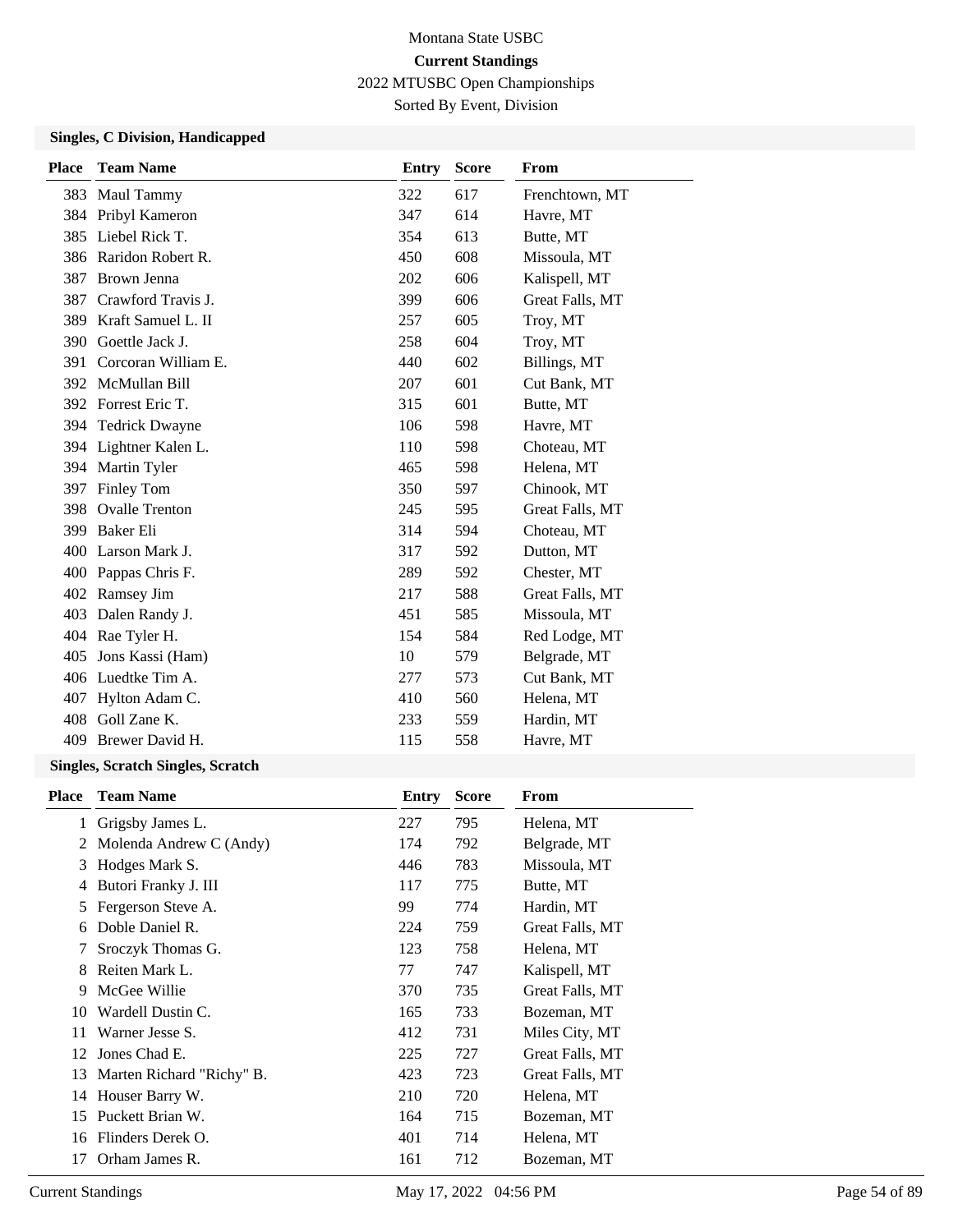Sorted By Event, Division

| <b>Place</b> | <b>Team Name</b>         | <b>Entry</b> | <b>Score</b> | From            |
|--------------|--------------------------|--------------|--------------|-----------------|
| 18           | Cleveland Terry L.       | 205          | 710          | HAMILTON, MT    |
| 19           | Dehn Paul J.             | 31           | 708          | Great Falls, MT |
| 19           | Bidwell Barry A.         | 284          | 708          | Forsyth, MT     |
| 21           | Corkin Ronald H.         | 225          | 704          | Great Falls, MT |
|              | 22 Ramey Erick L.        | 224          | 703          | Great Falls, MT |
| 22           | STEELE JAMES R.          | 236          | 703          | HAMILTON, MT    |
|              | 24 Parrow Vern T.        | 8            | 702          | Belgrade, MT    |
| 25           | Haney Nick R.            | 298          | 701          | Billings, MT    |
| 26           | Corneil Riley J.         | 177          | 697          | Bozeman, MT     |
| 27           | McInenly Michael A.      | 441          | 695          | Missoula, MT    |
| 28           | Beckmann Brian D.        | 75           | 694          | Kalispell, MT   |
| 29           | Ahern Jack B.            | 86           | 693          | Dillon, MT      |
| 29           | Winslow Damon D.         | 163          | 693          | Bozeman, MT     |
| 31           | Wheatley Kyle A.         | 7            | 692          | Great Falls, MT |
| 31           | <b>Tweedy Robert</b>     | 371          | 692          | Great Falls, MT |
| 33           | Robbins Edward J.        | 38           | 691          | Butte, MT       |
| 33           | Guidry Chris A.          | 298          | 691          | Billings, MT    |
| 35           | Muri William B.          | 385          | 690          | Miles City, MT  |
| 36           | Jensen Jonathan P.       | 302          | 689          | East Helena, MT |
| 37           | Hempstead Blake R.       | 454          | 688          | Anaconda, MT    |
| 38           | VanMeel Marvin F.        | 366          | 687          | Anaconda, MT    |
| 38           | Hohn Craig A.            | 298          | 687          | Billings, MT    |
| 40           | Lee Rod J.               | 187          | 685          | Livingston, MT  |
| 40           | Jacobs Shawn             | 323          | 685          | Clancy, MT      |
| 40           | Fox Ben M.               | 459          | 685          | Livingston, MT  |
| 43           | Schmidt Jack R.          | 384          | 682          | Miles City, MT  |
| 43           | Davis Corey D.           | 441          | 682          | Missoula, MT    |
| 45           | <b>BOLAN KIMBERLY D.</b> | 220          | 679          | Helena, MT      |
| 45           | Kirkeby Brady L.         | 324          | 679          | Clancy, MT      |
| 47           | Day Howard               | 8            | 676          | Belgrade, MT    |
| 47           | Brodersen John A.        | 55           | 676          | Butte, MT       |
| 47           | Kitts Andrew J.          | 183          | 676          | Livingston, MT  |
| 50           | Dobie Lewis L.           | 165          | 675          | Bozeman, MT     |
| 51           | Stoner Scott W.          | 210          | 674          | Helena, MT      |
| 51           | <b>SACCHERI VINCE</b>    | 457          | 674          | Helena, MT      |
| 53           | Hessler John P.          | 436          | 673          | Anaconda, MT    |
| 53           | Kuhns Bernie A.          | 446          | 673          | Missoula, MT    |
| 55           | Larimer Cameron D.       | 327          | 672          | Billings, MT    |
| 56           | Croskrey Nolan J.        | 376          | 670          | Great Falls, MT |
| 57           | Baker Monte E.           | 13           | 669          | Belgrade, MT    |
| 57           | Daniels James I.         | 380          | 669          | Anaconda, MT    |
| 57           | Beaudry Randy M.         | 463          | 669          | Missoula, MT    |
| 60           | Pepos Charlie D.         | 377          | 668          | Great Falls, MT |
| 61           | Wester Emmett P.         | 443          | 667          | Helena, MT      |
| 62           | Murphy Caitlyn K.        | 401          | 666          | Helena, MT      |
| 63           | Daubel Christopher A.    | 411          | 665          | Miles City, MT  |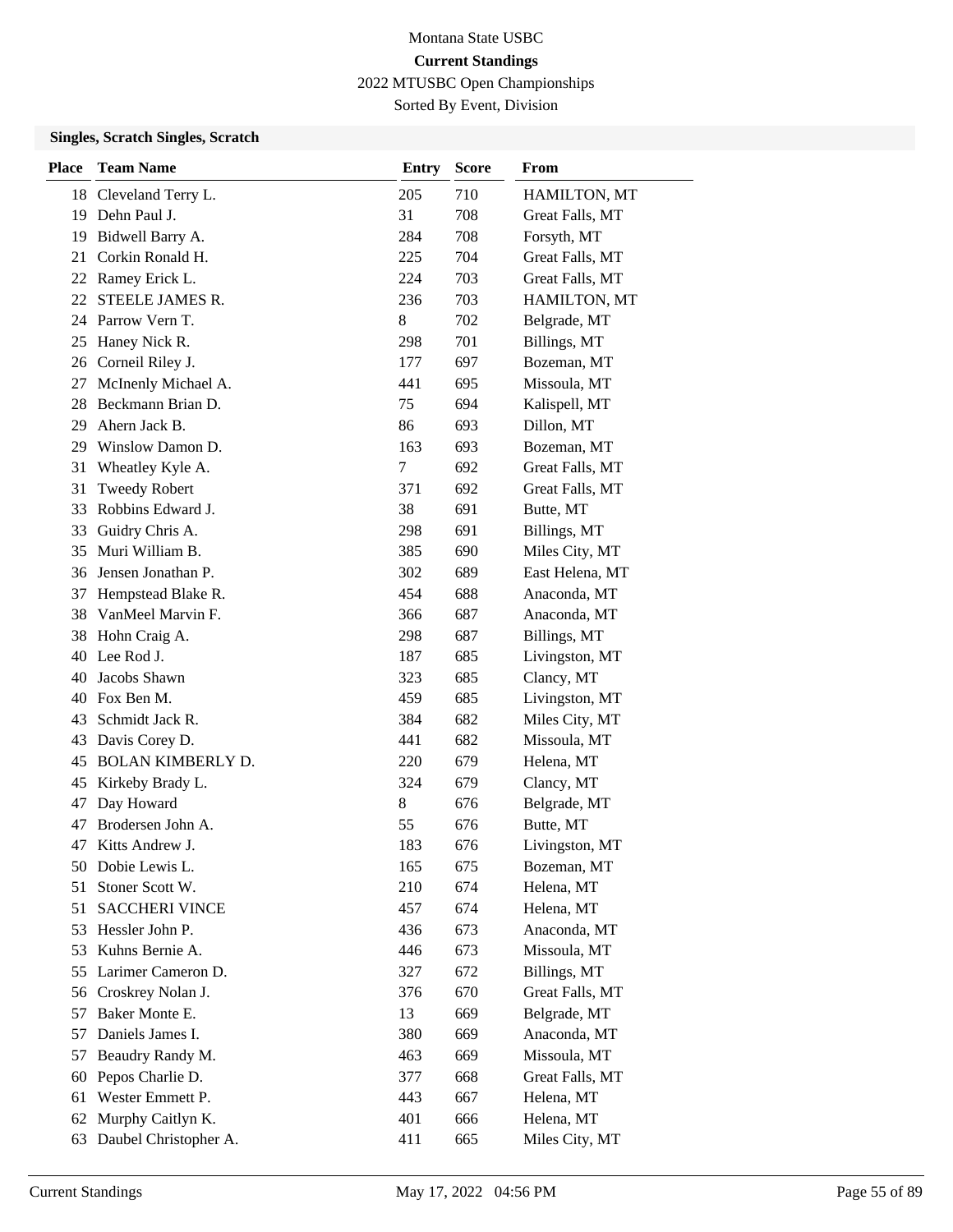# Montana State USBC **Current Standings**

2022 MTUSBC Open Championships

Sorted By Event, Division

| <b>Place</b> | <b>Team Name</b>       | <b>Entry</b> | <b>Score</b> | From            |
|--------------|------------------------|--------------|--------------|-----------------|
|              | 64 Fulton Bryan J.     | 284          | 663          | Forsyth, MT     |
| 64           | King Don J.            | 412          | 663          | Miles City, MT  |
| 64           | Shulund Cary L.        | 446          | 663          | Missoula, MT    |
| 67           | Cross Marlin W.        | 370          | 659          | Great Falls, MT |
| 68           | Link Joshua A.         | 233          | 658          | Hardin, MT      |
| 68           | <b>Kearns Dave</b>     | 236          | 658          | HAMILTON, MT    |
| 68           | West Kyle W.           | 467          | 658          | Butte, MT       |
| 71           | Christianson Brian R.  | 7            | 657          | Great Falls, MT |
| 71           | Bosch Austan L.        | 137          | 657          | Butte, MT       |
| 73           | White Don S.           | 425          | 656          | Great Falls, MT |
|              | 74 Nead Claud          | 309          | 655          | Livingston, MT  |
| 75           | CHAMBERS MATTHEW L.    | 279          | 654          | Helena, MT      |
| 75           | Reed Michael R.        | 453          | 654          | East Helena, MT |
| 77           | Krankowski Mike A.     | 38           | 653          | Butte, MT       |
| 77           | Hoffman Richie W. Jr   | 441          | 653          | Missoula, MT    |
| 77           | Howke Dave C.          | 447          | 653          | Great Falls, MT |
| 80           | Potvin James A. Jr     | 56           | 652          | Butte, MT       |
| 80           | Bischoff Bailey J.     | 232          | 652          | Hardin, MT      |
| 80           | COTTON GEORGE W.       | 378          | 652          | East Helena, MT |
| 83           | Pearsall Terry A.      | 7            | 651          | Great Falls, MT |
| 83           | Shaffer Harry R.       | 55           | 651          | Butte, MT       |
| 85           | Edelen Todd P.         | 55           | 650          | Butte, MT       |
| 85           | <b>FARRY KEVIN L.</b>  | 219          | 650          | Helena, MT      |
| 87           | Kemp Mark A.           | 187          | 648          | Livingston, MT  |
| 88           | Abney Timothy D.       | 206          | 646          | HAMILTON, MT    |
| 89           | Zacher Nilda J.        | 366          | 645          | Anaconda, MT    |
| 89           | Carrethers Andre' N.   | 370          | 645          | Great Falls, MT |
| 91           | Thunstrom David R.     | 227          | 643          | Helena, MT      |
| 92           | Wooten Zac J.          | 76           | 642          | Kalispell, MT   |
| 92           | Bennert Tim M.         | 411          | 642          | Miles City, MT  |
| 94           | <b>BOLAN DANIELLE</b>  | 279          | 641          | Helena, MT      |
| 95           | Jorgenson Laramie      | 126          | 640          | Kalispell, MT   |
|              | 96 Carrette Michael C. | 377          | 639          | Great Falls, MT |
| 97           | Stockton Kevin S.      | 255          | 638          | Troy, MT        |
| 98           | Robbins Brian          | 56           | 636          | Butte, MT       |
| 98           | Stanton Caleb J.       | 77           | 636          | Kalispell, MT   |
| 98           | Haldorson Jack A.      | 227          | 636          | Helena, MT      |
| 101          | Link Jason             | 228          | 633          | Hardin, MT      |
| 101          | Walker Bryan J.        | 260          | 633          | Troy, MT        |
|              | 103 LINDGREN KEVIN T.  | 107          | 632          | Helena, MT      |
|              | 103 Lawson Mitch       | 339          | 632          | Billings, MT    |
| 105          | Engelhardt Ron A.      | 52           | 631          | Billings, MT    |
|              | 105 Penkal Russell F.  | 294          | 631          | Belgrade, MT    |
| 107          | Meagor Keith W.        | 55           | 630          | Butte, MT       |
| 107          | Gunderson Orin M.      | 164          | 630          | Bozeman, MT     |
| 107          | Thompson Dirk J.       | 165          | 630          | Bozeman, MT     |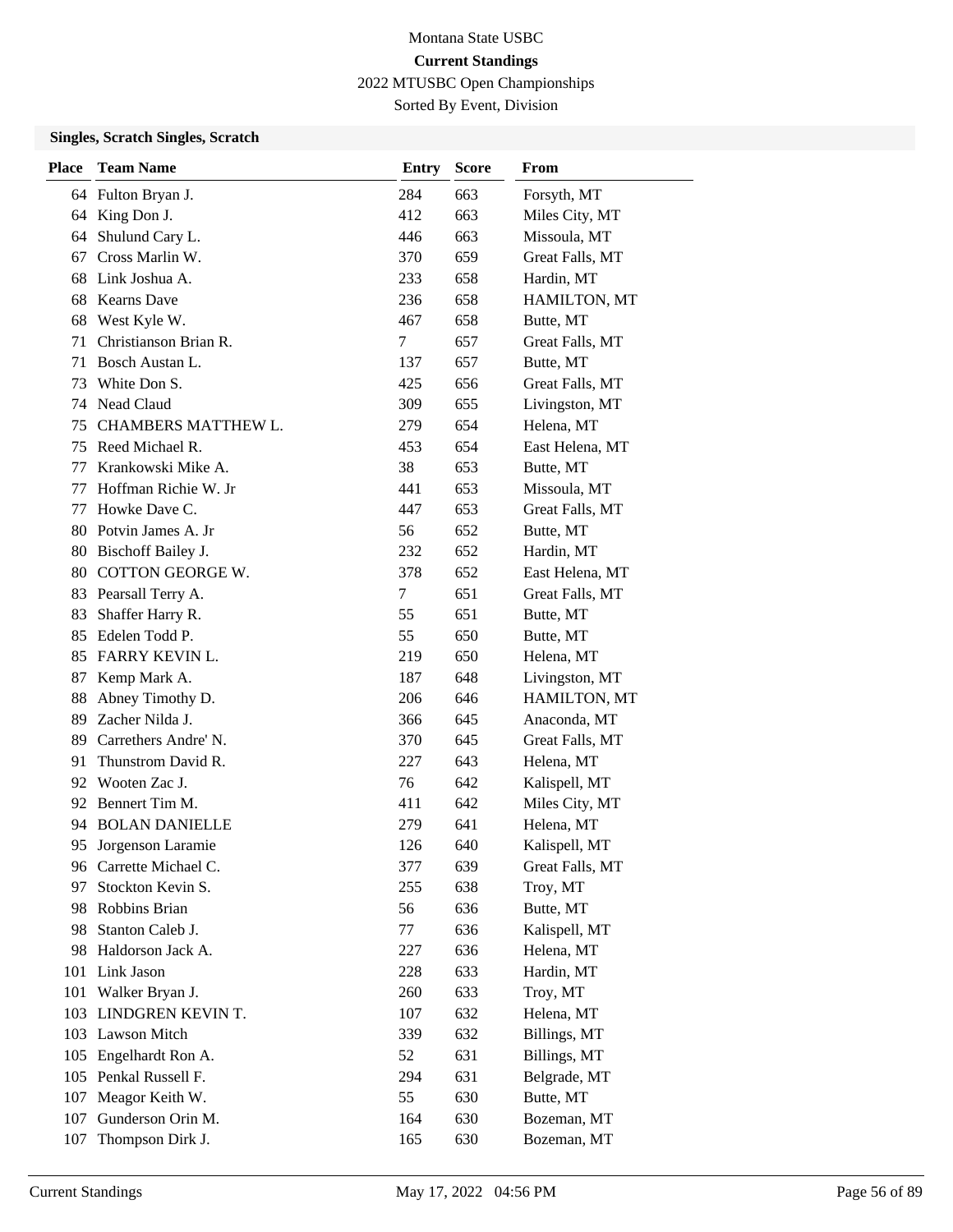# Montana State USBC **Current Standings**

2022 MTUSBC Open Championships

Sorted By Event, Division

| <b>Place</b> | <b>Team Name</b>                | <b>Entry</b> | <b>Score</b> | From            |
|--------------|---------------------------------|--------------|--------------|-----------------|
|              | 110 Martin Anthony R.           | 55           | 629          | Butte, MT       |
|              | 111 FUNK RYAN C.                | 346          | 626          | Helena, MT      |
|              | 112 McLaughlin Douglas J.       | 1            | 625          | Belgrade, MT    |
| 113          | Kinsella Dustin R.              | 61           | 624          | Havre, MT       |
|              | 113 Wingerter Ron M.            | 161          | 624          | Bozeman, MT     |
| 113          | Mcelderry Travis M.             | 204          | 624          | HAMILTON, MT    |
|              | 116 Doyle Christopher M.        | 136          | 623          | Butte, MT       |
|              | 116 Hill Sean L.                | 393          | 623          | Great Falls, MT |
|              | 118 Patterson Pete L.           | 459          | 621          | Livingston, MT  |
|              | 119 Hirschi Scott G.            | 355          | 620          | East Helena, MT |
| 120          | Johnston Roger L. Jr            | 255          | 619          | Troy, MT        |
|              | 121 Dickman Bernard "Bernie" K. | 462          | 614          | Great Falls, MT |
|              | 122 Michel Reid W.              | 316          | 613          | Dutton, MT      |
|              | 122 Zorn Tim P.                 | 299          | 613          | Billings, MT    |
|              | 124 Ball Joey R.                | 354          | 612          | Butte, MT       |
|              | 124 Dixon Tarl J.               | 32           | 612          | Great Falls, MT |
|              | 126 Kimmerle Doris A.           | 33           | 611          | Great Falls, MT |
|              | 126 Dodd Brett K.               | 385          | 611          | Miles City, MT  |
|              | 126 Hessler Michael             | 436          | 611          | Anaconda, MT    |
|              | 129 Ramsey David                | 76           | 609          | Kalispell, MT   |
|              | 129 Welsh Jordan                | 136          | 609          | Butte, MT       |
| 131          | Thomas Brian L.                 | 165          | 608          | Bozeman, MT     |
|              | 131 BOLAN MATTHEW J.            | 307          | 608          | Helena, MT      |
|              | 131 Schmidt Curtis A.           | 385          | 608          | Miles City, MT  |
|              | 134 McDonald Jason D.           | 62           | 607          | Havre, MT       |
|              | 134 Weber Joseph                | 366          | 607          | Anaconda, MT    |
| 134          | Quinby H Wayne W.               | 371          | 607          | Great Falls, MT |
|              | 134 Eslick Katlynn M.           | 457          | 607          | Helena, MT      |
| 138          | Tripp Kalee D.                  | 56           | 606          | Butte, MT       |
|              | 138 Farstveet Cory N.           | 137          | 606          | Butte, MT       |
|              | 138 Reynolds Kenneth P.         | 294          | 606          | Belgrade, MT    |
|              | 138 Dennen Jeffrey D.           | 374          | 606          | Great Falls, MT |
|              | 138 Gibson Justin L.            | 411          | 606          | Miles City, MT  |
| 143          | <b>BOLAN RONALD R.</b>          | 336          | 605          | Helena, MT      |
|              | 144 Martinich Dave A.           | 40           | 604          | Butte, MT       |
|              | 144 Sheridan EJ                 | 49           | 604          | Helena, MT      |
| 144          | Muri Craig T.                   | 385          | 604          | Miles City, MT  |
|              | 147 Woodward Tony M.            | 323          | 603          | Clancy, MT      |
| 148          | Mapes Ryan G.                   | 325          | 602          | Great Falls, MT |
| 148          | Schmidt Paul R.                 | 328          | 602          | Broadview, MT   |
| 148          | Croskrey Thomas W. Jr           | 376          | 602          | Great Falls, MT |
| 148          | Smith Jeff B.                   | 441          | 602          | Missoula, MT    |
| 152          | Marlar Doug B.                  | 107          | 601          | Helena, MT      |
|              | 152 Bosch Ryley O.              | 136          | 601          | Butte, MT       |
|              | 152 Ehman Amanda                | 327          | 601          | Billings, MT    |
|              | 152 Dinardi Aaron L.            | 386          | 601          | Miles City, MT  |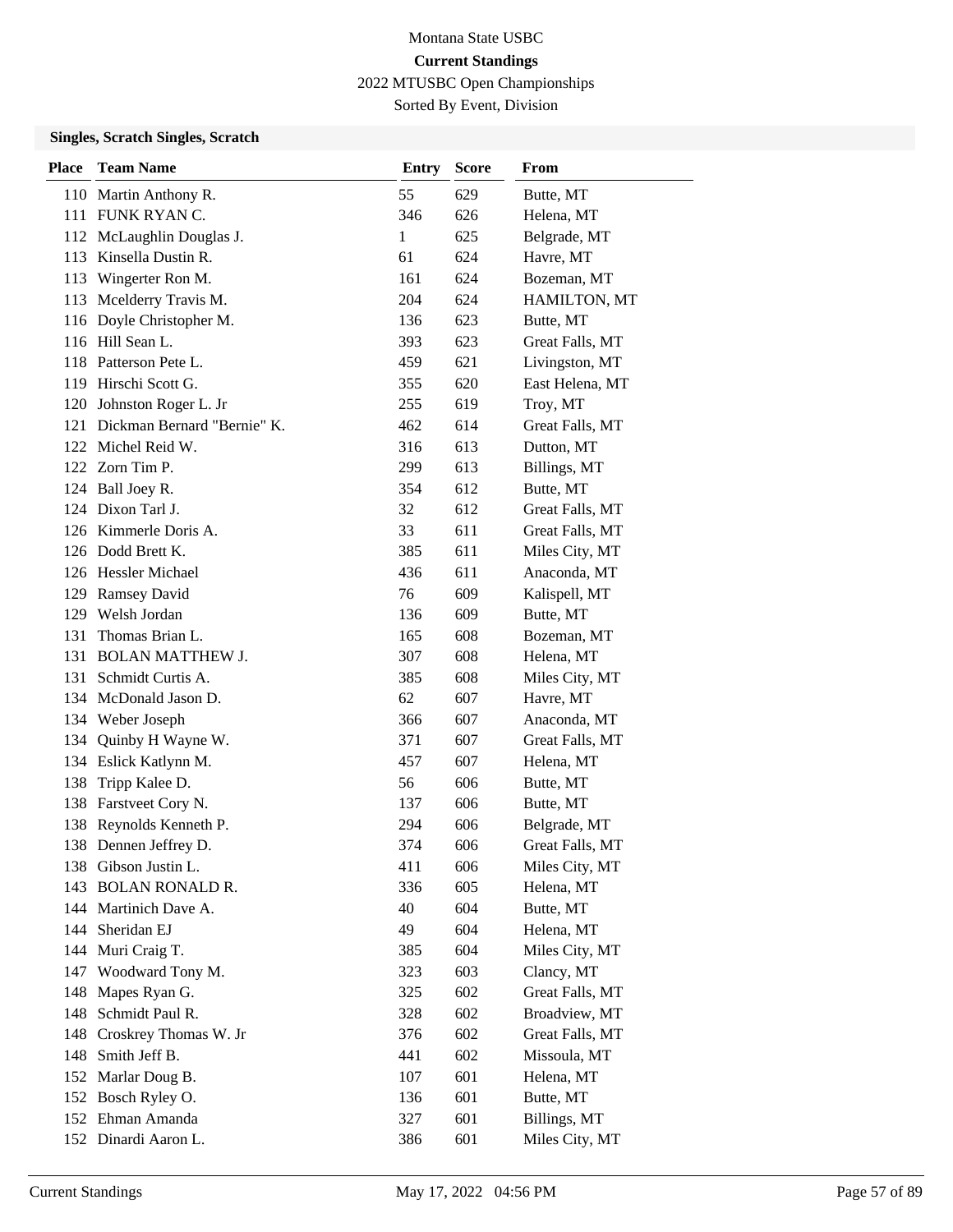Sorted By Event, Division

| <b>Place</b> | <b>Team Name</b>         | <b>Entry</b> | <b>Score</b> | From            |
|--------------|--------------------------|--------------|--------------|-----------------|
|              | 156 Larson Joshua J.     | 32           | 598          | Great Falls, MT |
|              | 157 Kent Kristie K.      | 384          | 597          | Miles City, MT  |
|              | 158 Kinsey Jase A.       | 411          | 595          | Miles City, MT  |
|              | 159 Clausen Brian L.     | 164          | 593          | Bozeman, MT     |
|              | 159 Zacher Chris J.      | 366          | 593          | Anaconda, MT    |
|              | 161 Zito Joe D.          | 163          | 592          | Bozeman, MT     |
|              | 161 Naccarato Rickey G.  | 226          | 592          | Great Falls, MT |
|              | 161 Rowe Darren S.       | 33           | 592          | Great Falls, MT |
|              | 164 Kruse Odin R.        | 75           | 591          | Kalispell, MT   |
|              | 164 Hruska Bruce M.      | 33           | 591          | Great Falls, MT |
|              | 166 Link Joelle A.       | 229          | 590          | Hardin, MT      |
|              | 167 Gelling Nathan R.    | 55           | 589          | Butte, MT       |
| 167          | Johnson Rodney D.        | 136          | 589          | Butte, MT       |
|              | 167 Christensen Mike H.  | 31           | 589          | Great Falls, MT |
|              | 167 Rooney Tim J.        | 255          | 589          | Troy, MT        |
|              | 171 Piazzola Matthew C.  | 117          | 588          | Butte, MT       |
| 171          | Ehman Jesse              | 327          | 588          | Billings, MT    |
| 173          | Buck Bob M.              | 86           | 587          | Dillon, MT      |
|              | 174 Ness James J.        | 165          | 586          | Bozeman, MT     |
|              | 174 Nead Tyson           | 309          | 586          | Livingston, MT  |
|              | 176 Martinich Joe M.     | 38           | 585          | Butte, MT       |
|              | 177 Robinson Timothy J.  | 162          | 583          | Bozeman, MT     |
|              | 177 Link Jeremy A.       | 228          | 583          | Hardin, MT      |
| 177          | Thompson Eric M.         | 443          | 583          | Helena, MT      |
| 180          | Bigelow Dylan R.         | 5            | 581          | Great Falls, MT |
|              | 180 Preston Ashleigh L.  | 117          | 581          | Butte, MT       |
| 180          | Murphy Daniel P.         | 395          | 581          | Helena, MT      |
|              | 183 Martinich Denton J.  | 39           | 580          | Butte, MT       |
|              | 184 Holmquist Charles A. | 205          | 579          | HAMILTON, MT    |
|              | 185 Hoelstad Knut H.     | 205          | 578          | HAMILTON, MT    |
|              | 185 KATEN COLEMAN        | 220          | 578          | Helena, MT      |
|              | 185 Quinby Steven P.     | 224          | 578          | Great Falls, MT |
| 185          | Aklestad Jim A.          | 370          | 578          | Great Falls, MT |
| 189          | <b>Graber Daniel</b>     | 292          | 577          | Basin, MT       |
| 189          | Pribyl Bob               | 386          | 577          | Miles City, MT  |
| 191          | Bragg Travis T.          | 40           | 575          | Butte, MT       |
|              | 192 Genereux Devin C.    | 377          | 574          | Great Falls, MT |
| 193          | Martinich Mike           | 38           | 573          | Butte, MT       |
| 193          | Canino Joe M.            | 298          | 573          | Billings, MT    |
|              | 195 Ovalle Tristan       | 245          | 571          | Great Falls, MT |
| 195          | Tuss Jay J.              | 245          | 571          | Great Falls, MT |
| 197          | Orham Robert C.          | 161          | 570          | Bozeman, MT     |
| 197          | Winslow David B.         | 163          | 570          | Bozeman, MT     |
|              | 199 Wagner Andrew A.     | 99           | 568          | Hardin, MT      |
| 199          | Armstrong Alexander G.   | 406          | 568          | Livingston, MT  |
|              | 201 Pennock Larry D.     | 255          | 567          | Troy, MT        |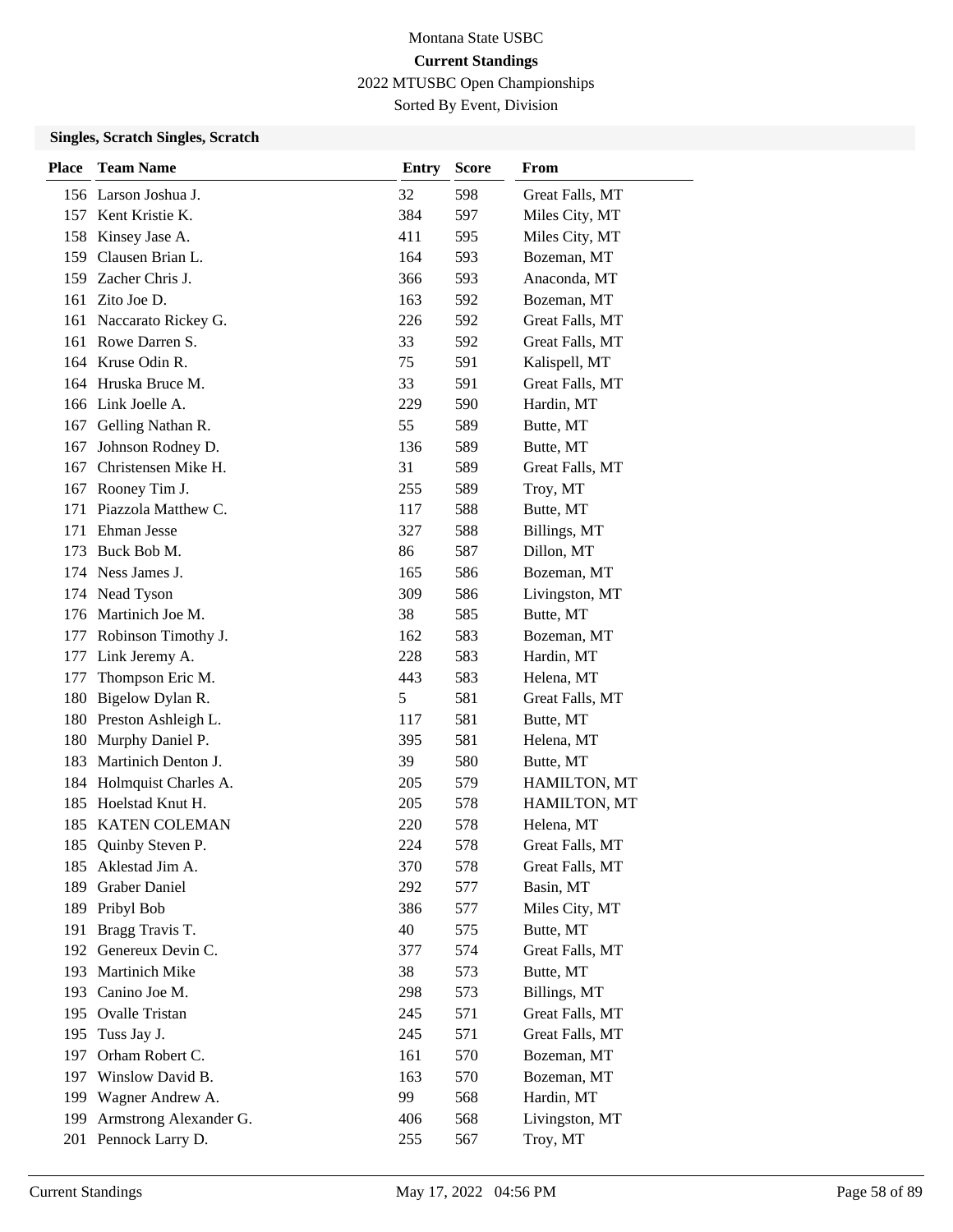# Montana State USBC **Current Standings**

2022 MTUSBC Open Championships

Sorted By Event, Division

| Place | <b>Team Name</b>             | <b>Entry</b> | Score | From            |
|-------|------------------------------|--------------|-------|-----------------|
| 202   | Shaffer Brenda E.            | 56           | 565   | Butte, MT       |
|       | 203 Buls Nick D.             | 73           | 564   | Kalispell, MT   |
|       | 203 Ovalle Jose V.           | 245          | 564   | Great Falls, MT |
| 205   | Mariani Shawn M.             | 62           | 563   | Havre, MT       |
|       | 206 Hamilton Mike D.         | 61           | 560   | Havre, MT       |
|       | 206 Bare Britt G.            | 129          | 560   | Great Falls, MT |
|       | 208 Starkel Joshua A.        | 302          | 559   | East Helena, MT |
|       | 208 MILLER JASON C.          | 346          | 559   | Helena, MT      |
|       | 210 CHARLTON TEVIN           | 363          | 558   | Helena, MT      |
|       | 210 Brown Theodore "Mick" M. | 447          | 558   | Great Falls, MT |
| 212   | Doughty Deven H.             | 385          | 555   | Miles City, MT  |
| 213   | Burns Cody W.                | 39           | 554   | Butte, MT       |
| 213   | Anderson Payden              | 295          | 554   | Plentywood, MT  |
|       | 213 Bastas Jody              | 31           | 554   | Great Falls, MT |
|       | 213 Streit Guyla A.          | 370          | 554   | Great Falls, MT |
| 217   | Hanson Troy L.               | 236          | 553   | HAMILTON, MT    |
| 217   | Wanner Drew R.               | 437          | 553   | Great Falls, MT |
| 219   | Irlbeck Daniel P.            | 12           | 552   | Belgrade, MT    |
|       | 219 Collick Ryan M.          | 306          | 552   | Helena, MT      |
| 221   | JOHNSON ALLEN L.             | 446          | 551   | Missoula, MT    |
|       | 222 Piazzola Frank H.        | 117          | 550   | Butte, MT       |
|       | 222 Zuhoski Donnie M.        | 32           | 550   | Great Falls, MT |
|       | 222 Dinardi Brent D.         | 386          | 550   | Miles City, MT  |
|       | 222 Charlton Robert T.       | 363          | 550   | Helena, MT      |
|       | 226 Jones Donald R. Jr       | 164          | 546   | Bozeman, MT     |
| 226   | Murphy Erin K.               | 395          | 546   | Helena, MT      |
| 226   | James Stephen D.             | 462          | 546   | Great Falls, MT |
| 229   | Martinich Dave W.            | 39           | 545   | Butte, MT       |
| 229   | Allred Todd A.               | 76           | 545   | Kalispell, MT   |
| 229   | Heywood Garrett D.           | 232          | 545   | Hardin, MT      |
| 229   | Redfern Randy J.             | 384          | 545   | Miles City, MT  |
| 233   | Irlbeck Amanda L.            | 12           | 544   | Belgrade, MT    |
|       | 233 Dehn Kristen M.          | 370          | 544   | Great Falls, MT |
| 233   | Perry Michael J.             | 382          | 544   | Livingston, MT  |
|       | 236 Blimling Justin P.       | 49           | 543   | Helena, MT      |
|       | 236 Lubick Mark A.           | 354          | 543   | Butte, MT       |
|       | 238 Knuth Tanner L.          | 49           | 542   | Helena, MT      |
| 238   | Stocker Garry W. Sr.         | 107          | 542   | Helena, MT      |
| 238   | Kadrmas Derik C.             | 126          | 542   | Kalispell, MT   |
| 238   | Stephenson Tyler D.          | 284          | 542   | Forsyth, MT     |
| 242   | Buls Ryan D.                 | 73           | 539   | Kalispell, MT   |
| 243   | Brug Ron A.                  | 91           | 537   | Billings, MT    |
|       | 244 Gasch Brian              | 292          | 536   | Basin, MT       |
| 245   | <b>Brensdal Jeffrey</b>      | 295          | 534   | Plentywood, MT  |
|       | 245 Reed Howard A.           | 323          | 534   | Clancy, MT      |
| 247   | Lumpkin Amy L.               | 298          | 531   | Billings, MT    |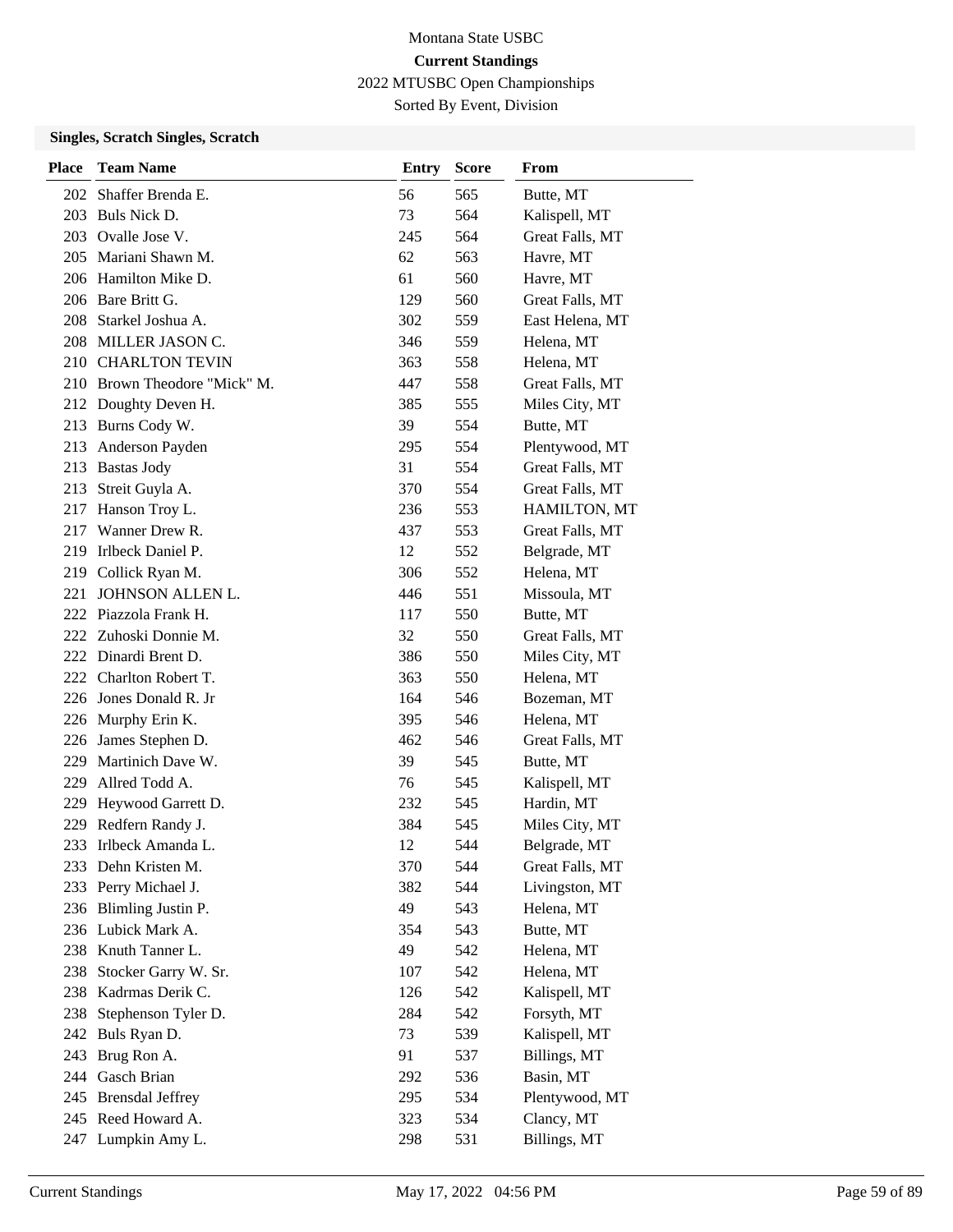# Montana State USBC **Current Standings**

2022 MTUSBC Open Championships

Sorted By Event, Division

| <b>Place</b> | <b>Team Name</b>          | <b>Entry</b> | <b>Score</b> | From            |
|--------------|---------------------------|--------------|--------------|-----------------|
|              | 248 Burch Derek A.        | 55           | 529          | Butte, MT       |
| 248          | Gustovich Troy D.         | 324          | 529          | Clancy, MT      |
|              | 248 Dobie Dan G.          | 412          | 529          | Miles City, MT  |
|              | 251 Johnston Steven E.    | 8            | 528          | Belgrade, MT    |
| 252          | Snell Dale R.             | 10           | 525          | Belgrade, MT    |
|              | 253 Miksovsky Evan W.     | 137          | 524          | Butte, MT       |
|              | 253 Bartsch Paul J.       | 210          | 524          | Helena, MT      |
|              | 255 Oren Jeff A.          | 354          | 523          | Butte, MT       |
|              | 256 HUFF JACQUELIN E.     | 435          | 521          | Helena, MT      |
| 257          | Johnson Paul F.           | 375          | 520          | Butte, MT       |
|              | 258 Perlinski Arianne J.  | 9            | 519          | Belgrade, MT    |
|              | 259 McKenzie Jim A.       | 39           | 518          | Butte, MT       |
|              | 259 Vansetten Keith L.    | 32           | 518          | Great Falls, MT |
|              | 261 Eustice Ryan S.       | 378          | 517          | East Helena, MT |
|              | 262 Bunton Justin D.      | 226          | 516          | Great Falls, MT |
|              | 262 Elkins Scott C.       | 357          | 516          | Missoula, MT    |
|              | 264 CHAMBERS JENNY        | 279          | 512          | Helena, MT      |
|              | 265 CONGER JONATHAN J.    | 163          | 511          | Bozeman, MT     |
|              | 266 Robinson Randy G.     | 412          | 507          | Miles City, MT  |
|              | 267 Brensdal Ryan S.      | 295          | 505          | Plentywood, MT  |
| 268          | Sheridan Barbara M.       | 49           | 501          | Helena, MT      |
|              | 268 STROOP MICHAEL G.     | 291          | 501          | Helena, MT      |
|              | 270 Carrette Alan L.      | 346          | 500          | Helena, MT      |
|              | 271 Fleckenstein Kenny W. | 386          | 499          | Miles City, MT  |
|              | 272 Bates Christopher     | 292          | 498          | Basin, MT       |
| 273          | Mitchell William A.       | 386          | 492          | Miles City, MT  |
| 274          | Johnson Mark D.           | 375          | 483          | Butte, MT       |
| 275          | Borg Joel P.              | 329          | 477          | Broadview, MT   |
|              | 276 Redfern Jay C.        | 384          | 472          | Miles City, MT  |
| 277          | Kramarich Steve B.        | 299          | 465          | Billings, MT    |
| 278          | Muri Cameron W.           | 385          | 459          | Miles City, MT  |
| 278          | MacLean Dan H.            | 386          | 459          | Miles City, MT  |
|              | 280 Pearsall Deryk A.     | $\tau$       | 455          | Great Falls, MT |
| 281          | Willson Tom D.            | 33           | 454          | Great Falls, MT |
| 282          | Chambers Wes J.           | 292          | 449          | Basin, MT       |
| 283          | Jons Kiley J.             | 10           | 446          | Belgrade, MT    |
|              | 284 Piazzola Nick N.      | 118          | 439          | Butte, MT       |
| 285          | Gunter Edward             | 142          | 436          | Helena, MT      |
|              | 286 HUFF CLIFFORD D.      | 435          | 433          | Helena, MT      |
| 287          | Rambo Ross W.             | 374          | 426          | Great Falls, MT |
| 288          | Gunter Deby A.            | 142          | 424          | Helena, MT      |
| 289          | Grove Chris L.            | 295          | 410          | Plentywood, MT  |
|              | 290 Liebel Rick T.        | 354          | 384          | Butte, MT       |
| 291          | <b>Ovalle Trenton</b>     | 245          | 361          | Great Falls, MT |
| 292          | Goff Tanner J.            | 118          | 342          | Butte, MT       |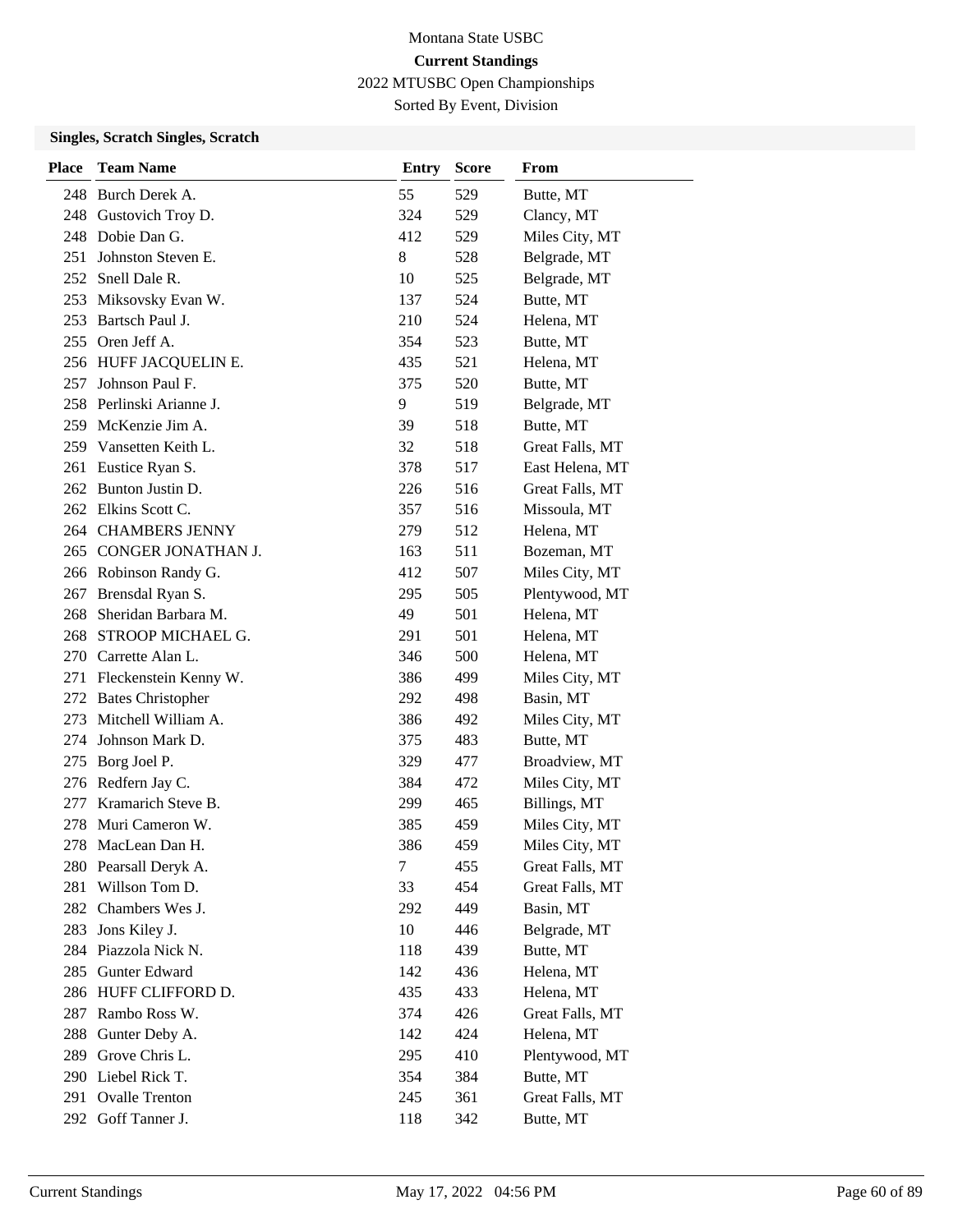Sorted By Event, Division

| <b>Place</b> | <b>Team Name</b>        | <b>Entry</b> | <b>Score</b> | <b>From</b>     |
|--------------|-------------------------|--------------|--------------|-----------------|
|              | 1 Peterson Kevin J.     | 212          | 2,390        | BUTTE, MT       |
|              | 2 Edelen Todd P.        | 57           | 2,358        | Butte, MT       |
| 3            | Breding William F.      | 87           | 2,354        | Conrad, MT      |
| 4            | Pinczes John P.         | 246          | 2,351        | Belgrade, MT    |
| 4            | STEELE JAMES R.         | 204          | 2,351        | HAMILTON, MT    |
| 6            | Bidwell Barry A.        | 284          | 2,340        | Forsyth, MT     |
| 7            | Butori Franky J. III    | 117          | 2,330        | Butte, MT       |
| 7            | Pepos Charlie D.        | 377          | 2,330        | Great Falls, MT |
| 9            | Campbell Barry A.       | 416          | 2,325        | Miles City, MT  |
| 10           | Darsow Deven L.         | 222          | 2,317        | Kalispell, MT   |
| 11           | Kinkel Richard P.       | 144          | 2,311        | Somers, MT      |
| 12           | West Kyle W.            | 467          | 2,309        | Butte, MT       |
| 13           | Davey Kurt A.           | 153          | 2,298        | Red Lodge, MT   |
| 13           | McGee Willie            | 371          | 2,298        | Great Falls, MT |
| 15           | Mcelderry Travis M.     | 204          | 2,297        | HAMILTON, MT    |
| 16           | Christianson Brian R.   | 7            | 2,295        | Great Falls, MT |
| 17           | Sroczyk Thomas G.       | 107          | 2,293        | Helena, MT      |
| 18           | Lang Sam K.             | 179          | 2,291        | Bozeman, MT     |
| 19           | Orham James R.          | 165          | 2,287        | Bozeman, MT     |
| 20           | Dobie Lewis L.          | 165          | 2,286        | Bozeman, MT     |
| 21           | Hodges Mark S.          | 56           | 2,277        | Butte, MT       |
| 22           | VanMeel Marvin F.       | 366          | 2,276        | Anaconda, MT    |
| 23           | Patterson Pete L.       | 182          | 2,274        | Livingston, MT  |
| 23           | Kitts Andrew J.         | 183          | 2,274        | Livingston, MT  |
| 25           | Ehman Amanda            | 327          | 2,273        | Billings, MT    |
| 26           | Schmidt Curtis A.       | 387          | 2,271        | Miles City, MT  |
| 27           | <b>COTTON GEORGE W.</b> | 378          | 2,269        | East Helena, MT |
| 28           | Pribyl Bob              | 386          | 2,268        | Miles City, MT  |
| 29           | <b>FARRY KEVIN L.</b>   | 219          | 2,267        | Helena, MT      |
| 30           | Thunstrom David R.      | 227          | 2,263        | Helena, MT      |
| 30           | Nicholson William P.    | 240          | 2,263        | Ennis, MT       |
| 32           | Hempstead Blake R.      | 466          | 2,261        | Anaconda, MT    |
| 33           | Wingerter Ron M.        | 162          | 2,257        | Bozeman, MT     |
| 34           | Wardell Dustin C.       | 166          | 2,254        | Bozeman, MT     |
| 35           | Lira William E.         | 409          | 2,253        | Missoula, MT    |
| 36           | White Don S.            | 425          | 2,244        | Great Falls, MT |
| 37           | Fergerson Steve A.      | 99           | 2,242        | Hardin, MT      |
| 38           | Hirschi Scott G.        | 308          | 2,241        | Helena, MT      |
| 39           | Gibson Justin L.        | 411          | 2,240        | Miles City, MT  |
| 40           | Martin Anthony R.       | 55           | 2,239        | Butte, MT       |
| 40           | Youngquist David E.     | 114          | 2,239        | Bozeman, MT     |
| 40           | <b>Tweedy Robert</b>    | 371          | 2,239        | Great Falls, MT |
| 43           | Carrette Michael C.     | 377          | 2,237        | Great Falls, MT |
| 44           | Brodersen John A.       | 57           | 2,236        | Butte, MT       |
| 45           | Seidler Arlyn W.        | 87           | 2,235        | Conrad, MT      |
| 45           | Bosch Ryley O.          | 136          | 2,235        | Butte, MT       |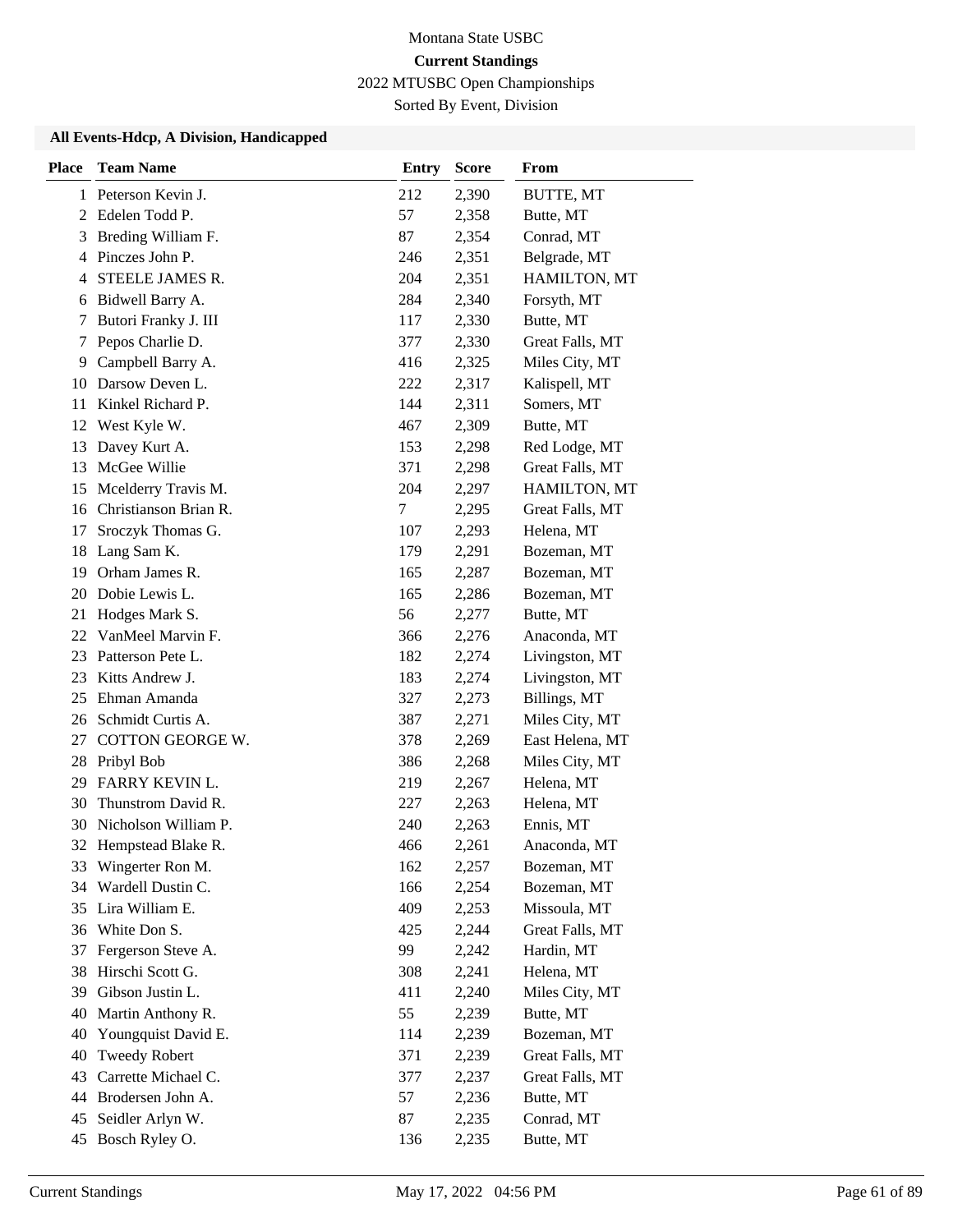Sorted By Event, Division

| <b>Place</b> | <b>Team Name</b>        | <b>Entry</b> | <b>Score</b> | From               |
|--------------|-------------------------|--------------|--------------|--------------------|
| 47           | Molenda Andrew C (Andy) | 174          | 2,234        | Belgrade, MT       |
| 48           | Drake Jeff A.           | 262          | 2,227        | Troy, MT           |
| 49           | <b>Bourassa Kenneth</b> | 26           | 2,225        | Kalispell, MT      |
| 50           | Bosch Austan L.         | 137          | 2,221        | Butte, MT          |
| 51           | Madison Gary M.         | 6            | 2,218        | Kalispell, MT      |
| 51           | Kimmerle Doris A.       | 33           | 2,218        | Great Falls, MT    |
| 53           | Warner Jesse S.         | 411          | 2,217        | Miles City, MT     |
| 54           | Shea Thomas M.          | 92           | 2,216        | Columbia Falls, MT |
| 55           | Kirkeby Brady L.        | 210          | 2,215        | Helena, MT         |
| 56           | Lawson Matt J.          | 340          | 2,214        | Billings, MT       |
| 57           | Link Joshua A.          | 233          | 2,211        | Hardin, MT         |
| 57           | Schmidt Jack R.         | 384          | 2,211        | Miles City, MT     |
| 59           | Ferkovich Steve E.      | 188          | 2,210        | Columbia Falls, MT |
| 60           | Engelhardt Ron A.       | 52           | 2,208        | Billings, MT       |
| 61           | Muri Craig T.           | 385          | 2,207        | Miles City, MT     |
|              | 62 Kruse Robert C.      | 27           | 2,202        | Kalispell, MT      |
| 62           | Wooten Zac J.           | 76           | 2,202        | Kalispell, MT      |
| 64           | Dodd Brett K.           | 385          | 2,201        | Miles City, MT     |
| 65           | Collick Ryan M.         | 306          | 2,198        | Helena, MT         |
|              | 66 Forbes Kevin J.      | 88           | 2,192        | Conrad, MT         |
| 67           | Frank Sean M.           | 6            | 2,191        | Kalispell, MT      |
| 68           | Baker Monte E.          | 13           | 2,188        | Belgrade, MT       |
| 68           | Hohn Craig A.           | 166          | 2,188        | Bozeman, MT        |
| 70           | <b>Kearns</b> Dave      | 205          | 2,184        | HAMILTON, MT       |
| 71           | Link Joelle A.          | 229          | 2,183        | Hardin, MT         |
| 71           | Michel Reid W.          | 316          | 2,183        | Dutton, MT         |
| 73           | Eslick Katlynn M.       | 457          | 2,181        | Helena, MT         |
| 74           | Winslow Damon D.        | 163          | 2,180        | Bozeman, MT        |
| 75           | Domion Chester P.       | 177          | 2,175        | Bozeman, MT        |
| 75           | Petrillo Jason T.       | 239          | 2,175        | Ennis, MT          |
| 77           | Angle John E.           | 183          | 2,173        | Livingston, MT     |
| 78           | Grigsby James L.        | 227          | 2,168        | Helena, MT         |
| 78           | Jensen Jonathan P.      | 302          | 2,168        | East Helena, MT    |
| 80           | Snell Dale R.           | 10           | 2,166        | Belgrade, MT       |
| 81           | Rowe Darren S.          | 33           | 2,165        | Great Falls, MT    |
| 81           | Clausen Brian L.        | 164          | 2,165        | Bozeman, MT        |
| 81           | Fryett Matt A.          | 340          | 2,165        | Billings, MT       |
| 84           | Kindt Kira D.           | 42           | 2,164        | Butte, MT          |
| 85           | Pearsall Terry A.       | $\tau$       | 2,161        | Great Falls, MT    |
| 86           | Corkin Ronald H.        | 129          | 2,159        | Great Falls, MT    |
| 87           | Bushman Keith A.        | 189          | 2,158        | Columbia Falls, MT |
| 88           | Christensen Mike H.     | 31           | 2,156        | Great Falls, MT    |
| 88           | Gunderson Orin M.       | 164          | 2,156        | Bozeman, MT        |
| 90           | Murphy Caitlyn K.       | 306          | 2,153        | Helena, MT         |
| 91           | Thomas Brian L.         | 165          | 2,152        | Bozeman, MT        |
| 92           | Corkin Sierra L.        | 129          | 2,151        | Great Falls, MT    |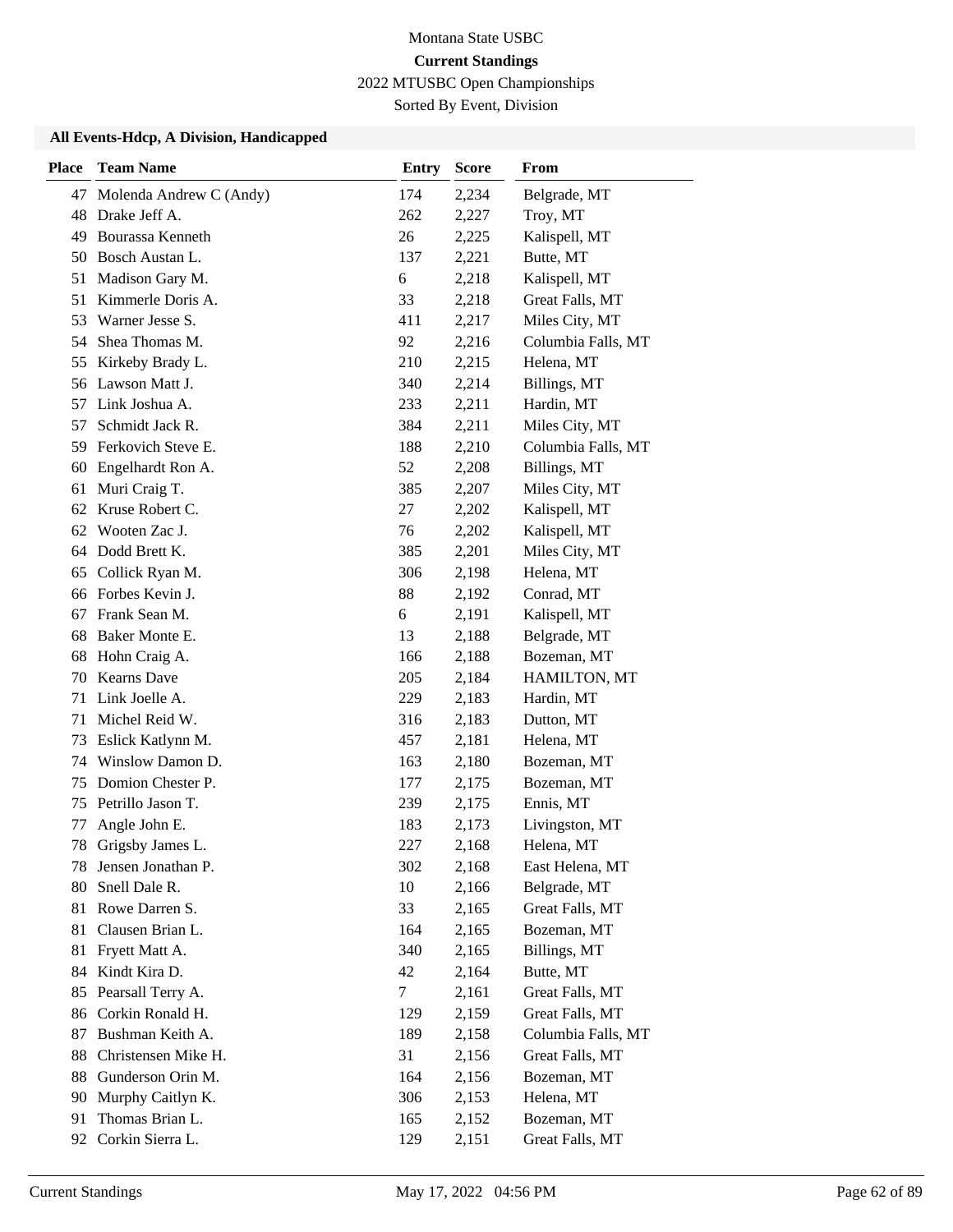Sorted By Event, Division

| <b>Place</b> | <b>Team Name</b>          | <b>Entry</b> | <b>Score</b> | From            |
|--------------|---------------------------|--------------|--------------|-----------------|
|              | 93 Perry John D.          | 297          | 2,148        | Livingston, MT  |
|              | 94 Becker Randy J.        | 93           | 2,147        | Kalispell, MT   |
|              | 94 Cleveland Terry L.     | 205          | 2,147        | HAMILTON, MT    |
| 96           | Davis Corey D.            | 441          | 2,146        | Missoula, MT    |
| 96           | Kuhns Bernie A.           | 446          | 2,146        | Missoula, MT    |
| 98           | Robbins Brian             | 57           | 2,145        | Butte, MT       |
| 99           | Beaudry Randy M.          | 446          | 2,144        | Missoula, MT    |
| 100          | Schmidt Paul R.           | 331          | 2,143        | Broadview, MT   |
| 101          | Fergerson Charles R.      | 100          | 2,142        | Hardin, MT      |
| 102          | Wheatley Kyle A.          | 7            | 2,141        | Great Falls, MT |
| 103          | Robbins Edward J.         | 40           | 2,134        | Butte, MT       |
|              | 103 Potvin James A. Jr    | 56           | 2,134        | Butte, MT       |
| 103          | Haney Nick R.             | 298          | 2,134        | Billings, MT    |
| 103          | Hoffman Richie W. Jr      | 441          | 2,134        | Missoula, MT    |
|              | 107 Croskrey Nolan J.     | 376          | 2,132        | Great Falls, MT |
| 108          | Kinsey Jase A.            | 411          | 2,131        | Miles City, MT  |
| 109          | Ackerman Rodney D.        | 26           | 2,130        | Kalispell, MT   |
| 110          | Purvis David A.           | 132          | 2,128        | Culbertston, MT |
|              | 110 Dehn Kristen M.       | 370          | 2,128        | Great Falls, MT |
|              | 112 Pickering James J.    | 180          | 2,127        | Great Falls, MT |
|              | 113 McLaughlin Douglas J. | 1            | 2,126        | Belgrade, MT    |
|              | 113 Leistiko Jeffrey D.   | 424          | 2,126        | Laurel, MT      |
|              | 115 Doble Daniel R.       | 226          | 2,124        | Great Falls, MT |
| 115          | Freeling Curtis L.        | 308          | 2,124        | Helena, MT      |
| 115          | Montoya Jacob             | 410          | 2,124        | Helena, MT      |
| 118          | Boltz Jacob C.            | 331          | 2,123        | Broadview, MT   |
|              | 119 Lindeman John C.      | 67           | 2,121        | Great Falls, MT |
| 120          | Shaffer Brenda E.         | 56           | 2,119        | Butte, MT       |
| 120          | Guidry Chris A.           | 298          | 2,119        | Billings, MT    |
| 120          | Monaco Anthony J.         | 365          | 2,119        | Missoula, MT    |
| 123          | Johnston Steven E.        | 8            | 2,118        | Belgrade, MT    |
| 123          | Abney Timothy D.          | 206          | 2,118        | HAMILTON, MT    |
|              | 123 Dinardi Aaron L.      | 387          | 2,118        | Miles City, MT  |
|              | 126 Puckett Brian W.      | 9            | 2,116        | Belgrade, MT    |
|              | 126 Preston Ashleigh L.   | 117          | 2,116        | Butte, MT       |
| 128          | Stockton Kevin S.         | 255          | 2,115        | Troy, MT        |
|              | 128 Lauwers Jason A.      | 329          | 2,115        | Broadview, MT   |
| 130          | Kemp Mark A.              | 182          | 2,113        | Livingston, MT  |
| 131          | Martinich Denton J.       | 39           | 2,112        | Butte, MT       |
| 131          | <b>Breding Dale</b>       | 87           | 2,112        | Conrad, MT      |
|              | 131 Pennock Larry D.      | 255          | 2,112        | Troy, MT        |
| 131          | Walsh Jeffrey M.          | 399          | 2,112        | Great Falls, MT |
|              | 135 Parrow Vern T.        | 8            | 2,110        | Belgrade, MT    |
| 135          | High Robert D.            | 209          | 2,110        | Missoula, MT    |
| 137          | Schlabach Leonard R.      | 184          | 2,109        | Livingston, MT  |
| 137          | Grimmis Jason T.          | 280          | 2,109        | East Helena, MT |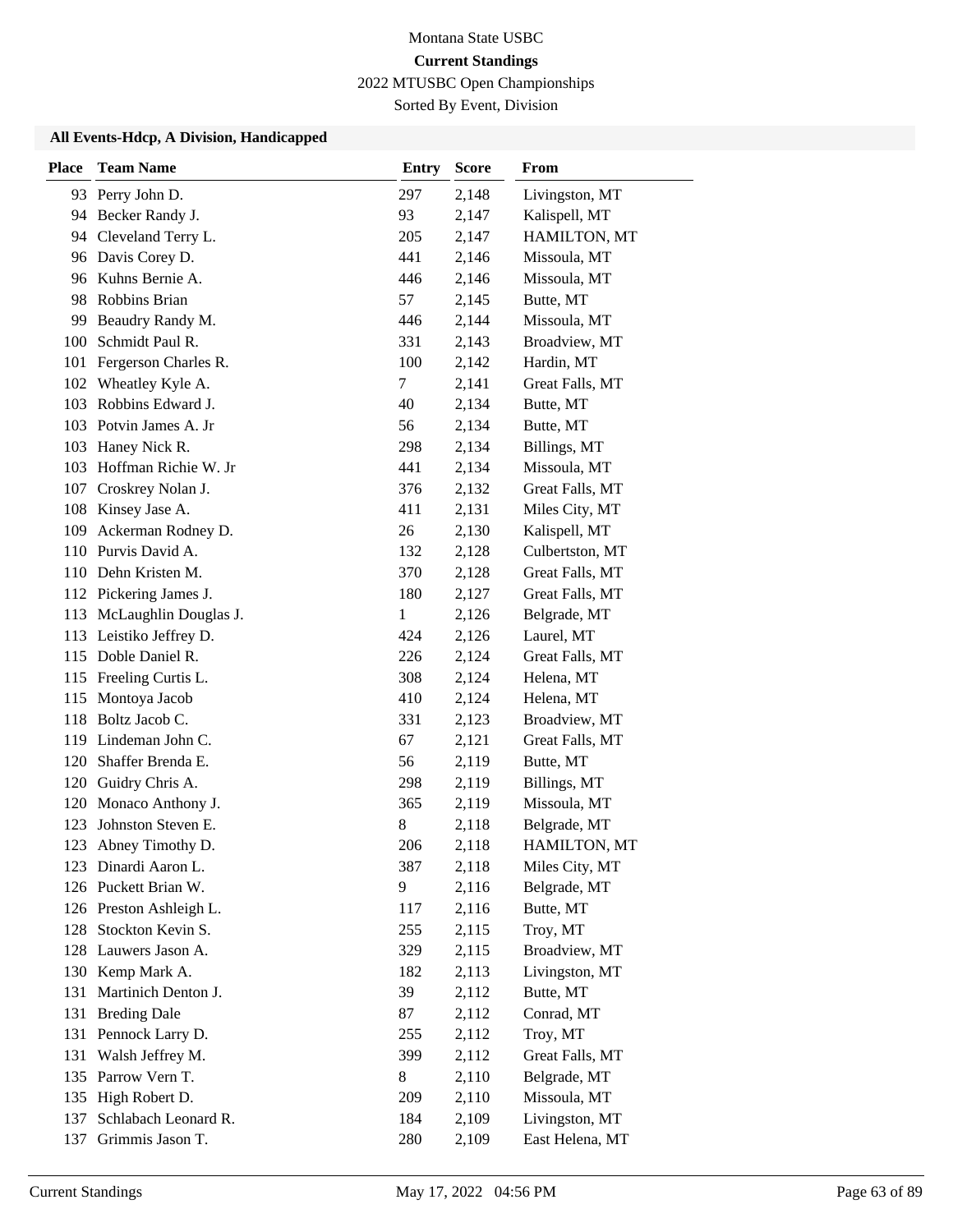Sorted By Event, Division

| <b>Place</b> | <b>Team Name</b>         | <b>Entry</b> | <b>Score</b> | From               |
|--------------|--------------------------|--------------|--------------|--------------------|
|              | 139 Bischoff Bailey J.   | 232          | 2,108        | Hardin, MT         |
|              | 139 Starkel Joshua A.    | 302          | 2,108        | East Helena, MT    |
|              | 139 Lyon D. Martin       | 310          | 2,108        | Helena, MT         |
|              | 142 Dehn Paul J.         | 31           | 2,105        | Great Falls, MT    |
|              | 143 Dixon Tarl J.        | 33           | 2,104        | Great Falls, MT    |
|              | 143 Scheppele Michael A. | 152          | 2,104        | Red Lodge, MT      |
|              | 143 Quinby H Wayne W.    | 371          | 2,104        | Great Falls, MT    |
|              | 146 Rooney Tim J.        | 255          | 2,102        | Troy, MT           |
|              | 146 Larimer Joe          | 327          | 2,102        | Billings, MT       |
|              | 146 Azure Robert J.      | 350          | 2,102        | Chinook, MT        |
|              | 149 Blakeley James S.    | 152          | 2,101        | Red Lodge, MT      |
| 149          | Hicks Logan M.           | 296          | 2,101        | Livingston, MT     |
| 149          | Morgan Pat D.            | 310          | 2,101        | Helena, MT         |
|              | 152 Davey Steven D.      | 153          | 2,100        | Red Lodge, MT      |
|              | 152 Johnston Roger L. Jr | 255          | 2,100        | Troy, MT           |
|              | 154 Zimmerman Penny L.   | 382          | 2,099        | Livingston, MT     |
|              | 155 McInenly Michael A.  | 441          | 2,098        | Missoula, MT       |
| 156          | Thomas Laura J.          | 161          | 2,097        | Bozeman, MT        |
|              | 156 Lee Rod J.           | 183          | 2,097        | Livingston, MT     |
|              | 158 Burch Derek A.       | 55           | 2,096        | Butte, MT          |
|              | 158 Doyle Christopher M. | 136          | 2,096        | Butte, MT          |
|              | 158 Jacobs Shawn         | 323          | 2,096        | Clancy, MT         |
|              | 161 Rebo Tony L. Jr      | 259          | 2,095        | Troy, MT           |
|              | 162 Levitt Mike B.       | 6            | 2,094        | Kalispell, MT      |
|              | 162 Fox Ben M.           | 184          | 2,094        | Livingston, MT     |
|              | 162 Howes James L.       | 302          | 2,094        | East Helena, MT    |
|              | 165 Beaty Ron E.         | 70           | 2,092        | Thompson Falls, MT |
| 166          | Williams Richard W.      | 14           | 2,091        | Belgrade, MT       |
|              | 167 Link Jason           | 228          | 2,090        | Hardin, MT         |
| 168          | Whitaker John D.         | 329          | 2,086        | Broadview, MT      |
|              | 169 Kinsella Dustin R.   | 61           | 2,085        | Havre, MT          |
| 169          | King Don J.              | 412          | 2,085        | Miles City, MT     |
|              | 171 Rathe Zach P.        | 214          | 2,084        | Helena, MT         |
| 172          | Farstveet Cory N.        | 137          | 2,082        | Butte, MT          |
| 172          | Thompson Dirk J.         | 166          | 2,082        | Bozeman, MT        |
| 172          | James Stephen D.         | 215          | 2,082        | Great Falls, MT    |
| 175          | Haugenoe Bryce D.        | 26           | 2,079        | Kalispell, MT      |
|              | 176 Stevens Tracy M.     | 191          | 2,078        | Columbia Falls, MT |
|              | 176 Masters Cory L.      | 263          | 2,078        | Troy, MT           |
| 178          | Mariani Shawn M.         | 62           | 2,075        | Havre, MT          |
|              | 178 Fulton Bryan J.      | 284          | 2,075        | Forsyth, MT        |
|              | 180 Zacher Chris J.      | 366          | 2,074        | Anaconda, MT       |
| 181          | Miller Jake A.           | 75           | 2,072        | Kalispell, MT      |
|              | 182 Muri William B.      | 386          | 2,071        | Miles City, MT     |
| 183          | Bigelow Dylan R.         | 5            | 2,070        | Great Falls, MT    |
|              | 183 Hruska Bruce M.      | 33           | 2,070        | Great Falls, MT    |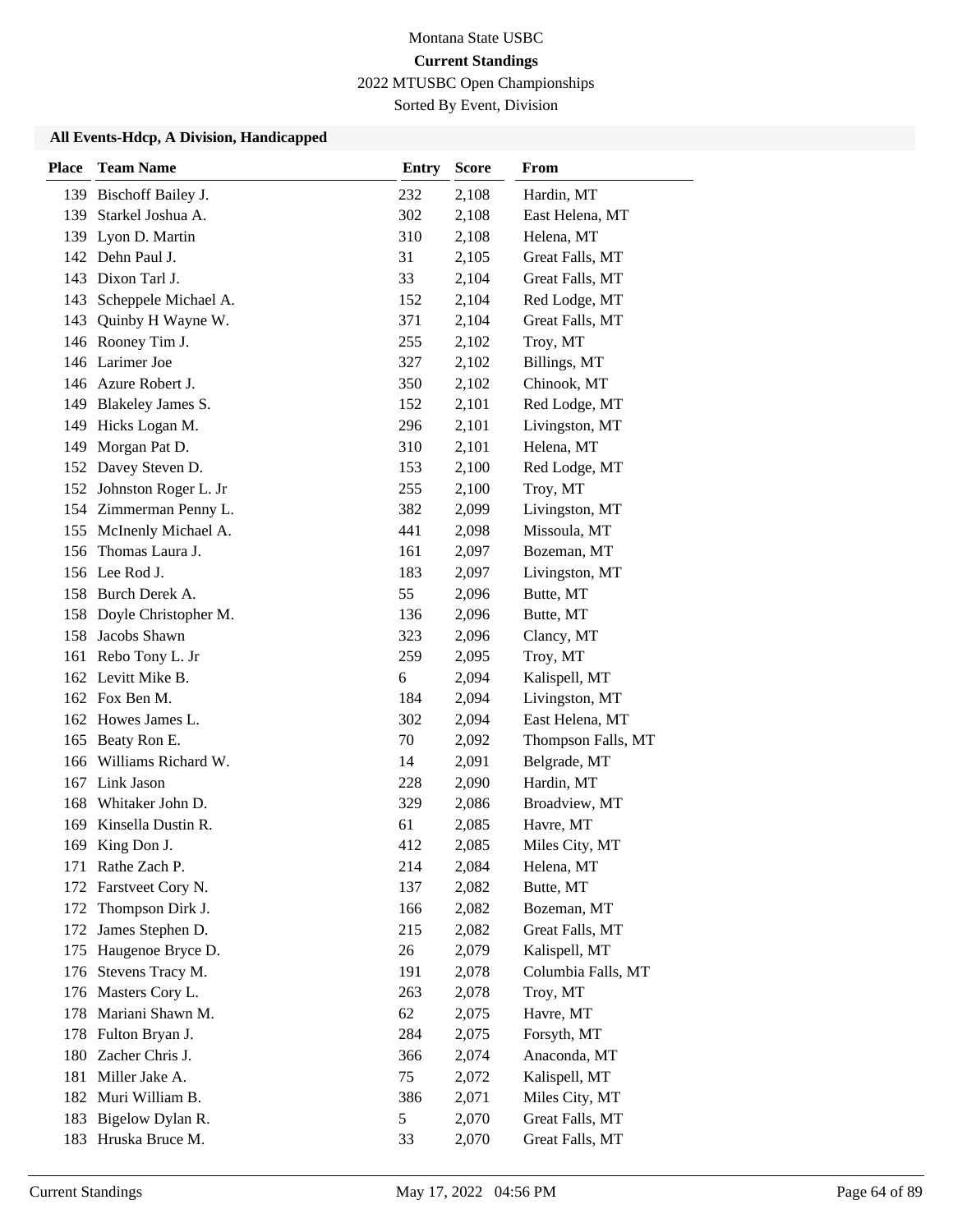Sorted By Event, Division

| <b>Place</b> | <b>Team Name</b>        | <b>Entry</b> | <b>Score</b> | <b>From</b>     |
|--------------|-------------------------|--------------|--------------|-----------------|
| 183          | Murphy Daniel P.        | 337          | 2,070        | Bozeman, MT     |
|              | 186 Roberts Jordan I.   | 468          | 2,067        | Livingston, MT  |
| 187          | Shipman Curtis L.       | 125          | 2,065        | Glasgow, MT     |
| 187          | Cross Marlin W.         | 370          | 2,065        | Great Falls, MT |
| 187          | Doughty Deven H.        | 385          | 2,065        | Miles City, MT  |
| 190          | McCannel Gregory J.     | 152          | 2,063        | Red Lodge, MT   |
| 190          | Mapes Ryan G.           | 325          | 2,063        | Great Falls, MT |
|              | 192 Stocker Mike D.     | 108          | 2,062        | Helena, MT      |
| 193          | Meyer Dean D.           | 154          | 2,061        | Red Lodge, MT   |
|              | 193 Penkal Russell F.   | 294          | 2,061        | Belgrade, MT    |
|              | 193 Hardesty Mike O.    | 337          | 2,061        | Bozeman, MT     |
|              | 196 Fellows Jamey T.    | 43           | 2,059        | Butte, MT       |
|              | 196 Zito Joe D.         | 163          | 2,059        | Bozeman, MT     |
|              | 196 Larimer Cameron D.  | 327          | 2,059        | Billings, MT    |
|              | 196 Lawson Mitch        | 339          | 2,059        | Billings, MT    |
|              | 200 Martinich Joe M.    | 38           | 2,058        | Butte, MT       |
|              | 200 Meagor Keith W.     | 56           | 2,058        | Butte, MT       |
| 200          | Marshall Craig S.       | 330          | 2,058        | Broadview, MT   |
|              | 203 Drake Douglas A.    | 257          | 2,057        | Troy, MT        |
|              | 204 Marston Nathan R.   | 232          | 2,056        | Hardin, MT      |
|              | 205 Kimmerle Bill J.    | 52           | 2,054        | Billings, MT    |
|              | 205 Zorn Tim P.         | 299          | 2,054        | Billings, MT    |
| 207          | JOHNSON GARTH J.        | 198          | 2,052        | Helena, MT      |
|              | 208 Meredith Matt T.    | 85           | 2,051        | Livingston, MT  |
| 208          | CONGER JONATHAN J.      | 163          | 2,051        | Bozeman, MT     |
|              | 210 LINDGREN KEVIN T.   | 107          | 2,049        | Helena, MT      |
| 211          | Tripp Kalee D.          | 57           | 2,048        | Butte, MT       |
| 212          | Smith Kaleb M.          | 296          | 2,043        | Livingston, MT  |
| 212          | Croskrey Thomas W. Jr   | 376          | 2,043        | Great Falls, MT |
| 214          | Wright Daryl L.         | 154          | 2,042        | Red Lodge, MT   |
|              | 214 Rogers Clinton E.   | 247          | 2,042        | Belgrade, MT    |
| 214          | Shulund Cary L.         | 446          | 2,042        | Missoula, MT    |
| 217          | Shaffer Harry R.        | 55           | 2,040        | Butte, MT       |
| 217          | Carrethers Andre' N.    | 371          | 2,040        | Great Falls, MT |
|              | 219 Robinson Timothy J. | 162          | 2,039        | Bozeman, MT     |
| 220          | Thoroughman Adam J.     | 127          | 2,035        | Great Falls, MT |
| 221          | McDonald Jason D.       | 62           | 2,034        | Havre, MT       |
| 221          | Watts Blayne J.         | 415          | 2,034        | Miles City, MT  |
| 223          | Willson Tom D.          | 32           | 2,033        | Great Falls, MT |
| 224          | Burns Cody W.           | 43           | 2,032        | Butte, MT       |
| 225          | Rodger John "Jock" R.   | 51           | 2,031        | Great Falls, MT |
|              | 226 Marston Bim R.      | 99           | 2,029        | Hardin, MT      |
|              | 226 MATTHIES CHARLES E. | 313          | 2,029        | Helena, MT      |
|              | 228 Kruse Odin R.       | 75           | 2,026        | Kalispell, MT   |
|              | 229 Howke Dave C.       | 377          | 2,025        | Great Falls, MT |
| 229          | Augare Paul             | 403          | 2,025        | Browning, MT    |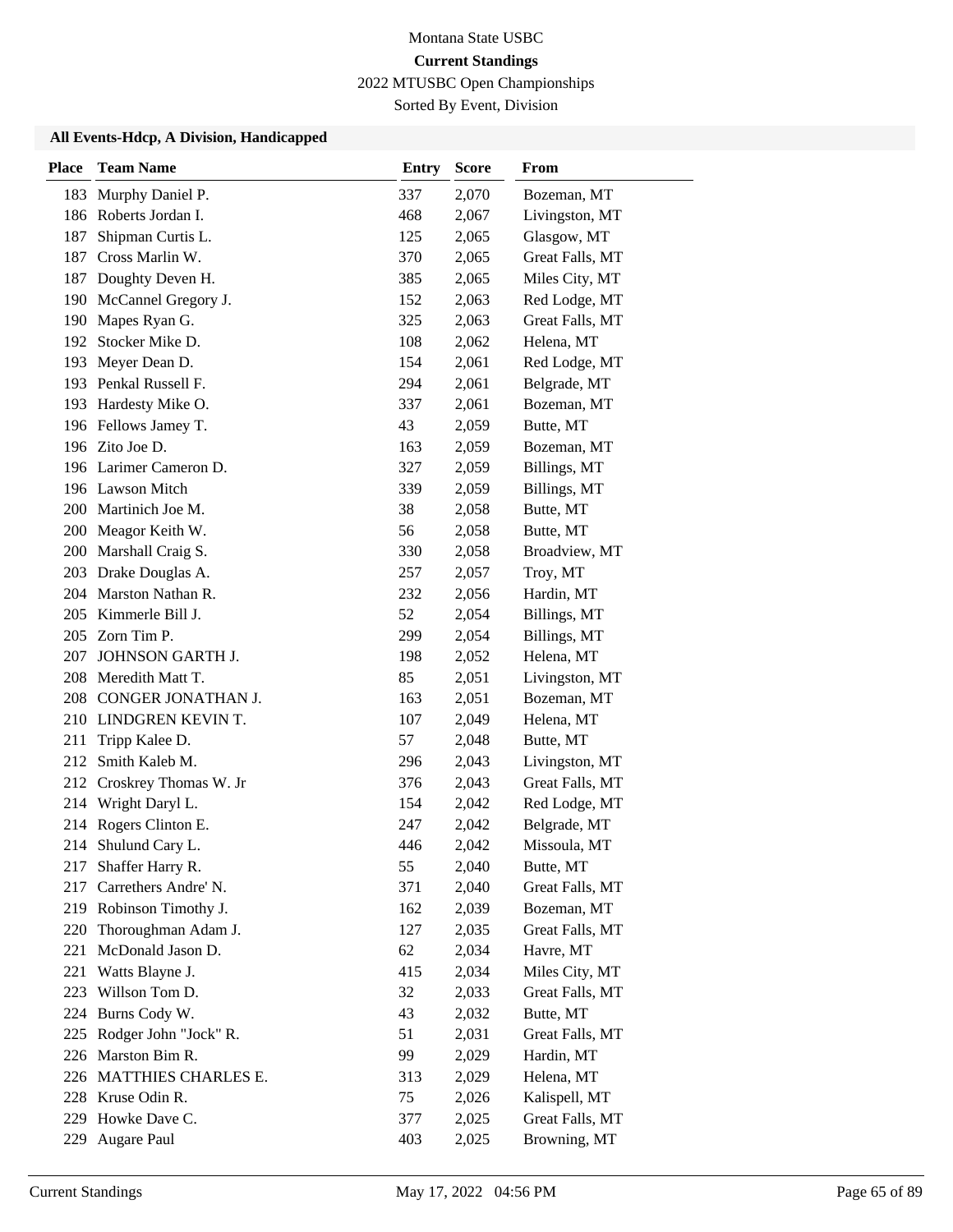Sorted By Event, Division

| <b>Place</b> | <b>Team Name</b>             | Entry | <b>Score</b> | From               |
|--------------|------------------------------|-------|--------------|--------------------|
| 231          | Heywood Garrett D.           | 234   | 2,024        | Hardin, MT         |
| 232          | Cottom Brad A.               | 305   | 2,023        | Dillon, MT         |
|              | 233 Bare Britt G.            | 129   | 2,020        | Great Falls, MT    |
|              | 233 Ness James J.            | 166   | 2,020        | Bozeman, MT        |
| 233          | Karagiosis Cliff J.          | 114   | 2,020        | Bozeman, MT        |
| 233          | Thom Leroy D.                | 256   | 2,020        | Troy, MT           |
| 237          | Martinich Dave W.            | 39    | 2,019        | Butte, MT          |
| 237          | Stanton Caleb J.             | 77    | 2,019        | Kalispell, MT      |
| 237          | Hoelstad Knut H.             | 205   | 2,019        | HAMILTON, MT       |
| 237          | Stoner Scott W.              | 210   | 2,019        | Helena, MT         |
| 241          | <b>Bushman Alex</b>          | 189   | 2,017        | Columbia Falls, MT |
| 241          | Haldorson Jack A.            | 227   | 2,017        | Helena, MT         |
|              | 243 Zuhoski Donnie M.        | 32    | 2,014        | Great Falls, MT    |
|              | 244 Maul Chuck D.            | 322   | 2,013        | Frenchtown, MT     |
|              | 245 Murnion Ray J.           | 413   | 2,012        | Miles City, MT     |
|              | 245 Brown Theodore "Mick" M. | 447   | 2,012        | Great Falls, MT    |
|              | 247 Krankowski Mike A.       | 40    | 2,010        | Butte, MT          |
| 247          | Watts Charles S.             | 184   | 2,010        | Livingston, MT     |
| 249          | Gelling Nathan R.            | 55    | 2,009        | Butte, MT          |
| 250          | Zuber Travis A.              | 212   | 2,008        | BUTTE, MT          |
| 251          | Clausen Jarrid               | 215   | 2,005        | Great Falls, MT    |
| 251          | Streit Guyla A.              | 370   | 2,005        | Great Falls, MT    |
|              | 253 Rogers Darrel            | 3     | 2,004        | Billings, MT       |
| 253          | Gustovich Troy D.            | 324   | 2,004        | Clancy, MT         |
| 255          | Wagner Corey R.              | 26    | 2,002        | Kalispell, MT      |
| 256          | Sauer Ed J. Jr               | 92    | 2,001        | Columbia Falls, MT |
| 257          | Weber Matthew                | 179   | 2,000        | Bozeman, MT        |
| 257          | Armstrong Alexander G.       | 406   | 2,000        | Livingston, MT     |
|              | 259 Wilson Alexander M.      | 400   | 1,997        | Belgrade, MT       |
| 260          | Ball Joey R.                 | 354   | 1,996        | Butte, MT          |
| 261          | Chavis Aaron A.              | 212   | 1,994        | BUTTE, MT          |
|              | 262 Holmquist Charles A.     | 205   | 1,993        | HAMILTON, MT       |
| 263          | Sheridan EJ                  | 49    | 1,992        | Helena, MT         |
| 264          | Woodward Tony M.             | 323   | 1,988        | Clancy, MT         |
|              | 265 Buls Ryan D.             | 73    | 1,983        | Kalispell, MT      |
| 265          | Walker Bryan J.              | 260   | 1,983        | Troy, MT           |
| 267          | <b>Ovalle Tristan</b>        | 245   | 1,982        | Great Falls, MT    |
| 268          | Frank John L.                | 283   | 1,981        | Forsyth, MT        |
| 269          | Bender Brad A.               | 325   | 1,980        | Great Falls, MT    |
| 269          | Taft Kenneth H.              | 360   | 1,980        | Billings, MT       |
| 271          | Hanson Troy L.               | 204   | 1,978        | HAMILTON, MT       |
| 272          | Toczek Ronald J.             | 257   | 1,977        | Troy, MT           |
|              | 273 Hicks Leslie M.          | 296   | 1,975        | Livingston, MT     |
| 273          | Dennen Jeffrey D.            | 374   | 1,975        | Great Falls, MT    |
|              | 275 Beck Michael D.          | 197   | 1,974        | Helena, MT         |
|              | 276 Bird Darin L.            | 328   | 1,972        | Broadview, MT      |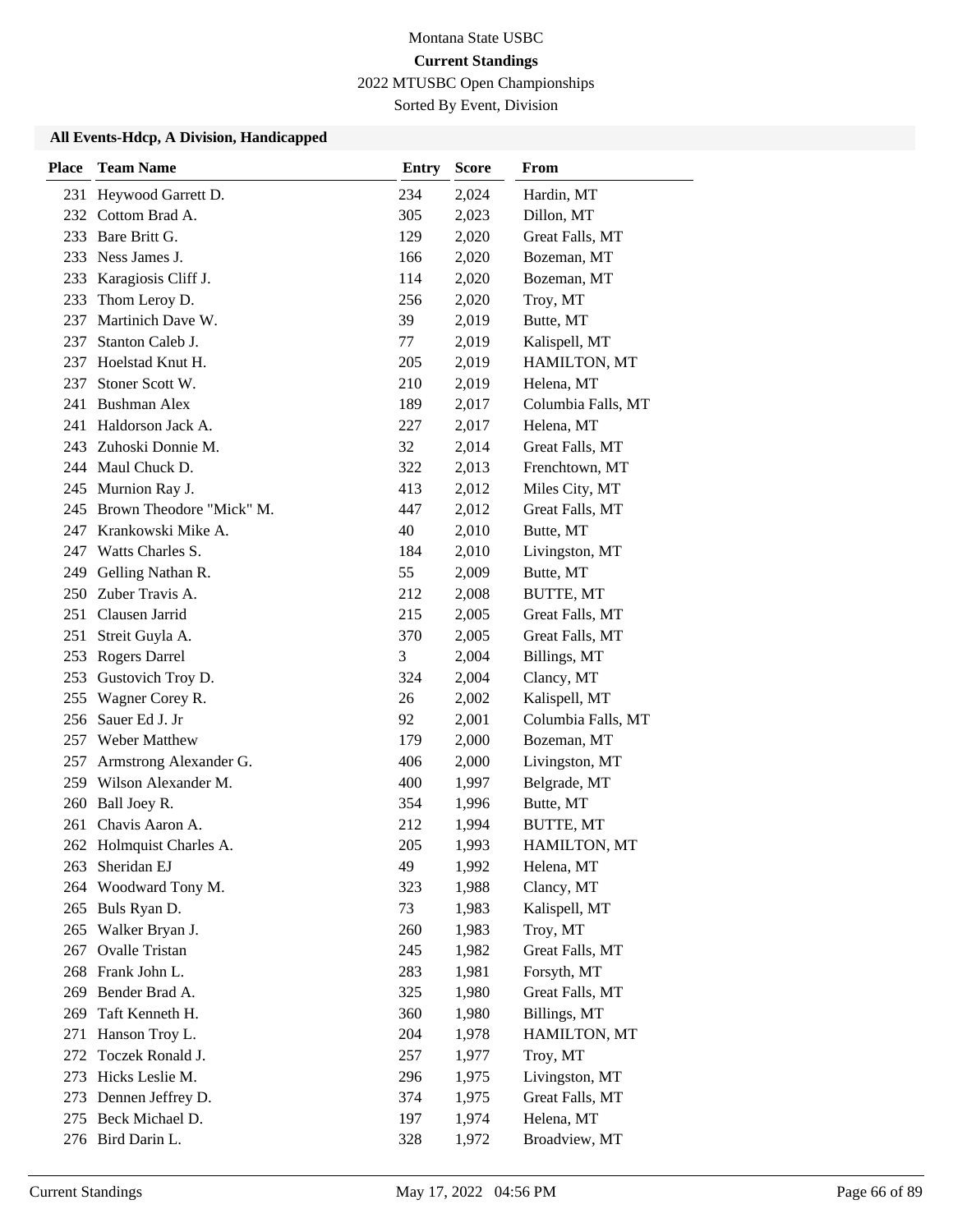Sorted By Event, Division

| <b>Place</b> | <b>Team Name</b>        | <b>Entry</b> | <b>Score</b> | From            |
|--------------|-------------------------|--------------|--------------|-----------------|
| 277          | Vansetten Keith L.      | 32           | 1,971        | Great Falls, MT |
| 278          | <b>Gasch Brian</b>      | 292          | 1,970        | Basin, MT       |
| 278          | Reed Howard A.          | 323          | 1,970        | Clancy, MT      |
| 278          | MILLER JASON C.         | 346          | 1,970        | Helena, MT      |
| 278          | Dobie Dan G.            | 412          | 1,970        | Miles City, MT  |
| 282          | Wagner Andrew A.        | 100          | 1,966        | Hardin, MT      |
|              | 282 Brewer Patrick T.   | 302          | 1,966        | East Helena, MT |
|              | 284 Kallis Eric G.      | 6            | 1,964        | Kalispell, MT   |
|              | 284 Buls Nick D.        | 73           | 1,964        | Kalispell, MT   |
|              | 284 Fisher Brandon R.   | 301          | 1,964        | Billings, MT    |
| 287          | Jackson Kyle C.         | 322          | 1,962        | Frenchtown, MT  |
| 288          | Weber Tim L.            | 450          | 1,961        | Missoula, MT    |
| 289          | Orham Robert C.         | 161          | 1,959        | Bozeman, MT     |
| 289          | Brewer Jeffrey D.       | 308          | 1,959        | Helena, MT      |
| 291          | Jones Donald R. Jr      | 164          | 1,947        | Bozeman, MT     |
|              | 292 Loudermilk Monty L. | 145          | 1,945        | Somers, MT      |
|              | 292 Canino Joe M.       | 298          | 1,945        | Billings, MT    |
| 294          | Welsh Jordan            | 136          | 1,943        | Butte, MT       |
|              | 295 Boucher Edward L.   | 318          | 1,942        | Havre, MT       |
|              | 295 Anderson Jacob A.   | 347          | 1,942        | Havre, MT       |
| 297          | Olson Jeremy J.         | 174          | 1,941        | Belgrade, MT    |
| 298          | Day Howard              | 9            | 1,938        | Belgrade, MT    |
| 299          | Corneil Riley J.        | 5            | 1,934        | Great Falls, MT |
|              | 299 Borg Joel P.        | 331          | 1,934        | Broadview, MT   |
| 299          | Muri Cameron W.         | 385          | 1,934        | Miles City, MT  |
| 302          | Marken Brady A.         | 254          | 1,933        | Troy, MT        |
|              | 302 Holm Randall W.     | 328          | 1,933        | Broadview, MT   |
|              | 304 Martinich Dave A.   | 43           | 1,927        | Butte, MT       |
| 305          | <b>Martinich Mike</b>   | 38           | 1,920        | Butte, MT       |
| 305          | Smith John D.           | 328          | 1,920        | Broadview, MT   |
| 307          | FUNK RYAN C.            | 346          | 1,916        | Helena, MT      |
| 308          | Robinson Matthew B.     | 451          | 1,911        | Missoula, MT    |
|              | 309 Brug Austin R.      | 91           | 1,910        | Billings, MT    |
|              | 310 Link Jeremy A.      | 228          | 1,905        | Hardin, MT      |
|              | 311 DARGAN LANDON       | 393          | 1,902        | Great Falls, MT |
|              | 312 Jons Kiley J.       | 10           | 1,901        | Belgrade, MT    |
|              | 312 Genereux Devin C.   | 377          | 1,901        | Great Falls, MT |
|              | 314 Johnson Rodney D.   | 136          | 1,899        | Butte, MT       |
| 315          | Thiel Rick H.           | 211          | 1,897        | East Helena, MT |
|              | 316 Hill Sean L.        | 393          | 1,895        | Great Falls, MT |
|              | 317 Bastas Jody         | 31           | 1,887        | Great Falls, MT |
|              | 318 Berreth Brandon L.  | 349          | 1,874        | Havre, MT       |
|              | 319 Houser Barry W.     | 210          | 1,872        | Helena, MT      |
|              | 320 Eaton JW Jr         | 207          | 1,871        | Cut Bank, MT    |
|              | 321 Rambo Ross W.       | 374          | 1,861        | Great Falls, MT |
|              | 322 McKenzie Jim A.     | 39           | 1,854        | Butte, MT       |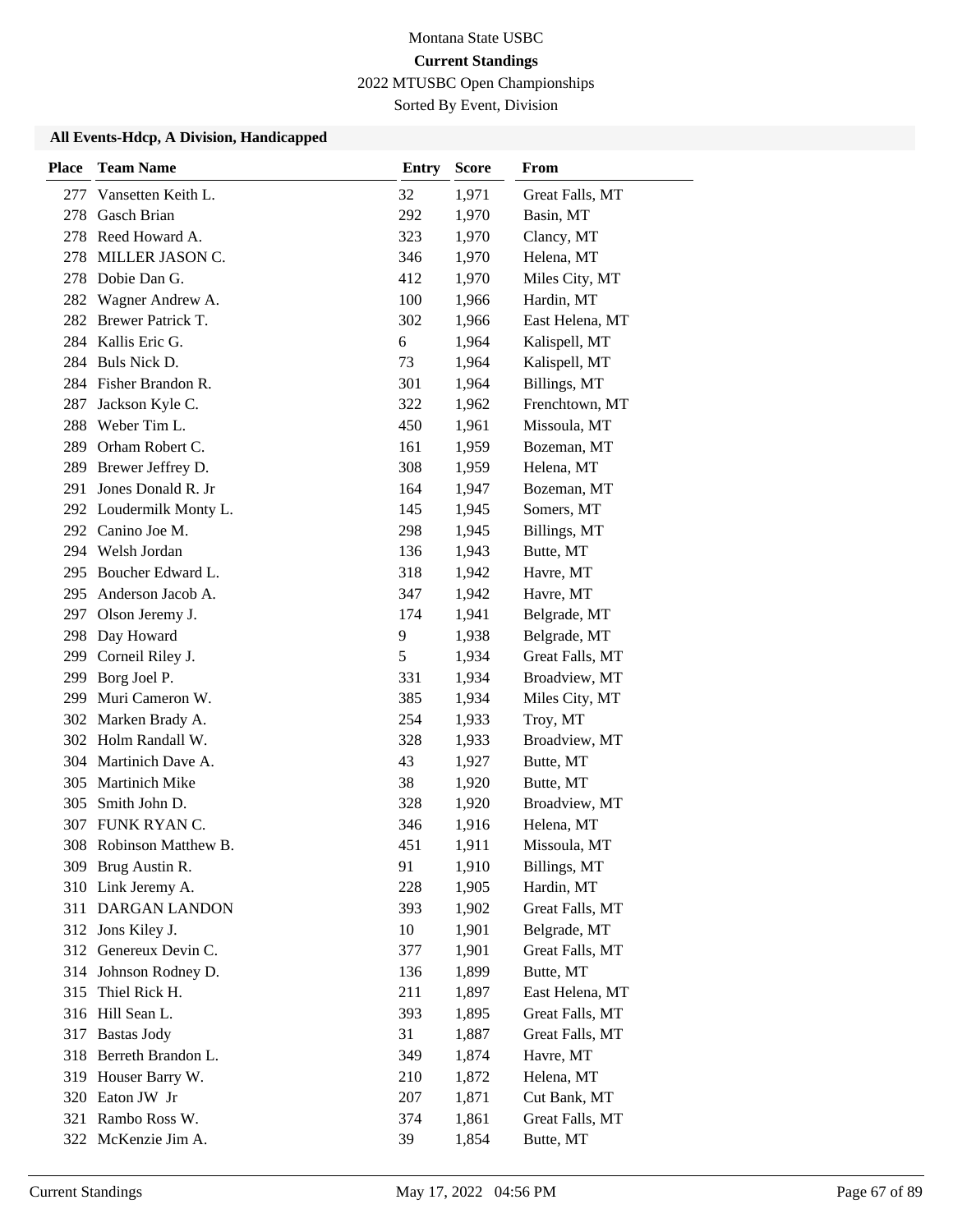Sorted By Event, Division

## **All Events-Hdcp, A Division, Handicapped**

| <b>Place</b> | <b>Team Name</b>       | Entry | <b>Score</b> | From            |
|--------------|------------------------|-------|--------------|-----------------|
| 323          | Winslow David B.       | 163   | 1,844        | Bozeman, MT     |
|              | 324 Haugen Gage M.     | 24    | 1,841        | Choteau, MT     |
| 325          | Stenberg Nick I.       | 185   | 1,835        | Livingston, MT  |
| 325          | Brensdal Ryan S.       | 295   | 1,835        | Plentywood, MT  |
| 327          | Breum Chris M.         | 347   | 1,833        | Havre, MT       |
| 328          | Shulund Jay            | 65    | 1,831        | Havre, MT       |
| 328          | Elkins Scott C.        | 357   | 1,831        | Missoula, MT    |
| 330          | Tuss Jay J.            | 245   | 1,806        | Great Falls, MT |
| 331          | Murch Jerry A.         | 125   | 1,803        | Glasgow, MT     |
| 332          | Gall Ronald D.         | 209   | 1,794        | Missoula, MT    |
|              | 333 Reed Michael R.    | 323   | 1,792        | Clancy, MT      |
|              | 334 Kramarich Steve B. | 299   | 1,763        | Billings, MT    |
|              | 335 Pfeifle Andrew D.  | 432   | 1,762        | Lewistown, MT   |
|              | 336 Fessenden Fred R.  | 196   | 1,733        | East Helena, MT |
| 337          | Bigelow Ryan D.        | 5     | 1,705        | Great Falls, MT |
| 338          | Shea Michael A.        | 300   | 1,366        | Billings, MT    |
| 339          | Fretheim Brad          | 356   | 1,164        | Cut Bank, MT    |
|              | 340 Buckner Charles P. | 439   | 639          | Livingston, MT  |

| <b>Place</b> | <b>Team Name</b>           | <b>Entry</b>   | <b>Score</b> | From               |
|--------------|----------------------------|----------------|--------------|--------------------|
| 1            | Allen Desirae (Wermers)    | $\overline{2}$ | 2,551        | Gallatin Gtwy, MT  |
| 2            | Daubel Jamilea P.          | 414            | 2,496        | Miles City, MT     |
| 3            | Pellegrini Jim R.          | 310            | 2,413        | Helena, MT         |
| 4            | <b>CHAMBERS MATTHEW L.</b> | 279            | 2,403        | Helena, MT         |
| 5            | Cowling Tanya M.           | 203            | 2,379        | Bozeman, MT        |
| 6            | Arnoux Carl M.             | 402            | 2,369        | Browning, MT       |
|              | Kale Troy D.               | 360            | 2,334        | Billings, MT       |
| 8            | Antley Michael R.          | 48             | 2,329        | Havre, MT          |
| 9            | Breding Everett W.         | 87             | 2,327        | Conrad, MT         |
| 10           | <b>BOLAN KIMBERLY D.</b>   | 220            | 2,310        | Helena, MT         |
| 11           | Hedge Brandon W.           | 189            | 2,305        | Columbia Falls, MT |
| 12           | Irlbeck Amanda L.          | 14             | 2,302        | Belgrade, MT       |
| 13           | Bushman Zac P.             | 189            | 2,292        | Columbia Falls, MT |
| 14           | Thayer Mitch D.            | 77             | 2,290        | Kalispell, MT      |
| 15           | Nead Claud                 | 309            | 2,286        | Livingston, MT     |
| 16           | Weber Joseph               | 366            | 2,277        | Anaconda, MT       |
| 17           | Power Joe M.               | 202            | 2,267        | Kalispell, MT      |
| 18           | <b>Matson Gordon</b>       | 238            | 2,266        | Ennis, MT          |
| 19           | Ray Ian M.                 | 52             | 2,265        | Billings, MT       |
| 20           | Veltkamp Steve M.          | 179            | 2,262        | Bozeman, MT        |
| 21           | Krumm Kyle                 | 296            | 2,257        | Livingston, MT     |
| 22           | French Ray M.              | 3              | 2,255        | Billings, MT       |
| 22           | Hagstrom Daniel J.         | 248            | 2,255        | Belgrade, MT       |
| 24           | Wood Richard O.            | 185            | 2,254        | Livingston, MT     |
| 25           | Schriver Josh J.           | 188            | 2,246        | Columbia Falls, MT |
| 26           | Thompson Cody L.           | 48             | 2,244        | Havre, MT          |
|              |                            |                |              |                    |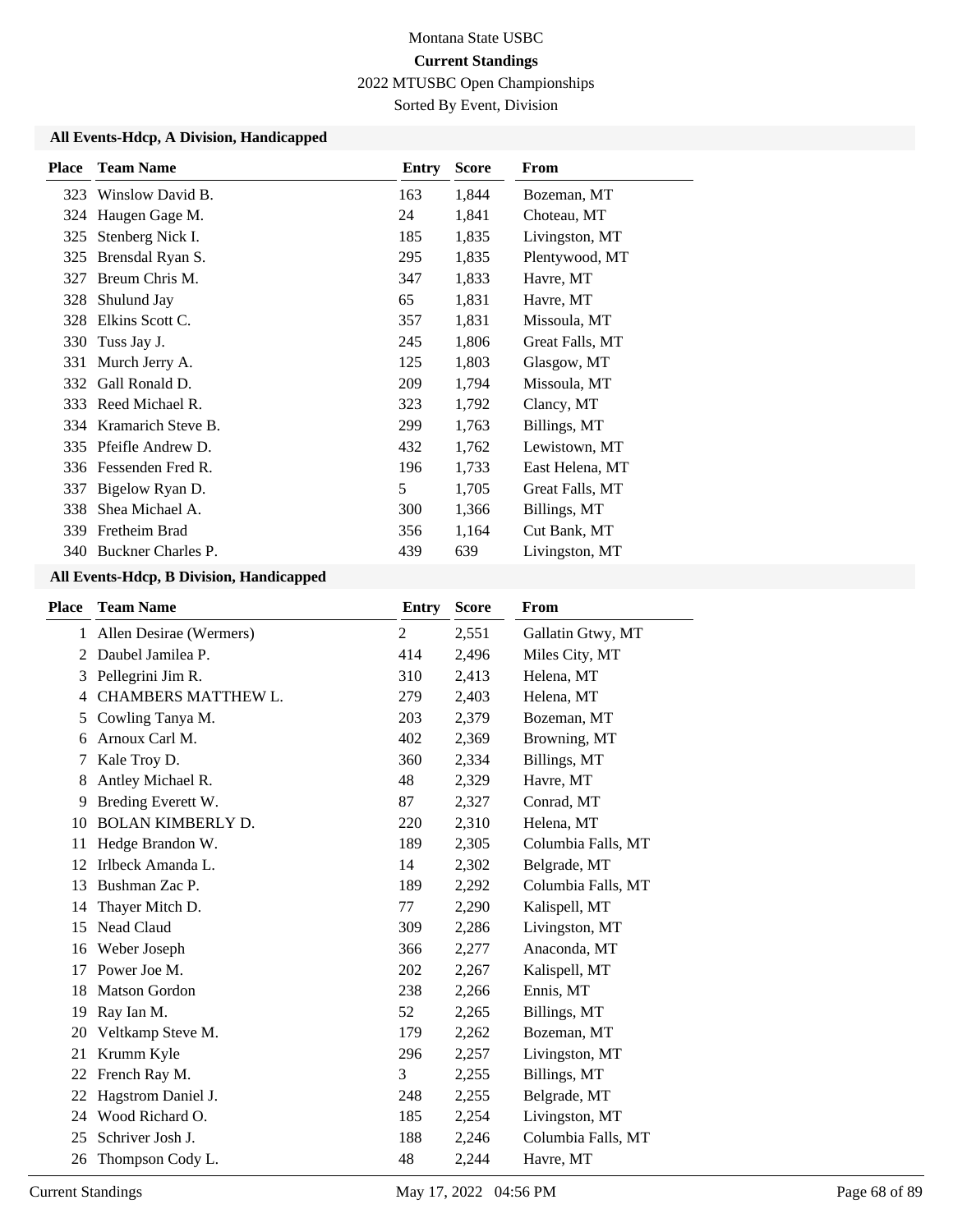Sorted By Event, Division

| <b>Place</b> | <b>Team Name</b>        | <b>Entry</b> | <b>Score</b> | From               |
|--------------|-------------------------|--------------|--------------|--------------------|
| 27           | Johnson Dylan S.        | 198          | 2,240        | Helena, MT         |
| 27           | Goodwin Joe F.          | 312          | 2,240        | Lewistown, MT      |
| 29           | Groshong Bernie E.      | 70           | 2,238        | Thompson Falls, MT |
| 29           | Zacher Nilda J.         | 366          | 2,238        | Anaconda, MT       |
| 31           | Highlander Eric J.      | 438          | 2,237        | Bozeman, MT        |
| 32           | Johnson Mitchel W.      | 345          | 2,235        | Shelby, MT         |
| 33           | Link Jullian            | 229          | 2,234        | Hardin, MT         |
|              | 34 Swanson Robert L.    | 88           | 2,232        | Conrad, MT         |
| 35           | Windmueller John C.     | 438          | 2,231        | Bozeman, MT        |
| 36           | Bennert Tim M.          | 412          | 2,230        | Miles City, MT     |
| 37           | Zimpel Ed III           | 40           | 2,227        | Butte, MT          |
| 38           | Thom Mark A.            | 256          | 2,223        | Troy, MT           |
| 39           | <b>BOLAN DANIELLE</b>   | 220          | 2,222        | Helena, MT         |
| 40           | Kruger Zachary M.       | 100          | 2,221        | Hardin, MT         |
| 41           | Piazzola Matthew C.     | 117          | 2,218        | Butte, MT          |
| 41           | Link Laura M.           | 228          | 2,218        | Hardin, MT         |
| 43           | Hamilton Mike D.        | 61           | 2,217        | Havre, MT          |
| 44           | Martin Kody A.          | 223          | 2,216        | Stevensville, MT   |
| 45           | Reed Kevin              | 467          | 2,208        | Butte, MT          |
| 46           | Degele MIcheal A.       | 374          | 2,207        | Great Falls, MT    |
| 47           | McDowell Casey A.       | 432          | 2,205        | Lewistown, MT      |
| 48           | Lien Sherri R.          | 95           | 2,201        | Missoula, MT       |
| 49           | Weninger Cory F.        | 196          | 2,199        | East Helena, MT    |
| 50           | Mitchell William A.     | 387          | 2,198        | Miles City, MT     |
| 51           | Davey Tyler A.          | 155          | 2,197        | Red Lodge, MT      |
| 52           | <b>Scheeler Dauglas</b> | 222          | 2,195        | Kalispell, MT      |
| 53           | Martin Peter E.         | 223          | 2,194        | Stevensville, MT   |
| 53           | Maack Toby E.           | 287          | 2,194        | Billings, MT       |
| 55           | Doane Dillon C.         | 239          | 2,193        | Ennis, MT          |
| 56           | Statton Taylor M.       | 9            | 2,192        | Belgrade, MT       |
| 57           | Perry Michael J.        | 382          | 2,191        | Livingston, MT     |
| 58           | Lapinski David C.       | $8\,$        | 2,189        | Belgrade, MT       |
| 59           | Eisenbarth Jacob J.     | 137          | 2,188        | Butte, MT          |
| 60           | Zimbric Jill R.         | 1            | 2,184        | Belgrade, MT       |
| 60           | Newton Pete G.          | 326          | 2,184        | Great Falls, MT    |
| 62           | Olson Jim R.            | 132          | 2,182        | Culbertston, MT    |
| 62           | Kinkel Jacob T.         | 145          | 2,182        | Somers, MT         |
| 64           | Haugen Monte A.         | 229          | 2,181        | Hardin, MT         |
| 65           | Sheridan Barbara M.     | 49           | 2,180        | Helena, MT         |
| 66           | Rohrer Brandann M.      | 73           | 2,178        | Kalispell, MT      |
| 66           | Weston Richard M.       | 103          | 2,178        | Helena, MT         |
| 68           | Lumpkin Amy L.          | 298          | 2,173        | Billings, MT       |
| 68           | Daubel Christopher A.   | 411          | 2,173        | Miles City, MT     |
| 70           | Schriver Larry J.       | 161          | 2,171        | Bozeman, MT        |
| 70           | Snow Jayson R.          | 254          | 2,171        | Troy, MT           |
| 72           | Isakson Buckly B.       | 126          | 2,170        | Kalispell, MT      |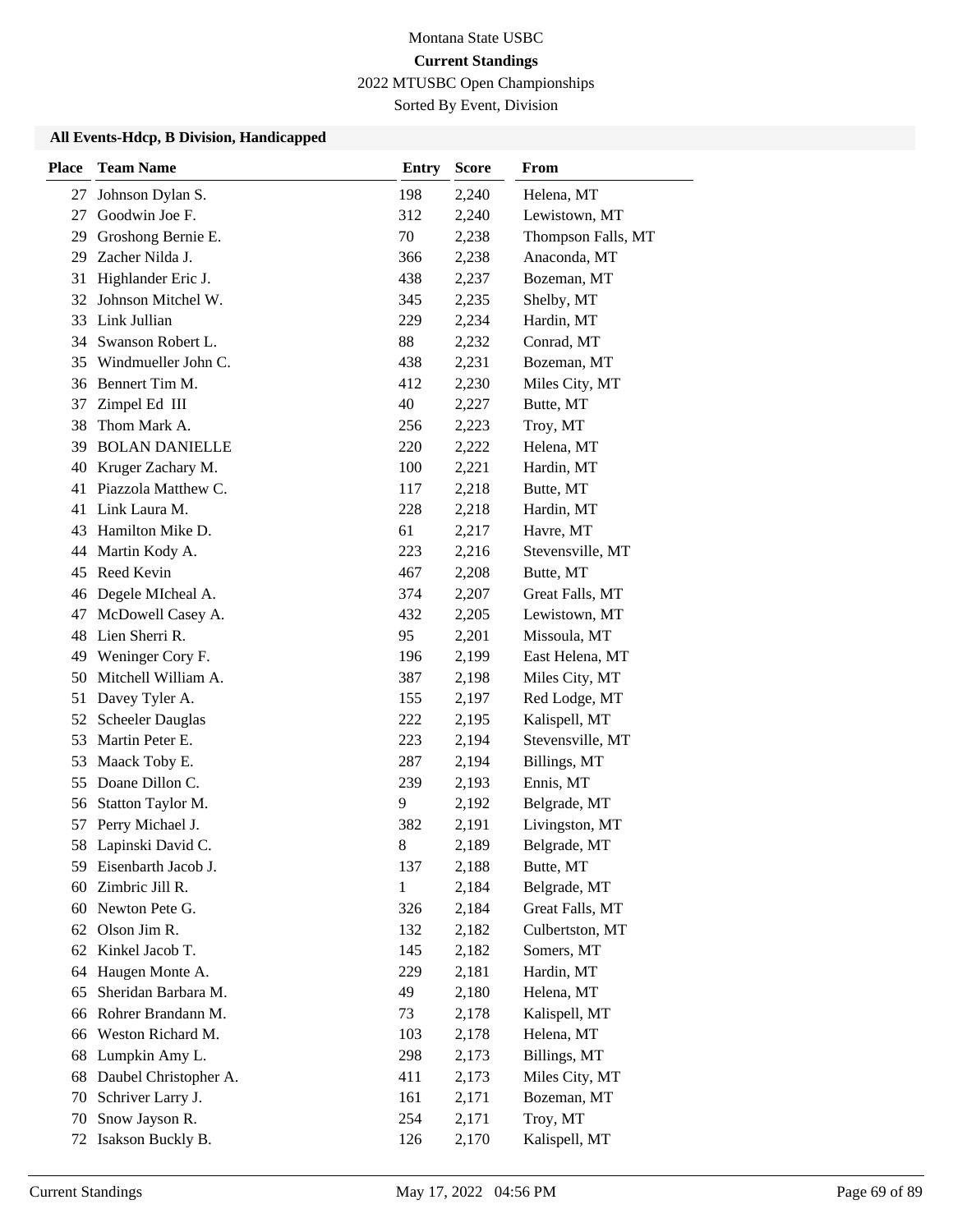Sorted By Event, Division

| <b>Place</b> | <b>Team Name</b>        | <b>Entry</b> | <b>Score</b> | From               |
|--------------|-------------------------|--------------|--------------|--------------------|
| 73           | Hicks Amy C.            | 297          | 2,169        | Livingston, MT     |
| 73           | Ridenour Lee            | 416          | 2,169        | Miles City, MT     |
| 75           | Anderson Alysia N.      | 233          | 2,168        | Hardin, MT         |
| 76           | Anderson Dave R.        | 67           | 2,166        | Great Falls, MT    |
| 76           | JOHNSON ALLEN L.        | 446          | 2,166        | Missoula, MT       |
| 78           | Jensen Paul D.          | 347          | 2,165        | Havre, MT          |
| 79           | Printz Dave D.          | 185          | 2,164        | Livingston, MT     |
| 80           | Larson Joshua J.        | 32           | 2,162        | Great Falls, MT    |
| 81           | Kent Kristie K.         | 384          | 2,157        | Miles City, MT     |
| 82           | Larson John Y.          | 66           | 2,156        | Great Falls, MT    |
| 83           | Knuth Tanner L.         | 49           | 2,155        | Helena, MT         |
| 83           | Graham Gage S.          | 76           | 2,155        | Kalispell, MT      |
| 85           | Healy Jeff              | 318          | 2,154        | Havre, MT          |
| 86           | Heil Gary L.            | 92           | 2,153        | Columbia Falls, MT |
| 86           | Strong Jason M.         | 143          | 2,153        | Somers, MT         |
| 88           | Frank Ronald D.         | 92           | 2,150        | Columbia Falls, MT |
| 89           | James Michael W.        | 308          | 2,148        | Helena, MT         |
| 90           | Pinkston Pat M.         | 203          | 2,147        | Bozeman, MT        |
| 91           | Zimpel Debbie A.        | 41           | 2,145        | Butte, MT          |
|              | 91 Pluhar Chris J.      | 414          | 2,145        | Miles City, MT     |
| 93           | Kangas Terry D.         | 51           | 2,144        | Great Falls, MT    |
| 94           | O'Connell Daniel M.     | 38           | 2,142        | Butte, MT          |
| 94           | Nead Tyson              | 309          | 2,142        | Livingston, MT     |
| 96           | Murphy Erin K.          | 306          | 2,141        | Helena, MT         |
| 97           | Bryan Taylor S.         | 78           | 2,140        | Kalispell, MT      |
| 98           | Batt Michael L.         | 191          | 2,139        | Columbia Falls, MT |
| 98           | Stephenson Tyler D.     | 284          | 2,139        | Forsyth, MT        |
| 100          | Konecny Dennis J.       | 136          | 2,138        | Butte, MT          |
| 101          | Oren Jeff A.            | 354          | 2,136        | Butte, MT          |
| 102          | Davis John D.           | 191          | 2,134        | Columbia Falls, MT |
| 103          | Calabrese Jarrod A.     | 188          | 2,129        | Columbia Falls, MT |
|              | 103 Redfern Randy J.    | 384          | 2,129        | Miles City, MT     |
| 105          | White Donald R.         | 50           | 2,128        | Great Falls, MT    |
| 106          | Armstrong Jack H.       | 410          | 2,127        | Helena, MT         |
| 107          | Elkins Clint W.         | 304          | 2,125        | Missoula, MT       |
| 107          | Thomas Bradley J.       | 339          | 2,125        | Billings, MT       |
| 109          | Coate Hans              | 85           | 2,124        | Livingston, MT     |
| 109          | KATEN COLEMAN           | 220          | 2,124        | Helena, MT         |
| 109          | Ryan Michael S.         | 278          | 2,124        | Bozeman, MT        |
| 112          | <b>Graber Daniel</b>    | 292          | 2,123        | Basin, MT          |
| 113          | Reeve Kayla M.          | 432          | 2,117        | Lewistown, MT      |
| 114          | Vinner Mark K.          | 52           | 2,114        | Billings, MT       |
|              | 114 Holden Shawn R.     | 62           | 2,114        | Havre, MT          |
| 114          | Schwindt Ron            | 413          | 2,114        | Miles City, MT     |
| 117          | Blimling Justin P.      | 49           | 2,112        | Helena, MT         |
|              | 118 Naccarato Rickey G. | 129          | 2,109        | Great Falls, MT    |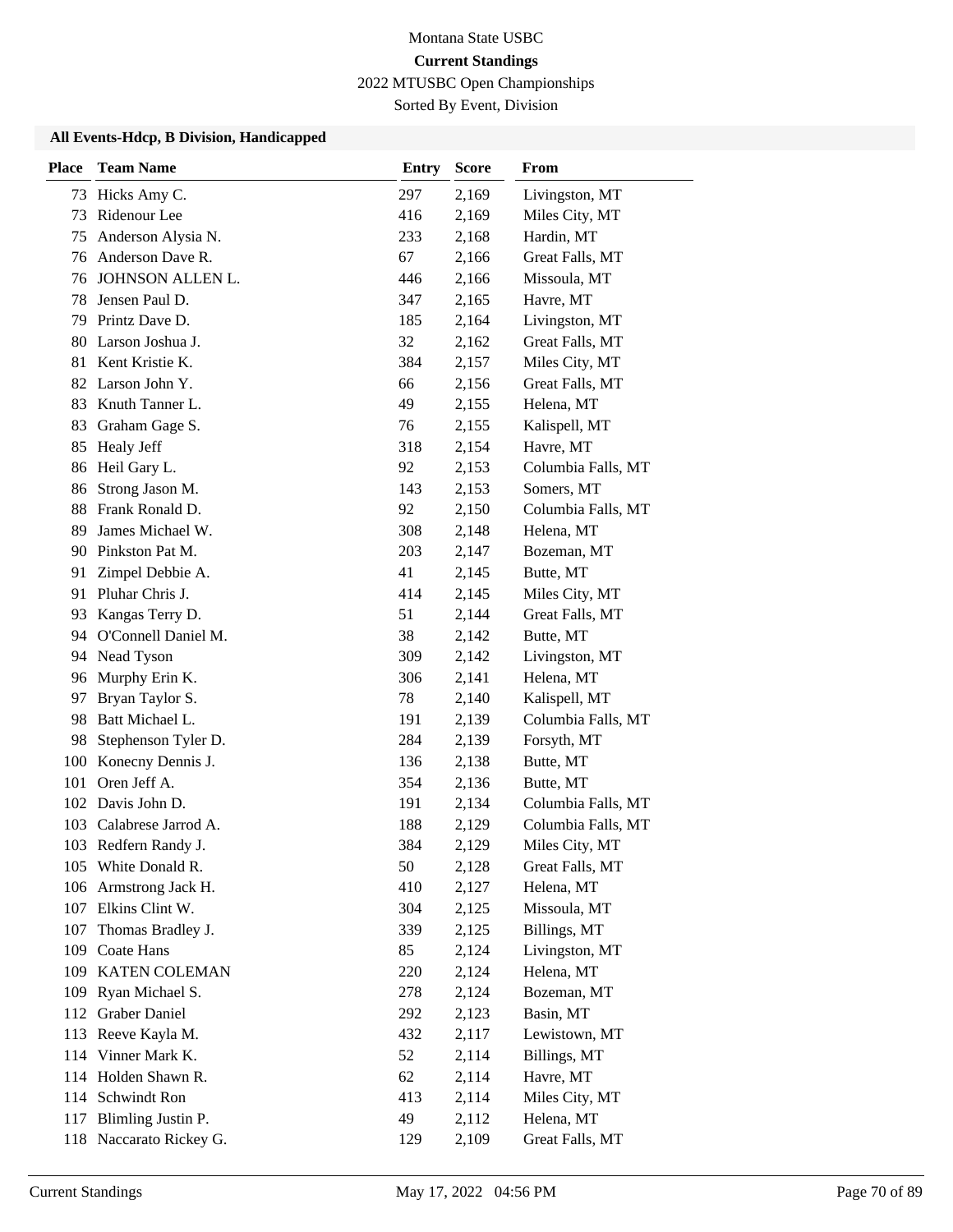Sorted By Event, Division

| <b>Place</b> | <b>Team Name</b>          | <b>Entry</b>   | <b>Score</b> | From               |
|--------------|---------------------------|----------------|--------------|--------------------|
| 119          | Olson Michael R.          | 246            | 2,108        | Belgrade, MT       |
| 120          | Thaut Keith               | 88             | 2,107        | Conrad, MT         |
|              | 120 Larson Steve E.       | 467            | 2,107        | Butte, MT          |
|              | 122 Blohm Dale R.         | 456            | 2,106        | Billings, MT       |
| 123          | Miller Fred A.            | 74             | 2,105        | Kalispell, MT      |
| 123          | Kale Marianne             | 360            | 2,105        | Billings, MT       |
|              | 125 Kerr Cody L.          | 149            | 2,104        | Red Lodge, MT      |
| 125          | Roberts Rocky L.          | 153            | 2,104        | Red Lodge, MT      |
| 125          | Cline Larry J.            | 221            | 2,104        | Fort Benton, MT    |
| 125          | Johnson Paul F.           | 375            | 2,104        | Butte, MT          |
|              | 129 Kruse Mary J.         | 27             | 2,102        | Kalispell, MT      |
| 130          | Rigor Tanner A.           | 25             | 2,101        | Great Falls, MT    |
|              | 130 Keil Dave S.          | 51             | 2,101        | Great Falls, MT    |
|              | 130 Needham Matt          | 219            | 2,101        | Helena, MT         |
|              | 133 Bouma Dale A.         | 367            | 2,100        | Choteau, MT        |
|              | 134 Routzahn Josh         | 113            | 2,099        | Bozeman, MT        |
|              | 134 Jensen Ronald R.      | 221            | 2,099        | Fort Benton, MT    |
|              | 136 Croy Holly (Chief) D. | 238            | 2,098        | Ennis, MT          |
| 137          | Buls Josh M.              | 73             | 2,097        | Kalispell, MT      |
|              | 138 Estes Zac S.          | 374            | 2,096        | Great Falls, MT    |
|              | 139 Collick Nancy         | 128            | 2,095        | Helena, MT         |
|              | 140 Reynolds Kenneth P.   | 294            | 2,094        | Belgrade, MT       |
|              | 140 Wallewein David       | 344            | 2,094        | Shelby, MT         |
|              | 142 Piazzola Frank H.     | 117            | 2,093        | Butte, MT          |
|              | 142 Kussman William A.    | 281            | 2,093        | East Helena, MT    |
| 142          | Gill Travis J.            | 297            | 2,093        | Livingston, MT     |
| 145          | Bunton Justin D.          | 226            | 2,092        | Great Falls, MT    |
| 146          | Hagedorn Ricky L.         | 70             | 2,088        | Thompson Falls, MT |
|              | 146 Marlar Doug B.        | 107            | 2,088        | Helena, MT         |
|              | 148 Lutz Shane J.         | 130            | 2,087        | Plentywood, MT     |
| 149          | Croy Brady D.             | 238            | 2,086        | Ennis, MT          |
| 150          | <b>CHAMBERS JENNY</b>     | 279            | 2,085        | Helena, MT         |
|              | 151 Deshner Kert G.       | $\overline{4}$ | 2,084        | Choteau, MT        |
|              | 152 Batt Stefen J.        | 222            | 2,083        | Kalispell, MT      |
|              | 153 Hill Aaron L.         | 77             | 2,082        | Kalispell, MT      |
| 153          | Bartsch Paul J.           | 210            | 2,082        | Helena, MT         |
| 155          | Oleson Beverly L.         | 27             | 2,081        | Kalispell, MT      |
|              | 156 Aklestad Jim A.       | 370            | 2,080        | Great Falls, MT    |
| 157          | Anderson Payden           | 295            | 2,078        | Plentywood, MT     |
| 158          | Bragg Travis T.           | 40             | 2,077        | Butte, MT          |
|              | 158 Larson Jake O.        | 66             | 2,077        | Great Falls, MT    |
|              | 160 Hasler Ross K.        | 326            | 2,076        | Great Falls, MT    |
| 160          | Lubick Mark A.            | 354            | 2,076        | Butte, MT          |
|              | 162 Luer Scott L.         | 174            | 2,074        | Belgrade, MT       |
| 163          | Abbey Benjamin W.         | 10             | 2,072        | Belgrade, MT       |
|              | 163 Loessberg Don L.      | 248            | 2,072        | Belgrade, MT       |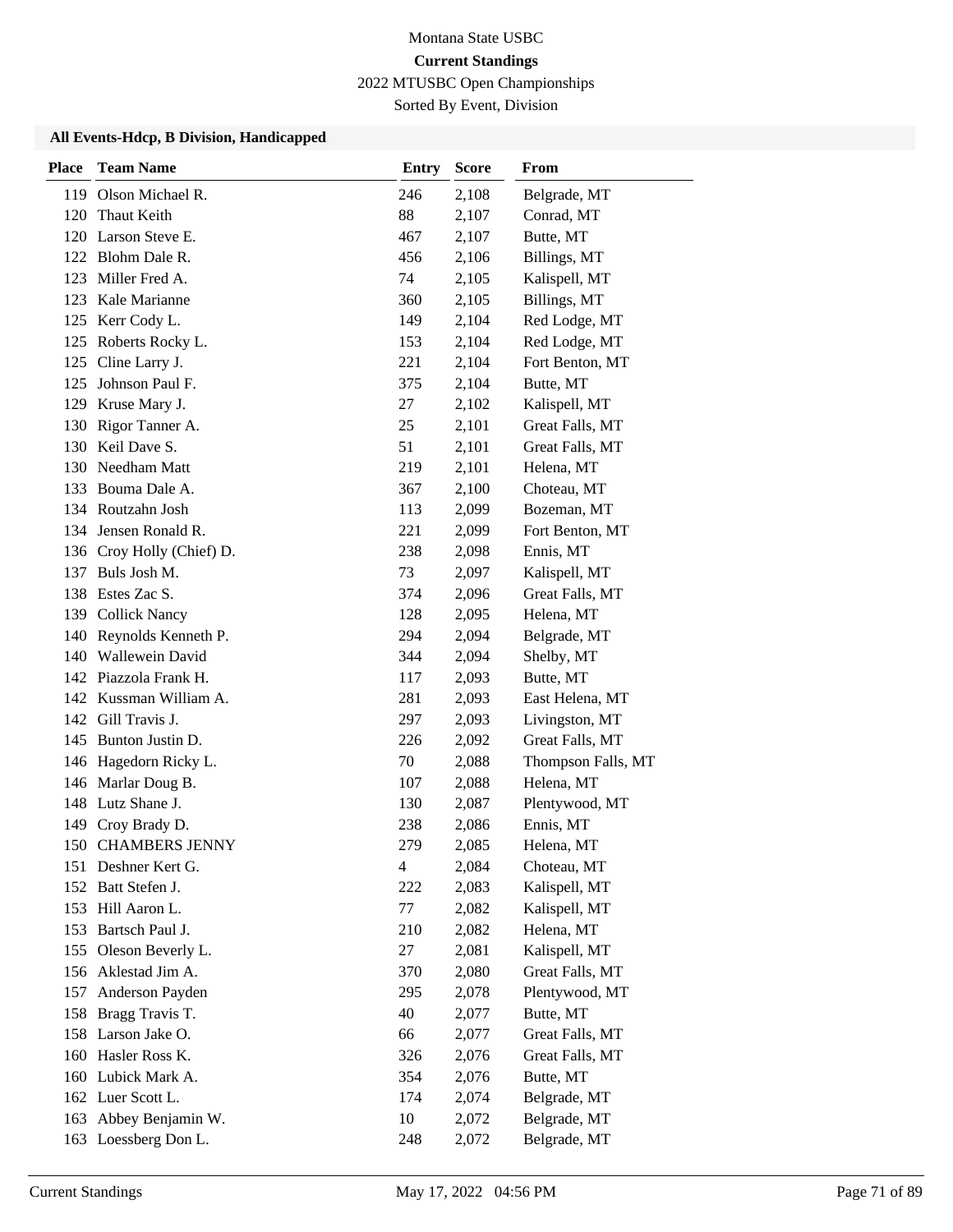Sorted By Event, Division

| <b>Place</b> | <b>Team Name</b>         | <b>Entry</b> | <b>Score</b> | From              |
|--------------|--------------------------|--------------|--------------|-------------------|
| 163          | Stiles Albert O.         | 330          | 2,072        | Broadview, MT     |
| 166          | Bigelow Frederick D.     | 25           | 2,071        | Great Falls, MT   |
| 166          | Borah Terry S.           | 130          | 2,071        | Plentywood, MT    |
| 168          | Copple William M.        | 103          | 2,070        | Helena, MT        |
| 168          | Philp Casey M.           | 311          | 2,070        | Lewistown, MT     |
| 168          | Derbyshire Mike D.       | 339          | 2,070        | Billings, MT      |
| 171          | Thoroughman Jim L.       | 127          | 2,069        | Great Falls, MT   |
| 172          | Cline Jon G.             | 414          | 2,068        | Miles City, MT    |
| 173          | Stein John W.            | 93           | 2,066        | Kalispell, MT     |
| 173          | Johnson Jerry D.         | 137          | 2,066        | Butte, MT         |
| 173          | Bowers Larry J.          | 232          | 2,066        | Hardin, MT        |
| 176          | Wermers Denise R.        | $\mathbf{2}$ | 2,065        | Gallatin Gtwy, MT |
| 177          | Condon Patrick L.        | 185          | 2,062        | Livingston, MT    |
| 177          | Emineth Trent J.         | 155          | 2,062        | Red Lodge, MT     |
| 177          | Balcerzak Valerie        | 428          | 2,062        | Helena, MT        |
| 180          | Moen Steve               | 74           | 2,061        | Kalispell, MT     |
| 180          | Kerbs Randy M.           | 221          | 2,061        | Fort Benton, MT   |
| 180          | Robertson Mark L.        | 344          | 2,061        | Shelby, MT        |
| 183          | Miksovsky Evan W.        | 137          | 2,060        | Butte, MT         |
| 183          | Turner Tanya L.          | 143          | 2,060        | Somers, MT        |
| 183          | White Dale               | 344          | 2,060        | Shelby, MT        |
| 186          | Champa David J.          | 280          | 2,059        | East Helena, MT   |
| 187          | <b>Brensdal Jeffrey</b>  | 295          | 2,058        | Plentywood, MT    |
| 188          | Warehime Levi G.         | 24           | 2,057        | Choteau, MT       |
| 189          | Brug Ron A.              | 91           | 2,056        | Billings, MT      |
| 189          | Balcerzak Michael S.     | 427          | 2,056        | Helena, MT        |
| 191          | Woods Kevin L.           | 116          | 2,055        | Havre, MT         |
| 191          | Schmidt Roy C.           | 329          | 2,055        | Broadview, MT     |
| 193          | Jones Steve C.           | 24           | 2,053        | Choteau, MT       |
| 193          | Swallers Travis J.       | 131          | 2,053        | Culbertston, MT   |
|              | 195 Fisher Joe L.        | 404          | 2,052        | Browning, MT      |
|              | 196 Jorgenson Chase L.   | 126          | 2,051        | Kalispell, MT     |
|              | 196 Balcerzak Casey J.   | 427          | 2,051        | Helena, MT        |
| 198          | Swimley Robin C.         | 259          | 2,050        | Troy, MT          |
| 199          | McCann Patrick S.        | 103          | 2,048        | Helena, MT        |
|              | 200 Ostermiller Mckenzie | 155          | 2,046        | Red Lodge, MT     |
| 201          | Croskrey Thomas W. Sr    | 376          | 2,044        | Great Falls, MT   |
| 202          | Irlbeck Daniel P.        | 12           | 2,043        | Belgrade, MT      |
| 202          | Frelich Chris M.         | 85           | 2,043        | Livingston, MT    |
|              | 204 Bockemuehl Karen M.  | 400          | 2,042        | Belgrade, MT      |
| 205          | Robinson Randy G.        | 412          | 2,040        | Miles City, MT    |
| 206          | Shulund Arnie J.         | 65           | 2,039        | Havre, MT         |
|              | 206 Schindler Kevin      | 288          | 2,039        | Glasgow, MT       |
|              | 208 Kynett Michael R.    | 438          | 2,038        | Bozeman, MT       |
|              | 209 Person Harvey E.     | 262          | 2,034        | Troy, MT          |
| 210          | <b>Stiles Nick</b>       | 365          | 2,032        | Missoula, MT      |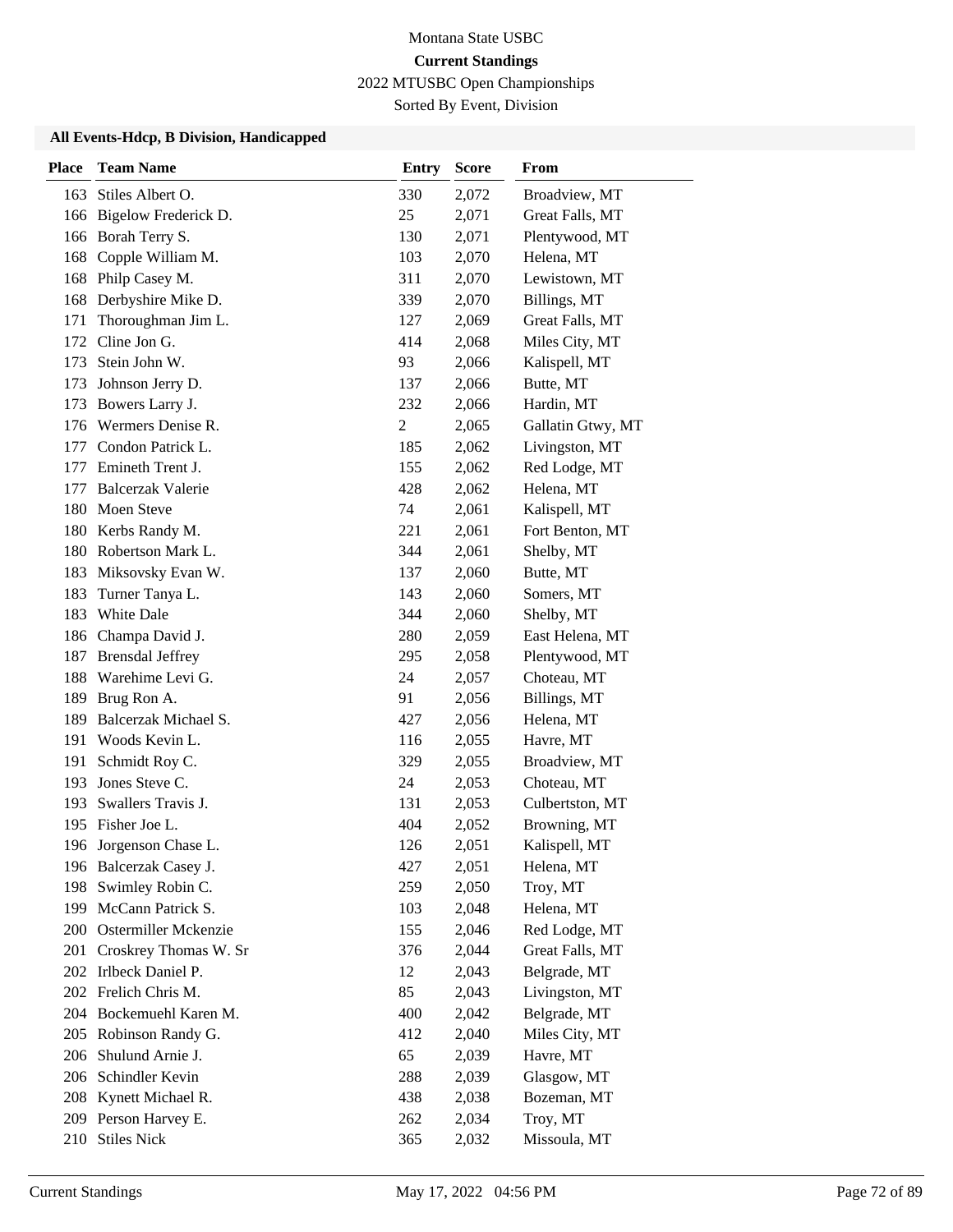Sorted By Event, Division

| <b>Place</b> | <b>Team Name</b>                     | <b>Entry</b>             | <b>Score</b>   | From                       |
|--------------|--------------------------------------|--------------------------|----------------|----------------------------|
| 210          | Schuldheisz Skeez D.                 | 365                      | 2,032          | Missoula, MT               |
|              | 212 Buls Dan F.                      | 74                       | 2,029          | Kalispell, MT              |
|              | 213 Kitts Brandon T.                 | 182                      | 2,027          | Livingston, MT             |
| 214          | Taylor Clint C.                      | 263                      | 2,026          | Troy, MT                   |
|              | 215 Cornelius Bradley R.             | 115                      | 2,025          | Havre, MT                  |
|              | 216 Derryberry James T.              | 260                      | 2,023          | Troy, MT                   |
|              | 216 Newton Patrick A.                | 326                      | 2,023          | Great Falls, MT            |
|              | 216 Watson Shawn R.                  | 468                      | 2,023          | Livingston, MT             |
|              | 219 Perlinski Arianne J.             | 9                        | 2,022          | Belgrade, MT               |
| 220          | Chaffee Shawn D.                     | 280                      | 2,021          | East Helena, MT            |
| 221          | Lay David E.                         | 206                      | 2,019          | HAMILTON, MT               |
| 221          | Boretsky Bryan F.                    | 206                      | 2,019          | HAMILTON, MT               |
| 223          | Eggum Byron J.                       | 125                      | 2,018          | Glasgow, MT                |
|              | 223 Ewan John C.                     | 182                      | 2,018          | Livingston, MT             |
| 223          | Woods Jay L.                         | 451                      | 2,018          | Missoula, MT               |
| 226          | Warehime Billy J.                    | 24                       | 2,017          | Choteau, MT                |
| 226          | Chapman Joe D.                       | 183                      | 2,017          | Livingston, MT             |
| 228          | Watkins James A.                     | 86                       | 2,016          | Dillon, MT                 |
| 229          | Crowder Barry W.                     | 326                      | 2,015          | Great Falls, MT            |
| 230          | Sickler Marlon G.                    | 2                        | 2,014          | Gallatin Gtwy, MT          |
| 230          | Cowling David H.<br>Gardner Trent T. | 203                      | 2,014          | Bozeman, MT                |
| 232<br>233   | Stocker Garry W. Sr.                 | 287<br>107               | 2,013<br>2,012 | Billings, MT<br>Helena, MT |
|              | 234 Dixon John O.                    | 51                       | 2,008          | Great Falls, MT            |
| 235          | <b>BOLAN MATTHEW J.</b>              | 279                      | 2,007          | Helena, MT                 |
| 236          | Gassaway Charles L.                  | 75                       | 2,006          | Kalispell, MT              |
| 237          | Rigor Tracy A.                       | 25                       | 2,004          | Great Falls, MT            |
|              | 237 Cole Bruce H.                    | 252                      | 2,004          | Troy, MT                   |
| 239          | Knecht Mack P.                       | $\overline{\mathcal{L}}$ | 2,003          | Choteau, MT                |
| 239          | Dinardi Brent D.                     | 387                      | 2,003          | Miles City, MT             |
| 241          | Billingsley Mike R.                  | 262                      | 2,000          | Troy, MT                   |
| 241          | Buckman Nevada C.                    | 367                      | 2,000          | Choteau, MT                |
| 243          | Tynan David W.                       | 281                      | 1,997          | East Helena, MT            |
| 244          | Spillum Loren                        | 301                      | 1,996          | Billings, MT               |
|              | 245 McCann Glenn A.                  | 113                      | 1,991          | Bozeman, MT                |
|              | 246 Zimbric Greg J.                  | $\mathbf{1}$             | 1,987          | Belgrade, MT               |
|              | 247 Mesenbrink Harold                | 329                      | 1,986          | Broadview, MT              |
| 248          | Sautter Phillip M.                   | 149                      | 1,983          | Red Lodge, MT              |
| 249          | Thom Ben L.                          | 256                      | 1,982          | Troy, MT                   |
| 250          | Hurlbert Butch E.                    | 222                      | 1,981          | Kalispell, MT              |
| 251          | Jorgensen Joey A.                    | 280                      | 1,979          | East Helena, MT            |
| 252          | Edwards Steve R.                     | 433                      | 1,978          | Lewistown, MT              |
|              | 253 Dodge Charlie V.                 | 137                      | 1,977          | Butte, MT                  |
|              | 254 Zarr Cory                        | 114                      | 1,976          | Bozeman, MT                |
| 255          | Maragos George S.                    | 53                       | 1,973          | Billings, MT               |
|              | 256 Rodger Scott A.                  | 50                       | 1,972          | Great Falls, MT            |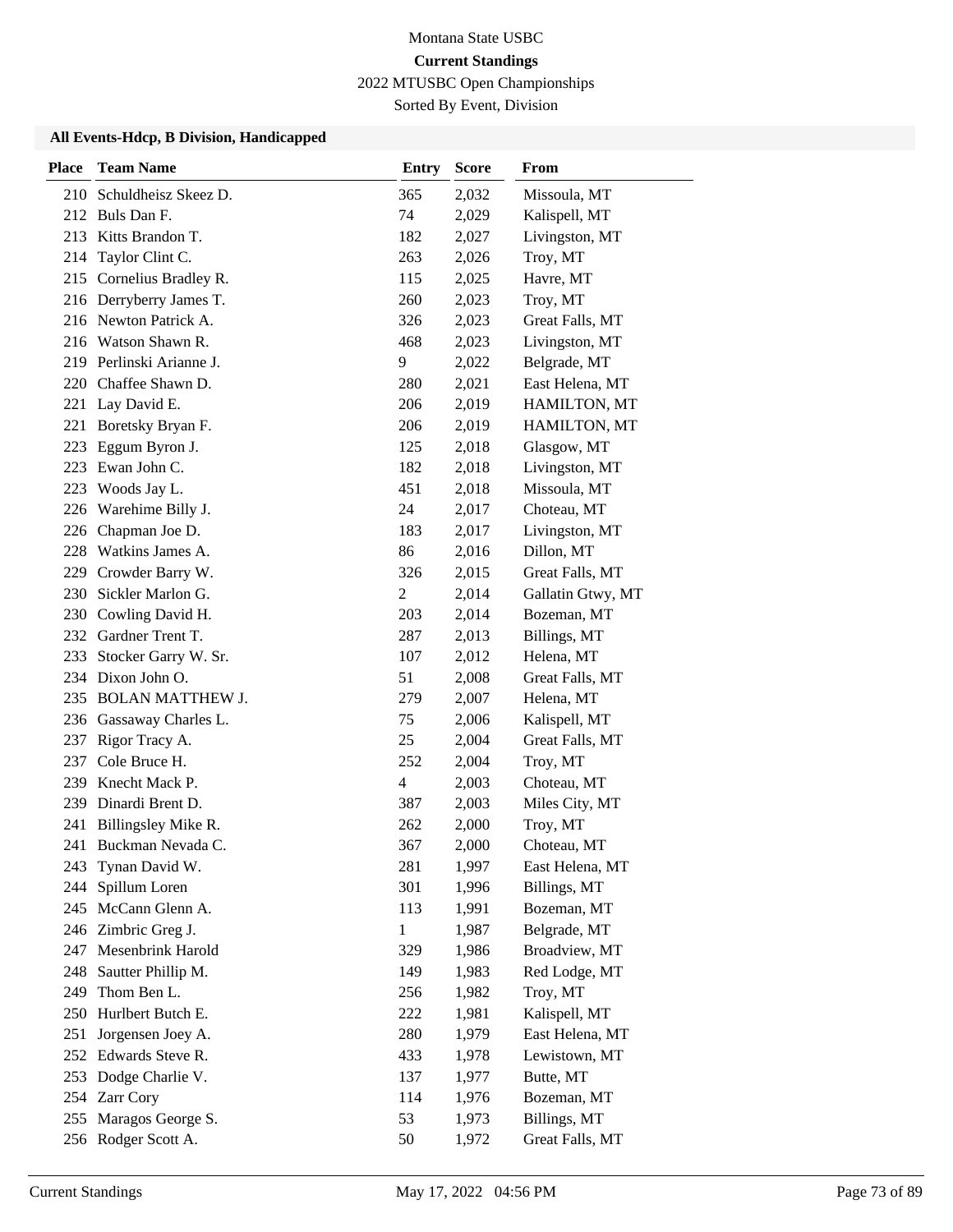Sorted By Event, Division

| <b>Place</b> | <b>Team Name</b>      | <b>Entry</b> | <b>Score</b> | From               |
|--------------|-----------------------|--------------|--------------|--------------------|
| 257          | Brence Mike I.        | 113          | 1,971        | Bozeman, MT        |
|              | 258 Person Dean R.    | 106          | 1,969        | Havre, MT          |
|              | 259 Martens Doug      | 283          | 1,967        | Forsyth, MT        |
| 260          | Walin Chris L.        | 318          | 1,966        | Havre, MT          |
|              | 261 Boltz Karl L.     | 331          | 1,965        | Broadview, MT      |
|              | 262 Dull Chris M.     | 104          | 1,960        | Helena, MT         |
|              | 262 Ovalle Jose V.    | 245          | 1,960        | Great Falls, MT    |
|              | 264 Bates Christopher | 292          | 1,959        | Basin, MT          |
| 264          | DeBruycker Camron M.  | 317          | 1,959        | Dutton, MT         |
| 264          | Boucher Matt T.       | 319          | 1,959        | Havre, MT          |
| 267          | Jenkins Mike H.       | 50           | 1,958        | Great Falls, MT    |
| 268          | Stockdale James E.    | 223          | 1,956        | Stevensville, MT   |
| 268          | Herman Michael J.     | 456          | 1,956        | Billings, MT       |
| 270          | Rhine William R.      | 237          | 1,955        | Columbia Falls, MT |
| 270          | Wood Shawn            | 361          | 1,955        | Billings, MT       |
|              | 272 Peterson Bob D.   | 258          | 1,954        | Troy, MT           |
| 273          | <b>Maurer Scott</b>   | 114          | 1,952        | Bozeman, MT        |
| 274          | Miller Kevin D.       | 174          | 1,948        | Belgrade, MT       |
| 275          | Strong Staci B.       | 143          | 1,944        | Somers, MT         |
| 276          | Bair Dominic R.       | 201          | 1,943        | Belgrade, MT       |
| 277          | Ward Steve K.         | 256          | 1,935        | Troy, MT           |
| 277          | Stiles Kevin W.       | 330          | 1,935        | Broadview, MT      |
| 277          | Shawver Howard D.     | 413          | 1,935        | Miles City, MT     |
| 280          | Myhre Kole A.         | 120          | 1,934        | Scobey, MT         |
| 281          | Smith Michael         | 131          | 1,932        | Culbertston, MT    |
| 281          | Reynolds John         | 136          | 1,932        | Butte, MT          |
| 281          | Redfern Jay C.        | 384          | 1,932        | Miles City, MT     |
|              | 284 Livermore Tara L. | 85           | 1,931        | Livingston, MT     |
|              | 284 Parsons Chance    | 131          | 1,931        | Culbertston, MT    |
| 284          | Conroy William M.     | 427          | 1,931        | Helena, MT         |
| 287          | Thatcher Kris J.      | 328          | 1,929        | Broadview, MT      |
| 288          | Martens Dustin D.     | 283          | 1,928        | Forsyth, MT        |
|              | 288 Finley Matt       | 350          | 1,928        | Chinook, MT        |
| 290          | Jordan Tyler J.       | 287          | 1,924        | Billings, MT       |
| 291          | Renner Jacob D.       | 125          | 1,920        | Glasgow, MT        |
| 291          | Sherwood Dan F.       | 196          | 1,920        | East Helena, MT    |
| 293          | Bilges Joshua L.      | 248          | 1,918        | Belgrade, MT       |
| 294          | Schulte Mike R.       | 38           | 1,888        | Butte, MT          |
| 295          | Reynolds Dan G.       | 177          | 1,883        | Bozeman, MT        |
| 296          | Hicks James A. Jr     | 456          | 1,875        | Billings, MT       |
| 297          | STROOP MICHAEL G.     | 219          | 1,873        | Helena, MT         |
| 298          | Kump Mark M.          | 43           | 1,872        | Butte, MT          |
| 299          | Boyce Shaun M.        | 300          | 1,871        | Billings, MT       |
| 300          | Seidel Dana E.        | 347          | 1,869        | Havre, MT          |
| 301          | Lane Dan A.           | 240          | 1,852        | Ennis, MT          |
|              | 302 Wimmer Chuck A.   | 61           | 1,850        | Havre, MT          |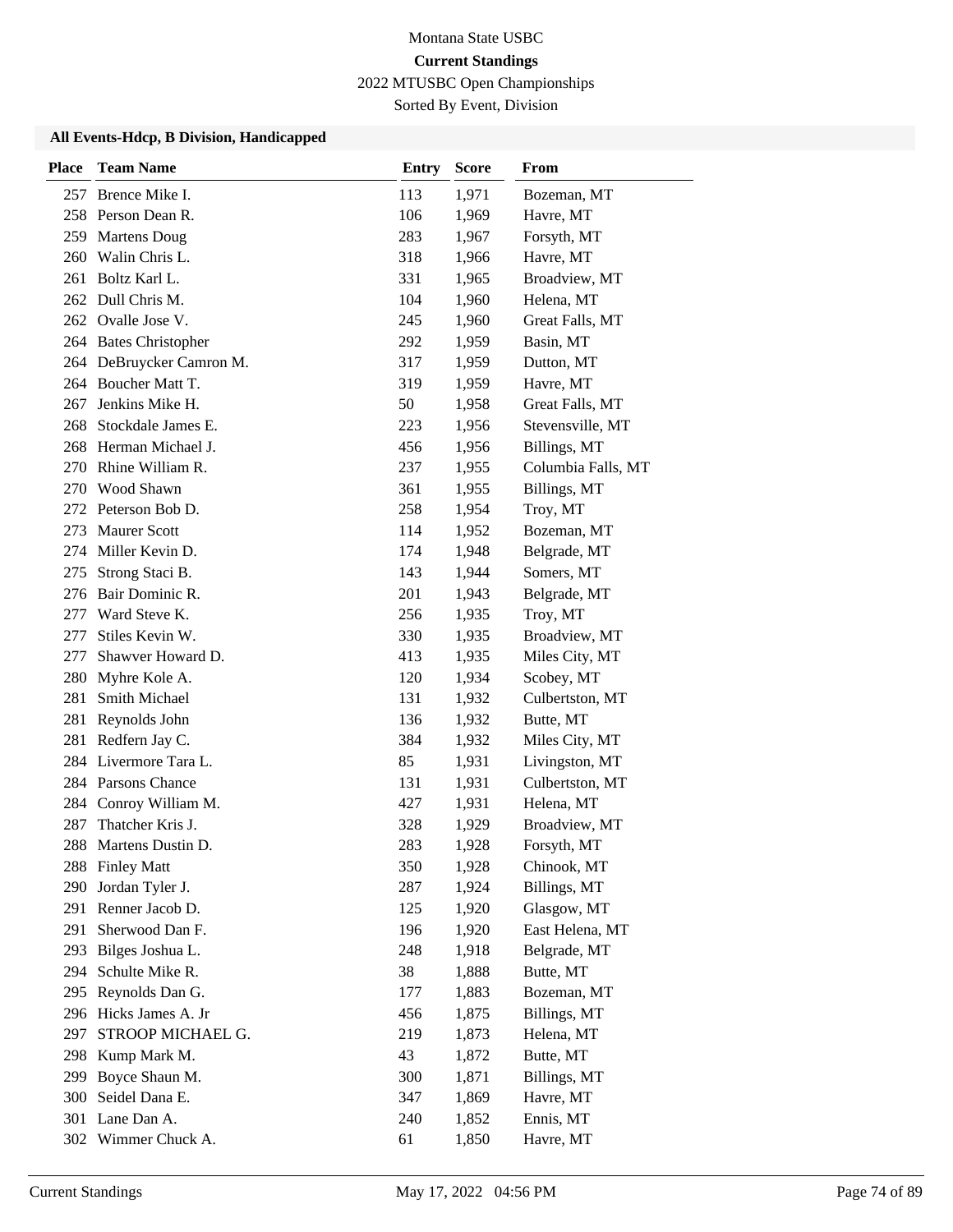Sorted By Event, Division

#### **All Events-Hdcp, B Division, Handicapped**

| Place | <b>Team Name</b>        | Entry | <b>Score</b> | <b>From</b>     |
|-------|-------------------------|-------|--------------|-----------------|
|       | 303 Wanner Shaun        | 209   | 1,841        | Missoula, MT    |
|       | 304 Johnson Joe E.      | 325   | 1,828        | Great Falls, MT |
|       | 305 Neill Brian J.      | 67    | 1,825        | Great Falls, MT |
|       | 306 Morris Darrell L.   | 415   | 1,820        | Miles City, MT  |
| 307   | Rogers Christian P.     | 3     | 1,805        | Billings, MT    |
|       | 308 Reichel William R.  | 260   | 1,778        | Troy, MT        |
| 309   | Errecart Tim B.         | 312   | 1,770        | Lewistown, MT   |
|       | 310 Brown Adam J.       | 202   | 1,756        | Kalispell, MT   |
| 311   | White Steve E.          | 260   | 1,484        | Troy, MT        |
|       | 312 Hultgren Millard E. | 330   | 1,256        | Broadview, MT   |

| <b>Place</b> | <b>Team Name</b>        | <b>Entry</b> | <b>Score</b> | From            |
|--------------|-------------------------|--------------|--------------|-----------------|
| 1            | Kuper Jacob M.          | 424          | 2,520        | Laurel, MT      |
| 2            | Hadford David M.        | 442          | 2,424        | Fort Benton, MT |
| 3            | Brothwell Cody D.       | 78           | 2,413        | Kalispell, MT   |
| 4            | Stocker Garry W. Jr     | 108          | 2,406        | Helena, MT      |
| 5            | Ehman Jesse             | 327          | 2,387        | Billings, MT    |
| 6            | Mele Justin M.          | 406          | 2,383        | Livingston, MT  |
| 7            | Rae Hank A.             | 154          | 2,380        | Red Lodge, MT   |
| 8            | CRAIG DERRELL G.        | 204          | 2,352        | HAMILTON, MT    |
| 9            | Knecht Steve K.         | 214          | 2,344        | Helena, MT      |
| 10           | Daily Duane             | 149          | 2,343        | Red Lodge, MT   |
| 11           | Rouse Andrew J.         | 278          | 2,331        | Bozeman, MT     |
| 12           | Standiford Leland Jr    | 350          | 2,327        | Chinook, MT     |
| 13           | Bruinsma Phillip K.     | 78           | 2,323        | Kalispell, MT   |
| 14           | Becker Conner C.        | 401          | 2,316        | Helena, MT      |
| 15           | Gjerde Steve K.         | 367          | 2,315        | Choteau, MT     |
|              | 16 Weeks Jamie          | 300          | 2,311        | Billings, MT    |
| 17           | <b>Buckstead Gunnar</b> | 155          | 2,298        | Red Lodge, MT   |
| 17           | Edwards Javon H.        | 456          | 2,298        | Billings, MT    |
| 19           | Sorenson Dylan          | 283          | 2,284        | Forsyth, MT     |
| 20           | Mills Shayla J.         | 12           | 2,283        | Belgrade, MT    |
| 21           | Willyerd James E.       | 406          | 2,270        | Livingston, MT  |
|              | 22 Hodges Teri L.       | 96           | 2,265        | Missoula, MT    |
| 22           | Suhr Becky M.           | 286          | 2,265        | Forsyth, MT     |
|              | 24 Fisher JoVon J.      | 404          | 2,261        | Browning, MT    |
| 25           | Fleckenstein Kenny W.   | 386          | 2,260        | Miles City, MT  |
| 26           | Johnson Dan             | 149          | 2,255        | Red Lodge, MT   |
| 27           | <b>Johnston Travis</b>  | 143          | 2,253        | Somers, MT      |
| 28           | McLees Brian D.         | 62           | 2,241        | Havre, MT       |
| 29           | Spinler Quinn           | 208          | 2,240        | Cut Bank, MT    |
| 30           | Johnson Mark D.         | 375          | 2,238        | Butte, MT       |
| 31           | Likens Trevin L.        | 397          | 2,230        | Fort Benton, MT |
| 32           | Divine Josh L.          | 197          | 2,226        | Helena, MT      |
| 32           | Siemsen Josh            | 416          | 2,226        | Miles City, MT  |
|              | 34 Halland Erik S.      | 301          | 2,221        | Billings, MT    |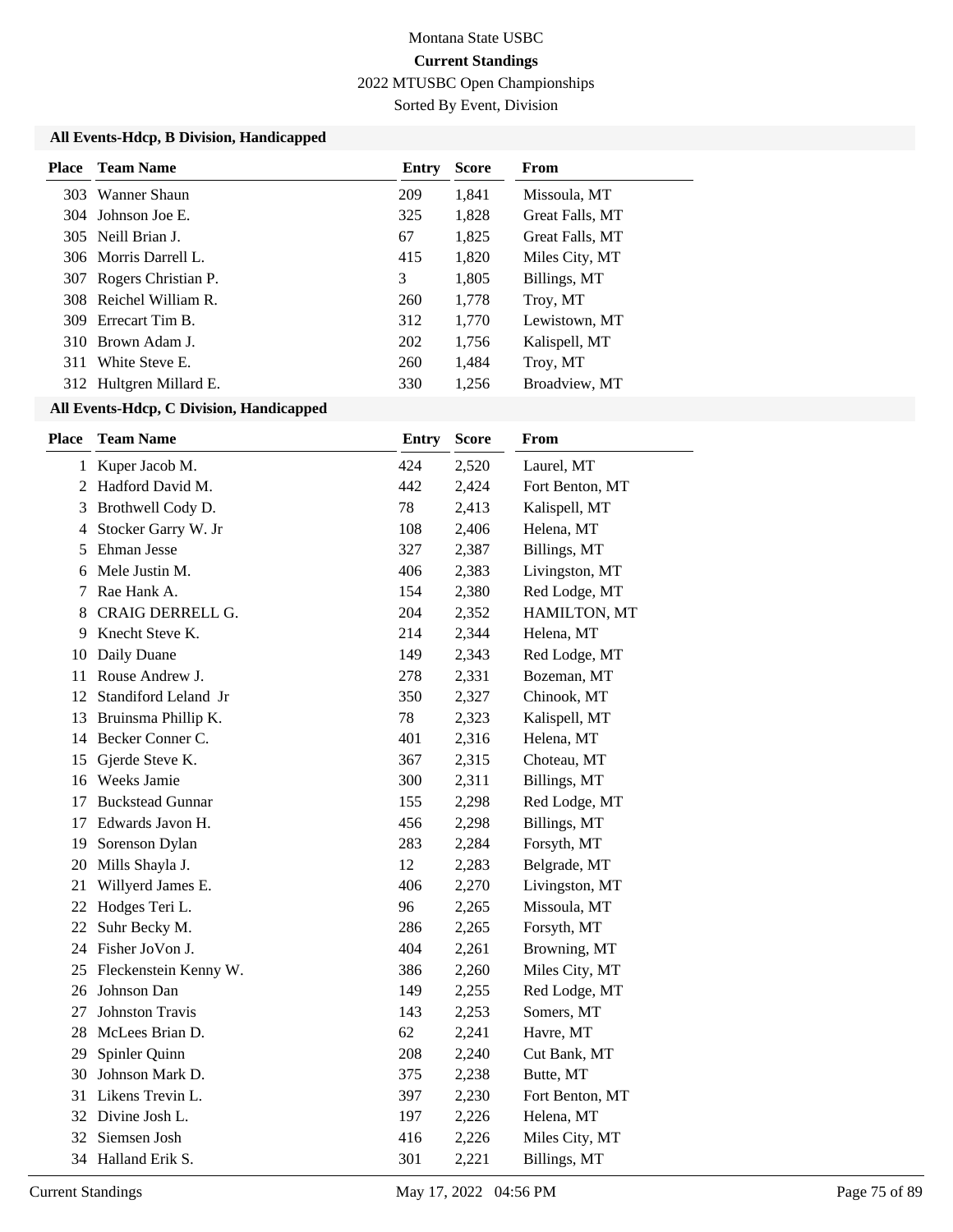Sorted By Event, Division

| <b>Place</b> | <b>Team Name</b>       | <b>Entry</b> | <b>Score</b> | From               |
|--------------|------------------------|--------------|--------------|--------------------|
|              | 35 Waltner Drake A.    | 48           | 2,219        | Havre, MT          |
|              | 36 Flammond Jared      | 207          | 2,218        | Cut Bank, MT       |
| 37           | Cottom Sheila          | 305          | 2,212        | Dillon, MT         |
| 38           | Johnson Jessica A.     | 306          | 2,210        | Helena, MT         |
| 39           | Guidoni Tyler          | 305          | 2,209        | Dillon, MT         |
| 40           | Leistkio Kelly M.      | 424          | 2,201        | Laurel, MT         |
| 41           | Rebo Tony L. Sr        | 259          | 2,199        | Troy, MT           |
| 41           | Orrantia Matthew D.    | 438          | 2,199        | Bozeman, MT        |
| 43           | Peterson Gary D.       | 115          | 2,197        | Havre, MT          |
| 43           | Desjarlais Meleah      | 402          | 2,197        | Browning, MT       |
| 45           | Read Edward A. Jr      | 190          | 2,196        | Columbia Falls, MT |
| 46           | Jenkins-Rhoads Cory J. | 237          | 2,194        | Columbia Falls, MT |
| 46           | Spain Seth A.          | 357          | 2,194        | Missoula, MT       |
| 48           | Harrington Shawnea M.  | 13           | 2,191        | Belgrade, MT       |
| 48           | Reighard Ron L.        | 208          | 2,191        | Cut Bank, MT       |
| 50           | Banks Steve L.         | 340          | 2,189        | Billings, MT       |
| 51           | Hilger Nelson D.       | 416          | 2,188        | Miles City, MT     |
| 52           | Arnoldt Alvin A.       | 414          | 2,187        | Miles City, MT     |
|              | 52 Blackbird Elmer     | 464          | 2,187        | Shepherd, MT       |
|              | 54 Leininger Keith D.  | 415          | 2,185        | Miles City, MT     |
| 55           | <b>BOLAN RONALD R.</b> | 220          | 2,183        | Helena, MT         |
| 56           | Holguin Chris          | 153          | 2,182        | Red Lodge, MT      |
| 57           | <b>Baldry Drew</b>     | 121          | 2,180        | Scobey, MT         |
| 58           | Breding Alec D.        | 88           | 2,176        | Conrad, MT         |
| 58           | May Michael R.         | 442          | 2,176        | Fort Benton, MT    |
| 60           | Johnson Randi J.       | 345          | 2,175        | Shelby, MT         |
| 60           | <b>Baker Doug</b>      | 362          | 2,175        | Billings, MT       |
|              | 62 Deeds Debbie A.     | 253          | 2,172        | Troy, MT           |
| 63           | Anderson Tyler A.      | 215          | 2,171        | Great Falls, MT    |
| 64           | Hader Johnathan L.     | 190          | 2,169        | Columbia Falls, MT |
| 64           | Baca Alec L.           | 300          | 2,169        | Billings, MT       |
| 66           | Carper Michael D.      | 442          | 2,167        | Fort Benton, MT    |
| 67           | Boggs Albert F.        | 4            | 2,166        | Choteau, MT        |
| 67           | Dunbar Maryann G.      | 95           | 2,166        | Missoula, MT       |
| 69           | Sewell Taylor M.       | 357          | 2,165        | Missoula, MT       |
| 70           | Houska Jody            | 240          | 2,163        | Ennis, MT          |
| 71           | Richards Phil J.       | 206          | 2,162        | HAMILTON, MT       |
| 72           | McDonald Casey A.      | 403          | 2,158        | Browning, MT       |
| 73           | Jons Kassi (Ham)       | 13           | 2,157        | Belgrade, MT       |
| 74           | Newey Lee              | 11           | 2,156        | Belgrade, MT       |
| 75           | Kump Anita D.          | 41           | 2,155        | Butte, MT          |
| 75           | Slevira James J.       | 361          | 2,155        | Billings, MT       |
| 77           | Watson Latimer B.      | 240          | 2,153        | Ennis, MT          |
| 78           | Barrett David L.       | 91           | 2,151        | Billings, MT       |
| 79           | Martinich Kyanna M.    | 41           | 2,149        | Butte, MT          |
| 80           | Henderson Paige C.     | 348          | 2,148        | Havre, MT          |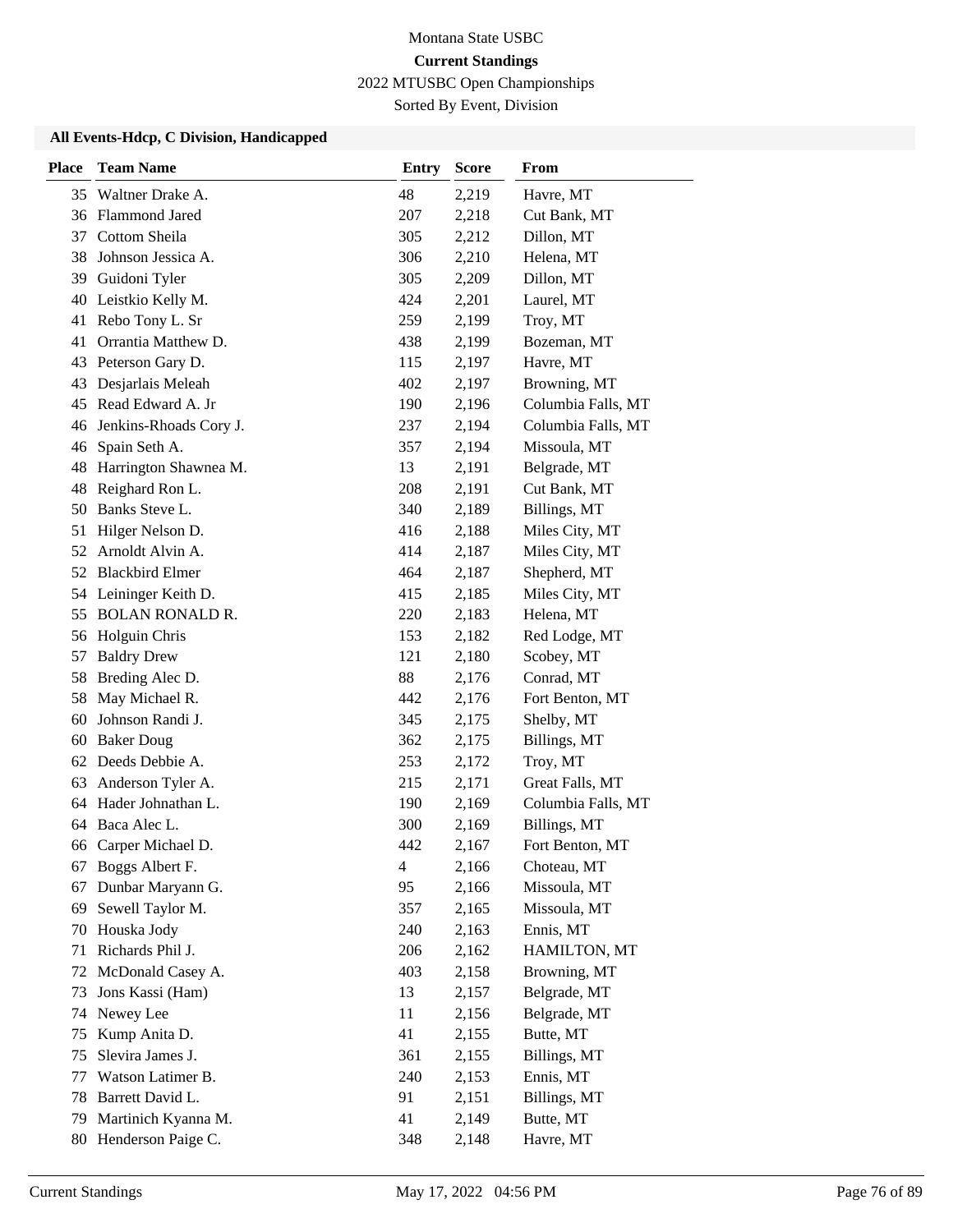Sorted By Event, Division

| <b>Place</b> | <b>Team Name</b>         | <b>Entry</b> | <b>Score</b> | From            |
|--------------|--------------------------|--------------|--------------|-----------------|
| 80           | Southworth Brett A.      | 348          | 2,148        | Havre, MT       |
| 82           | Smith Michael W.         | 106          | 2,147        | Havre, MT       |
| 83           | Ingle Brandon P.         | 294          | 2,146        | Belgrade, MT    |
| 84           | JOHNSON JOELLE M.        | 198          | 2,143        | Helena, MT      |
| 84           | Keegan Kaycee L.         | 278          | 2,143        | Bozeman, MT     |
| 86           | Ward Douglas W.          | 178          | 2,142        | Bozeman, MT     |
| 87           | Blake William R.         | 116          | 2,140        | Havre, MT       |
| 87           | Bengochea Lance D.       | 131          | 2,140        | Culbertston, MT |
| 87           | Link Samantha M.         | 228          | 2,140        | Hardin, MT      |
| 90           | Gubler Tracy L.          | 97           | 2,138        | Livingston, MT  |
| 90           | Frank Jacki              | 128          | 2,138        | Helena, MT      |
| 92           | Brug Kenneth P.          | 91           | 2,136        | Billings, MT    |
| 92           | Gjerde Paul K.           | 367          | 2,136        | Choteau, MT     |
| 94           | Skinner Chelsea A.       | 201          | 2,135        | Belgrade, MT    |
| 94           | <b>McKitrick Blake</b>   | 238          | 2,135        | Ennis, MT       |
|              | 96 Engel Kaylene D.      | 215          | 2,134        | Great Falls, MT |
| 97           | Coen Tanner G.           | 105          | 2,133        | Cut Bank, MT    |
| 97           | Santore Anthony T.       | 362          | 2,133        | Billings, MT    |
| 99           | <b>Schaff Mark</b>       | 303          | 2,129        | Huntley, MT     |
| 100          | Myers Verna R.           | 261          | 2,125        | Troy, MT        |
| 101          | Guidoni Kristen E.       | 305          | 2,124        | Dillon, MT      |
|              | 102 Lonski Darin         | 287          | 2,123        | Billings, MT    |
|              | 103 Zarek Philip H.      | 282          | 2,122        | East Helena, MT |
|              | 104 Rodenberger Lucas S. | 232          | 2,121        | Hardin, MT      |
| 105          | Bigelow Pamela "Pam" J.  | 25           | 2,120        | Great Falls, MT |
| 105          | Ruff Levi J.             | 246          | 2,120        | Belgrade, MT    |
| 105          | Hodgskiss Connor         | 352          | 2,120        | Cut Bank, MT    |
| 108          | Finkbeiner Tamii         | 12           | 2,119        | Belgrade, MT    |
| 109          | Ross Spencer             | 318          | 2,118        | Havre, MT       |
| 109          | Branden Jim L.           | 319          | 2,118        | Havre, MT       |
| 111          | RUNNION RAELYN M.        | 313          | 2,115        | Helena, MT      |
| 111          | Jackson Jamie J.         | 322          | 2,115        | Frenchtown, MT  |
|              | 111 Frydenlund Merlin    | 345          | 2,115        | Shelby, MT      |
| 114          | Fracchiolla Clay J.      | 250          | 2,114        | Belgrade, MT    |
| 114          | <b>Myers Donald</b>      | 261          | 2,114        | Troy, MT        |
|              | 114 Gallagher Donald J.  | 404          | 2,114        | Browning, MT    |
| 117          | <b>Bowland Brandy</b>    | 132          | 2,112        | Culbertston, MT |
| 118          | Cassie Adam N.           | 340          | 2,111        | Billings, MT    |
| 119          | Schagunn Ryan            | 120          | 2,110        | Scobey, MT      |
| 120          | Grove Chris L.           | 295          | 2,108        | Plentywood, MT  |
| 121          | Parrow Eve M.            | 12           | 2,106        | Belgrade, MT    |
| 121          | Taylor Kristin J.        | 94           | 2,106        | Missoula, MT    |
| 121          | Peterson Gary L.         | 178          | 2,106        | Bozeman, MT     |
| 124          | Morgan Cody              | 428          | 2,104        | Helena, MT      |
|              | 125 Hafemann Jayme R.    | 303          | 2,103        | Huntley, MT     |
|              | 126 Carrette Alan L.     | 346          | 2,102        | Helena, MT      |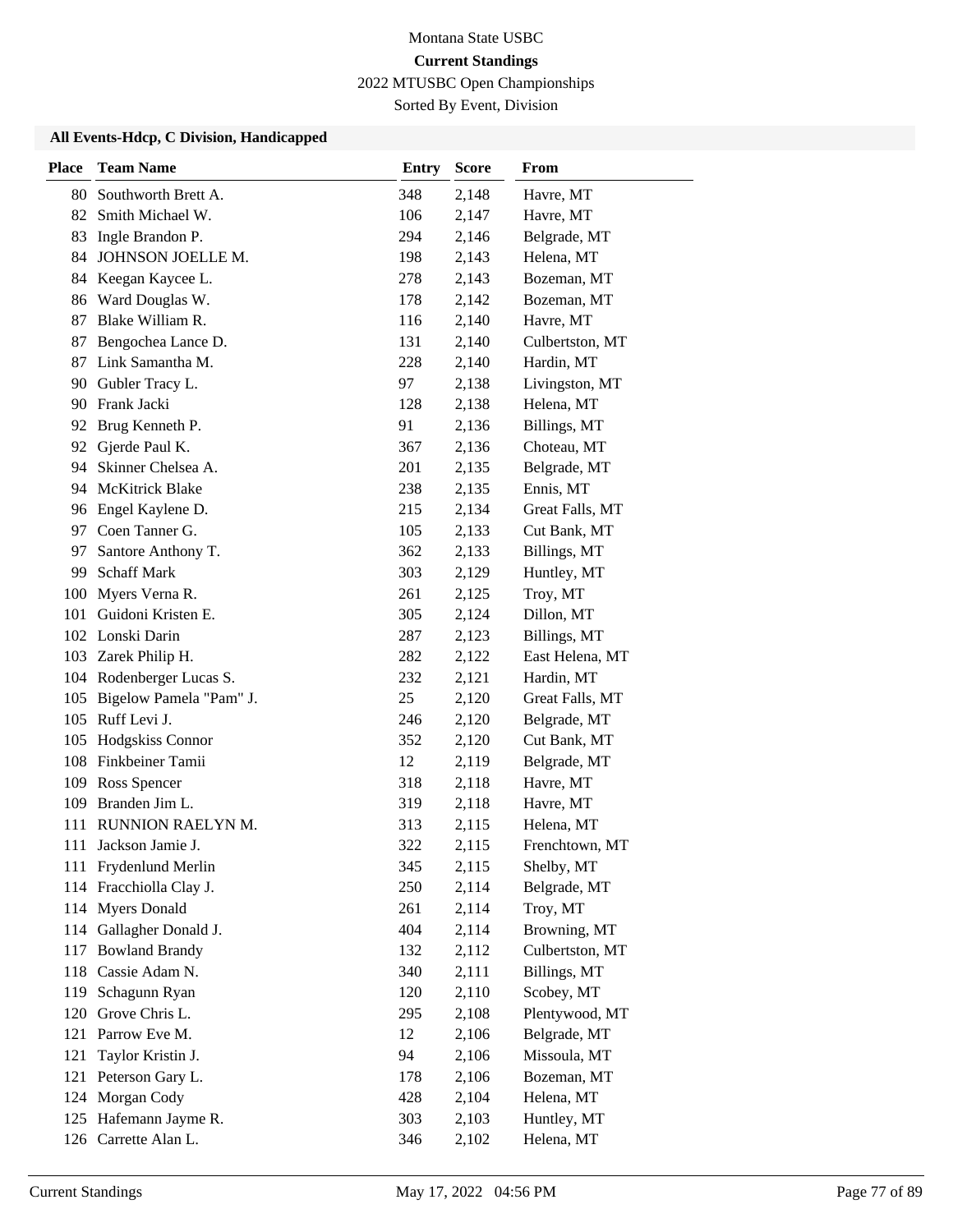Sorted By Event, Division

| <b>Place</b> | <b>Team Name</b>               | <b>Entry</b>   | <b>Score</b> | From               |
|--------------|--------------------------------|----------------|--------------|--------------------|
| 127          | JOHNSON TIA D.                 | 198            | 2,100        | Helena, MT         |
|              | 127 Waters Jana F.             | 229            | 2,100        | Hardin, MT         |
|              | 129 Langendoerfer David K.     | 209            | 2,099        | Missoula, MT       |
|              | 130 Painter Karla E.           | 96             | 2,098        | Missoula, MT       |
|              | 130 DeLaHunt Helen M.          | 309            | 2,098        | Livingston, MT     |
|              | 130 HUFF JACQUELIN E.          | 435            | 2,098        | Helena, MT         |
| 133          | <b>Morrisett Eric</b>          | 352            | 2,096        | Cut Bank, MT       |
|              | 134 Johnson Troy               | 104            | 2,095        | Helena, MT         |
|              | 134 Freeman Joshua L.          | 237            | 2,095        | Columbia Falls, MT |
|              | 136 Wermers Dillon W.          | $\overline{c}$ | 2,094        | Gallatin Gtwy, MT  |
|              | 136 Kraft Samuel L. II         | 257            | 2,094        | Troy, MT           |
|              | 138 Bilbruck Dan               | 288            | 2,093        | Glasgow, MT        |
|              | 139 Carson Tory H.             | 319            | 2,090        | Havre, MT          |
|              | 140 Lakey Stephan A.           | 294            | 2,089        | Belgrade, MT       |
|              | 140 Balcerzak Joe              | 427            | 2,089        | Helena, MT         |
|              | 142 Richmond Jessie L.         | 48             | 2,088        | Havre, MT          |
|              | 142 Dunnigan Scott             | 237            | 2,088        | Columbia Falls, MT |
|              | 144 Morris Sandon W.           | 397            | 2,085        | Fort Benton, MT    |
|              | 145 Bache Kenneth L.           | 257            | 2,083        | Troy, MT           |
|              | 146 Pearsall Deryk A.          | $\tau$         | 2,082        | Great Falls, MT    |
|              | 147 Ravan Gil                  | 74             | 2,081        | Kalispell, MT      |
| 148          | Ward Ginger L.                 | 70             | 2,079        | Thompson Falls, MT |
| 148          | Goettle Mary J.                | 261            | 2,079        | Troy, MT           |
|              | 150 Edelen April M.            | 42             | 2,076        | Butte, MT          |
| 150          | Overturf Cory                  | 121            | 2,076        | Scobey, MT         |
|              | 150 Wesson Michael J.          | 259            | 2,076        | Troy, MT           |
| 153          | Bailey Amber L.                | 97             | 2,074        | Livingston, MT     |
|              | 154 Cook Kaylie L.             | 360            | 2,073        | Billings, MT       |
| 155          | Knecht Michele V.              | $\overline{4}$ | 2,072        | Choteau, MT        |
|              | 155 FARRY LESLEY L.            | 219            | 2,072        | Helena, MT         |
|              | 155 Fultz Ernie E.             | 221            | 2,072        | Fort Benton, MT    |
| 155          | Orcutt Taylor D.               | 278            | 2,072        | Bozeman, MT        |
|              | 155 Kaste Ted M.               | 442            | 2,072        | Fort Benton, MT    |
| 160          | Guidry Jennifer L.             | 299            | 2,070        | Billings, MT       |
|              | 161 DeCroix Debbie L.          | 144            | 2,068        | Somers, MT         |
|              | 161 Chambers Wes J.            | 292            | 2,068        | Basin, MT          |
|              | 163 Decker Ron                 | 184            | 2,067        | Livingston, MT     |
|              | 163 Dahlman Lee A.             | 316            | 2,067        | Dutton, MT         |
| 165          | Woodring Jim                   | 352            | 2,066        | Cut Bank, MT       |
| 166          | Brotnov Scott D.               | 93             | 2,063        | Kalispell, MT      |
|              | 166 Deeds Donald F.            | 253            | 2,063        | Troy, MT           |
|              | 168 MCGOWAN-SROCZYK THERESA J. | 211            | 2,062        | East Helena, MT    |
| 169          | Brown Andrew R.                | 105            | 2,061        | Cut Bank, MT       |
| 169          | Marken Bobbie L.               | 253            | 2,061        | Troy, MT           |
| 169          | Old Man Chief Leslie           | 402            | 2,061        | Browning, MT       |
| 172          | Spritzer Mellissa M.           | 95             | 2,060        | Missoula, MT       |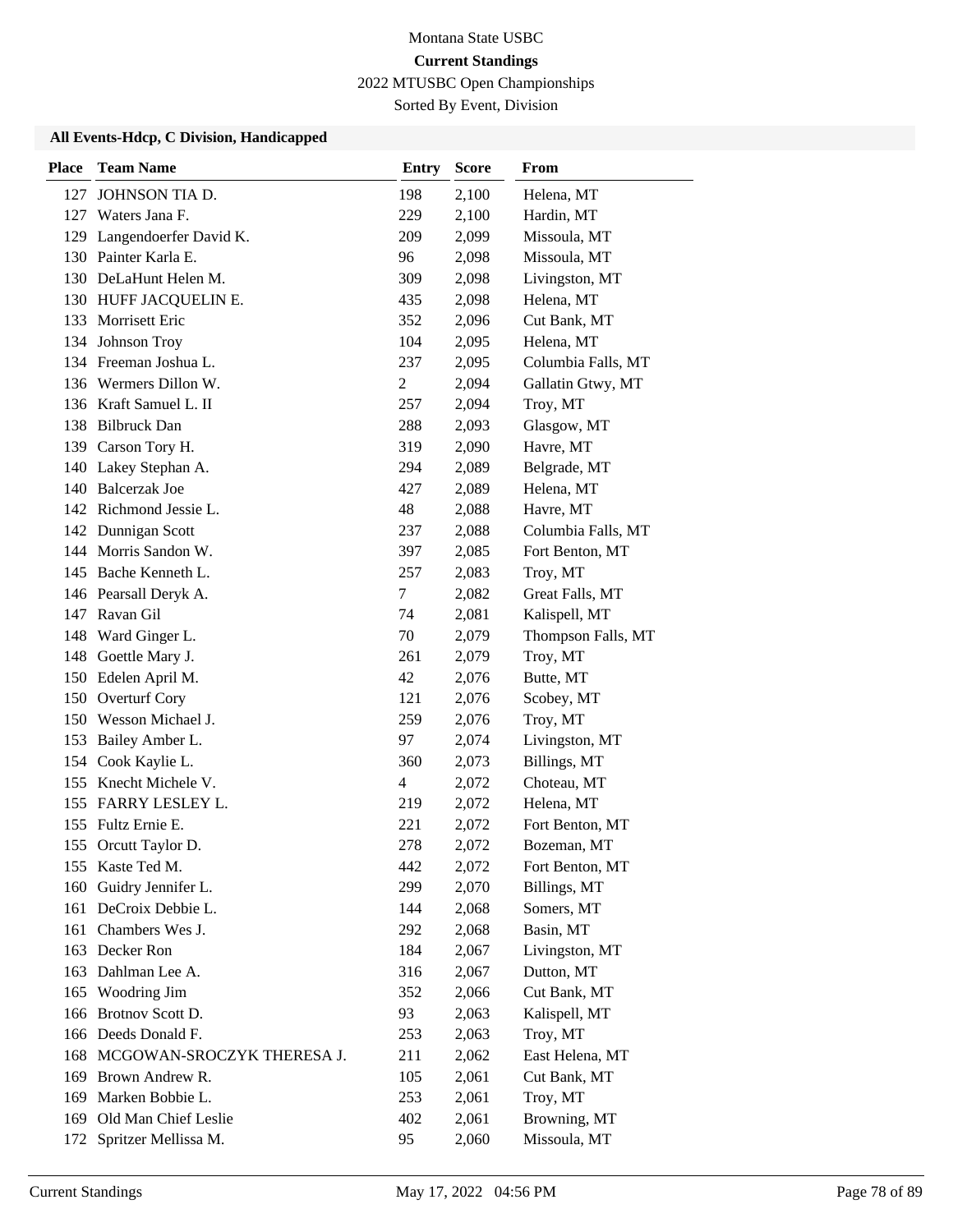Sorted By Event, Division

| <b>Place</b> | <b>Team Name</b>         | <b>Entry</b> | <b>Score</b> | From            |
|--------------|--------------------------|--------------|--------------|-----------------|
|              | 172 Ross Skip            | 397          | 2,060        | Fort Benton, MT |
|              | 174 Lindeman Charles M.  | 66           | 2,059        | Great Falls, MT |
|              | 174 Brainard Craig A.    | 177          | 2,059        | Bozeman, MT     |
| 176          | Suta Mark T.             | 344          | 2,058        | Shelby, MT      |
| 177          | Mariani Michael G.       | 61           | 2,057        | Havre, MT       |
| 177          | Criner Mark A.           | 263          | 2,057        | Troy, MT        |
|              | 179 Wild Randy R.        | 11           | 2,055        | Belgrade, MT    |
| 179          | Baker Brenda L.          | 14           | 2,055        | Belgrade, MT    |
| 179          | Whale Laura E            | 281          | 2,055        | East Helena, MT |
| 182          | Beckler Marissa D.       | 42           | 2,053        | Butte, MT       |
|              | 182 Korber William W.    | 99           | 2,053        | Hardin, MT      |
|              | 182 Kirschenmann Cole E. | 100          | 2,053        | Hardin, MT      |
|              | 182 Heiser Bryon S.      | 368          | 2,053        | Laurel, MT      |
|              | 186 Lockwood Margaret R. | 98           | 2,052        | Livingston, MT  |
| 187          | Baas Launa L.            | 258          | 2,051        | Troy, MT        |
| 188          | Marsh Travis E.          | 106          | 2,050        | Havre, MT       |
| 188          | Stephenson Kordelle R.   | 284          | 2,050        | Forsyth, MT     |
| 190          | Hatcher Loretta C.       | 96           | 2,049        | Missoula, MT    |
| 190          | <b>Elkins Ginny</b>      | 304          | 2,049        | Missoula, MT    |
|              | 192 Doney KayLynn J.     | 5            | 2,048        | Great Falls, MT |
|              | 192 Guedesse Ryan M.     | 399          | 2,048        | Great Falls, MT |
|              | 194 Kadrmas Kym K.       | 98           | 2,047        | Livingston, MT  |
| 195          | Schoenwald Chad L.       | 14           | 2,045        | Belgrade, MT    |
| 195          | Thoroughman Taylor       | 127          | 2,045        | Great Falls, MT |
|              | 195 Porter Clint W.      | 316          | 2,045        | Dutton, MT      |
| 195          | Dalen Randy J.           | 451          | 2,045        | Missoula, MT    |
| 199          | Smith Patti A.           | 98           | 2,044        | Livingston, MT  |
|              | 200 Piazzola Nick N.     | 119          | 2,040        | Butte, MT       |
| 200          | Boynton David B.         | 368          | 2,040        | Laurel, MT      |
| 202          | Volkman Fred N.          | 207          | 2,039        | Cut Bank, MT    |
| 203          | Brown Jenna              | 202          | 2,038        | Kalispell, MT   |
| 203          | Elkins Ramona L.         | 304          | 2,038        | Missoula, MT    |
| 205          | Malone Mark A.           | 311          | 2,035        | Lewistown, MT   |
|              | 205 PLOVANICH LANIE M.   | 393          | 2,035        | Great Falls, MT |
| 207          | Chase Nathan D.          | 130          | 2,032        | Plentywood, MT  |
|              | 207 Olson Marion J.      | 399          | 2,032        | Great Falls, MT |
| 209          | Candelaria Kim L.        | 94           | 2,031        | Missoula, MT    |
| 209          | Gray Julie K.            | 96           | 2,031        | Missoula, MT    |
| 211          | Siegfried Paul L.        | 301          | 2,029        | Billings, MT    |
| 211          | Boulter Rodney N.        | 311          | 2,029        | Lewistown, MT   |
| 211          | Palmer Alex T.           | 362          | 2,029        | Billings, MT    |
|              | 214 Brown Susanne        | 95           | 2,028        | Missoula, MT    |
|              | 214 Boelke Vicky L.      | 252          | 2,028        | Troy, MT        |
|              | 216 Rott Robert D.       | 361          | 2,026        | Billings, MT    |
| 217          | Jacobi Thienhoa Q.       | 78           | 2,025        | Kalispell, MT   |
|              | 218 Mattson Michael      | 289          | 2,023        | Chester, MT     |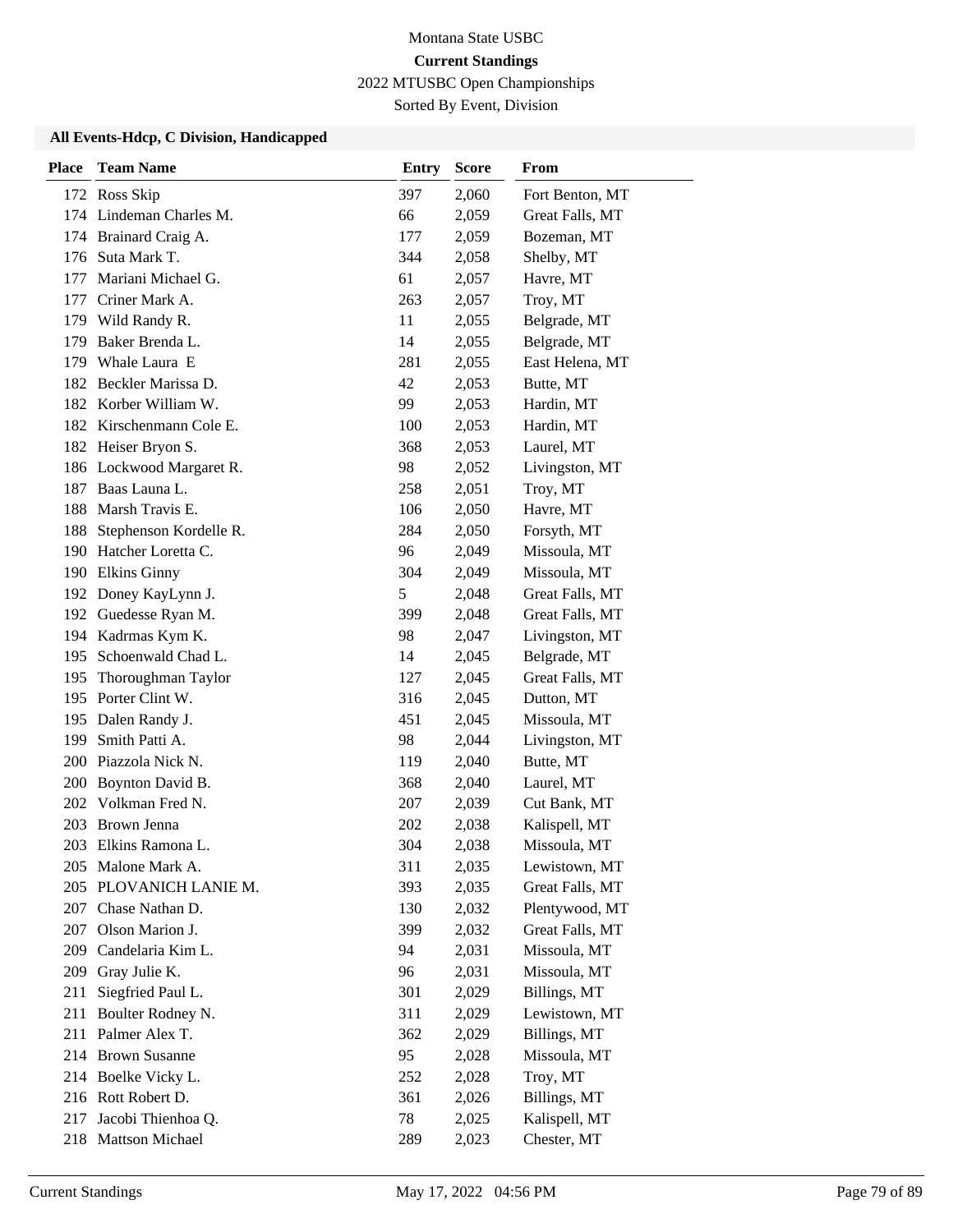Sorted By Event, Division

| <b>Place</b> | <b>Team Name</b>                       | <b>Entry</b> | <b>Score</b>   | From                               |
|--------------|----------------------------------------|--------------|----------------|------------------------------------|
|              | 219 Maul Tammy                         | 322          | 2,022          | Frenchtown, MT                     |
| 220          | Juhnke Treva A.                        | 97           | 2,021          | Livingston, MT                     |
|              | 221 Leininger Erin J.                  | 415          | 2,019          | Miles City, MT                     |
|              | 222 Roberts Kaitlyn M.                 | 98           | 2,018          | Livingston, MT                     |
| 223          | Kunz Steven R.                         | 303          | 2,016          | Huntley, MT                        |
| 224          | Graham Haley B.                        | 349          | 2,015          | Havre, MT                          |
| 225          | Aspevig Brian D.                       | 402          | 2,014          | Browning, MT                       |
|              | 226 Domion Tracy A (Stratford)         | 177          | 2,013          | Bozeman, MT                        |
|              | 226 Miller Kodie                       | 297          | 2,013          | Livingston, MT                     |
|              | 228 Linn Ron G.                        | 93           | 2,012          | Kalispell, MT                      |
|              | 229 Peterson Joanne M.                 | 179          | 2,011          | Bozeman, MT                        |
|              | 230 Dull Stephanie L.                  | 104          | 2,009          | Helena, MT                         |
| 231          | Hyatt Scott L.                         | 247          | 2,008          | Belgrade, MT                       |
| 232          | Sunwall Greg                           | 132          | 2,007          | Culbertston, MT                    |
|              | 233 MacLean Dan H.                     | 386          | 2,006          | Miles City, MT                     |
|              | 234 Meagor Mollie E.                   | 42           | 2,005          | Butte, MT                          |
|              | 234 Lohr Klayton                       | 352          | 2,005          | Cut Bank, MT                       |
|              | 236 Snow Alida M.                      | 254          | 2,003          | Troy, MT                           |
| 237          | Smith Justin D.                        | 361          | 2,002          | Billings, MT                       |
|              | 238 HUFF CLIFFORD D.                   | 435          | 2,001          | Helena, MT                         |
| 239          | Stevenson Stephanie M.<br>Hill Kate M. | 424          | 2,000          | Laurel, MT                         |
| 240<br>241   |                                        | 393<br>325   | 1,998          | Great Falls, MT<br>Great Falls, MT |
|              | Wolf Bobby M.<br>242 Stoeckel Sara     | 395          | 1,997<br>1,994 | Helena, MT                         |
|              | 243 Finkbeiner Bryan R (Orvy)          | 8            | 1,993          | Belgrade, MT                       |
| 244          | <b>Armstrong Brittany</b>              | 410          | 1,992          | Helena, MT                         |
| 245          | Greene John P.                         | 223          | 1,991          | Stevensville, MT                   |
|              | 246 Power Carrie L.                    | 202          | 1,990          | Kalispell, MT                      |
|              | 246 McNulty Roger A.                   | 253          | 1,990          | Troy, MT                           |
| 246          | Jean-Genung Luna                       | 262          | 1,990          | Troy, MT                           |
|              | 249 Hostetler Jaci M.                  | 94           | 1,989          | Missoula, MT                       |
|              | 250 Jorgensen Tanner                   | 356          | 1,987          | Cut Bank, MT                       |
| 251          | Goff Tanner J.                         | 119          | 1,986          | Butte, MT                          |
|              | 252 Moffet Preston                     | 339          | 1,982          | Billings, MT                       |
|              | 253 Elkins Bart A.                     | 304          | 1,980          | Missoula, MT                       |
|              | 254 VanLeuven Michael G.               | 190          | 1,979          | Columbia Falls, MT                 |
| 255          | Sweeney Neill L.                       | 67           | 1,978          | Great Falls, MT                    |
| 255          | Larson Mitch D.                        | 239          | 1,978          | Ennis, MT                          |
| 257          | Nelson Mike L.                         | 53           | 1,977          | Billings, MT                       |
| 258          | Weston Amanda S.                       | 103          | 1,974          | Helena, MT                         |
| 259          | Calhoon Ginger J.                      | 309          | 1,973          | Livingston, MT                     |
| 259          | Turner Terry D.                        | 319          | 1,973          | Havre, MT                          |
| 261          | Erickson Aaron M.                      | 65           | 1,972          | Havre, MT                          |
|              | 262 Dull Bernie R.                     | 104          | 1,967          | Helena, MT                         |
|              | 262 McAdams Luther R.                  | 145          | 1,967          | Somers, MT                         |
|              | 262 Hylton Adam C.                     | 410          | 1,967          | Helena, MT                         |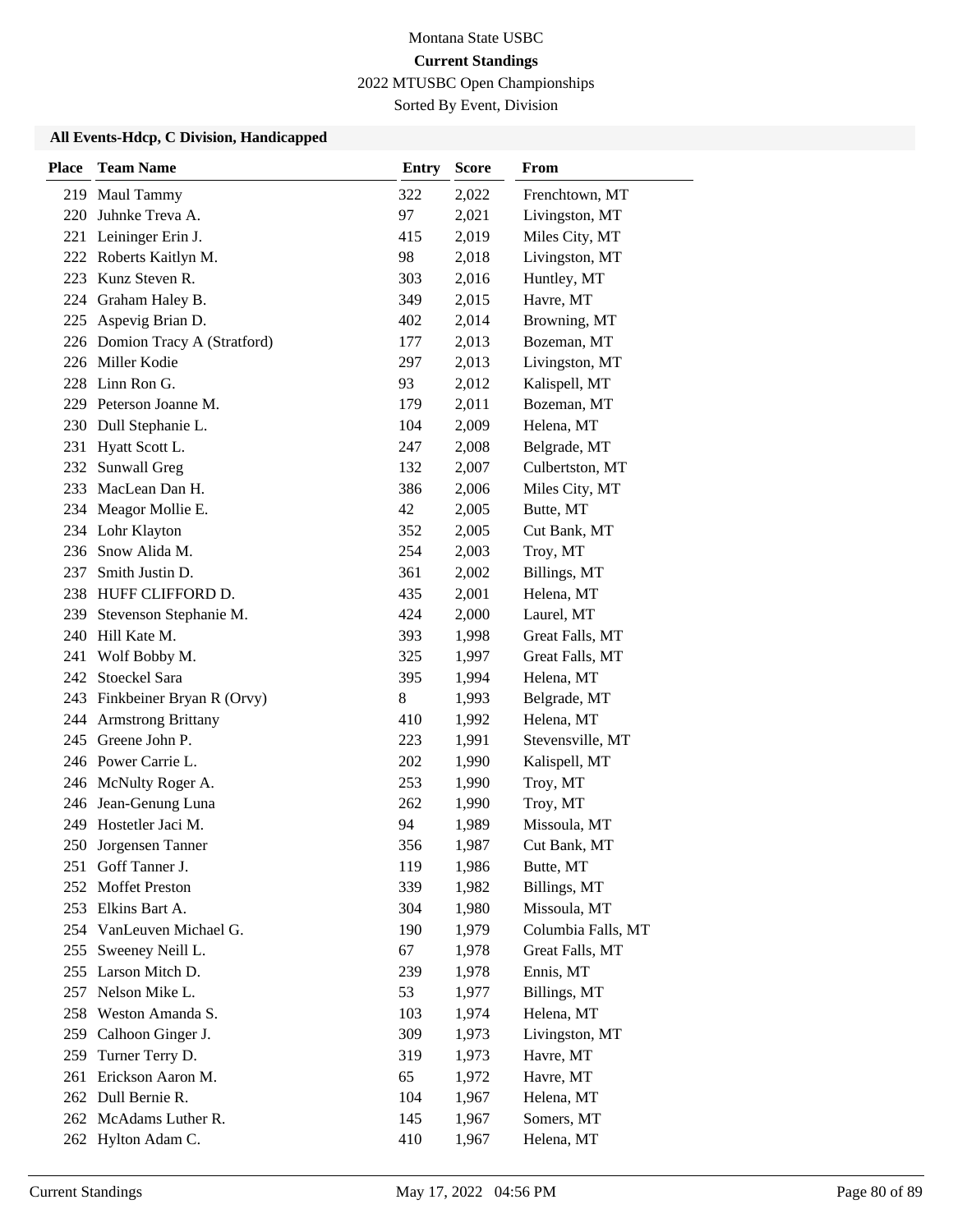Sorted By Event, Division

| <b>Place</b> | <b>Team Name</b>        | <b>Entry</b> | <b>Score</b> | From               |
|--------------|-------------------------|--------------|--------------|--------------------|
|              | 262 Balcerzak Nicole T. | 428          | 1,967        | Helena, MT         |
|              | 266 Helke John          | 144          | 1,965        | Somers, MT         |
|              | 266 Seidel Jayme        | 348          | 1,965        | Havre, MT          |
| 268          | Thompson Rick A.        | 130          | 1,964        | Plentywood, MT     |
| 269          | French Nicole A.        | 3            | 1,963        | Billings, MT       |
| 269          | Snider Loren D.         | 50           | 1,963        | Great Falls, MT    |
| 271          | Sain Michael            | 120          | 1,962        | Scobey, MT         |
|              | 271 Porter Paul C.      | 316          | 1,962        | Dutton, MT         |
| 271          | Crawford Travis J.      | 399          | 1,962        | Great Falls, MT    |
|              | 274 Wild Taylor R.      | 11           | 1,957        | Belgrade, MT       |
|              | 274 MATTHIES REBECA D.  | 313          | 1,957        | Helena, MT         |
|              | 276 Sellars Roderick D. | 403          | 1,954        | Browning, MT       |
|              | 277 Reihman Mike W.     | 11           | 1,953        | Belgrade, MT       |
|              | 278 Schwindt Larry      | 105          | 1,952        | Cut Bank, MT       |
|              | 278 Schmidt Larry J.    | 258          | 1,952        | Troy, MT           |
|              | 280 Gjesdal Jerry L.    | 289          | 1,950        | Chester, MT        |
|              | 280 Volkman Jolene K.   | 431          | 1,950        | Cut Bank, MT       |
|              | 282 Martinich Debbie    | 41           | 1,949        | Butte, MT          |
|              | 282 Masters Ron Sr      | 263          | 1,949        | Troy, MT           |
|              | 284 Johnson Marc S.     | 191          | 1,948        | Columbia Falls, MT |
| 285          | Berumen Brent A.        | 10           | 1,946        | Belgrade, MT       |
|              | 286 Comer Les           | 86           | 1,945        | Dillon, MT         |
|              | 286 Dosch Chad A.       | 105          | 1,945        | Cut Bank, MT       |
|              | 286 Goll Zane K.        | 234          | 1,945        | Hardin, MT         |
| 289          | Abbey Cherre L.         | 13           | 1,941        | Belgrade, MT       |
| 290          | Mansfield Maverick M.   | 365          | 1,940        | Missoula, MT       |
| 291          | <b>Buer Kray</b>        | 120          | 1,934        | Scobey, MT         |
| 291          | Thoroughman Michelle A. | 127          | 1,934        | Great Falls, MT    |
| 291          | Maxwell Steve W.        | 239          | 1,934        | Ennis, MT          |
|              | 294 McAdams Hollyce M.  | 145          | 1,933        | Somers, MT         |
| 295          | <b>Wigley Chad</b>      | 303          | 1,929        | Huntley, MT        |
|              | 296 Cloud Nila R.       | 94           | 1,928        | Missoula, MT       |
|              | 297 Rae Tyler H.        | 154          | 1,922        | Red Lodge, MT      |
| 297          | Cole Debra A.           | 252          | 1,922        | Troy, MT           |
|              | 299 Rebsom Jami C.      | 97           | 1,919        | Livingston, MT     |
|              | 300 Finley Tom          | 350          | 1,915        | Chinook, MT        |
| 301          | <b>Tedrick Dwayne</b>   | 106          | 1,914        | Havre, MT          |
| 302          | Ward Alexis N.          | 178          | 1,911        | Bozeman, MT        |
|              | 303 Nevins Judy J.      | 345          | 1,910        | Shelby, MT         |
|              | 304 McMullan Bill       | 207          | 1,905        | Cut Bank, MT       |
|              | 304 Rounds Cheryl A.    | 289          | 1,905        | Chester, MT        |
|              | 306 Stahl Neil W.       | 288          | 1,904        | Glasgow, MT        |
| 307          | McLaughlin Julie D.     | $\mathbf{1}$ | 1,900        | Belgrade, MT       |
|              | 307 Conley Dylan J.     | 413          | 1,900        | Miles City, MT     |
| 309          | Brewer David H.         | 115          | 1,890        | Havre, MT          |
|              | 310 Wood Leland D.      | 368          | 1,889        | Laurel, MT         |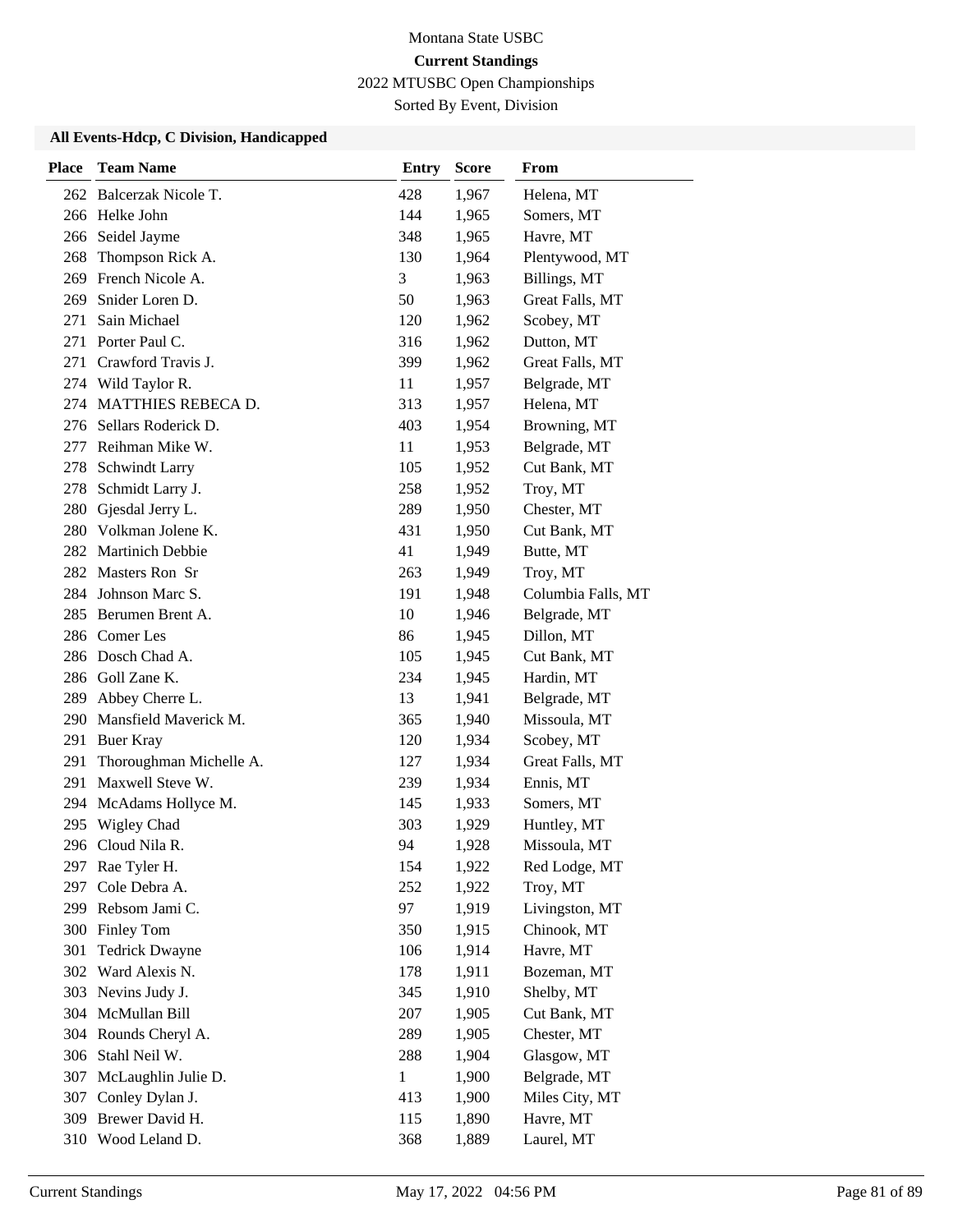Sorted By Event, Division

#### **All Events-Hdcp, C Division, Handicapped**

| <b>Place</b> | <b>Team Name</b>       | Entry | <b>Score</b> | From            |
|--------------|------------------------|-------|--------------|-----------------|
|              | 311 Peterson Frank     | 115   | 1,880        | Havre, MT       |
|              | 312 Liebel Rick T.     | 354   | 1,876        | Butte, MT       |
|              | 313 MATTHIES AUDREY F. | 313   | 1,858        | Helena, MT      |
|              | 314 Melville Leroy A.  | 99    | 1,856        | Hardin, MT      |
|              | 315 Pribyl Kody C.     | 349   | 1,853        | Havre, MT       |
| 316          | <b>Ovalle Trenton</b>  | 245   | 1,850        | Great Falls, MT |
| 316          | Sugden Keith T.        | 362   | 1,850        | Billings, MT    |
| 318          | Forrest Eric T.        | 315   | 1,846        | Butte, MT       |
| 319          | Larson Mark J.         | 317   | 1,822        | Dutton, MT      |
| 320          | Pribyl Kameron         | 348   | 1,816        | Havre, MT       |
| 321          | Parrett Walter T.      | 39    | 1,814        | Butte, MT       |
| 322          | Schmidt Linda M.       | 258   | 1,808        | Troy, MT        |
| 323          | Goettle Jack J.        | 261   | 1,807        | Troy, MT        |
|              | 324 Holden Kendall J.  | 65    | 1,805        | Havre, MT       |
|              | 325 Pappas Chris F.    | 289   | 1,696        | Chester, MT     |
| 326          | Croff Sam              | 403   | 732          | Browning, MT    |
| 327          | Baszczuk Rebecca I.    | 433   | 660          | Lewistown, MT   |

| <b>Place</b>   | <b>Team Name</b>        | <b>Entry</b> | <b>Score</b> | From            |
|----------------|-------------------------|--------------|--------------|-----------------|
| 1              | Kitts Andrew J.         | 183          | 2,202        | Livingston, MT  |
| $\overline{2}$ | Edelen Todd P.          | 57           | 2,172        | Butte, MT       |
| 3              | Sroczyk Thomas G.       | 107          | 2,158        | Helena, MT      |
| 4              | Link Joshua A.          | 233          | 2,130        | Hardin, MT      |
| 5              | Hodges Mark S.          | 56           | 2,115        | Butte, MT       |
| 6              | Dobie Lewis L.          | 165          | 2,100        | Bozeman, MT     |
|                | Doble Daniel R.         | 224          | 2,085        | Great Falls, MT |
| 8              | <b>SACCHERI VINCE</b>   | 457          | 2,079        | Helena, MT      |
| 9              | McGee Willie            | 371          | 2,073        | Great Falls, MT |
| 10             | Molenda Andrew C (Andy) | 174          | 2,072        | Belgrade, MT    |
| 11             | Beckmann Brian D.       | 75           | 2,065        | Kalispell, MT   |
| 11             | Fergerson Steve A.      | 99           | 2,065        | Hardin, MT      |
| 13             | Winslow Damon D.        | 163          | 2,060        | Bozeman, MT     |
| 13             | Croskrey Nolan J.       | 376          | 2,060        | Great Falls, MT |
| 15             | Bidwell Barry A.        | 284          | 2,058        | Forsyth, MT     |
| 16             | Thomas Brian L.         | 165          | 2,056        | Bozeman, MT     |
| 17             | Baker Monte E.          | 13           | 2,053        | Belgrade, MT    |
| 17             | Haney Nick R.           | 298          | 2,053        | Billings, MT    |
| 19             | Butori Franky J. III    | 117          | 2,048        | Butte, MT       |
| 19             | Corkin Ronald H.        | 129          | 2,048        | Great Falls, MT |
| 21             | Kirkeby Brady L.        | 210          | 2,047        | Helena, MT      |
| 22             | Jacobs Shawn            | 323          | 2,042        | Clancy, MT      |
| 22             | West Kyle W.            | 467          | 2,042        | Butte, MT       |
| 24             | Orham James R.          | 165          | 2,038        | Bozeman, MT     |
| 24             | Guidry Chris A.         | 298          | 2,038        | Billings, MT    |
| 26             | <b>FARRY KEVIN L.</b>   | 219          | 2,033        | Helena, MT      |
| 27             | Muri William B.         | 386          | 2,032        | Miles City, MT  |
|                |                         |              |              |                 |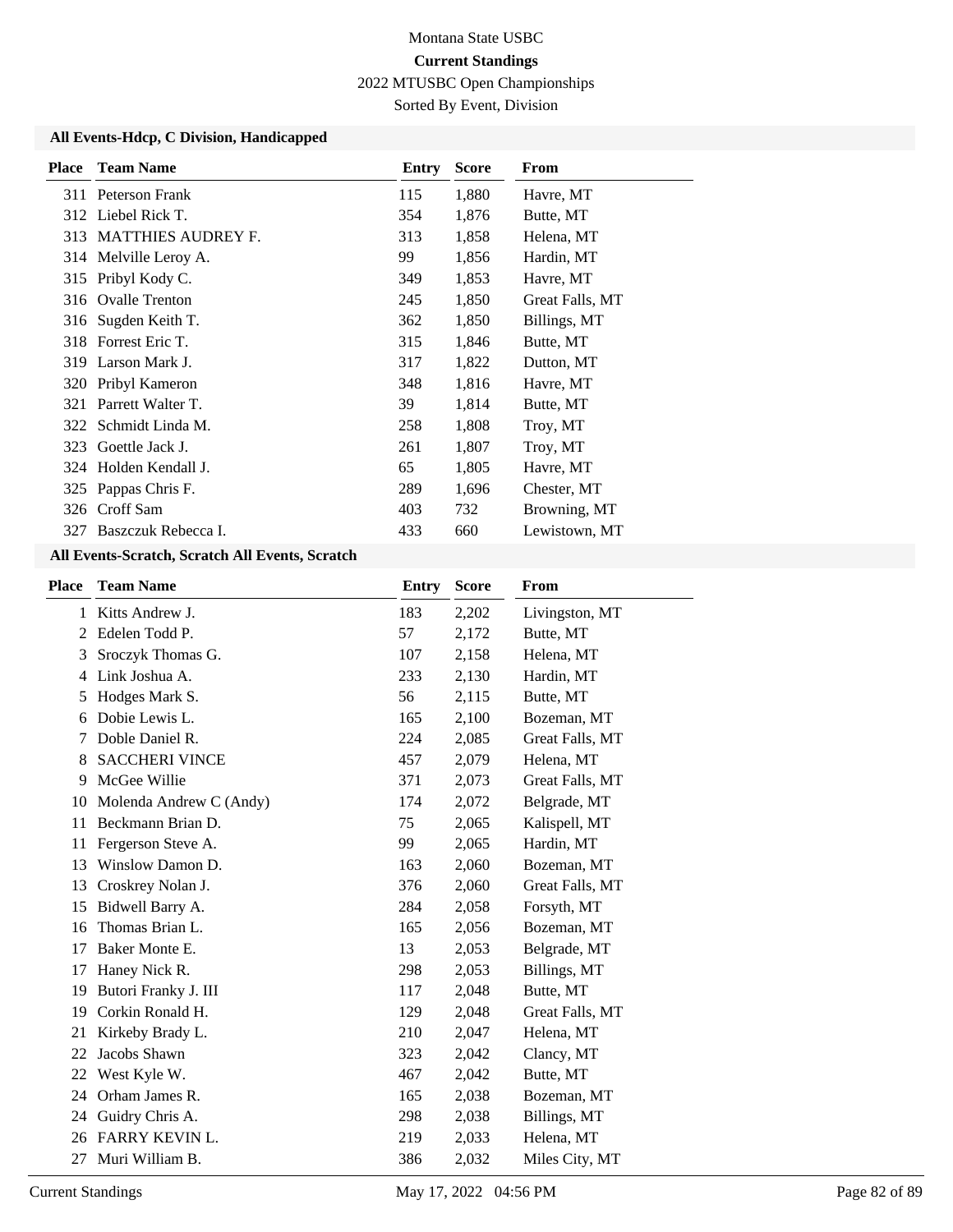Sorted By Event, Division

| <b>Place</b> | <b>Team Name</b>         | <b>Entry</b> | <b>Score</b> | From            |
|--------------|--------------------------|--------------|--------------|-----------------|
| 28           | Jones Chad E.            | 225          | 2,031        | Great Falls, MT |
| 29           | <b>Tweedy Robert</b>     | 371          | 2,023        | Great Falls, MT |
| 30           | Wardell Dustin C.        | 166          | 2,020        | Bozeman, MT     |
| 30           | Brodersen John A.        | 57           | 2,020        | Butte, MT       |
| 32           | VanMeel Marvin F.        | 366          | 2,018        | Anaconda, MT    |
| 33           | Robbins Brian            | 57           | 2,010        | Butte, MT       |
| 33           | Ramey Erick L.           | 224          | 2,010        | Great Falls, MT |
| 33           | Stockton Kevin S.        | 255          | 2,010        | Troy, MT        |
|              | 36 Link Jason            | 228          | 2,009        | Hardin, MT      |
| 37           | Muri Craig T.            | 385          | 2,006        | Miles City, MT  |
|              | 38 Puckett Brian W.      | 9            | 2,005        | Belgrade, MT    |
| 39           | Bischoff Bailey J.       | 234          | 1,988        | Hardin, MT      |
| 39           | Shulund Cary L.          | 446          | 1,988        | Missoula, MT    |
| 41           | Jorgenson Laramie        | 126          | 1,985        | Kalispell, MT   |
| 42           | STEELE JAMES R.          | 204          | 1,973        | HAMILTON, MT    |
| 43           | Reeve Trenton W.         | 432          | 1,972        | Lewistown, MT   |
|              | 44 Christianson Brian R. | 7            | 1,971        | Great Falls, MT |
| 44           | Thompson Dirk J.         | 166          | 1,971        | Bozeman, MT     |
|              | 46 Carrette Michael C.   | 377          | 1,964        | Great Falls, MT |
|              | 47 COTTON GEORGE W.      | 378          | 1,963        | East Helena, MT |
| 48           | Jensen Jonathan P.       | 302          | 1,958        | East Helena, MT |
| 49           | Hempstead Blake R.       | 466          | 1,955        | Anaconda, MT    |
| 50           | Hohn Craig A.            | 166          | 1,954        | Bozeman, MT     |
| 50           | McInenly Michael A.      | 441          | 1,954        | Missoula, MT    |
| 52           | Reiten Mark L.           | 77           | 1,953        | Kalispell, MT   |
| 53           | Grigsby James L.         | 227          | 1,952        | Helena, MT      |
| 53           | Pepos Charlie D.         | 377          | 1,952        | Great Falls, MT |
| 55           | CHAMBERS MATTHEW L.      | 279          | 1,950        | Helena, MT      |
| 55           | Warner Jesse S.          | 411          | 1,950        | Miles City, MT  |
| 57           | Collick Ryan M.          | 306          | 1,949        | Helena, MT      |
|              | 58 Robbins Edward J.     | 40           | 1,948        | Butte, MT       |
| 59           | White Don S.             | 425          | 1,947        | Great Falls, MT |
|              | 60 Christensen Mike H.   | 31           | 1,946        | Great Falls, MT |
| 60           | Cleveland Terry L.       | 205          | 1,946        | HAMILTON, MT    |
|              | 62 Ramsey David          | 76           | 1,942        | Kalispell, MT   |
|              | 62 Hoffman Richie W. Jr  | 441          | 1,942        | Missoula, MT    |
| 64           | Fischer Jerald D.        | 288          | 1,940        | Glasgow, MT     |
| 65           | Zito Joe D.              | 163          | 1,939        | Bozeman, MT     |
|              | 66 Dehn Paul J.          | 31           | 1,937        | Great Falls, MT |
| 67           | Ahern Jack B.            | 86           | 1,934        | Dillon, MT      |
| 67           | Mcelderry Travis M.      | 204          | 1,934        | HAMILTON, MT    |
| 69           | Beaudry Randy M.         | 446          | 1,928        | Missoula, MT    |
| 70           | Ehman Amanda             | 327          | 1,925        | Billings, MT    |
| 71           | Schmidt Curtis A.        | 387          | 1,923        | Miles City, MT  |
| 72           | Davis Corey D.           | 441          | 1,921        | Missoula, MT    |
|              | 72 Kuhns Bernie A.       | 446          | 1,921        | Missoula, MT    |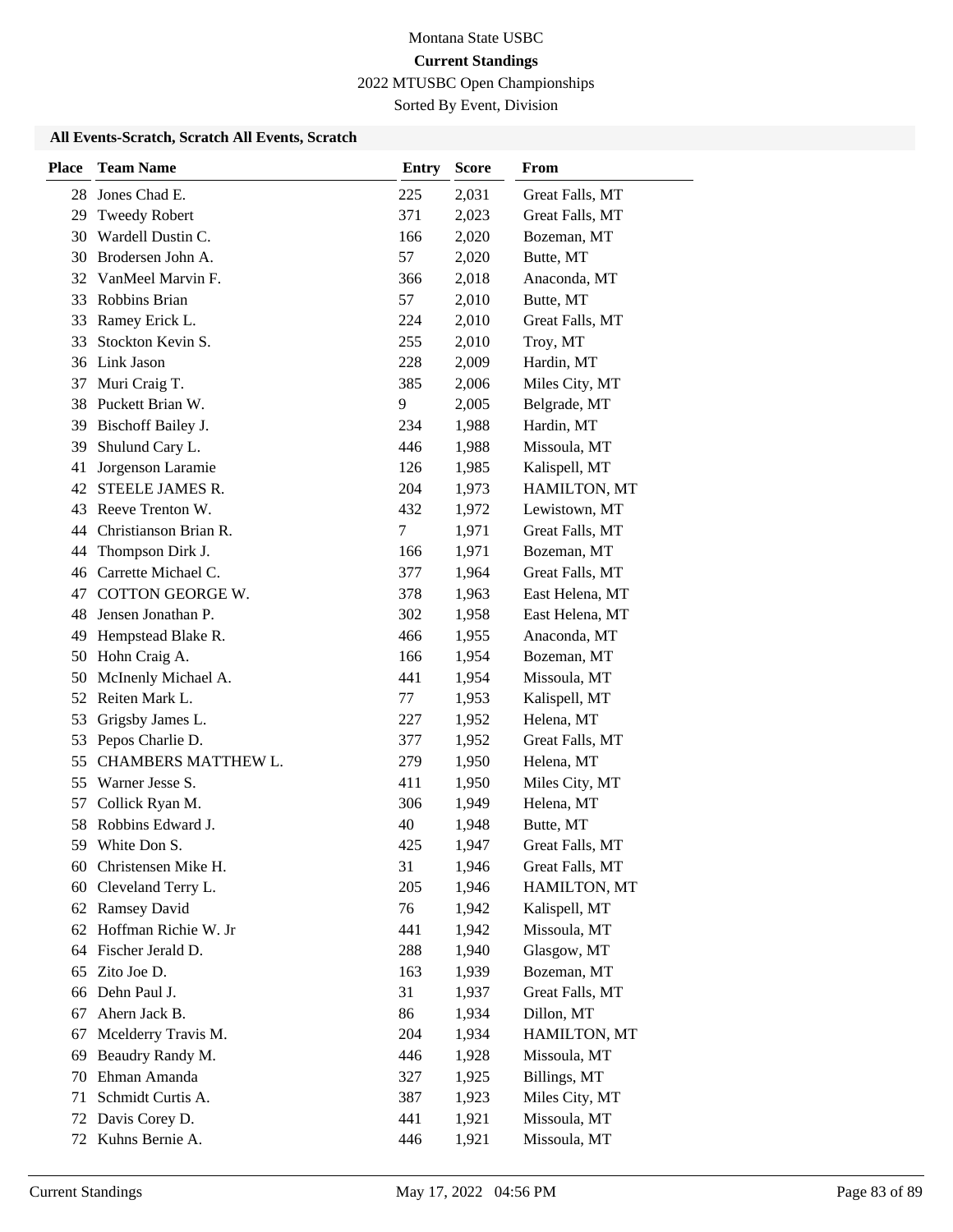Sorted By Event, Division

| <b>Place</b> | <b>Team Name</b>         | <b>Entry</b> | <b>Score</b> | From            |
|--------------|--------------------------|--------------|--------------|-----------------|
|              | 74 Kruse Robert C.       | 27           | 1,920        | Kalispell, MT   |
| 75           | Bosch Austan L.          | 137          | 1,915        | Butte, MT       |
| 76           | Eslick Katlynn M.        | 457          | 1,914        | Helena, MT      |
| 77           | Pearsall Terry A.        | 7            | 1,912        | Great Falls, MT |
| 78           | Martinich Denton J.      | 39           | 1,911        | Butte, MT       |
| 78           | Wooten Zac J.            | 76           | 1,911        | Kalispell, MT   |
| 80           | Gibson Justin L.         | 411          | 1,910        | Miles City, MT  |
| 81           | Croskrey Thomas W. Jr    | 376          | 1,908        | Great Falls, MT |
| 82           | Lee Rod J.               | 183          | 1,905        | Livingston, MT  |
| 82           | Schmidt Jack R.          | 384          | 1,905        | Miles City, MT  |
| 84           | Wingerter Ron M.         | 162          | 1,903        | Bozeman, MT     |
| 85           | Hruska Bruce M.          | 33           | 1,902        | Great Falls, MT |
| 85           | Quinby Steven P.         | 224          | 1,902        | Great Falls, MT |
| 87           | Michel Reid W.           | 316          | 1,901        | Dutton, MT      |
| 88           | Martin Anthony R.        | 55           | 1,900        | Butte, MT       |
| 89           | Day Howard               | 9            | 1,899        | Belgrade, MT    |
| 90           | Meagor Keith W.          | 56           | 1,896        | Butte, MT       |
| 90           | Bosch Ryley O.           | 136          | 1,896        | Butte, MT       |
| 90           | Patterson Pete L.        | 182          | 1,896        | Livingston, MT  |
| 93           | Mapes Ryan G.            | 325          | 1,895        | Great Falls, MT |
| 94           | Parrow Vern T.           | 8            | 1,894        | Belgrade, MT    |
| 95           | Engelhardt Ron A.        | 52           | 1,893        | Billings, MT    |
| 96           | Fryett Matt A.           | 340          | 1,892        | Billings, MT    |
| 97           | Martinich Joe M.         | 38           | 1,890        | Butte, MT       |
| 98           | Doughty Deven H.         | 385          | 1,888        | Miles City, MT  |
| 99           | Link Joelle A.           | 229          | 1,886        | Hardin, MT      |
| 100          | Kinsey Jase A.           | 411          | 1,882        | Miles City, MT  |
| 101          | <b>BOLAN KIMBERLY D.</b> | 220          | 1,881        | Helena, MT      |
| 101          | Pribyl Bob               | 386          | 1,881        | Miles City, MT  |
| 103          | Carrethers Andre' N.     | 371          | 1,878        | Great Falls, MT |
|              | 104 Gunderson Orin M.    | 164          | 1,874        | Bozeman, MT     |
|              | 105 Houser Barry W.      | 210          | 1,872        | Helena, MT      |
|              | 106 Kimmerle Doris A.    | 33           | 1,870        | Great Falls, MT |
|              | 107 Kearns Dave          | 205          | 1,869        | HAMILTON, MT    |
|              | 108 Clausen Brian L.     | 164          | 1,868        | Bozeman, MT     |
|              | 108 Woodward Tony M.     | 323          | 1,868        | Clancy, MT      |
|              | 110 Weber Joseph         | 366          | 1,866        | Anaconda, MT    |
| 111          | Fulton Bryan J.          | 284          | 1,865        | Forsyth, MT     |
|              | 112 Kemp Mark A.         | 182          | 1,864        | Livingston, MT  |
| 113          | Shaffer Brenda E.        | 56           | 1,861        | Butte, MT       |
| 113          | Potvin James A. Jr       | 56           | 1,861        | Butte, MT       |
| 113          | Allred Todd A.           | 76           | 1,861        | Kalispell, MT   |
| 116          | Thunstrom David R.       | 227          | 1,858        | Helena, MT      |
| 117          | Murphy Caitlyn K.        | 306          | 1,856        | Helena, MT      |
| 118          | Drake Jeff A.            | 257          | 1,855        | Troy, MT        |
|              | 119 Mariani Shawn M.     | 62           | 1,850        | Havre, MT       |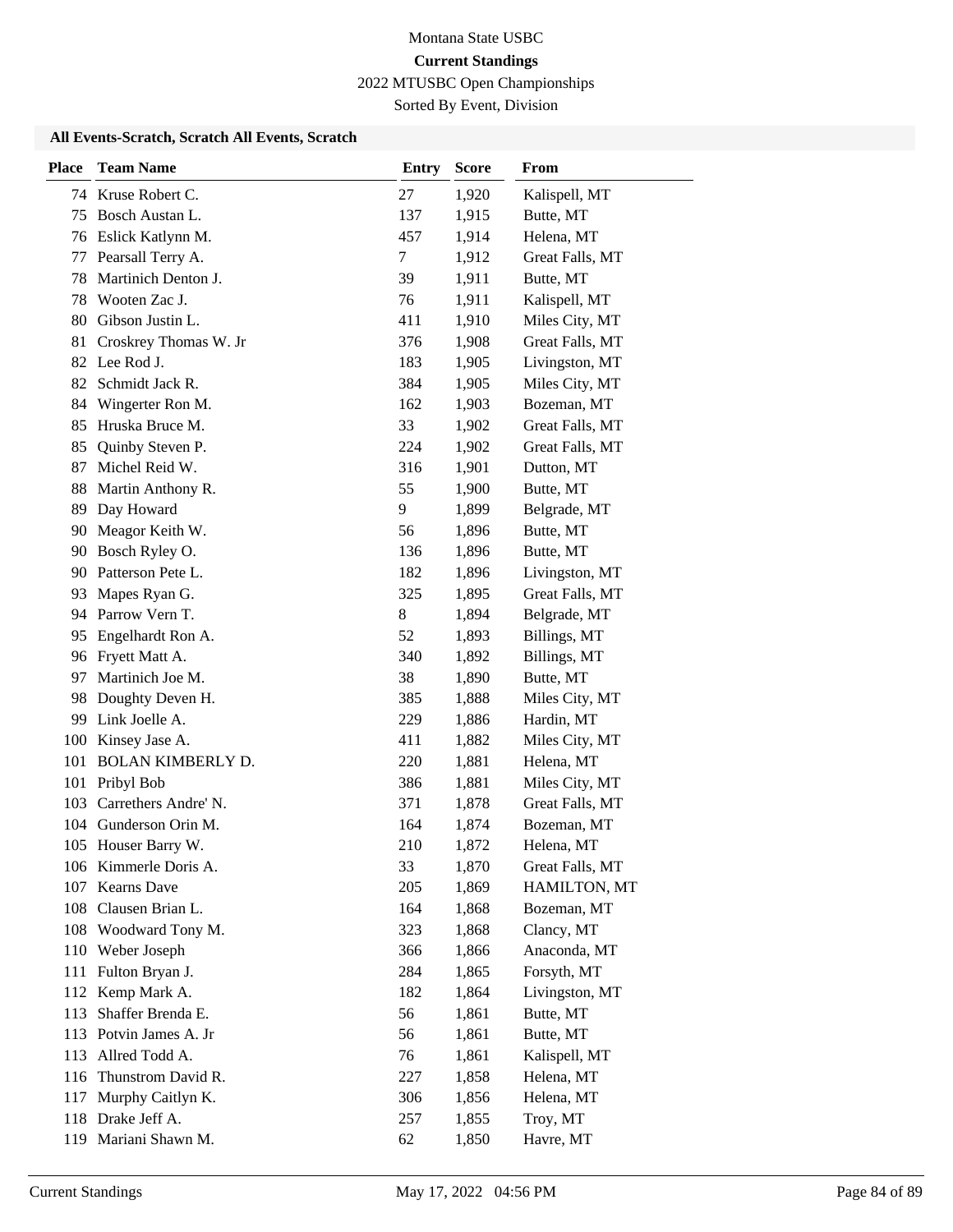Sorted By Event, Division

| <b>Place</b> | <b>Team Name</b>           | <b>Entry</b> | <b>Score</b> | From               |
|--------------|----------------------------|--------------|--------------|--------------------|
|              | 120 Kuper Jacob M.         | 424          | 1,848        | Laurel, MT         |
| 121          | Kindt Kira D.              | 42           | 1,840        | Butte, MT          |
|              | 122 McLaughlin Douglas J.  | $\mathbf{1}$ | 1,835        | Belgrade, MT       |
| 123          | Zuber Travis A.            | 212          | 1,831        | <b>BUTTE, MT</b>   |
|              | 124 Pennock Larry D.       | 255          | 1,830        | Troy, MT           |
| 125          | Rooney Tim J.              | 255          | 1,829        | Troy, MT           |
|              | 126 Whitaker John D.       | 329          | 1,828        | Broadview, MT      |
| 127          | Johnston Roger L. Jr       | 255          | 1,827        | Troy, MT           |
| 127          | Lawson Matt J.             | 340          | 1,827        | Billings, MT       |
| 127          | Taft Kenneth H.            | 360          | 1,827        | Billings, MT       |
| 127          | Zacher Nilda J.            | 366          | 1,827        | Anaconda, MT       |
|              | 131 Lawson Mitch           | 339          | 1,825        | Billings, MT       |
|              | 132 Ackerman Rodney D.     | 26           | 1,824        | Kalispell, MT      |
|              | 132 Shaffer Harry R.       | 55           | 1,824        | Butte, MT          |
|              | 134 Dodd Brett K.          | 385          | 1,823        | Miles City, MT     |
|              | 135 Madison Gary M.        | 6            | 1,822        | Kalispell, MT      |
| 136          | Abney Timothy D.           | 206          | 1,821        | HAMILTON, MT       |
| 137          | Bourassa Kenneth           | 26           | 1,820        | Kalispell, MT      |
| 138          | King Don J.                | 412          | 1,818        | Miles City, MT     |
| 139          | CONGER JONATHAN J.         | 163          | 1,817        | Bozeman, MT        |
|              | 140 Irlbeck Amanda L.      | 14           | 1,816        | Belgrade, MT       |
|              | 141 Burch Derek A.         | 55           | 1,814        | Butte, MT          |
| 141          | Tripp Kalee D.             | 57           | 1,814        | Butte, MT          |
|              | 143 Nead Claud             | 309          | 1,809        | Livingston, MT     |
|              | 144 Heywood Garrett D.     | 232          | 1,808        | Hardin, MT         |
|              | 145 Dehn Kristen M.        | 370          | 1,804        | Great Falls, MT    |
|              | 146 Murphy Daniel P.       | 395          | 1,803        | Helena, MT         |
|              | 147 Frank Sean M.          | 6            | 1,795        | Kalispell, MT      |
| 148          | Snell Dale R.              | 10           | 1,794        | Belgrade, MT       |
| 148          | Gustovich Troy D.          | 324          | 1,794        | Clancy, MT         |
|              | 150 Wheatley Kyle A.       | 7            | 1,793        | Great Falls, MT    |
| 150          | Gelling Nathan R.          | 55           | 1,793        | Butte, MT          |
|              | 152 Martinich Dave A.      | 43           | 1,792        | Butte, MT          |
|              | 153 Fox Ben M.             | 184          | 1,788        | Livingston, MT     |
|              | 153 Liedle Michael C.      | 225          | 1,788        | Great Falls, MT    |
|              | 153 Howes James L.         | 302          | 1,788        | East Helena, MT    |
|              | 156 Armstrong Alexander G. | 406          | 1,784        | Livingston, MT     |
|              | 157 Dixon Tarl J.          | 33           | 1,780        | Great Falls, MT    |
|              | 158 Hardesty Mike O.       | 337          | 1,779        | Bozeman, MT        |
|              | 159 Larimer Cameron D.     | 327          | 1,777        | Billings, MT       |
|              | 159 Zacher Chris J.        | 366          | 1,777        | Anaconda, MT       |
| 161          | Hamilton Mike D.           | 61           | 1,773        | Havre, MT          |
|              | 162 Doyle Christopher M.   | 136          | 1,772        | Butte, MT          |
|              | 163 Ness James J.          | 166          | 1,771        | Bozeman, MT        |
| 164          | Thom Mark A.               | 256          | 1,770        | Troy, MT           |
|              | 165 Beaty Ron E.           | $70\,$       | 1,768        | Thompson Falls, MT |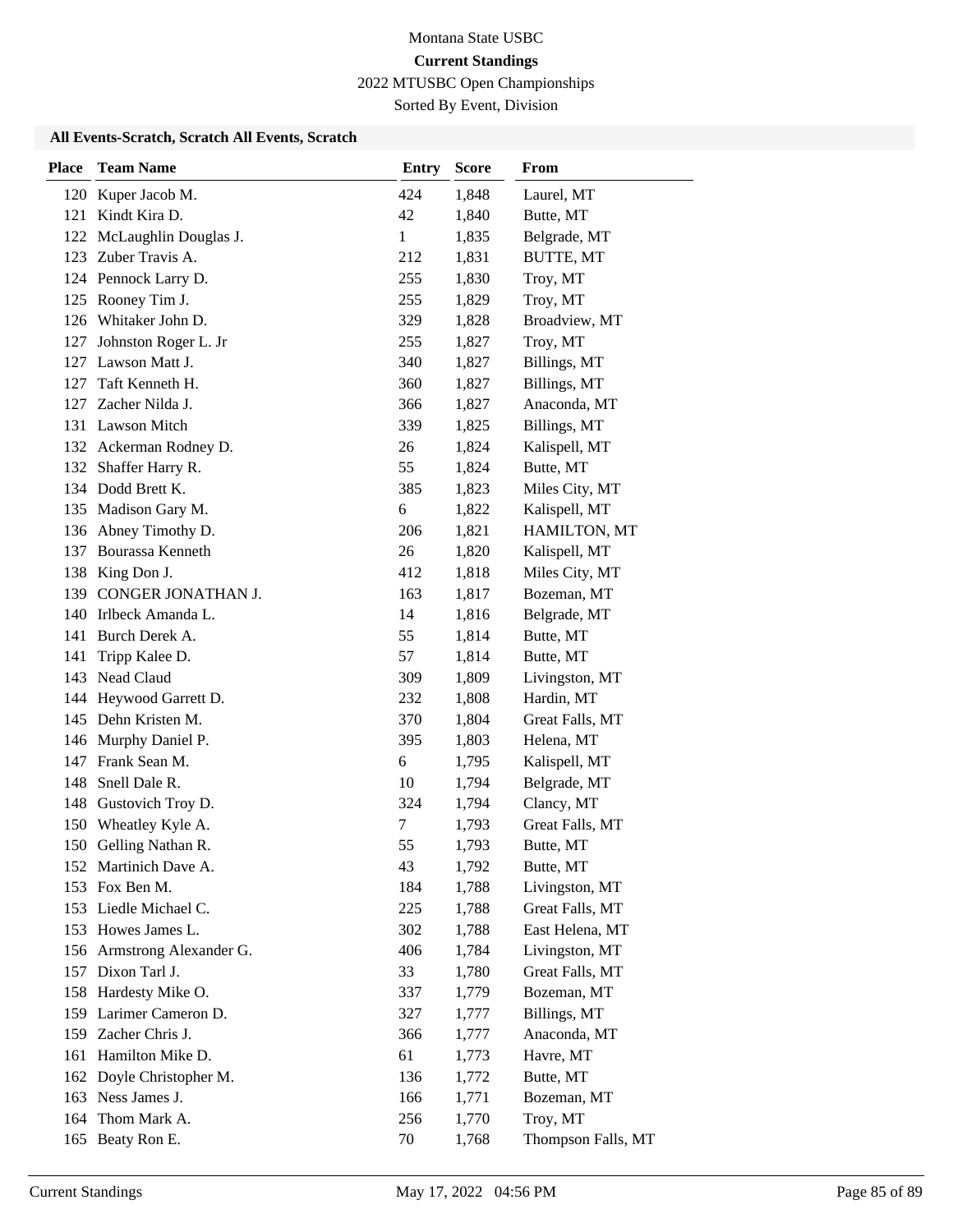Sorted By Event, Division

| <b>Place</b> | <b>Team Name</b>             | <b>Entry</b>  | <b>Score</b> | From            |
|--------------|------------------------------|---------------|--------------|-----------------|
|              | 165 Preston Ashleigh L.      | 117           | 1,768        | Butte, MT       |
| 167          | Corneil Riley J.             | 5             | 1,766        | Great Falls, MT |
| 167          | Robinson Timothy J.          | 162           | 1,766        | Bozeman, MT     |
| 167          | Ehman Jesse                  | 327           | 1,766        | Billings, MT    |
| 170          | Haugenoe Bryce D.            | 26            | 1,764        | Kalispell, MT   |
| 171          | Jones Donald R. Jr           | 164           | 1,761        | Bozeman, MT     |
|              | 172 Rowe Darren S.           | 33            | 1,760        | Great Falls, MT |
| 173          | Johnston Steven E.           | 8             | 1,755        | Belgrade, MT    |
|              | 174 Mitchell William A.      | 387           | 1,754        | Miles City, MT  |
| 175          | Daubel Christopher A.        | 411           | 1,753        | Miles City, MT  |
|              | 176 Kadrmas Derik C.         | 126           | 1,752        | Kalispell, MT   |
|              | 176 Stoner Scott W.          | 210           | 1,752        | Helena, MT      |
|              | 178 Burns Cody W.            | 43            | 1,750        | Butte, MT       |
|              | 178 Piazzola Matthew C.      | 117           | 1,750        | Butte, MT       |
|              | 180 Starkel Joshua A.        | 302           | 1,745        | East Helena, MT |
| 181          | Eisenbarth Jacob J.          | 137           | 1,744        | Butte, MT       |
|              | 181 Bennert Tim M.           | 412           | 1,744        | Miles City, MT  |
|              | 183 Link Jeremy A.           | 228           | 1,743        | Hardin, MT      |
|              | 184 Levitt Mike B.           | 6             | 1,740        | Kalispell, MT   |
|              | 184 Walker Bryan J.          | 260           | 1,740        | Troy, MT        |
|              | 186 Hicks Logan M.           | 296           | 1,738        | Livingston, MT  |
|              | 186 Perry Michael J.         | 382           | 1,738        | Livingston, MT  |
|              | 188 Martinich Dave W.        | 39            | 1,737        | Butte, MT       |
| 189          | <b>BOLAN DANIELLE</b>        | 220           | 1,736        | Helena, MT      |
|              | 190 LINDGREN KEVIN T.        | 107           | 1,734        | Helena, MT      |
|              | 190 Howke Dave C.            | 377           | 1,734        | Great Falls, MT |
|              | 192 Zorn Tim P.              | 299           | 1,730        | Billings, MT    |
|              | 192 Brown Theodore "Mick" M. | 447           | 1,730        | Great Falls, MT |
| 194          | Stanton Caleb J.             | 77            | 1,728        | Kalispell, MT   |
| 195          | Bigelow Dylan R.             | $\mathfrak s$ | 1,722        | Great Falls, MT |
|              | 195 Penkal Russell F.        | 294           | 1,722        | Belgrade, MT    |
|              | 195 Dinardi Aaron L.         | 387           | 1,722        | Miles City, MT  |
|              | 198 Leistiko Jeffrey D.      | 424           | 1,721        | Laurel, MT      |
|              | 199 Krankowski Mike A.       | 40            | 1,719        | Butte, MT       |
| 199          | James Stephen D.             | 425           | 1,719        | Great Falls, MT |
| 201          | <b>Graber Daniel</b>         | 292           | 1,712        | Basin, MT       |
| 202          | Wagner Corey R.              | 26            | 1,711        | Kalispell, MT   |
| 202          | Cross Marlin W.              | 370           | 1,711        | Great Falls, MT |
| 204          | Konecny Dennis J.            | 136           | 1,709        | Butte, MT       |
| 205          | Quinby H Wayne W.            | 371           | 1,708        | Great Falls, MT |
|              | 206 McDonald Jason D.        | 62            | 1,704        | Havre, MT       |
|              | 206 Farstveet Cory N.        | 137           | 1,704        | Butte, MT       |
|              | 208 Bastas Jody              | 31            | 1,701        | Great Falls, MT |
| 209          | Brug Austin R.               | 91            | 1,700        | Billings, MT    |
| 210          | Nead Tyson                   | 309           | 1,698        | Livingston, MT  |
|              | 211 Larimer Joe              | 327           | 1,697        | Billings, MT    |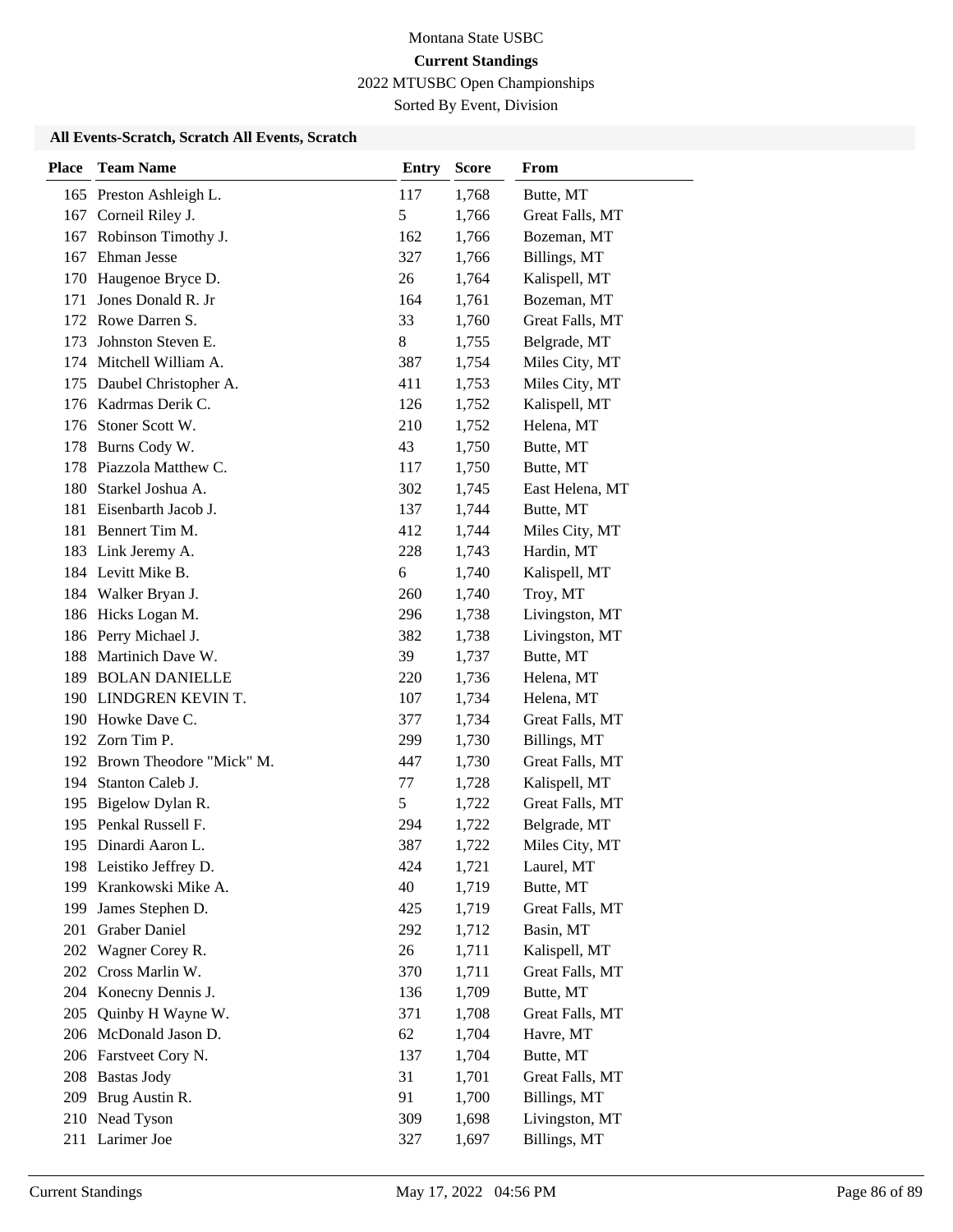Sorted By Event, Division

| <b>Place</b> | <b>Team Name</b>          | <b>Entry</b> | <b>Score</b> | From            |
|--------------|---------------------------|--------------|--------------|-----------------|
|              | 212 Bare Britt G.         | 129          | 1,696        | Great Falls, MT |
|              | 213 FUNK RYAN C.          | 346          | 1,691        | Helena, MT      |
|              | 214 Kent Kristie K.       | 384          | 1,689        | Miles City, MT  |
| 215          | Buls Ryan D.              | 73           | 1,686        | Kalispell, MT   |
| 215          | Stephenson Tyler D.       | 284          | 1,686        | Forsyth, MT     |
| 217          | Zuhoski Donnie M.         | 32           | 1,684        | Great Falls, MT |
|              | 218 Kinsella Dustin R.    | 61           | 1,680        | Havre, MT       |
|              | 219 Haldorson Jack A.     | 227          | 1,678        | Helena, MT      |
| 220          | Larson Joshua J.          | 32           | 1,676        | Great Falls, MT |
|              | 220 Welsh Jordan          | 136          | 1,676        | Butte, MT       |
|              | 222 Piazzola Frank H.     | 117          | 1,673        | Butte, MT       |
|              | 222 Fisher Brandon R.     | 301          | 1,673        | Billings, MT    |
|              | 224 Lumpkin Amy L.        | 298          | 1,672        | Billings, MT    |
|              | 224 Canino Joe M.         | 298          | 1,672        | Billings, MT    |
|              | 226 Bartsch Paul J.       | 210          | 1,671        | Helena, MT      |
| 227          | Aklestad Jim A.           | 370          | 1,669        | Great Falls, MT |
| 228          | Kruse Mary J.             | 27           | 1,667        | Kalispell, MT   |
| 229          | Bragg Travis T.           | 40           | 1,666        | Butte, MT       |
|              | 230 Roberts Jordan I.     | 468          | 1,662        | Livingston, MT  |
|              | 231 Dennen Jeffrey D.     | 374          | 1,660        | Great Falls, MT |
|              | 232 Miksovsky Evan W.     | 137          | 1,658        | Butte, MT       |
|              | 233 Clausen Jarrid        | 215          | 1,657        | Great Falls, MT |
|              | 234 Johnson Jerry D.      | 137          | 1,655        | Butte, MT       |
|              | 234 Reed Howard A.        | 323          | 1,655        | Clancy, MT      |
|              | 236 Marlar Doug B.        | 107          | 1,653        | Helena, MT      |
| 237          | Streit Guyla A.           | 370          | 1,651        | Great Falls, MT |
| 238          | Buls Nick D.              | 73           | 1,649        | Kalispell, MT   |
| 239          | Kruse Odin R.             | 75           | 1,648        | Kalispell, MT   |
| 240          | Reynolds Kenneth P.       | 294          | 1,641        | Belgrade, MT    |
| 241          | Murphy Erin K.            | 306          | 1,640        | Helena, MT      |
|              | 242 Redfern Randy J.      | 384          | 1,637        | Miles City, MT  |
| 243          | Cottom Brad A.            | 305          | 1,636        | Dillon, MT      |
|              | 244 Kallis Eric G.        | 6            | 1,634        | Kalispell, MT   |
|              | 244 Anderson Payden       | 295          | 1,634        | Plentywood, MT  |
|              | 246 Gasch Brian           | 292          | 1,631        | Basin, MT       |
|              | 246 MILLER JASON C.       | 346          | 1,631        | Helena, MT      |
|              | 248 Willson Tom D.        | 32           | 1,628        | Great Falls, MT |
|              | 248 Genereux Devin C.     | 377          | 1,628        | Great Falls, MT |
|              | 250 Rebo Tony L. Sr       | 259          | 1,626        | Troy, MT        |
| 251          | Vansetten Keith L.        | 32           | 1,623        | Great Falls, MT |
|              | 252 Oleson Beverly L.     | 27           | 1,622        | Kalispell, MT   |
|              | 253 Fleckenstein Kenny W. | 386          | 1,621        | Miles City, MT  |
|              | 254 Hoelstad Knut H.      | 205          | 1,614        | HAMILTON, MT    |
|              | 255 Brewer Patrick T.     | 302          | 1,612        | East Helena, MT |
|              | 256 Buck Bob M.           | 86           | 1,611        | Dillon, MT      |
|              | 257 KATEN COLEMAN         | 220          | 1,608        | Helena, MT      |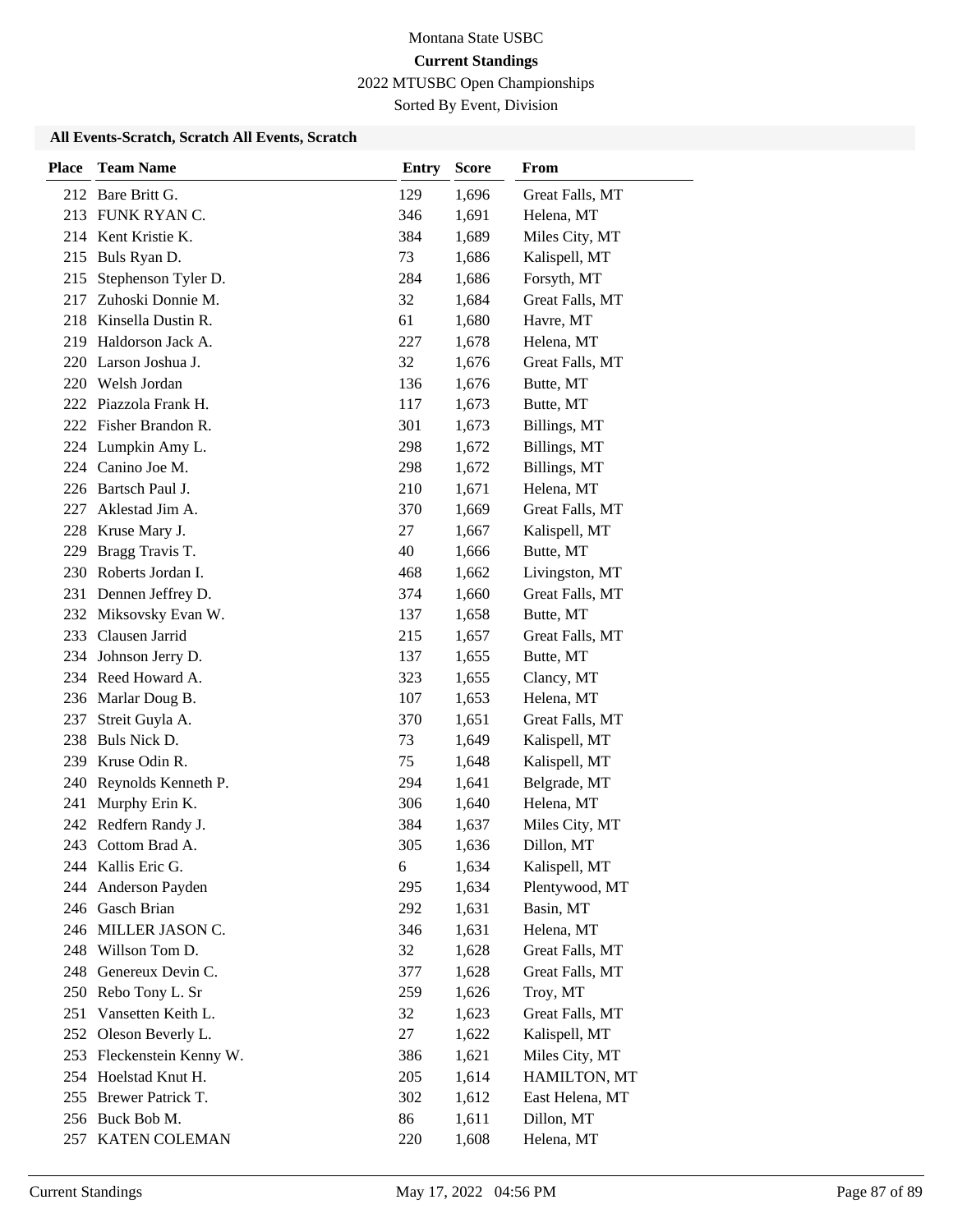Sorted By Event, Division

| <b>Place</b> | <b>Team Name</b>         | <b>Entry</b> | <b>Score</b> | From            |
|--------------|--------------------------|--------------|--------------|-----------------|
|              | 257 JOHNSON ALLEN L.     | 446          | 1,608        | Missoula, MT    |
|              | 259 Holmquist Charles A. | 205          | 1,606        | HAMILTON, MT    |
| 260          | Toczek Ronald J.         | 257          | 1,605        | Troy, MT        |
| 261          | Winslow David B.         | 163          | 1,601        | Bozeman, MT     |
| 262          | Thomas Bradley J.        | 339          | 1,600        | Billings, MT    |
| 263          | Chavis Aaron A.          | 212          | 1,598        | BUTTE, MT       |
|              | 264 Ovalle Tristan       | 245          | 1,595        | Great Falls, MT |
|              | 265 BOLAN RONALD R.      | 220          | 1,592        | Helena, MT      |
|              | 266 Robinson Randy G.    | 412          | 1,587        | Miles City, MT  |
| 267          | <b>CHAMBERS JENNY</b>    | 279          | 1,584        | Helena, MT      |
|              | 268 Hanson Troy L.       | 204          | 1,582        | HAMILTON, MT    |
|              | 268 Mele Justin M.       | 406          | 1,582        | Livingston, MT  |
|              | 270 BOLAN MATTHEW J.     | 279          | 1,578        | Helena, MT      |
|              | 271 Dobie Dan G.         | 412          | 1,574        | Miles City, MT  |
|              | 272 Martinich Mike       | 38           | 1,572        | Butte, MT       |
| 273          | Muri Cameron W.          | 385          | 1,571        | Miles City, MT  |
| 274          | Orham Robert C.          | 161          | 1,563        | Bozeman, MT     |
| 275          | Wagner Andrew A.         | 99           | 1,561        | Hardin, MT      |
|              | 276 Swimley Robin C.     | 259          | 1,558        | Troy, MT        |
|              | 276 Elkins Scott C.      | 357          | 1,558        | Missoula, MT    |
|              | 278 Marken Brady A.      | 254          | 1,555        | Troy, MT        |
|              | 278 Johnson Paul F.      | 375          | 1,555        | Butte, MT       |
| 280          | Johnson Rodney D.        | 136          | 1,551        | Butte, MT       |
|              | 281 Reed Michael R.      | 323          | 1,549        | Clancy, MT      |
|              | 282 Woods Kevin L.       | 116          | 1,545        | Havre, MT       |
| 283          | Irlbeck Daniel P.        | 12           | 1,533        | Belgrade, MT    |
| 284          | Jons Kiley J.            | 10           | 1,523        | Belgrade, MT    |
| 285          | <b>Brensdal Jeffrey</b>  | 295          | 1,518        | Plentywood, MT  |
| 286          | Tuss Jay J.              | 245          | 1,515        | Great Falls, MT |
| 287          | HUFF JACQUELIN E.        | 435          | 1,507        | Helena, MT      |
| 288          | Dodge Charlie V.         | 137          | 1,491        | Butte, MT       |
| 289          | McKenzie Jim A.          | 39           | 1,482        | Butte, MT       |
|              | 290 Brensdal Ryan S.     | 295          | 1,481        | Plentywood, MT  |
| 291          | Dinardi Brent D.         | 387          | 1,478        | Miles City, MT  |
|              | 292 Reynolds John        | 136          | 1,473        | Butte, MT       |
|              | 293 Rambo Ross W.        | 374          | 1,465        | Great Falls, MT |
|              | 294 Redfern Jay C.       | 384          | 1,464        | Miles City, MT  |
| 295          | Ovalle Jose V.           | 245          | 1,459        | Great Falls, MT |
|              | 296 Perlinski Arianne J. | 9            | 1,455        | Belgrade, MT    |
| 297          | Stocker Garry W. Sr.     | 107          | 1,454        | Helena, MT      |
| 297          | Grove Chris L.           | 295          | 1,454        | Plentywood, MT  |
| 299          | Carrette Alan L.         | 346          | 1,439        | Helena, MT      |
|              | 300 Chambers Wes J.      | 292          | 1,438        | Basin, MT       |
|              | 301 Bates Christopher    | 292          | 1,425        | Basin, MT       |
|              | 302 Kramarich Steve B.   | 299          | 1,409        | Billings, MT    |
| 303          | Johnson Mark D.          | 375          | 1,356        | Butte, MT       |